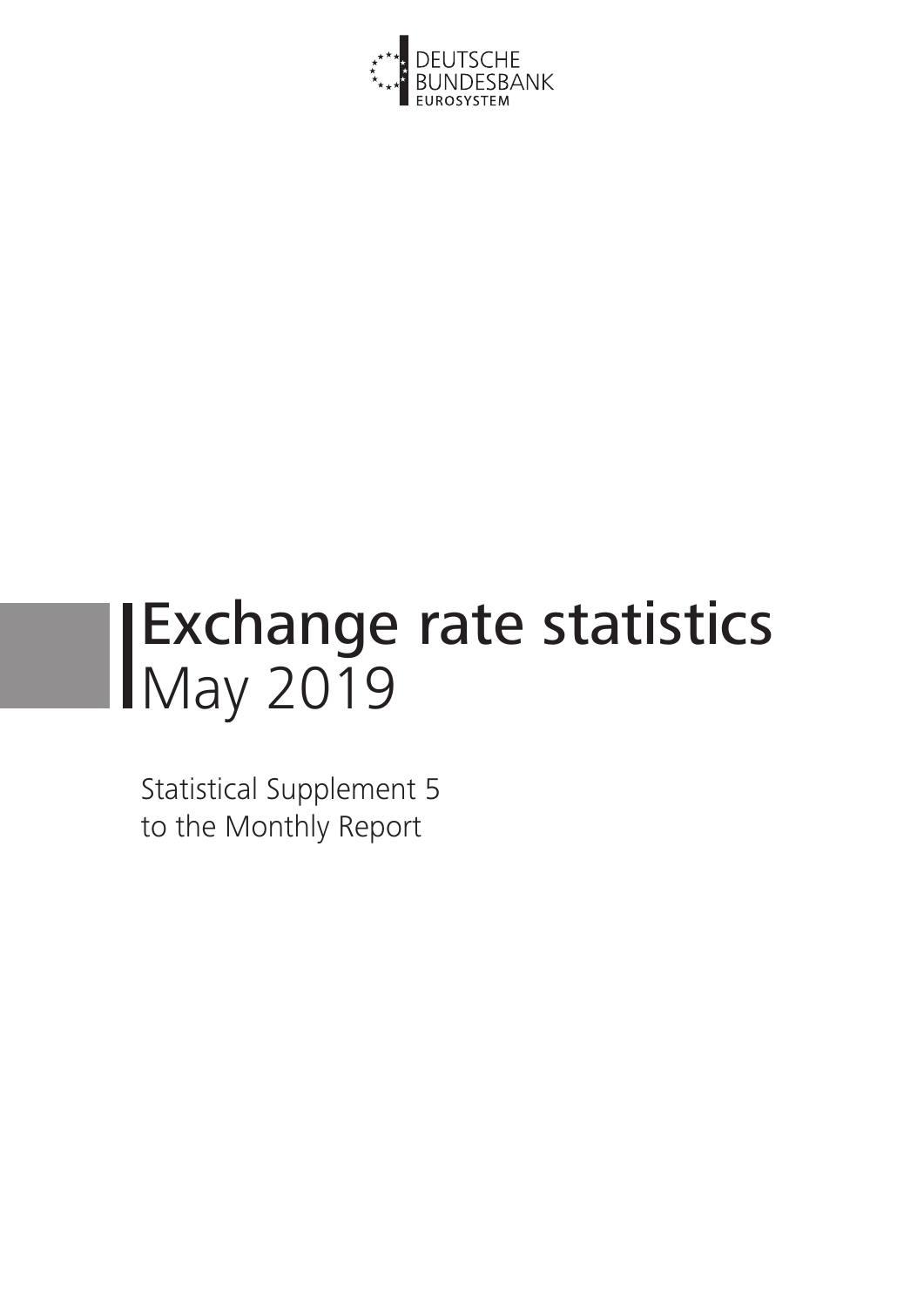Deutsche Bundesbank [Exchange rate statistics](#page-2-0) May 2019 2

Deutsche Bundesbank Wilhelm-Epstein-Strasse 14 60431 Frankfurt am Main, Germany

Postfach 10 06 02 60006 Frankfurt am Main Germany

Tel.: +49 (0)69 9566 3512 Email: info@bundesbank.de

Information pursuant to Section 5 of the German Telemedia Act (*Telemediengesetz*) can be found at: www.bundesbank.de/en/homepage/imprint

Reproduction permitted only if source is stated.

ISSN 2190–8990

Finalised on 9 May 2019.

The Exchange rate statistics supplement is released once a month and published on the basis of Section 18 of the Bundesbank Act (*Gesetz über die Deutsche Bundesbank*).

Up-to-date information and time series are also available online at: www.bundesbank.de/timeseries

Further statistics compiled by the Deutsche Bundesbank can also be accessed at: www.bundesbank.de/statisticalpublications

A publication schedule for selected statistics can be viewed on the following page: www.bundesbank.de/statisticalcalender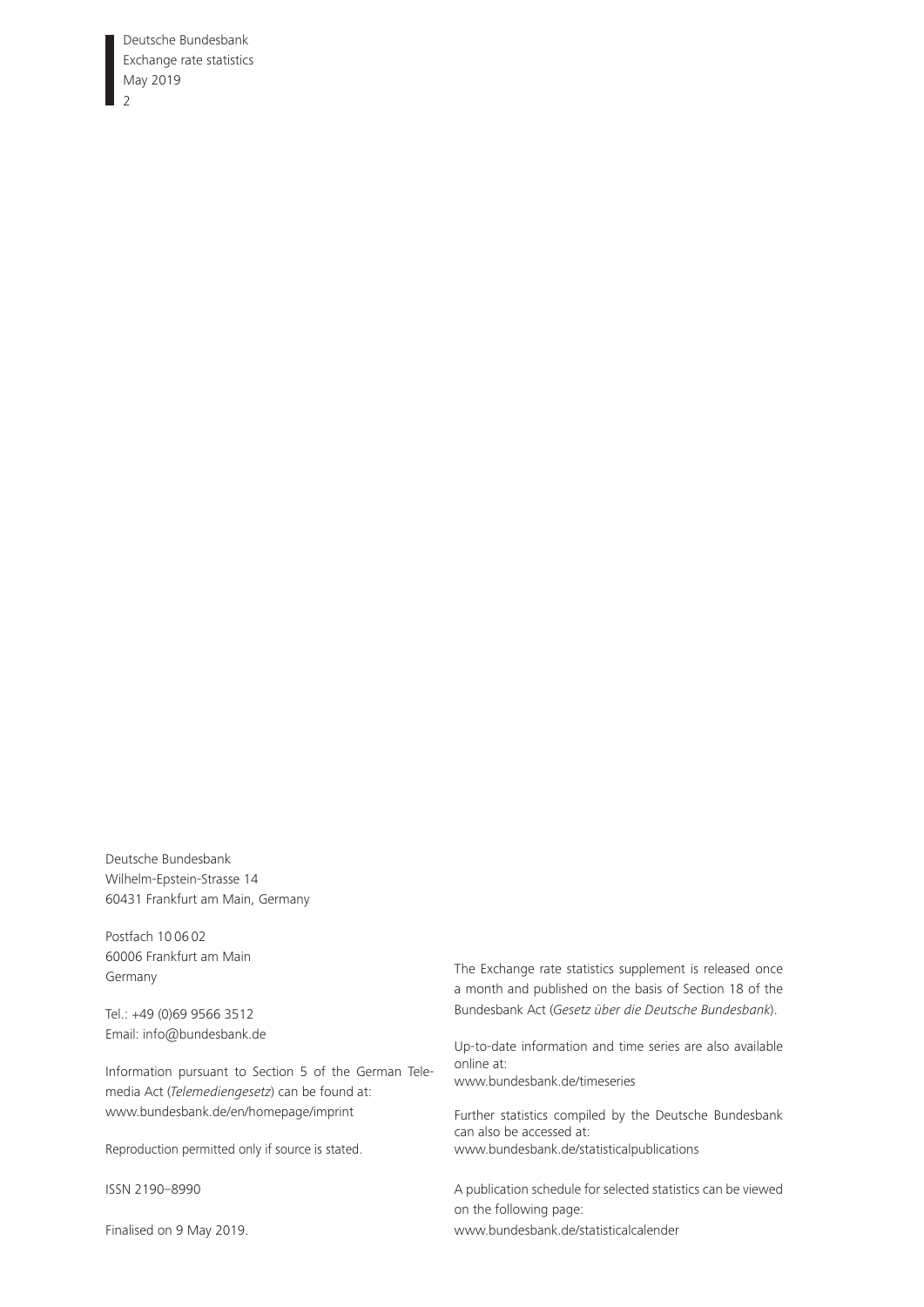# Contents

# ■ [I. Euro area and exchange rate stability convergence criterion](#page-6-0)

| 1. Euro area countries and irrevocable euro conversion rates in the third stage of Economic |  |
|---------------------------------------------------------------------------------------------|--|
|                                                                                             |  |
|                                                                                             |  |

# ■ II. Euro foreign exchange reference rates of the European [Central Bank](#page-7-0)

# [III. Effective exchange rates of the euro](#page-17-0)

# [IV. Overview of world currencies](#page-19-0)

<span id="page-2-0"></span>

| 2. Currencies in selected territories and states in which the currency of another country is legal tender 43 |  |
|--------------------------------------------------------------------------------------------------------------|--|
| ■ V. Value of the special drawing right in selected currencies                                               |  |
|                                                                                                              |  |
| ■ VI. Global exchange rate arrangements and                                                                  |  |
|                                                                                                              |  |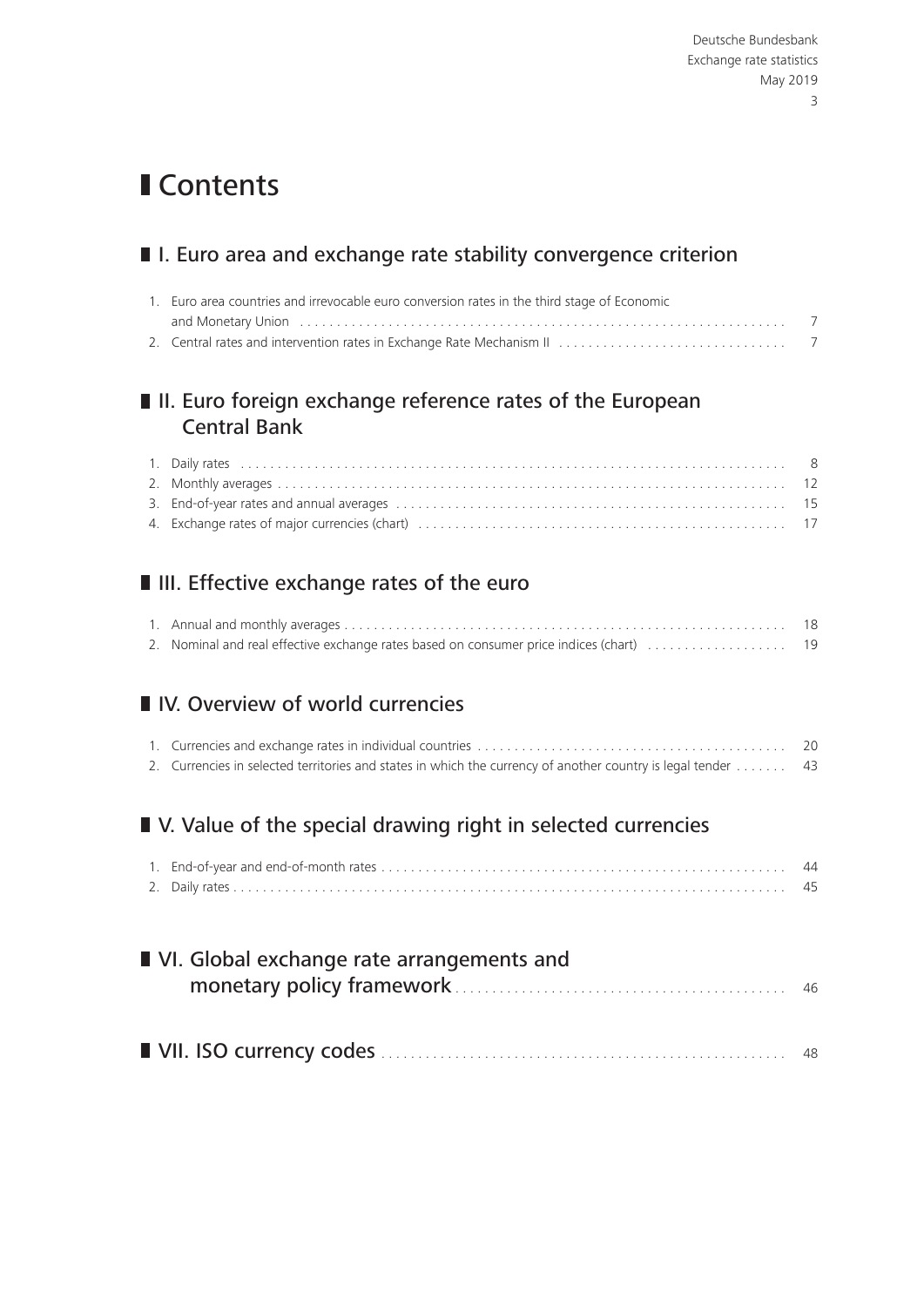# [Explanatory notes](#page-50-0)

| Overview of world currencies exclude the contract of the contract of the contract of the contract of the control of the contract of the control of the control of the control of the control of the control of the control of |  |
|-------------------------------------------------------------------------------------------------------------------------------------------------------------------------------------------------------------------------------|--|
|                                                                                                                                                                                                                               |  |
|                                                                                                                                                                                                                               |  |
|                                                                                                                                                                                                                               |  |
|                                                                                                                                                                                                                               |  |

<span id="page-3-0"></span>[Explanatory notes on individual countries](#page-56-0) . 57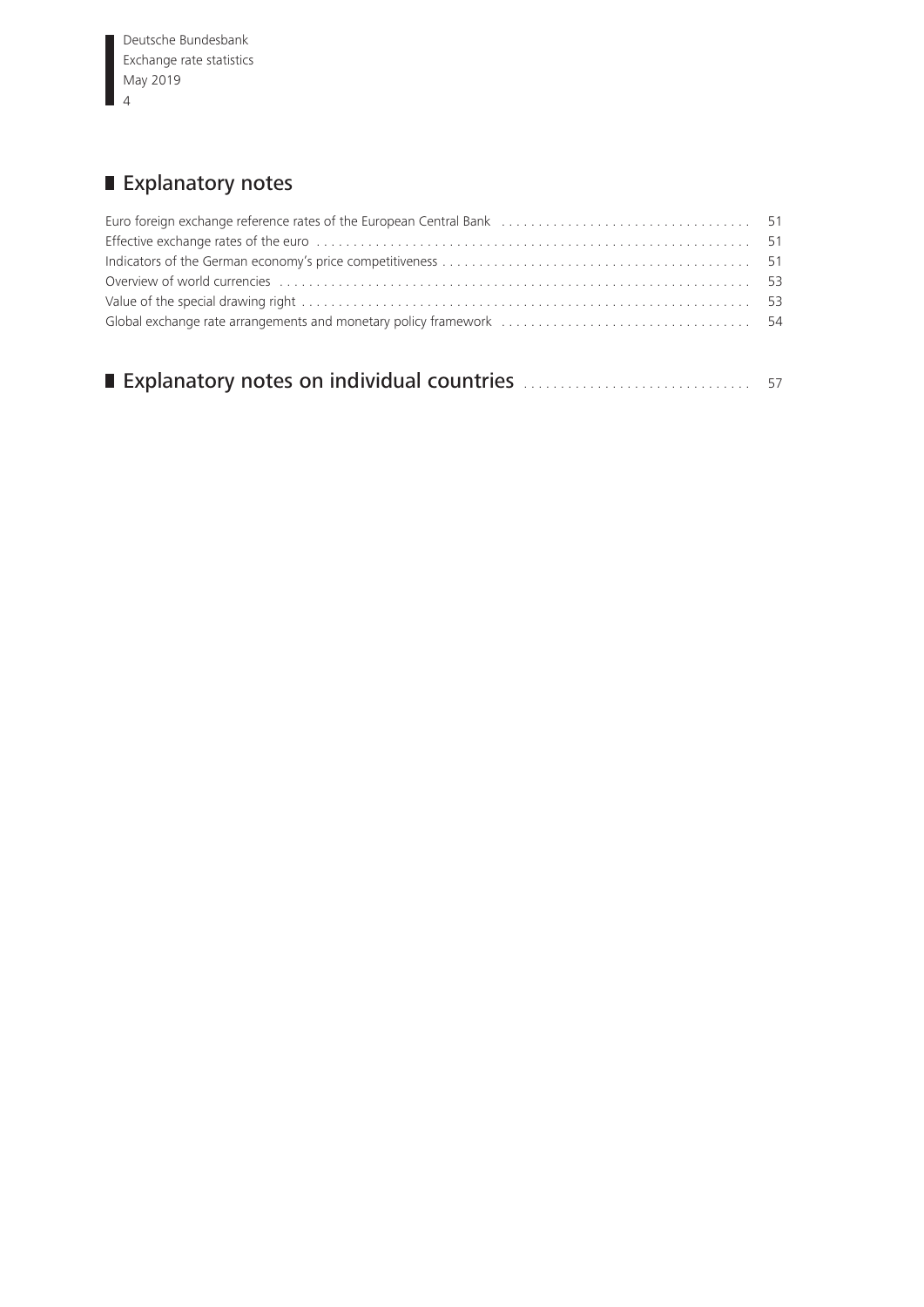Deutsche Bundesbank [Exchange rate statistics](#page-2-0) May 2019 5

# Abbreviations and symbols

| CU           | Currency unit(s)                                            |
|--------------|-------------------------------------------------------------|
| EC           | European Community                                          |
| <b>ECB</b>   | European Central Bank                                       |
| <b>ECU</b>   | European Currency Unit                                      |
| <b>EER</b>   | Effective exchange rate                                     |
| <b>ERM</b>   | Exchange Rate Mechanism                                     |
| EU           | European Union                                              |
| <b>IMF</b>   | International Monetary Fund                                 |
| <b>ISO</b>   | International Organization for Standardization              |
| <b>SDR</b>   | Special drawing right                                       |
| <b>SITC</b>  | Standard International Trade Classification                 |
| <b>SWIFT</b> | Society for Worldwide Interbank Financial Telecommunication |
|              |                                                             |
|              |                                                             |
| B            | <b>Buying rate</b>                                          |
| M            | Middle rate                                                 |
| S            | Selling rate                                                |
| V            | Calculated value                                            |
|              |                                                             |
| e            | Estimated                                                   |
| p            | Provisional                                                 |
| r            | Revised                                                     |
|              | Data unknown, not to be published or not meaningful         |
|              | Nil                                                         |

Discrepancies in the totals are due to rounding.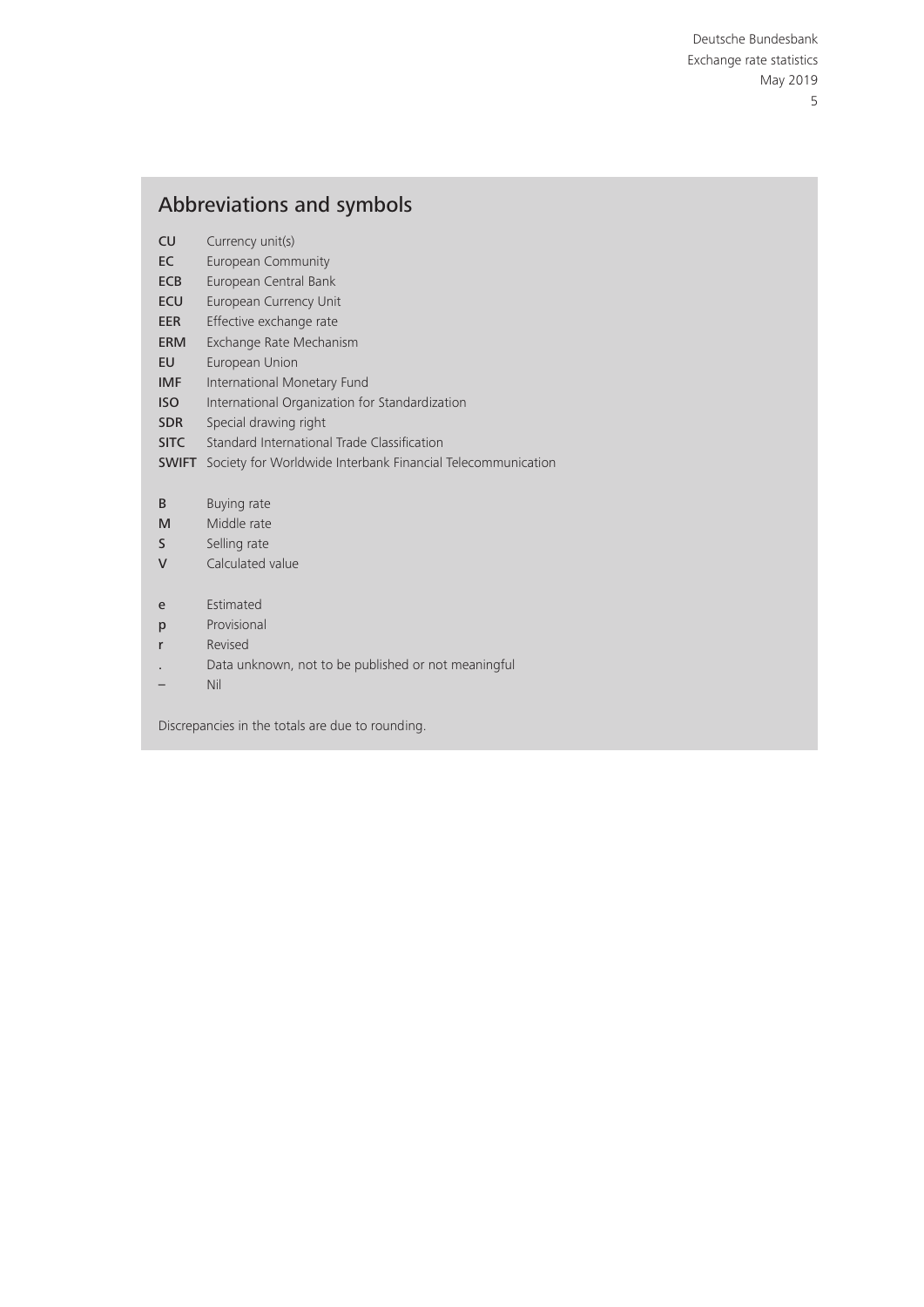Deutsche Bundesbank [Exchange rate statistics](#page-2-0) May 2019  $\overline{\phantom{a}}$  6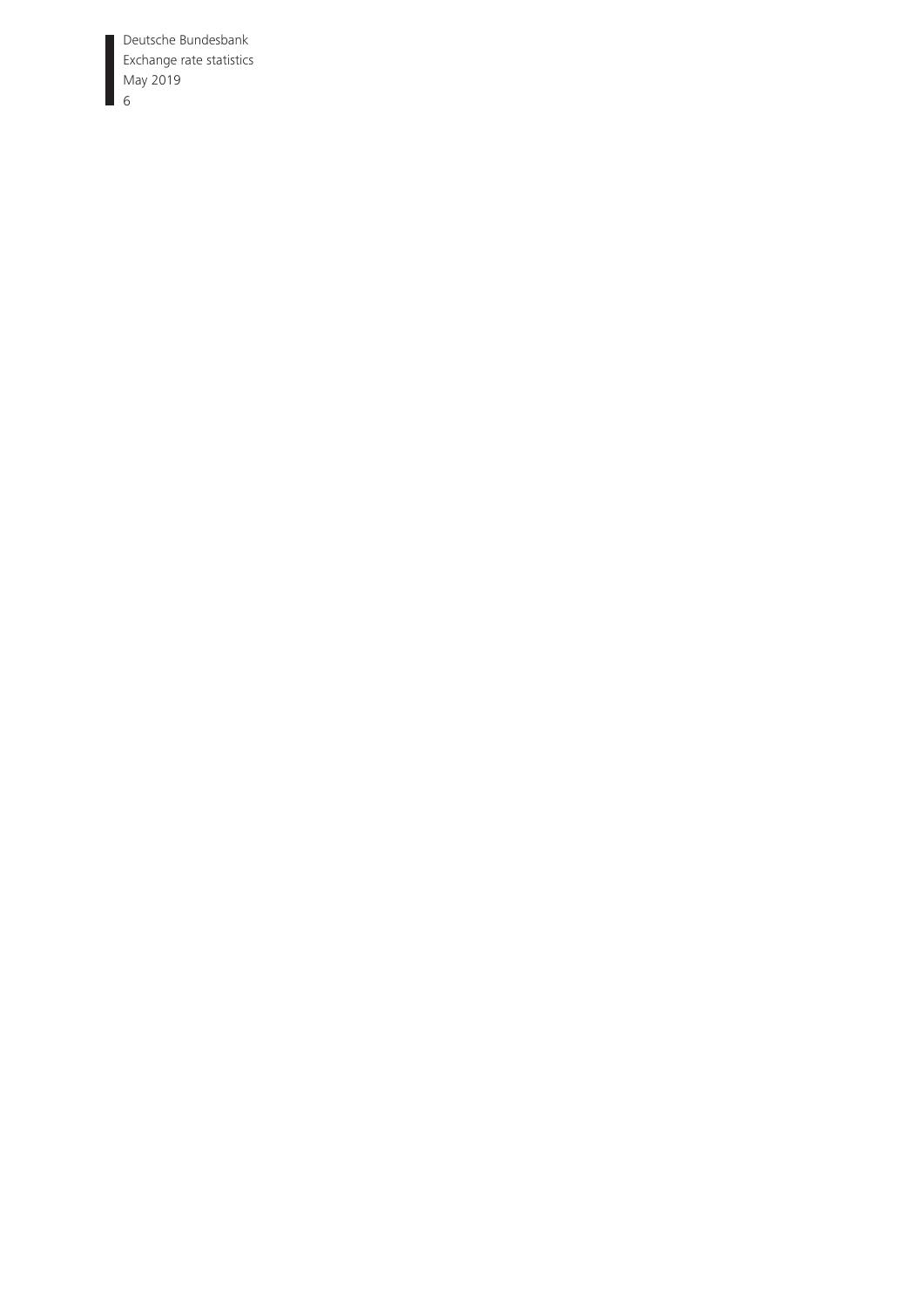#### I. Euro area and exchange rate stability convergence criterion

#### 1. Euro area countries and irrevocable euro conversion rates in the third stage of Economic and Monetary Union

| From           | Country     | Currency           | ISO currency code | EUR $1 = CU$ | Council Regulation (EU) No 1 |
|----------------|-------------|--------------------|-------------------|--------------|------------------------------|
| 1999 January 1 | Austria     | Austrian schilling | <b>ATS</b>        | 13.7603      | 2866/98                      |
|                | Belgium     | Belgian franc      | BEF               | 40.3399      | 2866/98                      |
|                | Finland     | Finnish markka     | <b>FIM</b>        | 5.94573      | 2866/98                      |
|                | France      | French franc       | <b>FRF</b>        | 6.55957      | 2866/98                      |
|                | Germany     | Deutsche Mark      | DEM               | 1.95583      | 2866/98                      |
|                | Ireland     | Irish pound        | <b>IEP</b>        | 0.787564     | 2866/98                      |
|                | Italy       | Italian lira       | <b>ITL</b>        | 1,936.27     | 2866/98                      |
|                | Luxembourg  | Luxembourg franc   | LUF               | 40.3399      | 2866/98                      |
|                | Netherlands | Dutch guilder      | <b>NLG</b>        | 2.20371      | 2866/98                      |
|                | Portugal    | Portuguese escudo  | PTE               | 200.482      | 2866/98                      |
|                | Spain       | Spanish peseta     | <b>ESP</b>        | 166.386      | 2866/98                      |
| 2001 January 1 | Greece      | Greek drachma      | GRD               | 340.750      | 1478/2000                    |
| 2007 January 1 | Slovenia    | Slovenian tolar    | SIT               | 239.640      | 1086/2006                    |
| 2008 January 1 | Cyprus      | Cyprus pound       | <b>CYP</b>        | 0.585274     | 1135/2007                    |
|                | Malta       | Maltese lira       | MTL               | 0.429300     | 1134/2007                    |
| 2009 January 1 | Slovakia    | Slovak koruna      | <b>SKK</b>        | 30.1260      | 694/2008                     |
| 2011 January 1 | Estonia     | Estonian kroon     | EEK               | 15.6466      | 671/2010                     |
| 2014 January 1 | Latvia      | Latvian lats       | <b>LVL</b>        | 0.702804     | 870/2013                     |
| 2015 January 1 | Lithuania   | Lithuanian litas   | LTL               | 3.45280      | 851/2014                     |

**1** The EU regulations can be found at http://eur-lex.europa.eu

#### 2. Central rates and intervention rates in Exchange Rate Mechanism II \*

|                                             |                                          | EUR $1 = CU$                                  |                                 |                               |                                  |                                  |                                    |                                                    |
|---------------------------------------------|------------------------------------------|-----------------------------------------------|---------------------------------|-------------------------------|----------------------------------|----------------------------------|------------------------------------|----------------------------------------------------|
| Country<br>Currency<br>ISO currency code    | Type of rate                             | From<br>1 Jan. 1999                           | 17 Jan. 2000                    | 28 June 2004                  | 2 May 2005                       | 28 Nov. 2005                     | 19 Mar. 2007                       | 29 May 2008                                        |
| Denmark<br>Danish krone<br><b>DKK</b>       | Upper rate<br>Central rate<br>Lower rate | 7.62824<br>$\mathbf{1}$<br>7.46038<br>7.29252 | 7.62824<br>7.46038<br>7.29252   | 7.62824<br>7.46038<br>7.29252 | 7.62824<br>7.46038<br>7.29252    | 7.62824<br>7.46038<br>7.29252    | 7.62824<br>7.46038<br>7.29252      | 7.62824<br>7.46038<br>7.29252                      |
| Greece<br>Greek drachma<br>GRD              | Upper rate<br>Central rate<br>Lower rate | 406.075<br>1 353,109<br>300.143               | 391.863<br>2 340,750<br>289.638 |                               |                                  |                                  |                                    |                                                    |
| Estonia<br>Estonian kroon<br>EEK            | Upper rate<br>Central rate<br>Lower rate |                                               |                                 | 17.9936<br>15.6466<br>13.2996 | 17.9936<br>15.6466<br>13.2996    | 17.9936<br>15.6466<br>13.2996    | 17.9936<br>15.6466<br>13.2996      | 17.9936<br>3 15.6466<br>13.2996                    |
| Lithuania<br>Lithuanian litas<br><b>LTL</b> | Upper rate<br>Central rate<br>Lower rate |                                               |                                 | 3.97072<br>3.45280<br>2.93488 | 3.97072<br>3.45280<br>2.93488    | 3.97072<br>3.45280<br>2.93488    | 3.97072<br>3.45280<br>2.93488      | 3.97072<br>$\overline{4}$<br>3.45280<br>2.93488    |
| Slovenia<br>Slovenian tolar<br>SIT          | Upper rate<br>Central rate<br>Lower rate |                                               |                                 | 275.586<br>239.640<br>203.694 | 275.586<br>239.640<br>203.694    | 275.586<br>5 239.640<br>203.694  |                                    |                                                    |
| Cyprus<br>Cyprus pound<br><b>CYP</b>        | Upper rate<br>Central rate<br>Lower rate |                                               |                                 |                               | 0.673065<br>0.585274<br>0.497483 | 0.673065<br>0.585274<br>0.497483 | 0.673065<br>6 0.585274<br>0.497483 |                                                    |
| Latvia<br>Latvian lats<br>LVL               | Upper rate<br>Central rate<br>Lower rate |                                               |                                 |                               | 0.808225<br>0.702804<br>0.597383 | 0.808225<br>0.702804<br>0.597383 | 0.808225<br>0.702804<br>0.597383   | 0.808225<br>$\overline{ }$<br>0.702804<br>0.597383 |
| Malta<br>Maltese lira<br>MTL                | Upper rate<br>Central rate<br>Lower rate |                                               |                                 |                               | 0.493695<br>0.429300<br>0.364905 | 0.493695<br>0.429300<br>0.364905 | 0.493695<br>6 0.429300<br>0.364905 |                                                    |
| Slovakia<br>Slovak koruna<br><b>SKK</b>     | Upper rate<br>Central rate<br>Lower rate |                                               |                                 |                               | $\qquad \qquad$                  | 44.2233<br>38.4550<br>32.6868    | 40.7588<br>35.4424<br>30.1260      | 34.6449<br>8 30.1260<br>25.6071                    |

<span id="page-6-0"></span>Source: ECB. \* One prerequisite before an EU Member State can join the euro area is 2001. **3** Until 31 December 2010; accession to the euro area on 1 January 2011.<br>That its currency must have observed the normal fluctuatio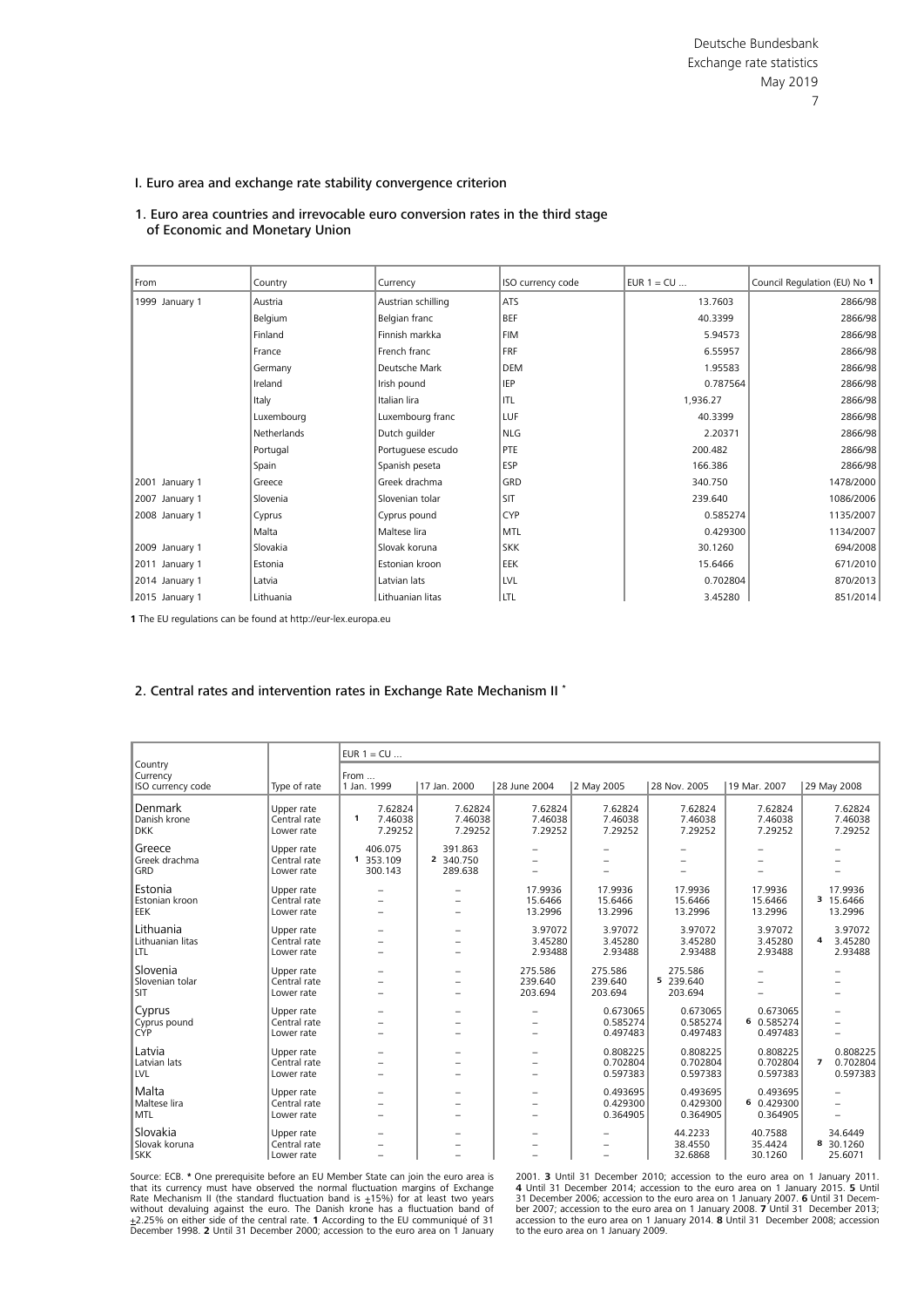Deutsche Bundesbank 8 [Exchange rate statistics](#page-2-0) May 2019

#### II. Euro foreign exchange reference rates of the European Central Bank \*

#### 1. Daily rates

|  | $\sim$ |  |  | $\sim$ |  |  |
|--|--------|--|--|--------|--|--|
|--|--------|--|--|--------|--|--|

|                        | EU member countries         |                    |                            |                            |                                |                     |                            |                             |
|------------------------|-----------------------------|--------------------|----------------------------|----------------------------|--------------------------------|---------------------|----------------------------|-----------------------------|
|                        | Bulgaria                    | Croatia            | Czechia                    | Denmark                    | Hungary                        | Poland              | Romania                    | Sweden                      |
| Period                 | Bulgarian lev<br><b>BGN</b> | Kuna<br><b>HRK</b> | Czech koruna<br><b>CZK</b> | Danish krone<br><b>DKK</b> | Hungarian forint<br><b>HUF</b> | Polish zloty<br>PLN | Romanian leu<br><b>RON</b> | Swedish krona<br><b>SEK</b> |
| 2019 Feb. 1            | 1.9558                      | 7.4150             | 25.695                     | 7.4654                     | 317.63                         | 4.2739              | 4.7557                     | 10.3878                     |
| $\overline{4}$         | 1.9558                      | 7.4155             | 25.728                     | 7.4654                     | 317.80                         | 4.2816              | 4.7560                     | 10.4113                     |
| 5                      | 1.9558                      | 7.4120             | 25.697                     | 7.4650                     | 317.41                         | 4.2872              | 4.7455                     | 10.3998                     |
| 6                      | 1.9558                      | 7.4149             | 25.781                     | 7.4652                     | 318.63                         | 4.2923              | 4.7429                     | 10.4258                     |
| $\overline{7}$         | 1.9558                      | 7.4124             | 25.809                     | 7.4636                     | 319.29                         | 4.3022              | 4.7399                     | 10.4730                     |
| 8                      | 1.9558                      | 7.4075             | 25.806                     | 7.4634                     | 318.33                         | 4.3064              | 4.7485                     | 10.4973                     |
| 11                     | 1.9558                      | 7.4075             | 25.836                     | 7.4637                     | 319.66                         | 4.3158              | 4.7405                     | 10.4858                     |
| 12                     | 1.9558                      | 7.4080             | 25.871                     | 7.4623                     | 317.79                         | 4.3259              | 4.7414                     | 10.4725                     |
| 13                     | 1.9558                      | 7.4045             | 25.795                     | 7.4618                     | 318.23                         | 4.3285              | 4.7433                     | 10.4083                     |
| 14                     | 1.9558                      | 7.4063             | 25.790                     | 7.4615                     | 319.07                         | 4.3382              | 4.7439                     | 10.4775                     |
| 15                     | 1.9558                      | 7.4080             | 25.709                     | 7.4612                     | 318.21                         | 4.3307              | 4.7407                     | 10.4813                     |
| 18<br>19               | 1.9558<br>1.9558            | 7.4125<br>7.4130   | 25.715<br>25.717           | 7.4620<br>7.4619           | 318.01<br>318.46               | 4.3292<br>4.3347    | 4.7405<br>4.7492           | 10.4685<br>10.6000          |
| 20                     | 1.9558                      | 7.4135             | 25.679                     | 7.4614                     | 317.33                         | 4.3445              | 4.7567                     | 10.5703                     |
| 21                     | 1.9558                      | 7.4155             | 25.648                     | 7.4619                     | 317.24                         | 4.3346              | 4.7565                     | 10.6188                     |
| 22                     | 1.9558                      | 7.4230             | 25.667                     | 7.4620                     | 318.03                         | 4.3370              | 4.7611                     | 10.5998                     |
| 25                     | 1.9558                      | 7.4290             | 25.653                     | 7.4615                     | 317.62                         | 4.3360              | 4.7643                     | 10.5793                     |
| 26                     | 1.9558                      | 7.4275             | 25.663                     | 7.4616                     | 317.06                         | 4.3282              | 4.7626                     | 10.5858                     |
| 27                     | 1.9558                      | 7.4285             | 25.661                     | 7.4611                     | 316.39                         | 4.3146              | 4.7388                     | 10.5443                     |
| 28                     | 1.9558                      | 7.4275             | 25.601                     | 7.4611                     | 315.96                         | 4.3089              | 4.7434                     | 10.4844                     |
|                        |                             |                    |                            |                            |                                |                     |                            |                             |
| Mar. 1                 | 1.9558                      | 7.4320             | 25.636                     | 7.4613                     | 316.06                         | 4.3096              | 4.7431                     | 10.5003                     |
| $\overline{4}$         | 1.9558                      | 7.4325             | 25.621                     | 7.4616                     | 315.84                         | 4.2989              | 4.7412                     | 10.5543                     |
| 5                      | 1.9558                      | 7.4228             | 25.623                     | 7.4614                     | 315.61                         | 4.3016              | 4.7489                     | 10.5523                     |
| 6                      | 1.9558                      | 7.4210             | 25.592                     | 7.4609                     | 315.51                         | 4.2996              | 4.7463                     | 10.5375                     |
| $\overline{7}$         | 1.9558                      | 7.4158             | 25.610                     | 7.4610                     | 315.36                         | 4.2991              | 4.7415                     | 10.5625                     |
| 8<br>11                | 1.9558<br>1.9558            | 7.4122<br>7.4130   | 25.641<br>25.656           | 7.4600<br>7.4608           | 315.95<br>315.84               | 4.3002<br>4.2994    | 4.7448<br>4.7491           | 10.6316<br>10.5802          |
| 12                     | 1.9558                      | 7.4155             | 25.667                     | 7.4602                     | 315.35                         | 4.2994              | 4.7593                     | 10.5715                     |
| 13                     | 1.9558                      | 7.4175             | 25.668                     | 7.4601                     | 314.60                         | 4.2993              | 4.7737                     | 10.5540                     |
| 14                     | 1.9558                      | 7.4214             | 25.668                     | 7.4624                     | 314.43                         | 4.3032              | 4.7650                     | 10.5373                     |
| 15                     | 1.9558                      | 7.4190             | 25.668                     | 7.4634                     | 314.35                         | 4.3049              | 4.7565                     | 10.4964                     |
| 18                     | 1.9558                      | 7.4148             | 25.616                     | 7.4621                     | 314.38                         | 4.2979              | 4.7543                     | 10.4643                     |
| 19                     | 1.9558                      | 7.4168             | 25.604                     | 7.4624                     | 313.22                         | 4.2879              | 4.7585                     | 10.4485                     |
| 20                     | 1.9558                      | 7.4178             | 25.646                     | 7.4624                     | 313.29                         | 4.2834              | 4.7615                     | 10.4310                     |
| 21                     | 1.9558                      | 7.4180             | 25.648                     | 7.4626                     | 314.57                         | 4.2807              | 4.7565                     | 10.4288                     |
| 22                     | 1.9558                      | 7.4178             | 25.727                     | 7.4622                     | 316.23                         | 4.2913              | 4.7505                     | 10.4723                     |
| 25                     | 1.9558                      | 7.4170             | 25.759                     | 7.4646                     | 316.84                         | 4.2953              | 4.7553                     | 10.4450                     |
| 26                     | 1.9558                      | 7.4188             | 25.769                     | 7.4654                     | 316.10                         | 4.2934              | 4.7580                     | 10.4263                     |
| 27                     | 1.9558                      | 7.4250             | 25.797                     | 7.4664                     | 319.97                         | 4.2936              | 4.7627                     | 10.4298                     |
| 28<br>29               | 1.9558<br>1.9558            | 7.4300<br>7.4338   | 25.786<br>25.802           | 7.4657<br>7.4652           | 319.86<br>321.05               | 4.2950<br>4.3006    | 4.7591<br>4.7608           | 10.4760<br>10.3980          |
|                        |                             |                    |                            |                            |                                |                     |                            |                             |
| Apr.<br>$\overline{1}$ | 1.9558                      | 7.4268             | 25.791                     | 7.4641                     | 321.04                         | 4.2990              | 4.7626                     | 10.4200                     |
| 2                      | 1.9558                      | 7.4298             | 25.753                     | 7.4646                     | 321.68                         | 4.2953              | 4.7618                     | 10.4418                     |
| 3                      | 1.9558                      | 7.4290             | 25.724                     | 7.4643                     | 320.05                         | 4.2930              | 4.7555                     | 10.4300                     |
| 4<br>5                 | 1.9558<br>1.9558            | 7.4320<br>7.4235   | 25.693<br>25.613           | 7.4639<br>7.4646           | 319.81<br>320.75               | 4.2892<br>4.2897    | 4.7495<br>4.7513           | 10.4075<br>10.4260          |
| 8                      | 1.9558                      | 7.4318             | 25.634                     | 7.4651                     | 321.54                         | 4.2887              | 4.7512                     | 10.4325                     |
| 9                      | 1.9558                      | 7.4342             | 25.618                     | 7.4650                     | 321.50                         | 4.2870              | 4.7610                     | 10.4250                     |
| 10                     | 1.9558                      | 7.4253             | 25.608                     | 7.4652                     | 321.84                         | 4.2833              | 4.7605                     | 10.4400                     |
| 11                     | 1.9558                      | 7.4385             | 25.606                     | 7.4648                     | 321.71                         | 4.2830              | 4.7593                     | 10.4370                     |
| 12                     | 1.9558                      | 7.4350             | 25.623                     | 7.4643                     | 321.90                         | 4.2796              | 4.7598                     | 10.4788                     |
| 15                     | 1.9558                      | 7.4360             | 25.625                     | 7.4639                     | 320.25                         | 4.2742              | 4.7618                     | 10.4608                     |
| 16                     | 1.9558                      | 7.4370             | 25.663                     | 7.4642                     | 319.78                         | 4.2744              | 4.7618                     | 10.4638                     |
| 17                     | 1.9558                      | 7.4375             | 25.657                     | 7.4652                     | 319.69                         | 4.2731              | 4.7625                     | 10.4408                     |
| 18                     | 1.9558                      | 7.4350             | 25.682                     | 7.4663                     | 320.09                         | 4.2786              | 4.7618                     | 10.4760                     |
| 23                     | 1.9558                      | 7.4245             | 25.743                     | 7.4659                     | 320.85                         | 4.2864              | 4.7611                     | 10.5070                     |
| 24                     | 1.9558                      | 7.4218<br>7.4185   | 25.729<br>25.737           | 7.4666                     | 321.00<br>322.41               | 4.2896<br>4.2950    | 4.7559                     | 10.5010<br>10.6295          |
| 25<br>26               | 1.9558<br>1.9558            | 7.4165             | 25.705                     | 7.4663<br>7.4654           | 322.11                         | 4.2878              | 4.7586<br>4.7597           | 10.5738                     |
| 29                     | 1.9558                      | 7.4173             | 25.682                     | 7.4652                     | 322.64                         | 4.2944              | 4.7517                     | 10.6113                     |
| 30                     | 1.9558                      | 7.4130             | 25.659                     | 7.4646                     | 322.97                         | 4.2868              | 4.7596                     | 10.6350                     |
|                        |                             |                    |                            |                            |                                |                     |                            |                             |
| May 2                  | 1.9558                      | 7.4143             | 25.648                     | 7.4655                     | 324.00                         | 4.2800              | 4.7583                     | 10.6850                     |
| 3<br>6                 | 1.9558<br>1.9558            | 7.4143<br>7.4124   | 25.712<br>25.715           | 7.4657<br>7.4662           | 323.38<br>323.43               | 4.2853<br>4.2832    | 4.7553<br>4.7555           | 10.7043<br>10.7258          |
| 7                      | 1.9558                      | 7.4100             | 25.731                     | 7.4657                     | 324.30                         | 4.2862              | 4.7580                     | 10.7145                     |
| 8                      | 1.9558                      | 7.4093             | 25.727                     | 7.4657                     | 324.18                         | 4.2912              | 4.7598                     | 10.7494                     |
| 9                      | 1.9558                      | 7.4085             | 25.718                     | 7.4659                     | 323.33                         | 4.2934              | 4.7615                     | 10.7973                     |

<span id="page-7-0"></span>**\*** See Explanatory notes, p. 51.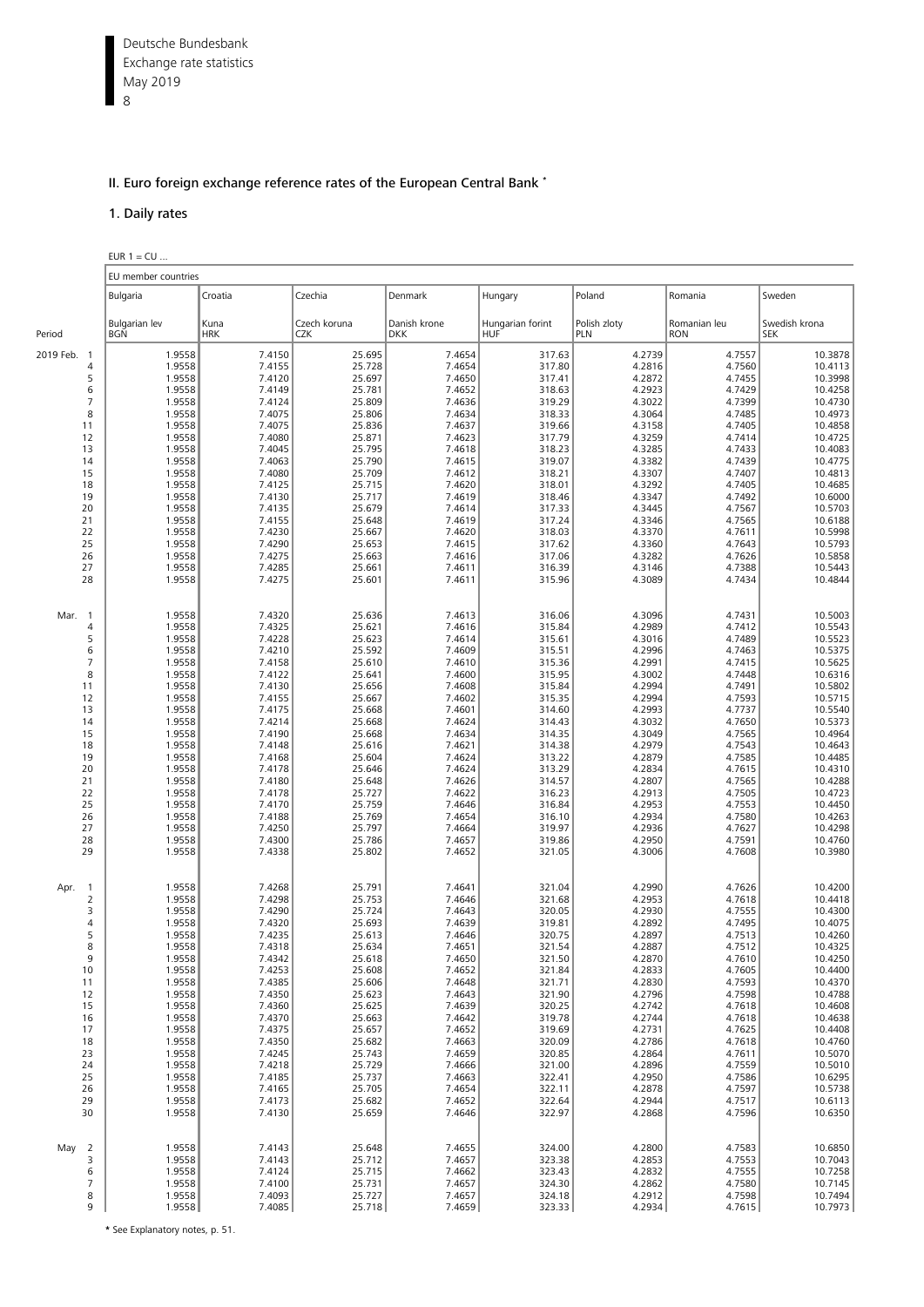### II. Euro foreign exchange reference rates of the European Central Bank \*

|                       |                                 | Other European and non-European countries |                        |                                        |                                |                               |                            |                |
|-----------------------|---------------------------------|-------------------------------------------|------------------------|----------------------------------------|--------------------------------|-------------------------------|----------------------------|----------------|
| United Kingdom        | Australia                       | Brazil                                    | Canada                 | China                                  | Hong Kong                      | Iceland                       | India                      |                |
| Pound sterling<br>GBP | Australian dollar<br><b>AUD</b> | Brazilian real<br><b>BRL</b>              | Canadian dollar<br>CAD | Chinese yuan<br>renminbi<br><b>CNY</b> | Hong Kong dollar<br><b>HKD</b> | Icelandic krona<br><b>ISK</b> | Indian rupee<br><b>INR</b> | Period         |
| 0.87888               | 1.5789                          | 4.2110                                    | 1.5075                 | 7.7262                                 | 9.0012                         | 137.80                        | 81.7710                    | 2019 Feb.      |
| 0.87678               | 1.5852                          | 4.2142                                    | 1.5011                 | 7.7194                                 | 8.9800                         | 137.00                        | 82.1905                    |                |
| 0.87803               | 1.5771<br>1.5968                | 4.1942<br>4.2017                          | 1.4996                 | 7.6938                                 | 8.9623<br>8.9398               | 137.00<br>137.00              | 81.8395                    | 5<br>6         |
| 0.87870<br>0.87750    | 1.5954                          | 4.2198                                    | 1.5020<br>1.5050       | 7.6850<br>7.6520                       | 8.9019                         | 136.80                        | 81.5535<br>81.0855         | $\overline{7}$ |
| 0.87490               | 1.6006                          | 4.2095                                    | 1.5098                 | 7.6527                                 | 8.9020                         | 136.40                        | 80.8655                    | 8              |
| 0.87615               | 1.5983                          | 4.2270                                    | 1.5005                 | 7.6781                                 | 8.8750                         | 136.60                        | 80.4480                    | 11             |
| 0.87705               | 1.5926                          | 4.2013                                    | 1.4969                 | 7.6477                                 | 8.8656                         | 136.60                        | 79.8010                    | 12             |
| 0.87553               | 1.5900                          | 4.2163                                    | 1.4972                 | 7.6474                                 | 8.8728                         | 136.30                        | 80.0660                    | 13             |
| 0.87945               | 1.5848                          | 4.2703                                    | 1.4949                 | 7.6347                                 | 8.8426                         | 134.90                        | 80.2030                    | 14             |
| 0.87938               | 1.5836                          | 4.1852                                    | 1.4959                 | 7.6236                                 | 8.8370                         | 134.30                        | 80.3610                    | 15             |
| 0.87620<br>0.87185    | 1.5825<br>1.5881                | 4.2213<br>4.2039                          | 1.4992<br>1.4961       | 7.6637<br>7.6418                       | 8.8899<br>8.8644               | 134.90<br>135.70              | 80.8835<br>80.6985         | 18<br>19       |
| 0.86945               | 1.5844                          | 4.2019                                    | 1.4956                 | 7.6244                                 | 8.9026                         | 135.70                        | 80.7035                    | 20             |
| 0.86805               | 1.5969                          | 4.2476                                    | 1.4951                 | 7.6275                                 | 8.9098                         | 135.70                        | 80.7435                    | 21             |
| 0.87263               | 1.5923                          | 4.2392                                    | 1.4976                 | 7.6109                                 | 8.8884                         | 135.70                        | 80.5530                    | 22             |
| 0.86828               | 1.5831                          | 4.2322                                    | 1.4924                 | 7.5952                                 | 8.9122                         | 135.70                        | 80.5315                    | 25             |
| 0.86055               | 1.5897                          | 4.2574                                    | 1.5024                 | 7.6077                                 | 8.9178                         | 136.10                        | 80.8530                    | 26             |
| 0.85503               | 1.5909                          | 4.2450                                    | 1.4962                 | 7.6073                                 | 8.9376                         | 136.10                        | 81.1585                    | 27             |
| 0.85835               | 1.5988                          | 4.2688                                    | 1.5042                 | 7.6309                                 | 8.9613                         | 135.70                        | 80.8915                    | 28             |
| 0.85968               | 1.6000                          | 4.3037                                    | 1.4971                 | 7.6332                                 | 8.9344                         | 135.90                        | 80.6950                    | Mar. 1         |
| 0.85775               | 1.5990                          | 4.2794                                    | 1.5092                 | 7.5985                                 | 8.8986                         | 136.20                        | 80.3630                    |                |
| 0.86358               | 1.6017                          | 4.2773                                    | 1.5116                 | 7.5939                                 | 8.8929                         | 137.10                        | 79.9360                    | 5              |
| 0.85970               | 1.6072                          | 4.2682                                    | 1.5128                 | 7.5857                                 | 8.8743                         | 136.80                        | 79.4320                    | 6              |
| 0.85880               | 1.6014                          | 4.3234                                    | 1.5131                 | 7.5622                                 | 8.8476                         | 136.80                        | 78.8840                    | $\overline{7}$ |
| 0.85905               | 1.5964                          | 4.3605                                    | 1.5099                 | 7.5451                                 | 8.8092                         | 136.40                        | 78.7330                    | 8              |
| 0.86240               | 1.5935                          | 4.3275                                    | 1.5093                 | 7.5612                                 | 8.8264                         | 136.40                        | 78.5470                    | 11             |
| 0.86145               | 1.5926<br>1.6005                | 4.3045<br>4.3260                          | 1.5111                 | 7.5643<br>7.5818                       | 8.8508<br>8.8728               | 135.80<br>133.20              | 78.5175<br>78.6620         | 12             |
| 0.85880<br>0.85228    | 1.6030                          | 4.3330                                    | 1.5087<br>1.5074       | 7.5984                                 | 8.8665                         | 133.90                        | 78.4730                    | 13<br>14       |
| 0.85415               | 1.5988                          | 4.3576                                    | 1.5118                 | 7.5922                                 | 8.8766                         | 132.90                        | 78.0740                    | 15             |
| 0.85660               | 1.5981                          | 4.3323                                    | 1.5134                 | 7.6186                                 | 8.9089                         | 133.10                        | 77.7810                    | 18             |
| 0.85548               | 1.5986                          | 4.2878                                    | 1.5060                 | 7.6237                                 | 8.9161                         | 132.70                        | 78.3510                    | 19             |
| 0.86280               | 1.5999                          | 4.3012                                    | 1.5125                 | 7.6014                                 | 8.9128                         | 132.90                        | 78.1360                    | 20             |
| 0.86650               | 1.5985                          | 4.2924                                    | 1.5189                 | 7.6198                                 | 8.9359                         | 134.30                        | 78.0715                    | 21             |
| 0.85890               | 1.5923                          | 4.3760                                    | 1.5155                 | 7.5868                                 | 8.8683                         | 135.30                        | 77.9580                    | 22             |
| 0.85638<br>0.85330    | 1.5931<br>1.5832                | 4.4032<br>4.3568                          | 1.5204<br>1.5132       | 7.6015<br>7.5818                       | 8.8888<br>8.8622               | 136.30<br>136.90              | 78.0460<br>77.7555         | 25<br>26       |
| 0.85118               | 1.5888                          | 4.4193                                    | 1.5101                 | 7.5729                                 | 8.8389                         | 137.10                        | 77.8600                    | 27             |
| 0.85555               | 1.5850                          | 4.4592                                    | 1.5066                 | 7.5595                                 | 8.8061                         | 137.50                        | 77.7765                    | 28             |
| 0.85830               | 1.5821                          | 4.3865                                    | 1.5000                 | 7.5397                                 | 8.8195                         | 137.50                        | 77.7190                    | 29             |
|                       |                                 |                                           |                        |                                        |                                |                               |                            |                |
| 0.85658               | 1.5775                          | 4.3564                                    | 1.5006                 | 7.5410                                 | 8.8201                         | 137.70                        | 77.8885                    | Apr.<br>-1     |
| 0.86000               | 1.5817                          | 4.3237                                    | 1.4919                 | 7.5265                                 | 8.7918                         | 137.10                        | 77.0035                    | $\overline{2}$ |
| 0.85390<br>0.85418    | 1.5794<br>1.5781                | 4.3130<br>4.3340                          | 1.4964<br>1.4987       | 7.5423<br>7.5353                       | 8.8246<br>8.8062               | 134.40<br>133.80              | 76.9305<br>77.5930         | 3<br>4         |
| 0.85938               | 1.5787                          | 4.3266                                    | 1.5030                 | 7.5457                                 | 8.8173                         | 133.40                        | 77.7870                    | 5              |
| 0.86183               | 1.5823                          | 4.3558                                    | 1.5042                 | 7.5561                                 | 8.8247                         | 133.60                        | 78.3215                    | 8              |
| 0.86335               | 1.5781                          | 4.3471                                    | 1.4984                 | 7.5688                                 | 8.8440                         | 133.80                        | 78.1880                    | 9              |
| 0.86083               | 1.5785                          | 4.3301                                    | 1.5032                 | 7.5758                                 | 8.8405                         | 134.20                        | 77.9945                    | 10             |
| 0.86168               | 1.5760                          | 4.3221                                    | 1.5067                 | 7.5672                                 | 8.8354                         | 135.20                        | 77.6855                    | 11             |
| 0.86290               | 1.5771                          | 4.3884                                    | 1.5082                 | 7.5939                                 | 8.8788                         | 135.20                        | 78.2915                    | 12             |
| 0.86305<br>0.86390    | 1.5761                          | 4.3985                                    | 1.5060                 | 7.5867                                 | 8.8685                         | 135.60                        | 78.5405<br>78.6445         | 15             |
| 0.86593               | 1.5767<br>1.5712                | 4.3922<br>4.4046                          | 1.5110<br>1.5070       | 7.5846<br>7.5594                       | 8.8665<br>8.8656               | 135.60<br>135.60              | 78.4570                    | 16<br>17       |
| 0.86470               | 1.5719                          | 4.4206                                    | 1.5065                 | 7.5445                                 | 8.8265                         | 135.60                        | 78.0680                    | 18             |
| 0.86450               | 1.5814                          | 4.4201                                    | 1.5057                 | 7.5557                                 | 8.8211                         | 135.80                        | 78.3125                    | 23             |
| 0.86545               | 1.5922                          | 4.3984                                    | 1.5078                 | 7.5304                                 | 8.7910                         | 135.80                        | 78.2950                    | 24             |
| 0.86435               | 1.5906                          | 4.4443                                    | 1.5023                 | 7.5047                                 | 8.7243                         | 136.00                        | 78.1790                    | 25             |
| 0.86340               | 1.5824                          | 4.4134                                    | 1.5020                 | 7.4991                                 | 8.7337                         | 136.00                        | 77.9495                    | 26             |
| 0.86340<br>0.86248    | 1.5825<br>1.5911                | 4.3849<br>4.4050                          | 1.5028<br>1.5075       | 7.5067<br>7.5541                       | 8.7460<br>8.8007               | 136.20<br>136.20              | 77.8635<br>78.0615         | 29<br>30       |
|                       |                                 |                                           |                        |                                        |                                |                               |                            |                |
| 0.85930               | 1.5970                          | 4.4095                                    | 1.5064                 | 7.5508                                 | 8.7958                         | 137.40                        | 77.7820                    | May<br>2       |
| 0.85785               | 1.5943                          | 4.4194                                    | 1.5019                 | 7.5124                                 | 8.7512                         | 136.60                        | 77.2590                    |                |
| 0.85470               | 1.6021                          | 4.4468                                    | 1.5095                 | 7.5771                                 | 8.7871                         | 136.20                        | 77.7325                    | 6              |
| 0.85645<br>0.86095    | 1.5944<br>1.5987                | 4.4383<br>4.4293                          | 1.5065<br>1.5074       | 7.5710<br>7.5950                       | 8.7781<br>8.7922               | 136.60<br>137.00              | 77.6400<br>78.0805         | 7<br>8         |
| 0.86120               | 1.6046                          | 4.4368                                    | 1.5093                 | 7.6374                                 | 8.7844                         | 137.20                        | 78.3435                    | 9              |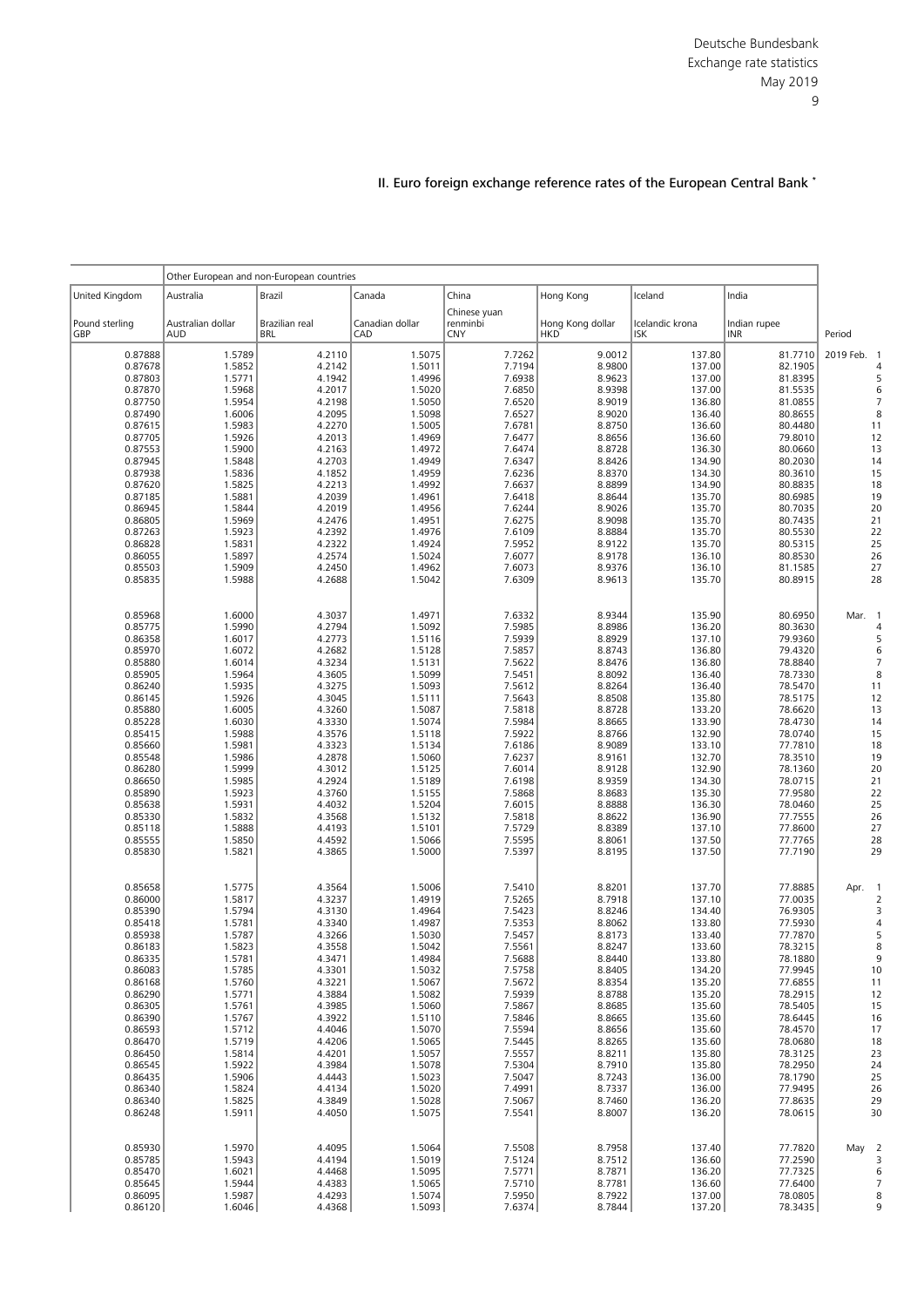Deutsche Bundesbank 10 [Exchange rate statistics](#page-2-0) May 2019

#### II. Euro foreign exchange reference rates of the European Central Bank \*

#### 1. Daily rates (cont'd)

EUR  $1 = CU$  ...

| Indonesia<br>Israel<br>Korea, Republic of<br>Malaysia<br>Mexico<br>New Zealand<br>Japan<br>New Zealand dollar<br>Indonesian rupiah<br>New shekel<br>Japanese yen<br>South Korean won<br>Malaysian ringgit<br>Mexican peso<br><b>JPY</b><br><b>ILS</b><br>Period<br><b>IDR</b><br><b>KRW</b><br><b>MYR</b><br><b>MXN</b><br><b>NZD</b><br>16,009.50<br>4.6839<br>4.1649<br>124.91<br>1,281.33<br>21.9455<br>2019 Feb. 1<br>$\overline{4}$<br>16,037.31<br>4.1509<br>125.77<br>1,282.53<br>4.6812<br>21.9379<br>5<br>125.59<br>15,964.21<br>4.1251<br>1,276.75<br>4.6628<br>21.7407<br>6<br>15,862.73<br>125.05<br>1,277.09<br>4.6552<br>4.1209<br>21.7622<br>$\overline{7}$<br>15,883.00<br>4.1176<br>124.41<br>4.6200<br>21.7393<br>1,276.31<br>8<br>124.57<br>15,844.69<br>4.1233<br>1,273.96<br>4.6173<br>21.6028<br>11<br>15,924.05<br>4.1196<br>124.63<br>1,272.60<br>4.6056<br>21.5907<br>124.70<br>4.6058<br>12<br>15,891.78<br>4.1112<br>1,269.23<br>21.7394 | 1.6567<br>1.6634<br>1.6556<br>1.6619<br>1.6779<br>1.6809<br>1.6768<br>1.6767<br>1.6596<br>1.6488<br>1.6432<br>1.6473<br>1.6549 | Norway<br>Norwegian krone<br>NOK<br>9.6685<br>9.7030<br>9.6783<br>9.6918<br>9.7253<br>9.7693<br>9.8190<br>9.7950<br>9.7610<br>9.7585 |
|---------------------------------------------------------------------------------------------------------------------------------------------------------------------------------------------------------------------------------------------------------------------------------------------------------------------------------------------------------------------------------------------------------------------------------------------------------------------------------------------------------------------------------------------------------------------------------------------------------------------------------------------------------------------------------------------------------------------------------------------------------------------------------------------------------------------------------------------------------------------------------------------------------------------------------------------------------------------|--------------------------------------------------------------------------------------------------------------------------------|--------------------------------------------------------------------------------------------------------------------------------------|
|                                                                                                                                                                                                                                                                                                                                                                                                                                                                                                                                                                                                                                                                                                                                                                                                                                                                                                                                                                     |                                                                                                                                |                                                                                                                                      |
|                                                                                                                                                                                                                                                                                                                                                                                                                                                                                                                                                                                                                                                                                                                                                                                                                                                                                                                                                                     |                                                                                                                                |                                                                                                                                      |
|                                                                                                                                                                                                                                                                                                                                                                                                                                                                                                                                                                                                                                                                                                                                                                                                                                                                                                                                                                     |                                                                                                                                |                                                                                                                                      |
|                                                                                                                                                                                                                                                                                                                                                                                                                                                                                                                                                                                                                                                                                                                                                                                                                                                                                                                                                                     |                                                                                                                                |                                                                                                                                      |
|                                                                                                                                                                                                                                                                                                                                                                                                                                                                                                                                                                                                                                                                                                                                                                                                                                                                                                                                                                     |                                                                                                                                |                                                                                                                                      |
|                                                                                                                                                                                                                                                                                                                                                                                                                                                                                                                                                                                                                                                                                                                                                                                                                                                                                                                                                                     |                                                                                                                                |                                                                                                                                      |
|                                                                                                                                                                                                                                                                                                                                                                                                                                                                                                                                                                                                                                                                                                                                                                                                                                                                                                                                                                     |                                                                                                                                |                                                                                                                                      |
|                                                                                                                                                                                                                                                                                                                                                                                                                                                                                                                                                                                                                                                                                                                                                                                                                                                                                                                                                                     |                                                                                                                                |                                                                                                                                      |
|                                                                                                                                                                                                                                                                                                                                                                                                                                                                                                                                                                                                                                                                                                                                                                                                                                                                                                                                                                     |                                                                                                                                |                                                                                                                                      |
| 13<br>4.1142<br>125.19<br>4.5977<br>21.8786<br>15,904.40<br>1,270.00                                                                                                                                                                                                                                                                                                                                                                                                                                                                                                                                                                                                                                                                                                                                                                                                                                                                                                |                                                                                                                                |                                                                                                                                      |
| 125.12<br>4.5928<br>14<br>15,876.61<br>4.1286<br>1,270.39<br>21.9131                                                                                                                                                                                                                                                                                                                                                                                                                                                                                                                                                                                                                                                                                                                                                                                                                                                                                                |                                                                                                                                |                                                                                                                                      |
| 4.5997<br>15<br>15,924.46<br>4.0934<br>124.45<br>1,269.32<br>21.7650                                                                                                                                                                                                                                                                                                                                                                                                                                                                                                                                                                                                                                                                                                                                                                                                                                                                                                |                                                                                                                                | 9.7690                                                                                                                               |
| 125.23<br>18<br>15,979.84<br>4.1003<br>1,275.31<br>4.6281<br>21.8054<br>19<br>15,926.80<br>4.1018<br>125.09<br>1,273.50<br>4.6154<br>21.7044                                                                                                                                                                                                                                                                                                                                                                                                                                                                                                                                                                                                                                                                                                                                                                                                                        |                                                                                                                                | 9.7508<br>9.7460                                                                                                                     |
| 20<br>15,924.17<br>4.1004<br>125.61<br>1,273.47<br>4.6183<br>21.7301                                                                                                                                                                                                                                                                                                                                                                                                                                                                                                                                                                                                                                                                                                                                                                                                                                                                                                | 1.6513                                                                                                                         | 9.7335                                                                                                                               |
| 4.1050<br>125.70<br>4.6320<br>21<br>15,978.50<br>1,277.61<br>21.8165                                                                                                                                                                                                                                                                                                                                                                                                                                                                                                                                                                                                                                                                                                                                                                                                                                                                                                | 1.6648                                                                                                                         | 9.7808                                                                                                                               |
| 22<br>4.0973<br>125.56<br>15,920.00<br>1,273.20<br>4.6174<br>21.7810                                                                                                                                                                                                                                                                                                                                                                                                                                                                                                                                                                                                                                                                                                                                                                                                                                                                                                | 1.6639                                                                                                                         | 9.7643                                                                                                                               |
| 25<br>125.75<br>15,917.00<br>4.0961<br>1,269.19<br>4.6186<br>21.6424                                                                                                                                                                                                                                                                                                                                                                                                                                                                                                                                                                                                                                                                                                                                                                                                                                                                                                | 1.6470                                                                                                                         | 9.7620                                                                                                                               |
| 26<br>125.93<br>15,917.90<br>4.1148<br>1,270.00<br>4.6157<br>21.7145                                                                                                                                                                                                                                                                                                                                                                                                                                                                                                                                                                                                                                                                                                                                                                                                                                                                                                | 1.6520                                                                                                                         | 9.7725                                                                                                                               |
| 27<br>15,967.73<br>4.1192<br>125.90<br>1,273.47<br>4.6316<br>21.8150                                                                                                                                                                                                                                                                                                                                                                                                                                                                                                                                                                                                                                                                                                                                                                                                                                                                                                | 1.6581                                                                                                                         | 9.7123                                                                                                                               |
| 28<br>16,069.73<br>4.1187<br>126.44<br>4.6446<br>1,281.07<br>21.9073                                                                                                                                                                                                                                                                                                                                                                                                                                                                                                                                                                                                                                                                                                                                                                                                                                                                                                | 1.6685                                                                                                                         | 9.7268                                                                                                                               |
| 16,067.00<br>4.1331<br>127.35<br>1,282.12<br>4.6374<br>Mar. 1<br>21.9940                                                                                                                                                                                                                                                                                                                                                                                                                                                                                                                                                                                                                                                                                                                                                                                                                                                                                            | 1.6656                                                                                                                         | 9.7268                                                                                                                               |
| 16,019.18<br>4.1102<br>126.91<br>1,276.68<br>4.6204<br>4<br>21.9374                                                                                                                                                                                                                                                                                                                                                                                                                                                                                                                                                                                                                                                                                                                                                                                                                                                                                                 | 1.6660                                                                                                                         | 9.7633                                                                                                                               |
| 5<br>126.80<br>16,007.31<br>4.0991<br>1,276.61<br>4.6152<br>21.8555                                                                                                                                                                                                                                                                                                                                                                                                                                                                                                                                                                                                                                                                                                                                                                                                                                                                                                 | 1.6682                                                                                                                         | 9.8023                                                                                                                               |
| 6<br>4.6289<br>15,999.40<br>4.0875<br>126.40<br>1,275.05<br>21.7999                                                                                                                                                                                                                                                                                                                                                                                                                                                                                                                                                                                                                                                                                                                                                                                                                                                                                                 | 1.6679                                                                                                                         | 9.8040                                                                                                                               |
| $\overline{7}$<br>125.97<br>15,990.17<br>4.0782<br>1,273.15<br>4.6065<br>21.8244                                                                                                                                                                                                                                                                                                                                                                                                                                                                                                                                                                                                                                                                                                                                                                                                                                                                                    | 1.6631                                                                                                                         | 9.7860                                                                                                                               |
| 8<br>16,068.78<br>4.0721<br>124.72<br>1,275.60<br>4.5916<br>21.9600<br>4.5982<br>11<br>16,067.68<br>4.0718<br>124.91<br>1,275.28<br>21.8444                                                                                                                                                                                                                                                                                                                                                                                                                                                                                                                                                                                                                                                                                                                                                                                                                         | 1.6530<br>1.6492                                                                                                               | 9.8733<br>9.7700                                                                                                                     |
| 4.0825<br>125.27<br>4.6047<br>12<br>16,084.00<br>1,273.88<br>21.7677                                                                                                                                                                                                                                                                                                                                                                                                                                                                                                                                                                                                                                                                                                                                                                                                                                                                                                | 1.6436                                                                                                                         | 9.7365                                                                                                                               |
| 13<br>16,091.85<br>4.0861<br>125.89<br>1,279.12<br>4.6224<br>21.8210                                                                                                                                                                                                                                                                                                                                                                                                                                                                                                                                                                                                                                                                                                                                                                                                                                                                                                | 1.6538                                                                                                                         | 9.7245                                                                                                                               |
| 126.09<br>14<br>16,150.44<br>4.0670<br>1,283.62<br>4.6180<br>21.8824                                                                                                                                                                                                                                                                                                                                                                                                                                                                                                                                                                                                                                                                                                                                                                                                                                                                                                | 1.6585                                                                                                                         | 9.7155                                                                                                                               |
| 15<br>4.0708<br>16,143.30<br>126.16<br>1,284.65<br>4.6171<br>21.7827                                                                                                                                                                                                                                                                                                                                                                                                                                                                                                                                                                                                                                                                                                                                                                                                                                                                                                | 1.6532                                                                                                                         | 9.6880                                                                                                                               |
| 16,158.00<br>4.0902<br>126.54<br>4.6263<br>18<br>1,284.66<br>21.7484                                                                                                                                                                                                                                                                                                                                                                                                                                                                                                                                                                                                                                                                                                                                                                                                                                                                                                | 1.6537                                                                                                                         | 9.6720                                                                                                                               |
| 19<br>16,099.97<br>4.0951<br>126.59<br>4.6232<br>1,283.15<br>21.5793                                                                                                                                                                                                                                                                                                                                                                                                                                                                                                                                                                                                                                                                                                                                                                                                                                                                                                | 1.6535                                                                                                                         | 9.6745                                                                                                                               |
| 16,082.94<br>4.0974<br>126.63<br>1,281.96<br>4.6109<br>20<br>21.5168<br>4.6081<br>21<br>16,075.03<br>4.0980<br>125.92<br>1,285.36<br>21.4282                                                                                                                                                                                                                                                                                                                                                                                                                                                                                                                                                                                                                                                                                                                                                                                                                        | 1.6567<br>1.6520                                                                                                               | 9.6915<br>9.6178                                                                                                                     |
| 124.60<br>4.5937<br>22<br>16,046.58<br>4.0823<br>1,282.81<br>21.4447                                                                                                                                                                                                                                                                                                                                                                                                                                                                                                                                                                                                                                                                                                                                                                                                                                                                                                | 1.6433                                                                                                                         | 9.6423                                                                                                                               |
| 25<br>4.1041<br>4.6081<br>21.6039<br>16,058.85<br>124.65<br>1,283.07                                                                                                                                                                                                                                                                                                                                                                                                                                                                                                                                                                                                                                                                                                                                                                                                                                                                                                | 1.6413                                                                                                                         | 9.6590                                                                                                                               |
| 26<br>15,999.35<br>4.0892<br>124.72<br>1,280.91<br>4.5971<br>21.5085                                                                                                                                                                                                                                                                                                                                                                                                                                                                                                                                                                                                                                                                                                                                                                                                                                                                                                | 1.6345                                                                                                                         | 9.6398                                                                                                                               |
| 124.42<br>4.5984<br>27<br>16,035.66<br>4.0921<br>1,281.00<br>21.6891                                                                                                                                                                                                                                                                                                                                                                                                                                                                                                                                                                                                                                                                                                                                                                                                                                                                                                | 1.6568                                                                                                                         | 9.6950                                                                                                                               |
| 28<br>16,005.28<br>4.0754<br>124.16<br>1,277.91<br>4.5797<br>21.7835                                                                                                                                                                                                                                                                                                                                                                                                                                                                                                                                                                                                                                                                                                                                                                                                                                                                                                | 1.6509                                                                                                                         | 9.7380                                                                                                                               |
| 29<br>15,998.64<br>4.0764<br>124.45<br>1,276.46<br>4.5838<br>21.6910                                                                                                                                                                                                                                                                                                                                                                                                                                                                                                                                                                                                                                                                                                                                                                                                                                                                                                | 1.6500                                                                                                                         | 9.6590                                                                                                                               |
| 15,983.21<br>4.0746<br>124.68<br>1,275.24<br>4.5848<br>Apr.<br>$\overline{\phantom{0}}$<br>21.6437                                                                                                                                                                                                                                                                                                                                                                                                                                                                                                                                                                                                                                                                                                                                                                                                                                                                  | 1.6458                                                                                                                         | 9.6380                                                                                                                               |
| $\overline{2}$<br>124.73<br>1,272.75<br>4.5715<br>15,926.40<br>4.0610<br>21.3972<br>3<br>4.5900<br>15,939.20<br>4.0513<br>125.30<br>1,275.35<br>21.5195                                                                                                                                                                                                                                                                                                                                                                                                                                                                                                                                                                                                                                                                                                                                                                                                             | 1.6544<br>1.6551                                                                                                               | 9.6445<br>9.6218                                                                                                                     |
| 125.01<br>4.5768<br>15,895.08<br>4.0439<br>1,276.07<br>21.5469<br>4                                                                                                                                                                                                                                                                                                                                                                                                                                                                                                                                                                                                                                                                                                                                                                                                                                                                                                 | 1.6599                                                                                                                         | 9.6308                                                                                                                               |
| 5<br>4.0219<br>4.5985<br>15,900.87<br>125.44<br>1,277.64<br>21.4975                                                                                                                                                                                                                                                                                                                                                                                                                                                                                                                                                                                                                                                                                                                                                                                                                                                                                                 | 1.6662                                                                                                                         | 9.6610                                                                                                                               |
| 8<br>4.0255<br>125.36<br>15,927.71<br>1,288.11<br>4.6123<br>21.4390                                                                                                                                                                                                                                                                                                                                                                                                                                                                                                                                                                                                                                                                                                                                                                                                                                                                                                 | 1.6694                                                                                                                         | 9.6305                                                                                                                               |
| 15,937.78<br>125.51<br>1,284.96<br>21.3479<br>9<br>4.0346<br>4.6220                                                                                                                                                                                                                                                                                                                                                                                                                                                                                                                                                                                                                                                                                                                                                                                                                                                                                                 | 1.6718                                                                                                                         | 9.6190                                                                                                                               |
| 10<br>15,959.79<br>4.0351<br>125.38<br>4.6328<br>1,283.09<br>21.2783                                                                                                                                                                                                                                                                                                                                                                                                                                                                                                                                                                                                                                                                                                                                                                                                                                                                                                | 1.6697                                                                                                                         | 9.5895                                                                                                                               |
| 4.0375<br>125.30<br>1,285.17<br>4.6383<br>11<br>15,966.16<br>21.2826<br>15,954.12<br>126.76<br>1,283.00<br>21.2360<br>12<br>4.0389<br>4.6580                                                                                                                                                                                                                                                                                                                                                                                                                                                                                                                                                                                                                                                                                                                                                                                                                        | 1.6705<br>1.6748                                                                                                               | 9.5885<br>9.6020                                                                                                                     |
| 4.0295<br>126.66<br>1,281.37<br>15<br>15,906.08<br>4.6573<br>21.2497                                                                                                                                                                                                                                                                                                                                                                                                                                                                                                                                                                                                                                                                                                                                                                                                                                                                                                | 1.6729                                                                                                                         | 9.6018                                                                                                                               |
| 126.59<br>16<br>15,923.09<br>4.0238<br>1,283.17<br>4.6736<br>21.3551                                                                                                                                                                                                                                                                                                                                                                                                                                                                                                                                                                                                                                                                                                                                                                                                                                                                                                | 1.6713                                                                                                                         | 9.5869                                                                                                                               |
| 17<br>15,917.46<br>4.0400<br>126.51<br>1,280.65<br>4.6724<br>21.2813                                                                                                                                                                                                                                                                                                                                                                                                                                                                                                                                                                                                                                                                                                                                                                                                                                                                                                | 1.6784                                                                                                                         | 9.5778                                                                                                                               |
| 18<br>15,797.81<br>4.0432<br>125.86<br>1,278.95<br>4.6609<br>21.2303                                                                                                                                                                                                                                                                                                                                                                                                                                                                                                                                                                                                                                                                                                                                                                                                                                                                                                | 1.6819                                                                                                                         | 9.5978                                                                                                                               |
| 15,827.34<br>4.0479<br>125.82<br>1,284.26<br>4.6431<br>21.2357<br>23                                                                                                                                                                                                                                                                                                                                                                                                                                                                                                                                                                                                                                                                                                                                                                                                                                                                                                | 1.6889                                                                                                                         | 9.5845                                                                                                                               |
| 24<br>4.0507<br>125.34<br>1,290.23<br>15,799.09<br>4.6293<br>21.2624                                                                                                                                                                                                                                                                                                                                                                                                                                                                                                                                                                                                                                                                                                                                                                                                                                                                                                | 1.6922                                                                                                                         | 9.6070                                                                                                                               |
| 25<br>15,831.37<br>4.0409<br>124.45<br>1,293.77<br>4.6049<br>21.2997<br>26<br>15,804.41<br>4.0457<br>124.45<br>1,292.46<br>4.6079<br>21.2210                                                                                                                                                                                                                                                                                                                                                                                                                                                                                                                                                                                                                                                                                                                                                                                                                        | 1.6884<br>1.6739                                                                                                               | 9.6638<br>9.6653                                                                                                                     |
| 29<br>15,833.00<br>4.0356<br>124.64<br>1,294.00<br>4.6089<br>21.1267                                                                                                                                                                                                                                                                                                                                                                                                                                                                                                                                                                                                                                                                                                                                                                                                                                                                                                | 1.6730                                                                                                                         | 9.6883                                                                                                                               |
| 30<br>15,953.68<br>4.0448<br>124.93<br>1,308.01<br>4.6314<br>21.2829                                                                                                                                                                                                                                                                                                                                                                                                                                                                                                                                                                                                                                                                                                                                                                                                                                                                                                | 1.6805                                                                                                                         | 9.6678                                                                                                                               |
| 15,977.10<br>4.0336<br>125.01<br>1,304.15<br>4.6384<br>21.2467<br>May<br>$\overline{\phantom{0}}$                                                                                                                                                                                                                                                                                                                                                                                                                                                                                                                                                                                                                                                                                                                                                                                                                                                                   | 1.6916                                                                                                                         | 9.7450                                                                                                                               |
| 3<br>15,901.45<br>4.0122<br>124.40<br>1,305.08<br>4.6187<br>21.3377                                                                                                                                                                                                                                                                                                                                                                                                                                                                                                                                                                                                                                                                                                                                                                                                                                                                                                 | 1.6856                                                                                                                         | 9.7783                                                                                                                               |
| 6<br>16,006.17<br>4.0206<br>124.13<br>1,311.18<br>4.6448<br>21.3243                                                                                                                                                                                                                                                                                                                                                                                                                                                                                                                                                                                                                                                                                                                                                                                                                                                                                                 | 1.6936                                                                                                                         | 9.7905                                                                                                                               |
| 123.73<br>7<br>15,972.18<br>4.0137<br>1,309.83<br>4.6401<br>21.2691                                                                                                                                                                                                                                                                                                                                                                                                                                                                                                                                                                                                                                                                                                                                                                                                                                                                                                 | 1.6957                                                                                                                         | 9.7605                                                                                                                               |
| 123.31<br>8<br>16,013.26<br>4.0104<br>1,313.49<br>4.6471<br>21.3707<br>16,062.37<br>3.9973<br>122.91<br>1,324.18<br>9<br>4.6480<br>21.4412                                                                                                                                                                                                                                                                                                                                                                                                                                                                                                                                                                                                                                                                                                                                                                                                                          | 1.6993                                                                                                                         | 9.8285<br>1.7015<br>9.8068                                                                                                           |

**\*** See Explanatory notes, p. 51.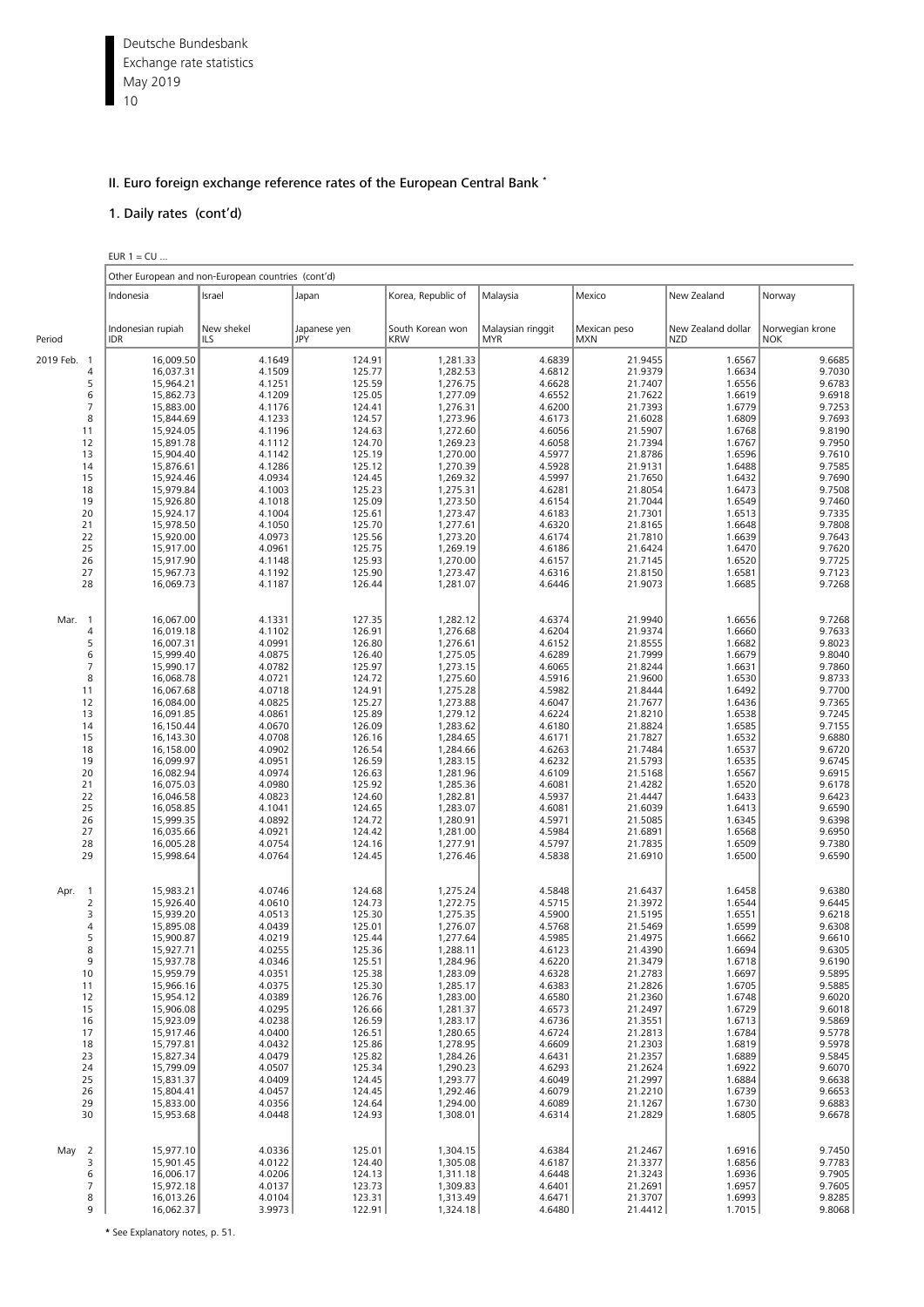### II. Euro foreign exchange reference rates of the European Central Bank \*

| Philippines            | Russian<br>Federation        | Singapore               | South Africa              | Switzerland        | Thailand         | Turkey                     | <b>United States</b>    |                     |
|------------------------|------------------------------|-------------------------|---------------------------|--------------------|------------------|----------------------------|-------------------------|---------------------|
| Philippine peso<br>PHP | Russian rouble<br><b>RUB</b> | Singapore dollar<br>SGD | South African rand<br>ZAR | Swiss franc<br>CHF | Thai baht<br>THB | Turkish lira<br><b>TRY</b> | US dollar<br><b>USD</b> | Period              |
| 59.916                 | 75.1176                      | 1.5472                  | 15.2861                   | 1.1396             | 35.893           | 5.9884                     | 1.1471                  | 2019 Feb.           |
| 60.043                 | 75.1351                      | 1.5489                  | 15.3420                   | 1.1421             | 35.846           | 5.9694                     | 1.1445                  |                     |
| 59.743                 | 74.8209                      | 1.5445                  | 15.2773                   | 1.1436             | 35.725           | 5.9444                     | 1.1423                  | 5                   |
| 59.665                 | 74.9228                      | 1.5419                  | 15.3372                   | 1.1394             | 35.583           | 5.9411                     | 1.1394                  | 6                   |
| 59.231<br>59.149       | 74.8990<br>74.8085           | 1.5385<br>1.5376        | 15.4673<br>15.4417        | 1.1357<br>1.1357   | 35.436<br>35.723 | 5.9706<br>5.9488           | 1.1345<br>1.1346        | $\overline{7}$<br>8 |
| 58.974                 | 74.1735                      | 1.5364                  | 15.5344                   | 1.1351             | 35.533           | 5.9588                     | 1.1309                  | 11                  |
| 58.858                 | 74.0368                      | 1.5334                  | 15.5521                   | 1.1381             | 35.356           | 5.9365                     | 1.1296                  | 12                  |
| 58.969                 | 74.3338                      | 1.5339                  | 15.6866                   | 1.1371             | 35.419           | 5.9383                     | 1.1305                  | 13                  |
| 58.992                 | 75.4522                      | 1.5310                  | 15.9668                   | 1.1370             | 35.331           | 5.9912                     | 1.1268                  | 14                  |
| 59.036                 | 75.0816                      | 1.5293                  | 15.9011                   | 1.1340             | 35.210           | 5.9322                     | 1.1260                  | 15                  |
| 59.325                 | 74.9142                      | 1.5357                  | 15.9743                   | 1.1361             | 35.366           | 6.0079                     | 1.1328                  | 18                  |
| 58.970                 | 74.7569                      | 1.5324<br>1.5326        | 16.0000                   | 1.1351             | 35.249           | 5.9957                     | 1.1294                  | 19<br>20            |
| 59.003<br>59.193       | 74.5774<br>74.3534           | 1.5352                  | 16.0354<br>15.8539        | 1.1342<br>1.1367   | 35.268<br>35.390 | 6.0190<br>6.0442           | 1.1342<br>1.1354        | 21                  |
| 59.052                 | 74.1694                      | 1.5324                  | 15.8607                   | 1.1346             | 35.493           | 6.0378                     | 1.1325                  | 22                  |
| 58.906                 | 74.2508                      | 1.5321                  | 15.7583                   | 1.1351             | 35.513           | 6.0321                     | 1.1355                  | 25                  |
| 59.144                 | 74.6158                      | 1.5332                  | 15.7520                   | 1.1371             | 35.583           | 6.0254                     | 1.1361                  | 26                  |
| 58.981                 | 74.8589                      | 1.5346                  | 15.7838                   | 1.1354             | 35.741           | 6.0257                     | 1.1386                  | 27                  |
| 58.999                 | 75.0888                      | 1.5390                  | 15.9479                   | 1.1335             | 35.983           | 6.0679                     | 1.1416                  | 28                  |
| 58.986                 | 74.9928                      | 1.5396                  | 16.1426                   | 1.1363             | 36.113           | 6.1230                     | 1.1383                  | Mar.                |
| 58.726                 | 74.5435                      | 1.5361                  | 16.1463                   | 1.1352             | 36.142           | 6.1023                     | 1.1337                  | 4                   |
| 59.325                 | 74.5028                      | 1.5358                  | 16.0513                   | 1.1341             | 36.015           | 6.1029                     | 1.1329                  | 5                   |
| 59.083                 | 74.4208                      | 1.5349                  | 16.0583                   | 1.1360             | 36.012           | 6.1247                     | 1.1305                  | 6                   |
| 58.923<br>58.706       | 74.3115<br>74.5885           | 1.5308<br>1.5257        | 16.1514<br>16.3022        | 1.1355<br>1.1324   | 35.819<br>35.675 | 6.1171<br>6.1287           | 1.1271<br>1.1222        | 7<br>8              |
| 58.751                 | 74.2572                      | 1.5283                  | 16.1520                   | 1.1349             | 35.655           | 6.1177                     | 1.1244                  | 11                  |
| 59.633                 | 74.1045                      | 1.5292                  | 16.1186                   | 1.1369             | 35.697           | 6.1536                     | 1.1275                  | 12                  |
| 59.572                 | 74.0008                      | 1.5325                  | 16.1987                   | 1.1373             | 35.729           | 6.1771                     | 1.1303                  | 13                  |
| 59.601                 | 73.9250                      | 1.5325                  | 16.3820                   | 1.1351             | 35.896           | 6.1842                     | 1.1295                  | 14                  |
| 59.491                 | 73.9233                      | 1.5313                  | 16.3782                   | 1.1360             | 35.846           | 6.1858                     | 1.1308                  | 15                  |
| 59.809                 | 72.9217                      | 1.5335                  | 16.3174                   | 1.1360             | 35.954           | 6.1978                     | 1.1349                  | 18                  |
| 60.029<br>60.042       | 73.1062<br>73.0040           | 1.5342<br>1.5335        | 16.3726<br>16.3783        | 1.1353<br>1.1338   | 35.982<br>36.032 | 6.2191<br>6.2152           | 1.1358<br>1.1354        | 19<br>20            |
| 59.890                 | 72.5435                      | 1.5350                  | 16.1636                   | 1.1309             | 36.120           | 6.2160                     | 1.1387                  | 21                  |
| 59.337                 | 72.7425                      | 1.5266                  | 16.2469                   | 1.1243             | 35.793           | 6.2979                     | 1.1302                  | 22                  |
| 59.411                 | 72.7646                      | 1.5286                  | 16.2997                   | 1.1237             | 35.804           | 6.3425                     | 1.1325                  | 25                  |
| 59.404                 | 72.5964                      | 1.5254                  | 16.2218                   | 1.1222             | 35.730           | 6.2404                     | 1.1291                  | 26                  |
| 59.418                 | 72.9572                      | 1.5259                  | 16.4253                   | 1.1196             | 35.844           | 6.2320                     | 1.1261                  | 27                  |
| 59.303                 | 73.1411                      | 1.5227<br>1.5214        | 16.4942                   | 1.1185             | 35.752           | 6.3408                     | 1.1218                  | 28<br>29            |
| 59.075                 | 72.8564                      |                         | 16.2642                   | 1.1181             | 35.632           | 6.3446                     | 1.1235                  |                     |
| 58.972<br>58.706       | 73.7449<br>73.2144           | 1.5213<br>1.5178        | 15.9175<br>15.8256        | 1.1180             | 35.657<br>35.560 | 6.2135<br>6.2141           | 1.1236<br>1.1200        | Apr.                |
| 58.608                 | 73.3600                      | 1.5209                  | 15.9120                   | 1.1195<br>1.1206   | 35.697           | 6.3014                     | 1.1243                  | 2<br>3              |
| 58.637                 | 73.3377                      | 1.5187                  | 15.8758                   | 1.1207             | 35.654           | 6.3230                     | 1.1219                  | 4                   |
| 58.537                 | 73.3270                      | 1.5215                  | 15.8078                   | 1.1235             | 35.833           | 6.2855                     | 1.1233                  | 5                   |
| 58.633                 | 73.2680                      | 1.5243                  | 15.8562                   | 1.1245             | 35.942           | 6.3781                     | 1.1246                  | 8                   |
| 58.682                 | 73.0029                      | 1.5255                  | 15.8215                   | 1.1270             | 35.804           | 6.4056                     | 1.1277                  | 9                   |
| 58.543                 | 72.8600                      | 1.5258                  | 15.7391                   | 1.1280             | 35.839           | 6.4144                     | 1.1279                  | 10                  |
| 58.506<br>58.553       | 72.6590<br>72.6133           | 1.5254<br>1.5318        | 15.7752<br>15.7631        | 1.1304<br>1.1326   | 35.848<br>35.955 | 6.4724<br>6.5350           | 1.1264<br>1.1321        | 11<br>12            |
| 58.476                 | 72.7011                      | 1.5299                  | 15.8192                   | 1.1345             | 35.936           | 6.5637                     | 1.1313                  | 15                  |
| 58.517                 | 72.7183                      | 1.5302                  | 15.8797                   | 1.1371             | 35.961           | 6.5718                     | 1.1305                  | 16                  |
| 58.381                 | 72.1887                      | 1.5286                  | 15.7872                   | 1.1400             | 35.926           | 6.4967                     | 1.1301                  | 17                  |
| 58.147                 | 71.9719                      | 1.5251                  | 15.8482                   | 1.1383             | 35.792           | 6.5486                     | 1.1250                  | 18                  |
| 58.541                 | 71.6763                      | 1.5259                  | 15.9686                   | 1.1470             | 35.945           | 6.5390                     | 1.1245                  | 23                  |
| 58.491                 | 71.9850                      | 1.5235                  | 16.0928                   | 1.1416             | 35.869           | 6.5885                     | 1.1209                  | 24                  |
| 58.156<br>58.074       | 72.2100<br>72.1131           | 1.5189<br>1.5175        | 16.1628<br>16.0481        | 1.1368<br>1.1372   | 35.749<br>35.614 | 6.6255<br>6.6242           | 1.1123<br>1.1133        | 25<br>26            |
| 58.114                 | 71.9802                      | 1.5191                  | 15.9947                   | 1.1379             | 35.624           | 6.6207                     | 1.1150                  | 29                  |
| 58.125                 | 72.2099                      | 1.5263                  | 16.0224                   | 1.1437             | 35.802           | 6.6913                     | 1.1218                  | 30                  |
| 58.023                 | 73.2535                      | 1.5259                  | 16.2178                   | 1.1419             | 35.906           | 6.6872                     | 1.1212                  | May<br>2            |
| 57.860                 | 72.8703                      | 1.5209                  | 16.2072                   | 1.1383             | 35.724           | 6.6644                     | 1.1155                  |                     |
| 58.187                 | 72.9750                      | 1.5266                  | 16.2549                   | 1.1403             | 35.730           | 6.7429                     | 1.1199                  |                     |
| 58.108                 | 72.7907                      | 1.5242                  | 16.1219                   | 1.1415             | 35.680           | 6.8751                     | 1.1185                  | 7                   |
| 58.437                 | 73.0256                      | 1.5257                  | 16.0691                   | 1.1407             | 35.622           | 6.9272                     | 1.1202                  | 8                   |
| 58.477                 | 73.0572                      | 1.5266                  | 16.0432                   | 1.1390             | 35.577           | 6.9725                     | 1.1193                  | 9                   |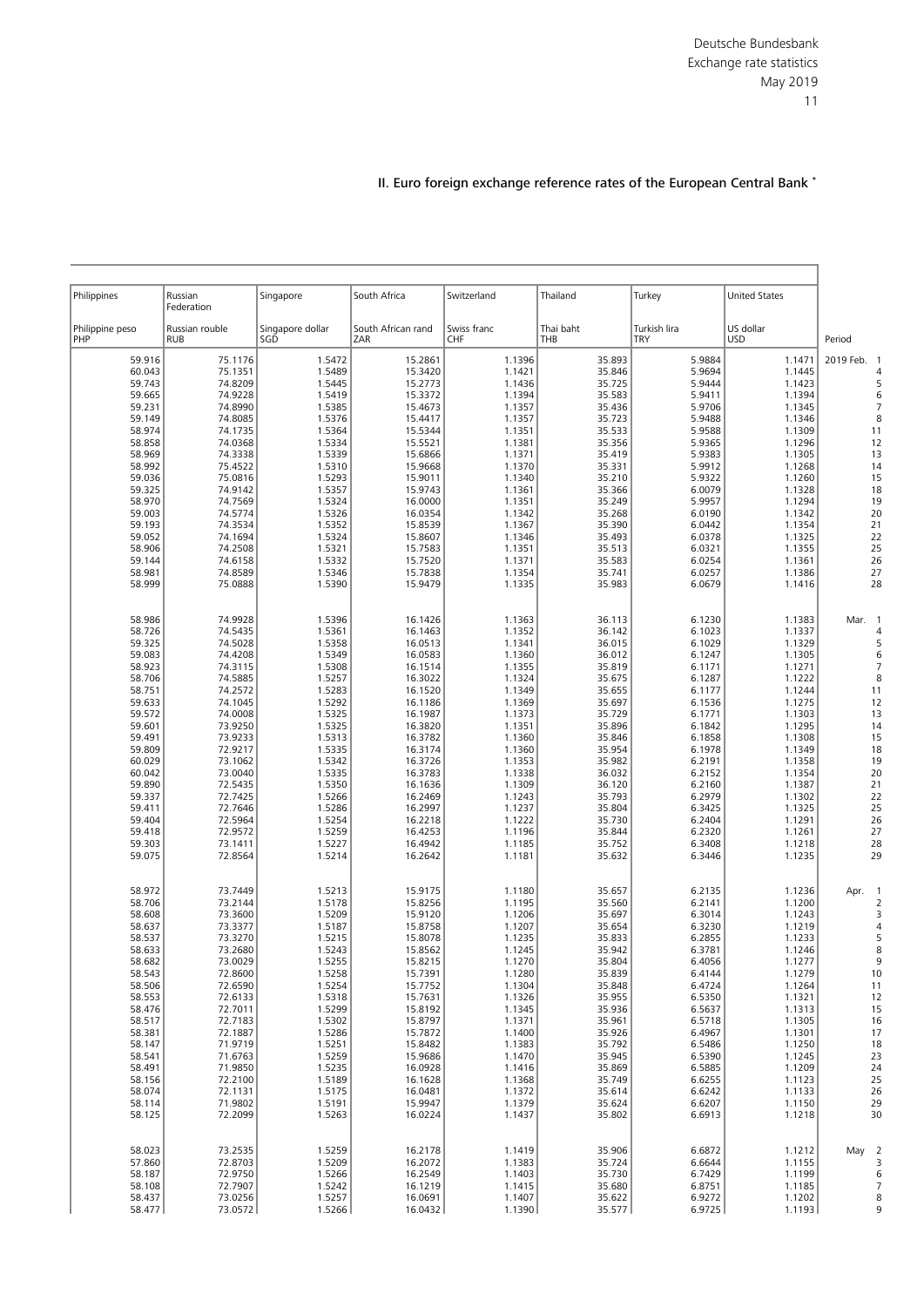Deutsche Bundesbank 12 [Exchange rate statistics](#page-2-0) May 2019

#### II. Euro foreign exchange reference rates of the European Central Bank \*

#### 2. Monthly averages +

|                   | EUR $1 = CU$                |                    |                            |                            |                                   |                     |                            |                                |                          |                                    |
|-------------------|-----------------------------|--------------------|----------------------------|----------------------------|-----------------------------------|---------------------|----------------------------|--------------------------------|--------------------------|------------------------------------|
|                   | EU member countries         |                    |                            |                            |                                   |                     |                            |                                |                          | Other European                     |
|                   | Bulgaria                    | Croatia            | Czechia                    | Denmark                    | Hungary                           | Poland              | Romania                    | Sweden                         | United<br>Kingdom        | Australia                          |
| Period            | Bulgarian lev<br><b>BGN</b> | Kuna<br><b>HRK</b> | Czech koruna<br><b>CZK</b> | Danish krone<br><b>DKK</b> | Hungarian<br>forint<br><b>HUF</b> | Polish zloty<br>PLN | Romanian leu<br><b>RON</b> | Swedish<br>krona<br><b>SEK</b> | Pound<br>sterling<br>GBP | Australian<br>dollar<br><b>AUD</b> |
| 2014 Mar.         | 1.9558                      | 7.6576             | 27.395                     | 7.4638                     | 311.49                            | 4.1987              | 4.4933                     | 8.8666                         | 0.83170                  | 1.5217                             |
| Apr.              | 1.9558                      | 7.6267             | 27.450                     | 7.4656                     | 307.37                            | 4.1853              | 4.4620                     | 9.0329                         | 0.82520                  | 1.4831                             |
| May<br>June       | 1.9558<br>1.9558            | 7.5952<br>7.5770   | 27.437<br>27.450           | 7.4641<br>7.4588           | 304.58<br>305.87                  | 4.1800<br>4.1352    | 4.4237<br>4.3930           | 9.0298<br>9.0914               | 0.81535<br>0.80409       | 1.4755<br>1.4517                   |
| July<br>Aug.      | 1.9558<br>1.9558            | 7.6146<br>7.6326   | 27.458<br>27.816           | 7.4564<br>7.4551           | 309.81<br>313.91                  | 4.1444<br>4.1919    | 4.4098<br>4.4252           | 9.2327<br>9.1878               | 0.79310<br>0.79730       | 1.4420<br>1.4306                   |
| Sep.              | 1.9558                      | 7.6236             | 27.599                     | 7.4449                     | 313.20                            | 4.1899              | 4.4095                     | 9.1929                         | 0.79113                  | 1.4246                             |
| Oct.<br>Nov.      | 1.9558<br>1.9558            | 7.6573<br>7.6700   | 27.588<br>27.667           | 7.4448<br>7.4415           | 307.85<br>306.89                  | 4.2066<br>4.2121    | 4.4153<br>4.4288           | 9.1797<br>9.2384               | 0.78861<br>0.79054       | 1.4436<br>1.4432                   |
| Dec.              | 1.9558                      | 7.6682             | 27.640                     | 7.4402                     | 310.83                            | 4.2155              | 4.4583                     | 9.4043                         | 0.78830                  | 1.4928                             |
| 2015 Jan.<br>Feb. | 1.9558<br>1.9558            | 7.6883<br>7.7114   | 27.895<br>27.608           | 7.4406<br>7.4501           | 316.50<br>306.88                  | 4.2783<br>4.1760    | 4.4874<br>4.4334           | 9.4167<br>9.4901               | 0.76680<br>0.74051       | 1.4390<br>1.4568                   |
| Mar.              | 1.9558                      | 7.6467             | 27.379                     | 7.4593                     | 303.45                            | 4.1259              | 4.4339                     | 9.2449                         | 0.72358                  | 1.4008                             |
| Apr.<br>May       | 1.9558<br>1.9558            | 7.5896<br>7.5591   | 27.439<br>27.397           | 7.4655<br>7.4612           | 299.43<br>306.33                  | 4.0180<br>4.0811    | 4.4155<br>4.4477           | 9.3254<br>9.3037               | 0.72116<br>0.72124       | 1.3939<br>1.4123                   |
| June              | 1.9558                      | 7.5719             | 27.307                     | 7.4603                     | 311.96                            | 4.1586              | 4.4671                     | 9.2722                         | 0.72078                  | 1.4530                             |
| July              | 1.9558<br>1.9558            | 7.5863<br>7.5578   | 27.094<br>27.041           | 7.4616<br>7.4627           | 311.53<br>311.61                  | 4.1524<br>4.1953    | 4.4391<br>4.4235           | 9.3860<br>9.5155               | 0.70685<br>0.71423       | 1.4844<br>1.5269                   |
| Aug.<br>Sep.      | 1.9558                      | 7.5890             | 27.089                     | 7.4610                     | 313.14                            | 4.2176              | 4.4236                     | 9.3924                         | 0.73129                  | 1.5900                             |
| Oct.<br>Nov.      | 1.9558<br>1.9558            | 7.6208<br>7.6074   | 27.105<br>27.039           | 7.4601<br>7.4602           | 311.27<br>312.27                  | 4.2508<br>4.2494    | 4.4227<br>4.4453           | 9.3485<br>9.3133               | 0.73287<br>0.70658       | 1.5586<br>1.5011                   |
| Dec.              | 1.9558                      | 7.6397             | 27.027                     | 7.4612                     | 314.40                            | 4.2900              | 4.5033                     | 9.2451                         | 0.72595                  | 1.5009                             |
| 2016 Jan.<br>Feb. | 1.9558<br>1.9558            | 7.6582<br>7.6355   | 27.027<br>27.040           | 7.4619<br>7.4628           | 314.68<br>310.37                  | 4.4074<br>4.3970    | 4.5311<br>4.4814           | 9.2826<br>9.4105               | 0.75459<br>0.77559       | 1.5510<br>1.5556                   |
| Mar.              | 1.9558                      | 7.5593             | 27.051                     | 7.4569                     | 311.15                            | 4.2932              | 4.4666                     | 9.2848                         | 0.78020                  | 1.4823                             |
| Apr.              | 1.9558                      | 7.4947             | 27.031                     | 7.4427                     | 311.46<br>314.58                  | 4.3106              | 4.4724<br>4.4991           | 9.2027                         | 0.79230                  | 1.4802                             |
| May<br>June       | 1.9558<br>1.9558            | 7.4979<br>7.5204   | 27.026<br>27.061           | 7.4386<br>7.4371           | 313.98                            | 4.4039<br>4.3996    | 4.5230                     | 9.2948<br>9.3338               | 0.77779<br>0.79049       | 1.5461<br>1.5173                   |
| July              | 1.9558                      | 7.4930             | 27.042                     | 7.4390                     | 314.35                            | 4.3964              | 4.4856                     | 9.4742                         | 0.84106                  | 1.4694                             |
| Aug.<br>Sep.      | 1.9558<br>1.9558            | 7.4866<br>7.5005   | 27.025<br>27.022           | 7.4408<br>7.4475           | 310.21<br>308.68                  | 4.3005<br>4.3207    | 4.4591<br>4.4502           | 9.4913<br>9.5655               | 0.85521<br>0.85228       | 1.4690<br>1.4768                   |
| Oct.<br>Nov.      | 1.9558<br>1.9558            | 7.5068<br>7.5211   | 27.022<br>27.033           | 7.4402<br>7.4406           | 307.00<br>308.82                  | 4.3076<br>4.3911    | 4.4942<br>4.5100           | 9.7073<br>9.8508               | 0.89390<br>0.86894       | 1.4470<br>1.4331                   |
| Dec.              | 1.9558                      | 7.5404             | 27.031                     | 7.4362                     | 312.24                            | 4.4357              | 4.5164                     | 9.7095                         | 0.84441                  | 1.4356                             |
| 2017 Jan.<br>Feb. | 1.9558<br>1.9558            | 7.5300<br>7.4476   | 27.021<br>27.021           | 7.4355<br>7.4348           | 308.99<br>308.50                  | 4.3671<br>4.3081    | 4.5018<br>4.5136           | 9.5110<br>9.4762               | 0.86100<br>0.85273       | 1.4252<br>1.3886                   |
| Mar.              | 1.9558                      | 7.4231             | 27.021                     | 7.4356                     | 309.71                            | 4.2871              | 4.5476                     | 9.5279                         | 0.86560                  | 1.4018                             |
| Apr.              | 1.9558<br>1.9558            | 7.4503<br>7.4317   | 26.823<br>26.572           | 7.4376<br>7.4400           | 311.57<br>309.77                  | 4.2374<br>4.1998    | 4.5291<br>4.5539           | 9.5941<br>9.7097               | 0.84824<br>0.85554       | 1.4241<br>1.4878                   |
| May<br>June       | 1.9558                      | 7.4104             | 26.264                     | 7.4376                     | 308.28                            | 4.2113              | 4.5721                     | 9.7538                         | 0.87724                  | 1.4861                             |
| July<br>Aug.      | 1.9558<br>1.9558            | 7.4116<br>7.4054   | 26.079<br>26.101           | 7.4366<br>7.4379           | 306.71<br>304.37                  | 4.2362<br>4.2666    | 4.5689<br>4.5789           | 9.5892<br>9.5485               | 0.88617<br>0.91121       | 1.4772<br>1.4919                   |
| Sep.              | 1.9558                      | 7.4639             | 26.075                     | 7.4401                     | 308.37                            | 4.2693              | 4.5992                     | 9.5334                         | 0.89470                  | 1.4946                             |
| Oct.<br>Nov.      | 1.9558<br>1.9558            | 7.5085<br>7.5512   | 25.766<br>25.538           | 7.4429<br>7.4420           | 309.95<br>311.89                  | 4.2627<br>4.2268    | 4.5895<br>4.6347           | 9.6138<br>9.8479               | 0.89071<br>0.88795       | 1.5099<br>1.5395                   |
| Dec.              | 1.9558                      | 7.5393             | 25.645                     | 7.4433                     | 313.16                            | 4.2032              | 4.6348                     | 9.9370                         | 0.88265                  | 1.5486                             |
| 2018 Jan.<br>Feb. | 1.9558<br>1.9558            | 7.4359<br>7.4399   | 25.452<br>25.320           | 7.4455<br>7.4457           | 309.27<br>311.74                  | 4.1632<br>4.1653    | 4.6491<br>4.6559           | 9.8200<br>9.9384               | 0.88331<br>0.88396       | 1.5340<br>1.5684                   |
| Mar.              | 1.9558                      | 7.4384             | 25.429                     | 7.4490                     | 312.19                            | 4.2092              | 4.6613                     | 10.1608                        | 0.88287                  | 1.5889                             |
| Apr.<br>May       | 1.9558<br>1.9558            | 7.4209<br>7.3912   | 25.365<br>25.640           | 7.4479<br>7.4482           | 311.72<br>316.93                  | 4.1937<br>4.2850    | 4.6578<br>4.6404           | 10.3717<br>10.3419             | 0.87212<br>0.87726       | 1.5972<br>1.5695                   |
| June              | 1.9558                      | 7.3822             | 25.778                     | 7.4493                     | 322.70                            | 4.3038              | 4.6623                     | 10.2788                        | 0.87886                  | 1.5579                             |
| July              | 1.9558<br>1.9558            | 7.3971<br>7.4261   | 25.850<br>25.681           | 7.4523<br>7.4558           | 324.60<br>323.02                  | 4.3239<br>4.2858    | 4.6504<br>4.6439           | 10.3076<br>10.4668             | 0.88726<br>0.89687       | 1.5792<br>1.5762                   |
| Aug.<br>Sep.      | 1.9558                      | 7.4294             | 25.614                     | 7.4583                     | 324.82                            | 4.3006              | 4.6471                     | 10.4426                        | 0.89281                  | 1.6189                             |
| Oct.<br>Nov.      | 1.9558<br>1.9558            | 7.4245<br>7.4281   | 25.819<br>25.935           | 7.4597<br>7.4611           | 323.84<br>322.33                  | 4.3046<br>4.3018    | 4.6658<br>4.6610           | 10.3839<br>10.2918             | 0.88272<br>0.88118       | 1.6158<br>1.5681                   |
| Dec.              | 1.9558                      | 7.4041             | 25.835                     | 7.4653                     | 322.74                            | 4.2900              | 4.6536                     | 10.2766                        | 0.89774                  | 1.5849                             |
| 2019 Jan.<br>Feb. | 1.9558<br>1.9558            | 7.4286<br>7.4151   | 25.650<br>25.726           | 7.4657<br>7.4627           | 319.80<br>317.91                  | 4.2916<br>4.3175    | 4.7062<br>4.7486           | 10.2685<br>10.4986             | 0.88603<br>0.87264       | 1.5975<br>1.5895                   |
| Mar.              | 1.9558                      | 7.4206             | 25.676                     | 7.4625                     | 315.92                            | 4.2969              | 4.7546                     | 10.4999                        | 0.85822                  | 1.5959                             |

<span id="page-11-0"></span>Apr. 1.9558 7.4282 25.677 7.4650 321.18 4.2864 4.7584 10.4819 0.86179 1.5802

\* See Explanatory notes, p. 51. + Averages: Bundesbank calculations based on the<br>daily euro foreign exchange reference rates published by the ECB. **1** Resumption of<br>exchange rate fixing on 1 February 2018.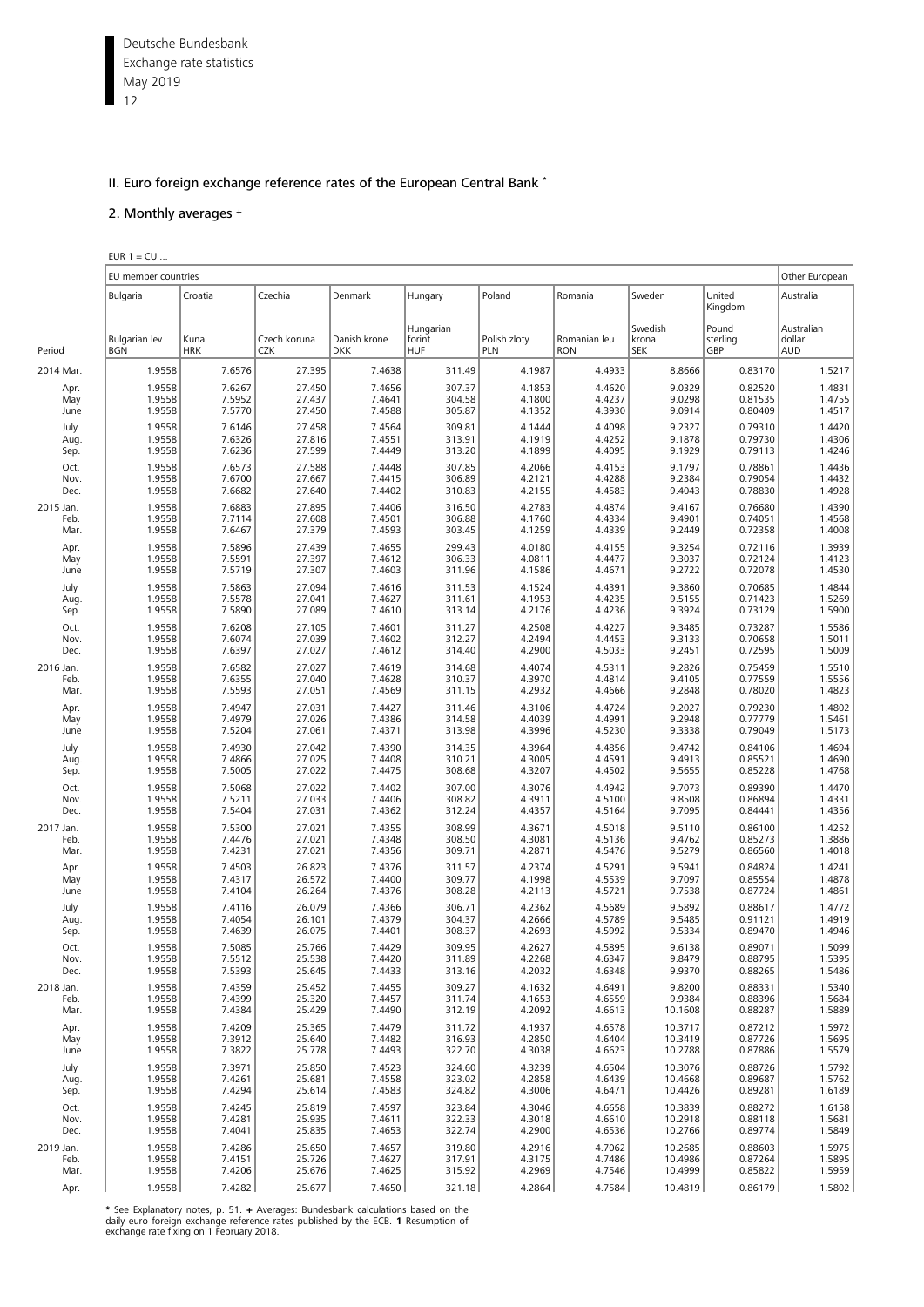### II. Euro foreign exchange reference rates of the European Central Bank \*

|                       | and non-European countries |                                        |                                   |                                                      |                            |                                    |                          |                     |                                   |                                    |                   |
|-----------------------|----------------------------|----------------------------------------|-----------------------------------|------------------------------------------------------|----------------------------|------------------------------------|--------------------------|---------------------|-----------------------------------|------------------------------------|-------------------|
| Brazil                | Canada                     | China                                  | Hong Kong                         | Iceland                                              | India                      | Indonesia                          | Israel                   | Japan               | Korea,<br>Republic of             | Malaysia                           |                   |
| Brazilian real<br>BRL | Canadian<br>dollar<br>CAD  | Chinese yuan<br>renminbi<br><b>CNY</b> | Hong Kong<br>dollar<br><b>HKD</b> | Icelandic<br>krona<br>ISK <sub>1</sub>               | Indian rupee<br><b>INR</b> | Indonesian<br>rupiah<br><b>IDR</b> | New shekel<br><b>ILS</b> | Japanese yen<br>JPY | South<br>Korean won<br><b>KRW</b> | Malaysian<br>ringgit<br><b>MYR</b> | Period            |
| 3.2187                | 1.5352                     | 8.5332                                 | 10.7283                           |                                                      | 84.2990                    | 15,785.89                          | 4.8087                   | 141.48              | 1,479.99                          | 4.5361                             | 2014 Mar.         |
| 3.0864                | 1.5181                     | 8.5984                                 | 10.7107                           |                                                      | 83.3624                    | 15,801.66                          | 4.8010                   | 141.62              | 1,441.28                          | 4.4989                             | Apr.              |
| 3.0512<br>3.0388      | 1.4951<br>1.4728           | 8.5658<br>8.4698                       | 10.6456<br>10.5365                | $\overline{\phantom{0}}$<br>$\overline{\phantom{0}}$ | 81.4318<br>81.2046         | 15,830.12<br>16,167.87             | 4.7600<br>4.6966         | 139.74<br>138.72    | 1,407.13<br>1,385.45              | 4.4337<br>4.3760                   | May<br>June       |
| 3.0109                | 1.4524                     | 8.3940                                 | 10.4935                           | $\overline{\phantom{0}}$                             | 81.3058                    | 15,789.65                          | 4.6325                   | 137.72              | 1,382.29                          | 4.3100                             | July              |
| 3.0219                | 1.4548                     | 8.1965                                 | 10.3207                           | $\overline{\phantom{0}}$                             | 81.0709                    | 15,603.10                          | 4.6569                   | 137.11              | 1,364.17                          | 4.2310                             | Aug               |
| 3.0089                | 1.4196                     | 7.9207                                 | 10.0019                           | $\qquad \qquad -$                                    | 78.5676                    | 15,362.85                          | 4.6896                   | 138.39              | 1,336.02                          | 4.1522                             | Sep.              |
| 3.1018<br>3.1829      | 1.4214<br>1.4136           | 7.7635<br>7.6411                       | 9.8309<br>9.6716                  | $\qquad \qquad -$<br>$\overline{\phantom{0}}$        | 77.7896<br>76.9566         | 15,389.80<br>15, 177. 15           | 4.7249<br>4.7783         | 136.85<br>145.03    | 1,345.25<br>1,370.36              | 4.1436<br>4.1747                   | Oct.<br>Nov.      |
| 3.2499                | 1.4216                     | 7.6330                                 | 9.5626                            | $\overline{\phantom{0}}$                             | 77.3781                    | 15,351.19                          | 4.8503                   | 147.06              | 1,359.97                          | 4.2903                             | Dec.              |
| 3.0639                | 1.4039                     | 7.2269                                 | 9.0102                            | -                                                    | 72.2141                    | 14,617.69                          | 4.5856                   | 137.47              | 1,266.19                          | 4.1648                             | 2015 Jan.         |
| 3.1977                | 1.4199                     | 7.0960                                 | 8.8020                            | $\overline{\phantom{0}}$                             | 70.4356                    | 14,504.28                          | 4.4192                   | 134.69              | 1,250.50                          | 4.0822                             | Feb.              |
| 3.3997                | 1.3661                     | 6.7623                                 | 8.4081                            |                                                      | 67.7387                    | 14,152.16                          | 4.3325                   | 130.41              | 1,205.92                          | 3.9889                             | Mar.              |
| 3.2800<br>3.4105      | 1.3313<br>1.3568           | 6.6863<br>6.9165                       | 8.3550<br>8.6436                  | $\qquad \qquad -$<br>$\overline{\phantom{0}}$        | 67.6432<br>71.1153         | 13,950.49<br>14,650.36             | 4.2456<br>4.3086         | 128.94<br>134.75    | 1,170.32<br>1,220.20              | 3.9118<br>4.0191                   | Apr.<br>May       |
| 3.4941                | 1.3854                     | 6.9587                                 | 8.6935                            | $\qquad \qquad -$                                    | 71.5873                    | 14,919.43                          | 4.2891                   | 138.74              | 1,248.79                          | 4.1949                             | June              |
| 3.5405                | 1.4124                     | 6.8269                                 | 8.5236                            |                                                      | 69.9960                    | 14,720.40                          | 4.1679                   | 135.68              | 1,260.75                          | 4.1824                             | July              |
| 3.9118<br>4.3666      | 1.4637<br>1.4882           | 7.0626<br>7.1462                       | 8.6358<br>8.6966                  | $\qquad \qquad -$<br>$\qquad \qquad -$               | 72.5361<br>74.2990         | 15,370.92<br>16,175.76             | 4.2836<br>4.3917         | 137.12<br>134.85    | 1,313.48<br>1,329.94              | 4.5297<br>4.8286                   | Aug.<br>Sep.      |
| 4.3599                | 1.4685                     | 7.1346                                 | 8.7073                            |                                                      | 73.1116                    | 15,482.55                          | 4.3414                   | 134.84              | 1,286.06                          | 4.7818                             | Oct.              |
| 4.0601                | 1.4248                     | 6.8398                                 | 8.3211                            | $\overline{\phantom{0}}$                             | 71.0406                    | 14,685.99                          | 4.1760                   | 131.60              | 1,239.19                          | 4.6328                             | Nov.              |
| 4.2145                | 1.4904                     | 7.0193                                 | 8.4307                            | $\overline{\phantom{0}}$                             | 72.3851                    | 15,087.43                          | 4.2199                   | 132.36              | 1,277.56                          | 4.6615                             | Dec.              |
| 4.4021<br>4.3953      | 1.5447<br>1.5317           | 7.1393<br>7.2658                       | 8.4509<br>8.6333                  | $\qquad \qquad -$                                    | 73.2036<br>75.7172         | 15,069.76<br>14,985.33             | 4.2903<br>4.3336         | 128.32<br>127.35    | 1,307.56<br>1,349.77              | 4.7162<br>4.6411                   | 2016 Jan.<br>Feb. |
| 4.1195                | 1.4697                     | 7.2220                                 | 8.6152                            | $\qquad \qquad -$                                    | 74.3018                    | 14,629.58                          | 4.2927                   | 125.39              | 1,314.89                          | 4.5167                             | Mar.              |
| 4.0374                | 1.4559                     | 7.3461                                 | 8.7954                            |                                                      | 75.3823                    | 14,932.22                          | 4.2812                   | 124.29              | 1,300.58                          | 4.4232                             | Apr.              |
| 3.9983<br>3.8570      | 1.4626<br>1.4477           | 7.3864<br>7.4023                       | 8.7815<br>8.7162                  | $\qquad \qquad -$<br>$\qquad \qquad -$               | 75.7016<br>75.5592         | 15,188.82<br>14,969.03             | 4.3115<br>4.3323         | 123.21<br>118.45    | 1,329.46<br>1,310.59              | 4.5755<br>4.5760                   | May<br>June       |
| 3.6263                | 1.4428                     | 7.3910                                 | 8.5858                            | $\qquad \qquad -$                                    | 74.3738                    | 14,520.91                          | 4.2686                   | 115.25              | 1,264.05                          | 4.4471                             | July              |
| 3.5983                | 1.4557                     | 7.4537                                 | 8.6961                            | $\qquad \qquad -$                                    | 75.0303                    | 14,757.31                          | 4.2559                   | 113.49              | 1,245.55                          | 4.5141                             | Aug.              |
| 3.6436                | 1.4677                     | 7.4819                                 | 8.6964                            | $\overline{a}$                                       | 74.8220                    | 14,697.52                          | 4.2210                   | 114.22              | 1,244.12                          | 4.6108                             | Sep.              |
| 3.5158<br>3.6056      | 1.4594<br>1.4519           | 7.4198<br>7.3883                       | 8.5533<br>8.3758                  | $\overline{\phantom{0}}$<br>$\overline{\phantom{0}}$ | 73.5775<br>73.0550         | 14,361.10<br>14,398.18             | 4.2110<br>4.1491         | 114.47<br>116.93    | 1,243.02<br>1,256.71              | 4.6040<br>4.6843                   | Oct.<br>Nov.      |
| 3.5405                | 1.4070                     | 7.2983                                 | 8.1802                            | $\qquad \qquad -$                                    | 71.5390                    | 14,135.71                          | 4.0401                   | 122.39              | 1,248.48                          | 4.7013                             | Dec.              |
| 3.3929                | 1.4032                     | 7.3189                                 | 8.2332                            | $\overline{\phantom{0}}$                             | 72.2823                    | 14,181.25                          | 4.0543                   | 122.14              | 1,254.41                          | 4.7318                             | 2017 Jan.         |
| 3.3022<br>3.3413      | 1.3942<br>1.4306           | 7.3143<br>7.3692                       | 8.2586<br>8.2984                  | $\overline{\phantom{0}}$<br>$\overline{\phantom{0}}$ | 71.2908<br>70.3238         | 14,186.74<br>14,255.46             | 3.9672<br>3.9012         | 120.17<br>120.68    | 1,215.92<br>1,211.23              | 4.7283<br>4.7413                   | Feb.<br>Mar.      |
| 3.3620                | 1.4408                     | 7.3892                                 | 8.3364                            |                                                      | 69.2016                    | 14.265.96                          | 3.9153                   | 118.29              | 1,215.64                          | 4.7224                             | Apr.              |
| 3.5424                | 1.5041                     | 7.6130                                 | 8.6108                            | $\overline{\phantom{0}}$                             | 71.2681                    | 14,730.60                          | 3.9727                   | 124.09              | 1,245.02                          | 4.7713                             | May               |
| 3.6948                | 1.4941                     | 7.6459                                 | 8.7578                            | $\overline{\phantom{0}}$                             | 72.3798                    | 14,940.12                          | 3.9658                   | 124.58              | 1,271.29                          | 4.8045                             | June              |
| 3.6928<br>3.7201      | 1.4641<br>1.4889           | 7.7965<br>7.8760                       | 8.9893<br>9.2348                  | $\overline{\phantom{0}}$                             | 74.1945<br>75.5465         | 15,363.84<br>15,753.09             | 4.0899<br>4.2504         | 129.48<br>129.70    | 1,305.21<br>1,335.93              | 4.9389<br>5.0579                   | July<br>Aug       |
| 3.7316                | 1.4639                     | 7.8257                                 | 9.3094                            |                                                      | 76.8002                    | 15,852.42                          | 4.2080                   | 131.92              | 1,348.89                          | 5.0191                             | Sep.              |
| 3.7503                | 1.4801                     | 7.7890                                 | 9.1763                            | $\qquad \qquad -$                                    | 76.4977                    | 15,904.42                          | 4.1265                   | 132.76              | 1,331.01                          | 4.9716                             | Oct.              |
| 3.8246<br>3.8941      | 1.4978<br>1.5108           | 7.7723<br>7.8073                       | 9.1617<br>9.2479                  | -                                                    | 76.1248<br>76.0663         | 15,875.67<br>16,048.79             | 4.1283<br>4.1495         | 132.39<br>133.64    | 1,292.05<br>1,283.39              | 4.8902<br>4.8238                   | Nov.<br>Dec.      |
| 3.9170                | 1.5167                     | 7.8398                                 | 9.5394                            |                                                      | 77.6558                    | 16,316.81                          | 4.1753                   | 135.25              | 1,300.93                          | 4.8249                             | 2018 Jan.         |
| 4.0109                | 1.5526                     | 7.8068                                 | 9.6585                            | 124.69                                               | 79.5615                    | 16,793.74                          | 4.3173                   | 133.29              | 1,331.47                          | 4.8318                             | Feb.              |
| 4.0426                | 1.5943                     | 7.7982                                 | 9.6726                            | 122.82                                               | 80.2526                    | 16,973.10                          | 4.2775                   | 130.86              | 1,321.99                          | 4.8155                             | Mar.              |
| 4.1815<br>4.2912      | 1.5622<br>1.5197           | 7.7347<br>7.5291                       | 9.6350<br>9.2712                  | 122.30<br>122.83                                     | 80.6548<br>79.7891         | 16,959.01<br>16,594.39             | 4.3425<br>4.2397         | 132.16<br>129.57    | 1,312.94<br>1,272.38              | 4.7734<br>4.6891                   | Apr.<br>May       |
| 4.4049                | 1.5327                     | 7.5512                                 | 9.1642                            | 124.76                                               | 79.1601                    | 16,393.39                          | 4.2096                   | 128.53              | 1,277.93                          | 4.6717                             | June              |
| 4.4765                | 1.5356                     | 7.8504                                 | 9.1708                            | 124.41                                               | 80.2996                    | 16,836.55                          | 4.2595                   | 130.23              | 1,313.03                          | 4.7327                             | July              |
| 4.5357<br>4.8013      | 1.5063<br>1.5211           | 7.9092<br>7.9930                       | 9.0655<br>9.1375                  | 124.19<br>128.90                                     | 80.4260<br>84.2109         | 16,822.69<br>17,338.45             | 4.2330<br>4.1858         | 128.20<br>130.54    | 1,295.39<br>1,305.86              | 4.7277<br>4.8265                   | Aug<br>Sep.       |
| 4.3246                | 1.4935                     | 7.9481                                 | 9.0011                            | 134.47                                               | 84.5447                    | 17,428.73                          | 4.1996                   | 129.62              | 1,300.10                          | 4.7761                             | Oct.              |
| 4.2973                | 1.4998                     | 7.8880                                 | 8.9000                            | 139.78                                               | 81.5611                    | 16,651.71                          | 4.2122                   | 128.79              | 1,280.89                          | 4.7548                             | Nov.              |
| 4.4214                | 1.5278                     | 7.8398                                 | 8.9026                            | 137.78                                               | 80.6166                    | 16,512.15                          | 4.2736                   | 127.88              | 1,278.13                          | 4.7459                             | Dec.              |
| 4.2700<br>4.2234      | 1.5196<br>1.4995           | 7.7504<br>7.6485                       | 8.9527<br>8.9082                  | 136.66<br>136.10                                     | 80.7983<br>80.8601         | 16,164.77<br>15,936.22             | 4.2075<br>4.1162         | 124.34<br>125.28    | 1,281.46<br>1,274.32              | 4.7001<br>4.6272                   | 2019 Jan.<br>Feb. |
| 4.3369                | 1.5104                     | 7.5868                                 | 8.8718                            | 135.48                                               | 78.5605                    | 16,059.50                          | 4.0885                   | 125.67              | 1,279.67                          | 4.6090                             | Mar.              |
| 4.3740                | 1.5035                     | 7.5489                                 | 8.8164                            | 135.34                                               | 78.0027                    | 15,899.18                          | 4.0413                   | 125.44              | 1,284.41                          | 4.6237                             | Apr.              |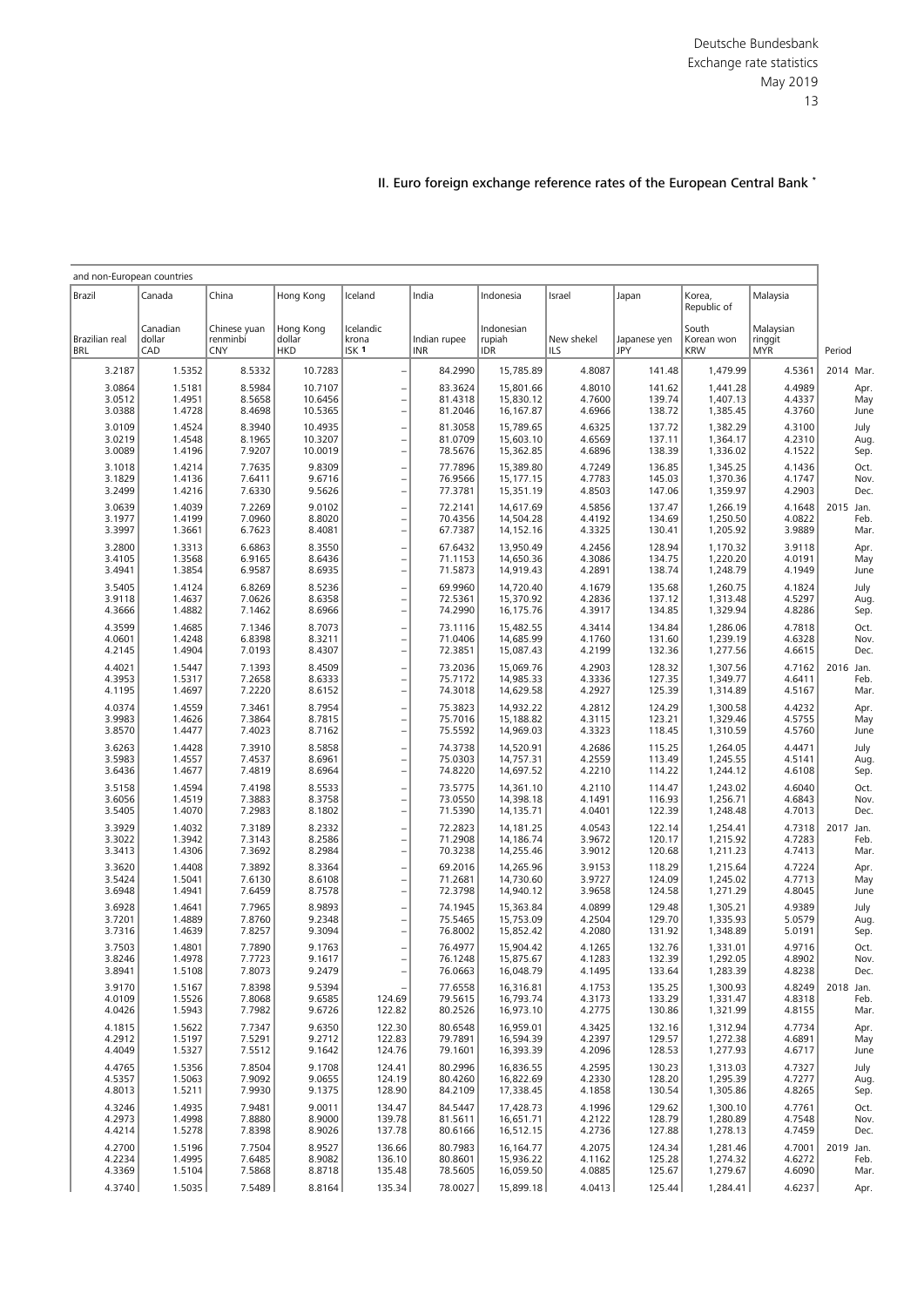Deutsche Bundesbank  $14$ [Exchange rate statistics](#page-2-0) May 2019

#### II. Euro foreign exchange reference rates of the European Central Bank '

#### 2. Monthly averages + (cont'd)

EUR  $1 = CU$ ... Other European and non-European countries (cont'd) Mexico |New Zealand |Norway |Philippines |Russian |Singapore |South Africa |Switzerland |Thailand |Turkey |United states and the states of the states of the states of the states of the states of the states of the states of the states of the states of the states of the states of the states of the states of the states of the states of t New Zealand Norwegian Philippine peso Russian rouble dollar strand rand Mexican peso |dollar | krone | Philippine peso Russian rouble |dollar | rand | Swiss franc | Thai baht | Turkish lira | US dollar Period MXN NZD NOK PHP RUB SGD ZAR CHF THB TRY USD 2014 Mar. | 18.2447| 1.6199| 8.2906| 61.901| 49.9477| 1.7513| 14.8613| 1.2177| 44.765| 3.0629| 1.3823 Apr. 18.0485 1.6049 8.2506 61.646 49.2978 1.7345 14.5815 1.2189 44.657 2.9393 1.3813 May 17.7620 1.5957 8.1513 60.258 47.8403 1.7189 14.2995 1.2204 44.686 2.8736 1.3732 June 17.6516 1.5769 8.2149 59.543 46.7509 1.7008 14.5094 1.2181 44.195 2.8808 1.3592 July 17.5834 1.5578 8.3880 58.844 46.9984 1.6825 14.4366 1.2150 43.470 2.8699 1.3539 Aug. 17.5051 1.5783 8.2522 58.320 48.1781 1.6622 14.2052 1.2118 42.644 2.8784 1.3316 Sep. 17.0717 1.5841 8.1798 57.033 49.0519 1.6295 14.1578 1.2076 41.536 2.8543 1.2901 0ct. | 17.0713| 1.6090 8.3136| 56.807| 51.9380| 1.6154| 14.0266| 1.2078| 41.139| 2.8577| 1.2673 Nov. 16.9850 1.5928 8.4912 56.101 57.5193 1.6173 13.8359 1.2027 40.908 2.7885 1.2472 Dec. 17.8692 1.5874 8.9802 55.092 70.3269 1.6213 14.1582 1.2026 40.564 2.8304 1.2331 2015 Jan. 17.0782 1.5213 8.9320 51.791 75.0459 1.5545 13.4598 **1** 1.0940 38.056 2.7153 [1.1621](http://www.bundesbank.de/Navigation/EN/Statistics/Time_series_databases/Macro_economic_time_series/its_details_value_node.html?tsId=BBEX3.M.USD.EUR.BB.AC.A02) Feb. 16.9310 1.5236 8.6188 50.174 73.0742 1.5382 13.1532 1.0618 36.963 2.7958 1.1350 Mar. 16.4941 1.4506 8.6434 48.227 65.1401 1.4913 13.0756 1.0608 35.355 2.8077 1.0838 Apr. 16.4288 1.4217 8.5057 47.863 56.7415 1.4539 12.9588 1.0379 35.072 2.8743 1.0779 May | 17.0378| 1.5112| 8.4103| 49.741| 56.3735| 1.4882| 13.3506| 1.0391| 37.408| 2.9491| 1.1150 June 17.3467 1.6046 8.7550 50.508 61.2390 1.5091 13.7965 1.0455 37.818 3.0299 1.1213 July 17.5297 1.6542 8.9357 49.814 63.2077 1.4972 13.6973 1.0492 37.760 2.9705 1.0996 Aug. | 18.4333| 1.7001| 9.1815| 51.536| 73.3597| 1.5573| 14.3821| 1.0777| 39.465| 3.1826| 1.1139 Sep. 18.8821 1.7714 9.3075 52.456 74.8040 1.5879 15.3065 1.0913 40.426 3.3835 1.1221 Oct. 18.6216 1.6794 9.2892 52.070 70.9490 1.5731 15.1579 1.0882 40.092 3.2887 1.1235 Nov. 17.8605 1.6365 9.2572 50.537 69.7899 1.5181 15.1743 1.0833 38.432 3.0849 1.0736 Dec. 18.5500 1.6133 9.4642 51.337 76.3576 1.5321 16.3210 1.0827 39.162 3.1800 1.0877 2016 Jan. | 19.6039 1.6654 9.5899 51.654 83.8638 1.5561 17.7592 1.0941 39.249 3.2713 1.0860 Feb. 20.4826 1.6732 9.5628 52.816 85.6158 1.5596 17.4987 1.1018 39.507 3.2638 1.1093 Mar. 19.5943 1.6481 9.4300 51.722 77.9394 1.5247 17.1222 1.0920 39.089 3.2072 1.1100 Apr. | 19.8402| 1.6458| 9.3224| 52.598| 75.4333| 1.5308| 16.5695| 1.0930| 39.780| 3.2135| 1.1339 May 20.4956 1.6628 9.3036 52.951 74.4745 1.5494 17.3357 1.1059 40.064 3.3230 1.1311 June 20.9430 1.5955 9.3278 52.172 73.1466 1.5205 16.9371 1.0894 39.624 3.2737 1.1229 July 20.5453 1.5514 9.3690 52.102 71.2417 1.4949 15.9449 1.0867 38.794 3.2786 1.1069 Aug. 20.7136 1.5491 9.3030 52.254 72.7952 1.5106 15.4198 1.0881 38.916 3.3206 1.1212 Sep. 21.5034 1.5328 9.1971 53.359 72.2387 1.5240 15.7305 1.0919 38.935 3.3284 1.1212 Oct. 20.8389 1.5409 9.0009 53.304 69.0091 1.5257 15.3593 1.0887 38.666 3.3912 1.1026 Nov. 21.6800 1.5102 9.0807 53.160 69.5321 1.5232 15.0351 1.0758 38.155 3.5500 1.0799 Dec. 21.6189 1.4982 9.0252 52.493 65.3781 1.5137 14.6142 1.0750 37.730 3.6917 1.0543 2017 Jan. | 22.6576| 1.4923| 8.9990| 52.800| 63.4978| 1.5175| 14.4012| 1.0714| 37.645| 3.9869| 1.0614 Feb. 21.6027 1.4733 8.8603 53.208 62.1520 1.5055 14.0389 1.0660 37.258 3.9011 1.0643 Mar. 20.6333 1.5255 9.0919 53.683 61.9097 1.5013 13.8125 1.0706 37.260 3.9228 1.0685 Apr. 20.1297 1.5389 9.1993 53.441 60.5721 1.4996 14.4384 1.0727 36.967 3.9150 1.0723 May | 20.7659| 1.5905| 9.4001| 55.108| 63.1641| 1.5423| 14.6665| 1.0904| 38.103| 3.9463| 1.1058 June 20.3786 1.5544 9.4992 56.045 65.1136 1.5541 14.5025 1.0874 38.181 3.9554 1.1229 July 20.5291 1.5658 9.3988 58.306 68.7707 1.5790 15.1351 1.1059 38.834 4.1021 1.1511 Aug. | 21.0333| 1.6167| 9.3201| 60.161| 70.2902| 1.6070| 15.6310| 1.1398| 39.267| 4.1436| 1.1807 Sep. 21.2431 1.6426 9.3275 60.732 68.6987 1.6084 15.6766 1.1470 39.497 4.1376 1.1915 Oct. 22.1033 1.6695 9.3976 60.471 67.8647 1.5992 16.1145 1.1546 39.069 4.3234 1.1756 Nov. 22.2188 1.7043 9.6082 59.733 69.2093 1.5911 16.5187 1.1640 38.623 4.5714 1.1738 Dec. 22.6384 1.7002 9.8412 59.602 69.4092 1.5938 15.5847 1.1689 38.639 4.5511 1.1836 2018 Jan. | 23.0903| 1.6800| 9.6464| 61.733| 69.1156| 1.6122| 14.8910| 1.1723| 38.913| 4.6027| 1.2200 Feb. 23.0251 1.6892 9.6712 64.123 70.2041 1.6294 14.6041 1.1542 38.888 4.6710 1.2348 Mar. 22.9932 1.7001 9.5848 64.289 70.5195 1.6222 14.6218 1.1685 38.581 4.7993 1.2336 Apr. 22.5610 1.6942 9.6202 63.901 75.0983 1.6156 14.8756 1.1890 38.451 5.0003 1.2276 May 23.0985 1.6996 9.5642 61.746 73.6504 1.5819 14.8182 1.1780 37.781 5.2501 1.1812 June 23.7134 1.6822 9.4746 62.038 73.2934 1.5737 15.5262 1.1562 37.930 5.4073 1.1678 July 22.2481 1.7220 9.4975 62.394 73.3942 1.5931 15.6599 1.1622 38.894 5.5748 1.1686 Aug. | 21.7835| 1.7315| 9.6161| 61.539| 76.6684| 1.5807| 16.2808| 1.1413| 38.146| 6.8488| 1.1549 Sep. 22.1891 1.7674 9.6205 62.957 78.8756 1.5986 17.2295 1.1286 38.013 7.3840 1.1659 0ct. | [21.9950](http://www.bundesbank.de/Navigation/EN/Statistics/Time_series_databases/Macro_economic_time_series/its_details_value_node.html?tsId=BBEX3.M.MXN.EUR.BB.AC.A02)| [1.7586](http://www.bundesbank.de/Navigation/EN/Statistics/Time_series_databases/Macro_economic_time_series/its_details_value_node.html?tsId=BBEX3.M.NZD.EUR.BB.AC.A02)| [9.4793](http://www.bundesbank.de/Navigation/EN/Statistics/Time_series_databases/Macro_economic_time_series/its_details_value_node.html?tsId=BBEX3.M.NOK.EUR.BB.AC.A02)| [61.950](http://www.bundesbank.de/Navigation/EN/Statistics/Time_series_databases/Macro_economic_time_series/its_details_value_node.html?tsId=BBEX3.M.PHP.EUR.BB.AC.A02)| [75.6102](http://www.bundesbank.de/Navigation/EN/Statistics/Time_series_databases/Macro_economic_time_series/its_details_value_node.html?tsId=BBEX3.M.RUB.EUR.BB.AC.A02)| [1.5843](http://www.bundesbank.de/Navigation/EN/Statistics/Time_series_databases/Macro_economic_time_series/its_details_value_node.html?tsId=BBEX3.M.SGD.EUR.BB.AC.A02)| [16.6548](http://www.bundesbank.de/Navigation/EN/Statistics/Time_series_databases/Macro_economic_time_series/its_details_value_node.html?tsId=BBEX3.M.ZAR.EUR.BB.AC.A02)| [1.1413](http://www.bundesbank.de/Navigation/EN/Statistics/Time_series_databases/Macro_economic_time_series/its_details_value_node.html?tsId=BBEX3.M.CHF.EUR.BB.AC.A02)| [37.652](http://www.bundesbank.de/Navigation/EN/Statistics/Time_series_databases/Macro_economic_time_series/its_details_value_node.html?tsId=BBEX3.M.THB.EUR.BB.AC.A02)| [6.6919](http://www.bundesbank.de/Navigation/EN/Statistics/Time_series_databases/Macro_economic_time_series/its_details_value_node.html?tsId=BBEX3.M.TRY.EUR.BB.AC.A02)| 1.1484 Nov. 23.0062 1.6779 9.6272 59.958 75.5508 1.5629 16.0114 1.1377 37.470 6.0896 1.1367 Dec. 22.8889 1.6675 9.8055 60.135 76.6804 1.5595 16.1870 1.1293 37.238 6.0630 1.1384 2019 Jan. | 21.8985 | 1.6850 | 9.7631 | 59.882 | 76.3055 | 1.5486 | 15.8170 | 1.1297 | 36.318 | 6.1365 | 1.1416 Feb. 21.7766 1.6605 9.7444 59.207 74.7184 1.5365 15.6879 1.1368 35.532 5.9888 1.1351 Mar. 21.7363 1.6540 9.7181 59.358 73.6288 1.5306 16.2507 1.1311 35.869 6.1983 1.1302

Apr. 21.3367 1.6720 9.6233 58.470 72.6571 1.5239 15.8959 1.1319 35.800 6.4707 1.1238

**\*** See Explanatory notes, p. 51. **+** Averages: Bundesbank calculations based on the daily euro foreign exchange reference rates published by the ECB. **1** Discontinuation of the minimum exchange rate on 15 January 2015.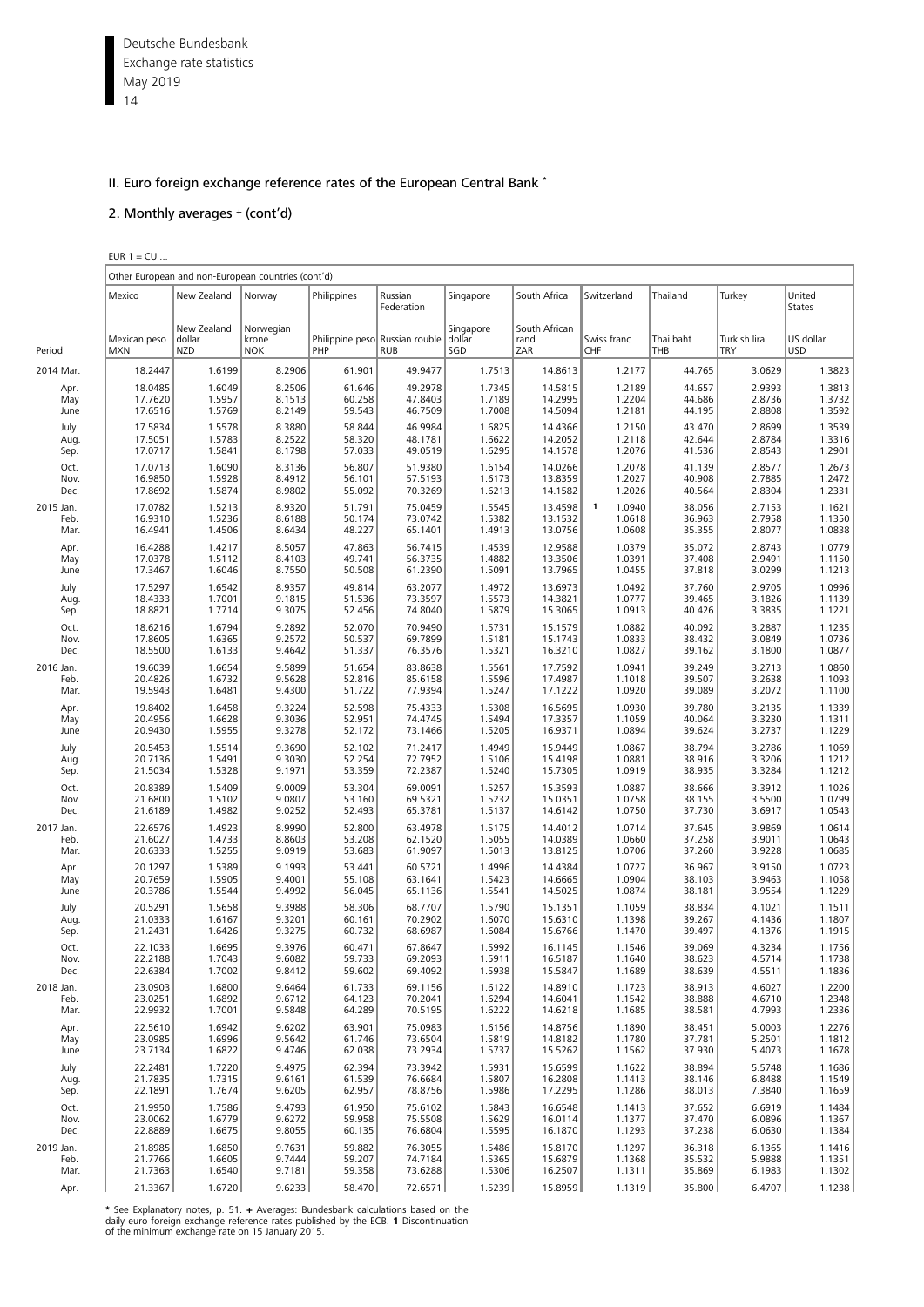#### II. Euro foreign exchange reference rates of the European Central Bank \*

#### 3. End-of-year rates and annual averages

| EUR $1 = CU$                     |            |                          |                                  |                            |                     |                           |                                        |                     |                           |                                            |                      |                                           |                           |
|----------------------------------|------------|--------------------------|----------------------------------|----------------------------|---------------------|---------------------------|----------------------------------------|---------------------|---------------------------|--------------------------------------------|----------------------|-------------------------------------------|---------------------------|
| EU member countries              |            |                          |                                  |                            |                     |                           |                                        |                     |                           |                                            |                      |                                           |                           |
| Bulgaria                         |            | Croatia                  | Cyprus                           |                            | Czechia             |                           | Denmark                                |                     | Estonia                   |                                            | Hungary              | Latvia                                    | Lithuania                 |
|                                  |            |                          |                                  |                            |                     |                           |                                        |                     | Estonian                  |                                            | Hungarian            |                                           | Lithuanian                |
| Bulgarian lev<br><b>BGN</b>      |            | Kuna<br>HRK <sub>1</sub> | Cyprus pound<br>CYP <sub>2</sub> |                            | Czech koruna<br>CZK |                           | Danish krone<br><b>DKK</b>             |                     | kroon<br>EEK <sub>2</sub> |                                            | forint<br><b>HUF</b> | Latvian lats<br>LVL <sub>2</sub>          | litas<br>LTL <sub>2</sub> |
| End of year                      |            |                          |                                  |                            |                     |                           |                                        |                     |                           |                                            |                      |                                           |                           |
| 1.9563                           |            | 7.3715                   |                                  | 0.57350                    |                     | 29.000                    |                                        | 7.4605              |                           | 15.6466                                    | 252.87               | 0.6962                                    | 3.4528                    |
| 1.9558                           |            | 7.3504                   |                                  | 0.57820                    |                     | 27.485                    |                                        | 7.4560              |                           | 15.6466                                    | 251.77               | 0.6972                                    | 3.4528                    |
| 1.9558                           |            | 7.3308                   |                                  | 0.585274                   |                     | 26.628                    |                                        | 7.4583              |                           | 15.6466                                    | 253.73               | 0.6964                                    | 3.4528                    |
| 1.9558<br>1.9558                 |            | 7.3555<br>7.3000         |                                  |                            |                     | 26.875<br>26.473          |                                        | 7.4506<br>7.4418    |                           | 15.6466<br>15.6466                         | 266.70<br>270.42     | 0.7083<br>0.7093                          | 3.4528<br>3.4528          |
| 1.9558                           |            |                          |                                  |                            |                     | 25.061                    |                                        | 7.4535              |                           | 15.6466                                    | 277.95               | 0.7094                                    | 3.4528                    |
| 1.9558                           |            | 7.3830<br>7.5370         |                                  |                            |                     | 25.787                    |                                        | 7.4342              |                           |                                            | 314.58               | 0.6995                                    | 3.4528                    |
| 1.9558                           |            | 7.5575                   |                                  |                            |                     | 25.151                    |                                        | 7.4610              |                           |                                            | 292.30               | 0.6977                                    | 3.4528                    |
| 1.9558                           |            | 7.6265                   |                                  |                            |                     | 27.427                    |                                        | 7.4593              |                           | $\overline{\phantom{0}}$                   | 297.04               | 0.702804                                  | 3.4528                    |
| 1.9558                           |            | 7.6580                   |                                  |                            |                     | 27.735                    |                                        | 7.4453              |                           | $\overline{a}$                             | 315.54               |                                           | 3.4528                    |
| 1.9558<br>1.9558                 |            | 7.6380<br>7.5597         |                                  |                            |                     | 27.023<br>27.021          |                                        | 7.4626<br>7.4344    |                           | $\overline{\phantom{0}}$                   | 315.98<br>309.83     |                                           | $\overline{\phantom{0}}$  |
| 1.9558                           |            | 7.4400                   |                                  |                            |                     | 25.535                    |                                        | 7.4449              |                           |                                            | 310.33               |                                           | $\overline{\phantom{0}}$  |
| 1.9558                           |            | 7.4125                   |                                  |                            |                     | 25.724                    |                                        | 7.4673              |                           |                                            | 320.98               |                                           | $\overline{\phantom{0}}$  |
| Annual averages +                |            |                          |                                  |                            |                     |                           |                                        |                     |                           |                                            |                      |                                           |                           |
| 1.9558                           |            | 7.4008                   |                                  | 0.57683                    |                     | 29.782                    |                                        | 7.4518              |                           | 15.6466                                    | 248.05               | 0.6962                                    | 3.4528                    |
| 1.9558                           |            | 7.3247                   |                                  | 0.57578                    |                     | 28.342                    |                                        | 7.4591              |                           | 15.6466                                    | 264.26               | 0.6962                                    | 3.4528                    |
| 1.9558<br>1.9558                 |            | 7.3376<br>7.2239         |                                  | 0.58263                    |                     | 27.766<br>24.946          |                                        | 7.4506<br>7.4560    |                           | 15.6466<br>15.6466                         | 251.35<br>251.51     | 0.7001<br>0.7027                          | 3.4528<br>3.4528          |
| 1.9558                           |            | 7.3400                   |                                  |                            |                     | 26.435                    |                                        | 7.4462              |                           | 15.6466                                    | 280.33               | 0.7057                                    | 3.4528                    |
| 1.9558                           |            | 7.2891                   |                                  |                            |                     | 25.284                    |                                        | 7.4473              |                           | 15.6466                                    | 275.48               | 0.7087                                    | 3.4528                    |
| 1.9558                           |            | 7.4390                   |                                  |                            |                     | 24.590                    |                                        | 7.4506              |                           |                                            | 279.37               | 0.7063                                    | 3.4528                    |
| 1.9558<br>1.9558                 |            | 7.5217<br>7.5786         |                                  | $\equiv$                   |                     | 25.149<br>25.980          |                                        | 7.4437<br>7.4579    |                           | $\overline{a}$<br>$\overline{\phantom{0}}$ | 289.25<br>296.87     | 0.6973<br>0.7015                          | 3.4528<br>3.4528          |
| 1.9558                           |            | 7.6344                   |                                  |                            |                     | 27.536                    |                                        | 7.4548              |                           | $\overline{a}$                             | 308.71               |                                           | 3.4528                    |
| 1.9558                           |            | 7.6137                   |                                  |                            |                     | 27.279                    |                                        | 7.4587              |                           | $\overline{\phantom{0}}$                   | 310.00               |                                           | $\qquad \qquad -$         |
| 1.9558                           |            | 7.5333                   |                                  |                            |                     | 27.034                    |                                        | 7.4452              |                           | $\overline{\phantom{0}}$                   | 311.44               |                                           |                           |
| 1.9558<br>1.9558                 |            | 7.4637<br>7.4182         |                                  |                            |                     | 26.326<br>25.647          |                                        | 7.4386<br>7.4532    |                           | $\overline{\phantom{0}}$                   | 309.19<br>318.89     |                                           |                           |
| EU member countries (cont'd)     |            |                          |                                  |                            |                     |                           |                                        |                     |                           |                                            |                      | Other European and non-European countries |                           |
| Malta                            |            | Poland                   | Romania                          | Slovakia                   |                     | Slovenia                  |                                        | Sweden              |                           | United                                     | Australia            | Brazil                                    | Canada                    |
|                                  |            |                          | Romanian                         | Slovak                     |                     | Slovenian                 |                                        | Swedish             |                           | Kingdom<br>Pound                           | Australian           |                                           | Canadian                  |
| Maltese lira<br>MTL <sub>2</sub> | <b>PLN</b> | Polish zloty<br>leu      | <b>RON</b>                       | koruna<br>SKK <sub>2</sub> |                     | tolar<br>SIT <sub>2</sub> |                                        | krona<br><b>SEK</b> |                           | sterling<br>GBP                            | dollar<br><b>AUD</b> | Brazilian real<br>BRL 4                   | dollar<br>CAD             |
| End of year                      |            |                          |                                  |                            |                     |                           |                                        |                     |                           |                                            |                      |                                           |                           |
| 0.4293                           |            | 3.8600                   | 3.6802                           |                            | 37.880              |                           | 239.5000                               |                     | 9.3885                    | 0.68530                                    | 1.6109               | 2.7462                                    | 1.3725                    |
| 0.4293                           |            | 3.8310                   | 3.3835                           |                            | 34.435              |                           | 239.6400                               |                     | 9.0404                    | 0.67150                                    | 1.6691               | 2.8141                                    | 1.5281                    |
| 0.4293                           |            | 3.5935                   | 3.6077                           |                            | 33.583              |                           | $\overline{\phantom{0}}$               |                     | 9.4415                    | 0.73335                                    | 1.6757               | 2.5914                                    | 1.4449                    |
|                                  |            | 4.1535                   | 4.0225                           |                            | 30.126              |                           |                                        |                     | 10.8700                   | 0.95250                                    | 2.0274               | 3.2436                                    | 1.6998                    |
|                                  |            | 4.1045                   | 4.2363                           |                            |                     |                           |                                        |                     | 10.2520                   | 0.88810                                    | 1.6008               | 2.5113                                    | 1.5128                    |
|                                  |            | 3.9750<br>4.4580         | 4.2620<br>4.3233                 |                            |                     |                           |                                        |                     | 8.9655<br>8.9120          | 0.86075<br>0.83530                         | 1.3136<br>1.2723     | 2.2177<br>2.4159                          | 1.3322<br>1.3215          |
| $\overline{\phantom{0}}$         |            | 4.0740                   | 4.4445                           |                            |                     |                           |                                        |                     | 8.5820                    | 0.81610                                    | 1.2712               | 2.7036                                    | 1.3137                    |
|                                  |            | 4.1543                   | 4.4710                           |                            |                     |                           |                                        |                     | 8.8591                    | 0.83370                                    | 1.5423               | 3.2576                                    | 1.4671                    |
|                                  |            | 4.2732                   | 4.4828                           |                            |                     |                           |                                        |                     | 9.3930                    | 0.77890                                    | 1.4829               | 3.2207                                    | 1.4063                    |
|                                  |            | 4.2639<br>4.4103         | 4.5240<br>4.5390                 |                            |                     |                           | $\qquad \qquad -$<br>$\qquad \qquad -$ |                     | 9.1895<br>9.5525          | 0.73395<br>0.85618                         | 1.4897<br>1.4596     | 4.3117<br>3.4305                          | 1.5116<br>1.4188          |
|                                  |            | 4.1770                   | 4.6585                           |                            |                     |                           | $\overline{\phantom{0}}$               |                     | 9.8438                    | 0.88723                                    | 1.5346               | 3.9729                                    | 1.5039                    |
|                                  |            | 4.3014                   | 4.6635                           |                            |                     |                           | $\overline{\phantom{0}}$               |                     | 10.2548                   | 0.89453                                    | 1.6220               | 4.4440                                    | 1.5605                    |
| Annual averages +                |            |                          |                                  |                            |                     |                           |                                        |                     |                           |                                            |                      |                                           |                           |
| 0.4299                           |            | 4.0230                   | з<br>3.6209                      |                            | 38.599              |                           | 239.5681                               |                     | 9.2822                    | 0.68380                                    | 1.6320               | 3.0360                                    | 1.5087                    |
| 0.4293<br>0.4293                 |            | 3.8959<br>3.7837         | 3.5258<br>3.3353                 |                            | 37.234<br>33.775    |                           | 239.5961                               |                     | 9.2544<br>9.2501          | 0.68173<br>0.68434                         | 1.6668<br>1.6348     | 2.7333<br>2.6633                          | 1.4237<br>1.4678          |
|                                  |            | 3.5121                   | 3.6826                           |                            | 31.262              |                           |                                        |                     | 9.6152                    | 0.79628                                    | 1.7416               | 2.6737                                    | 1.5594                    |
| $\rightarrow$                    |            | 4.3276                   | 4.2399                           |                            |                     |                           | $\overline{\phantom{a}}$               |                     | 10.6191                   | 0.89094                                    | 1.7727               | 2.7674                                    | 1.5850                    |
|                                  |            | 3.9947                   | 4.2122                           |                            |                     |                           |                                        |                     | 9.5373                    | 0.85784                                    | 1.4423               | 2.3314                                    | 1.3651                    |
|                                  |            | 4.1206                   | 4.2391                           |                            |                     |                           | $\overline{\phantom{0}}$               |                     | 9.0298                    | 0.86788                                    | 1.3484               | 2.3265                                    | 1.3761                    |
|                                  |            | 4.1847<br>4.1975         | 4.4593<br>4.4190                 |                            |                     |                           | $\overline{\phantom{0}}$               |                     | 8.7041<br>8.6515          | 0.81087<br>0.84926                         | 1.2407<br>1.3777     | 2.5084<br>2.8687                          | 1.2842<br>1.3684          |
|                                  |            | 4.1843                   | 4.4437                           |                            |                     |                           | $\overline{\phantom{0}}$               |                     | 9.0985                    | 0.80612                                    | 1.4719               | 3.1211                                    | 1.4661                    |
|                                  |            | 4.1841                   | 4.4454                           |                            |                     |                           |                                        |                     | 9.3535                    | 0.72584                                    | 1.4777               | 3.7004                                    | 1.4186                    |
|                                  |            | 4.3632                   | 4.4904                           |                            |                     |                           |                                        |                     | 9.4689                    | 0.81948                                    | 1.4883               | 3.8561                                    | 1.4659                    |
|                                  |            | 4.2570<br>4.2615         | 4.5688<br>4.6540                 |                            | $\sim$              |                           | $\qquad \qquad -$                      |                     | 9.6351<br>10.2583         | 0.87667<br>0.88471                         | 1.4732<br>1.5797     | 3.6054<br>4.3085                          | 1.4647<br>1.5294          |
|                                  |            |                          |                                  |                            |                     |                           |                                        |                     |                           |                                            |                      |                                           |                           |

<span id="page-14-0"></span>\* See Explanatory notes, p. 51. + Averages: Bundesbank calculations based on the MON (new Romanian leu) 1; to calculate the annual average for 2005, the rates set in<br>daily euro foreign exchange reference rates published by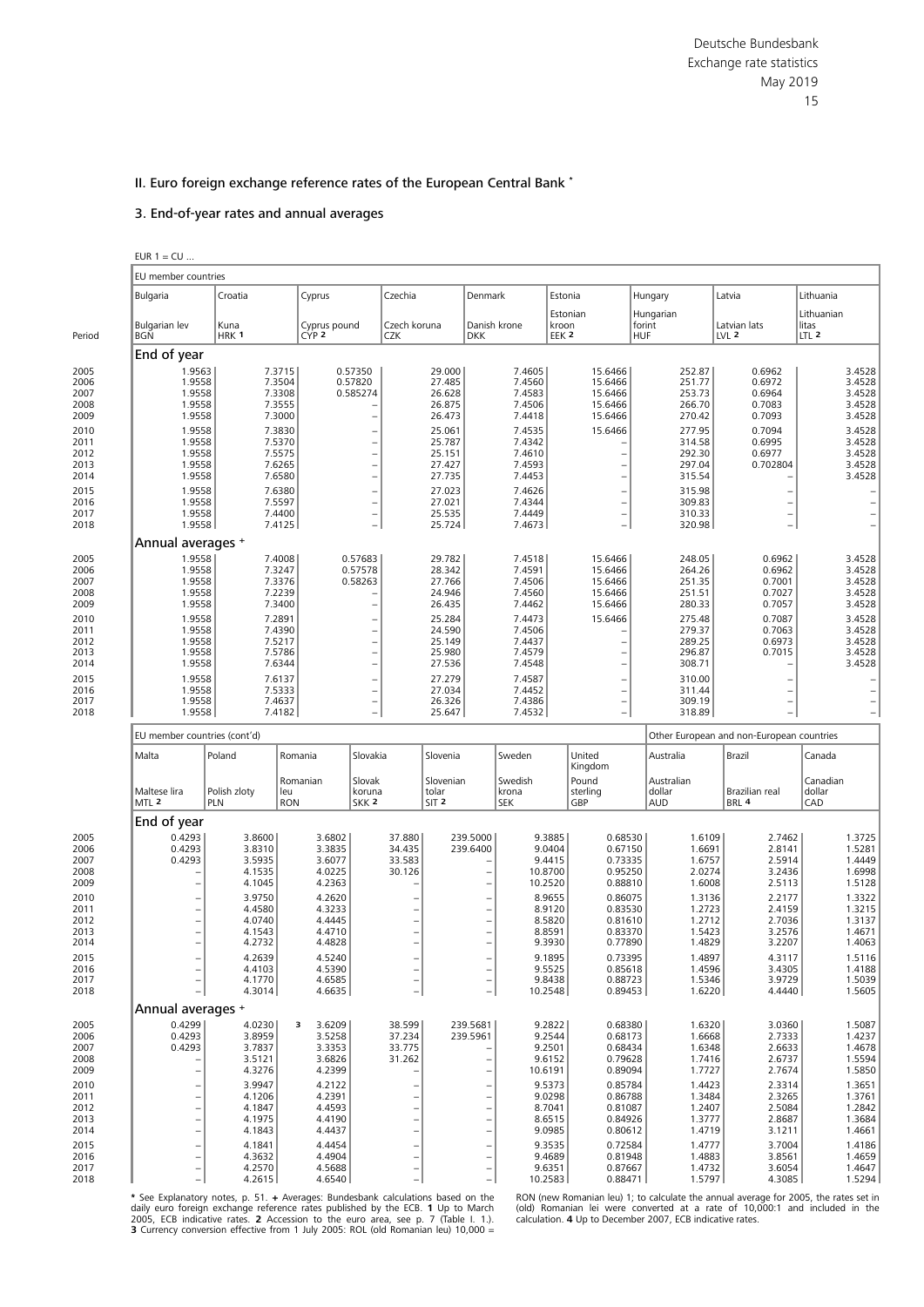#### II. Euro foreign exchange reference rates of the European Central Bank \*

#### 3. End-of-year rates and annual averages (cont'd)

EUR  $1 = CU \dots$ 

|              |                                              | Other European and non-European countries (cont'd) |                                        |                                                          |                                          |                                |                            |                                   |                                          |                                     |
|--------------|----------------------------------------------|----------------------------------------------------|----------------------------------------|----------------------------------------------------------|------------------------------------------|--------------------------------|----------------------------|-----------------------------------|------------------------------------------|-------------------------------------|
|              | China                                        | Hong Kong                                          | Iceland                                | India                                                    | Indonesia                                | Israel                         | Japan                      | Korea,<br>Republic of             | Malaysia                                 | Mexico                              |
| Period       | Chinese<br>yuan renminbi<br>CNY <sub>1</sub> | Hong Kong<br>dollar<br><b>HKD</b>                  | Icelandic<br>krona<br>ISK <sub>2</sub> | Indian rupee<br>INR <sub>3</sub>                         | Indonesian<br>rupiah<br>IDR <sub>1</sub> | New shekel<br>ILS <sub>4</sub> | Japanese yen<br><b>JPY</b> | South<br>Korean won<br><b>KRW</b> | Malaysian<br>ringgit<br>MYR <sub>1</sub> | Mexican<br>peso<br>MXN <sub>5</sub> |
|              | End of year                                  |                                                    |                                        |                                                          |                                          |                                |                            |                                   |                                          |                                     |
| 2005         | 9.5204                                       | 9.1474                                             | 74.57                                  | 53.1130                                                  | 11,596.45                                | 5.4334                         | 138.90                     | 1,184.42                          | 4.4584                                   | 12.5945                             |
| 2006         | 10.2793                                      | 10.2409                                            | 93.13                                  | 58.2180                                                  | 11,844.44                                | 5.5677                         | 156.93                     | 1,224.81                          | 4.6490                                   | 14.2899                             |
| 2007         | 10.7524                                      | 11.4800                                            | 91.90                                  | 57.8620                                                  | 13,826.70                                | 5.6539                         | 164.93                     | 1,377.96                          | 4.8682                                   | 16.0732                             |
| 2008         | 9.4956                                       | 10.7858                                            | $\overline{2}$                         | 67.4370<br>-                                             | 15,239.12                                | 5.2919                         | 126.14                     | 1,839.13                          | 4.8048                                   | 19.2333                             |
| 2009         | 9.8350                                       | 11.1709                                            |                                        | 67.0400                                                  | 13,626.13                                | 5.4524                         | 133.16                     | 1,666.97                          | 4.9326                                   | 18.9223                             |
| 2010         | 8.8220                                       | 10.3856                                            |                                        | 59.7580                                                  | 12,002.14                                | 4.7321                         | 108.65                     | 1,499.06                          | 4.0950                                   | 16.5475                             |
| 2011         | 8.1588<br>8.2207                             | 10.0510<br>10.2260                                 |                                        | 68.7130<br>$\qquad \qquad -$<br>72.5600                  | 11,731.47<br>12,713.97                   | 4.9453<br>4.9258               | 100.20<br>113.61           | 1,498.69<br>1,406.23              | 4.1055<br>4.0347                         | 18.0512<br>17.1845                  |
| 2012<br>2013 | 8.3491                                       | 10.6933                                            |                                        | $\overline{\phantom{0}}$<br>85.3660<br>$\qquad \qquad -$ | 16,764.78                                | 4.7880                         | 144.72                     | 1,450.93                          | 4.5221                                   | 18.0731                             |
| 2014         | 7.5358                                       | 9.4170                                             |                                        | 76.7190                                                  | 15,076.10                                | 4.7200                         | 145.23                     | 1,324.80                          | 4.2473                                   | 17.8679                             |
| 2015         | 7.0608                                       | 8.4376                                             |                                        | 72.0215                                                  | 15,039.99                                | 4.2481                         | 131.07                     | 1,280.78                          | 4.6959                                   | 18.9145                             |
| 2016         | 7.3202                                       | 8.1751                                             |                                        | 71.5935<br>$\overline{\phantom{0}}$                      | 14,173.43                                | 4.0477                         | 123.40                     | 1,269.36                          | 4.7287                                   | 21.7719                             |
| 2017         | 7.8044                                       | 9.3720                                             |                                        | 76.6055                                                  | 16,239.12                                | 4.1635                         | 135.01                     | 1,279.61                          | 4.8536                                   | 23.6612                             |
| 2018         | 7.8751                                       | 8.9675                                             | 133.20                                 | 79.7298                                                  | 16,500.00                                | 4.2972                         | 125.85                     | 1,277.93                          | 4.7317                                   | 22.4921                             |
|              | Annual averages +                            |                                                    |                                        |                                                          |                                          |                                |                            |                                   |                                          |                                     |
| 2005         | 10.1955                                      | 9.6768                                             | 78.23                                  | 54.8117                                                  | 12,072.83                                | 5.5807                         | 136.85                     | 1,273.61                          | 4.7119                                   | 13.5643                             |
| 2006         | 10.0096                                      | 9.7545                                             | 87.76                                  | 56.8435                                                  | 11,512.37                                | 5.5920                         | 146.02                     | 1,198.58                          | 4.6044                                   | 13.6936                             |
| 2007         | 10.4178                                      | 10.6912                                            | 87.63                                  | 56.4186                                                  | 12,528.33                                | 5.6278                         | 161.25                     | 1,272.99                          | 4.7076                                   | 14.9743                             |
| 2008         | 10.2236                                      | 11.4541                                            | $\overline{2}$<br>143.83               | 63.6143                                                  | 14,165.16<br>14,443.74                   | 5.2561                         | 152.45<br>130.34           | 1,606.09                          | 4.8893<br>4.9079                         | 16.2911                             |
| 2009         | 9.5277                                       | 10.8114                                            |                                        | 67.3611                                                  |                                          | 5.4668                         |                            | 1,772.90                          |                                          | 18.7989                             |
| 2010<br>2011 | 8.9712<br>8.9960                             | 10.2994<br>10.8362                                 |                                        | 60.5878<br>64.8859<br>$\qquad \qquad -$                  | 12,041.70<br>12,206.51                   | 4.9457<br>4.9775               | 116.24<br>110.96           | 1,531.82<br>1,541.23              | 4.2668<br>4.2558                         | 16.7373<br>17.2877                  |
| 2012         | 8.1052                                       | 9.9663                                             |                                        | 68.5973<br>$\overline{\phantom{a}}$                      | 12,045.73                                | 4.9536                         | 102.49                     | 1,447.69                          | 3.9672                                   | 16.9029                             |
| 2013         | 8.1646                                       | 10.3016                                            |                                        | 77.9300                                                  | 13,857.50                                | 4.7948                         | 129.66                     | 1,453.91                          | 4.1855                                   | 16.9641                             |
| 2014         | 8.1857                                       | 10.3025                                            |                                        | 81.0406<br>$\overline{\phantom{a}}$                      | 15,748.92                                | 4.7449                         | 140.31                     | 1,398.14                          | 4.3446                                   | 17.6550                             |
| 2015         | 6.9733                                       | 8.6014                                             |                                        | 71.1956<br>$\qquad \qquad -$                             | 14,870.39                                | 4.3122                         | 134.31                     | 1,256.54                          | 4.3373                                   | 17.6157                             |
| 2016         | 7.3522                                       | 8.5922                                             |                                        | 74.3717                                                  | 14,720.83                                | 4.2489                         | 120.20                     | 1,284.18                          | 4.5835                                   | 20.6673                             |
| 2017         | 7.6290                                       | 8.8045                                             |                                        | 73.5324                                                  | 15,118.01                                | 4.0622                         | 126.71                     | 1,276.74                          | 4.8527                                   | 21.3286                             |
| 2018         | 7.8081                                       | 9.2559                                             | $\overline{2}$<br>127.89               | 80.7332                                                  | 16,803.22                                | 4.2423                         | 130.40                     | 1,299.07                          | 4.7634                                   | 22.7054                             |
|              |                                              |                                                    |                                        |                                                          |                                          |                                |                            |                                   |                                          |                                     |
|              |                                              | Other European and non-European countries (cont'd) |                                        |                                                          |                                          |                                |                            |                                   |                                          |                                     |
|              | New Zealand                                  | Norway                                             | Philippines                            | Russian<br>Federation                                    | Singapore                                | South Africa                   | Switzerland                | Thailand                          | Turkey                                   | <b>United States</b>                |
|              | New Zealand<br>dollar<br><b>NZD</b>          | Norwegian<br>krone<br><b>NOK</b>                   | Philippine<br>peso<br>PHP <sub>1</sub> | Russian rouble<br>RUB <sub>1</sub>                       | Singapore<br>dollar<br>SGD               | South African<br>rand<br>ZAR   | Swiss franc<br>CHF         | Thai baht<br>THB <sub>1</sub>     | Turkish lira 6<br><b>TRY</b>             | US dollar<br><b>USD</b>             |
|              | End of year                                  |                                                    |                                        |                                                          |                                          |                                |                            |                                   |                                          |                                     |
| 2005         | 1.7270                                       | 7.9850                                             | 62.719                                 | 33.9200                                                  | 1.9628                                   | 7.4642                         | 1.5551                     | 48.437                            | 1.5924                                   | 1.1797                              |
| 2006         | 1.8725                                       | 8.2380                                             | 64.546                                 | 34.6800                                                  | 2.0202                                   | 9.2124                         | 1.6069                     | 46.770                            | 1.8640                                   | 1.3170                              |
| 2007         | 1.9024                                       | 7.9580                                             | 60.724                                 | 35.9860                                                  | 2.1163                                   | 10.0298                        | 1.6547                     | 43.800                            | 1.7170                                   | 1.4721                              |
| 2008         | 2.4191                                       | 9.7500                                             | 65.930                                 | 41.2830                                                  | 2.0040                                   | 13.0667                        | 1.4850                     | 48.285                            | 2.1488                                   | 1.3917                              |
| 2009         | 1.9803                                       | 8.3000                                             | 66.507                                 | 43.1540                                                  | 2.0194                                   | 10.6660                        | 1.4836                     | 47.986                            | 2.1547                                   | 1.4406                              |
| 2010         | 1.7200                                       | 7.8000                                             | 58.300                                 | 40.8200                                                  | 1.7136                                   | 8.8625                         | 1.2504                     | 40.170                            | 2.0694                                   | 1.3362                              |
| 2011<br>2012 | 1.6737<br>1.6045                             | 7.7540<br>7.3483                                   | 56.754<br>54.107                       | 41.7650<br>40.3295                                       | 1.6819<br>1.6111                         | 10.4830<br>11.1727             | 1.2156<br>1.2072           | 40.991<br>40.347                  | 2.4432<br>2.3551                         | 1.2939<br>1.3194                    |
| 2013         | 1.6762                                       | 8.3630                                             | 61.289                                 | 45.3246                                                  | 1.7414                                   | 14.5660                        | 1.2276                     | 45.178                            | 2.9605                                   | 1.3791                              |
| 2014         | 1.5525                                       | 9.0420                                             | 54.436                                 | 72.3370                                                  | 1.6058                                   | 14.0353                        | 1.2024                     | 39.910                            | 2.8320                                   | 1.2141                              |
| 2015         | 1.5923                                       | 9.6030                                             | 50.999                                 | 80.6736                                                  | 1.5417                                   | 16.9530                        | 1.0835                     | 39.248                            | 3.1765                                   | 1.0887                              |
| 2016         | 1.5158                                       | 9.0863                                             | 52.268                                 | 64.3000                                                  | 1.5234                                   | 14.4570                        | 1.0739                     | 37.726                            | 3.7072                                   | 1.0541                              |
| 2017         | 1.6850                                       | 9.8403                                             | 59.795                                 | 69.3920                                                  | 1.6024                                   | 14.8054                        | 1.1702                     | 39.121                            | 4.5464                                   | 1.1993                              |
| 2018         | 1.7056                                       | 9.9483                                             | 60.113                                 | 79.7153                                                  | 1.5591                                   | 16.4594                        | 1.1269                     | 37.052                            | 6.0588                                   | 1.1450                              |
|              | Annual averages +                            |                                                    |                                        |                                                          |                                          |                                |                            |                                   |                                          |                                     |
| 2005         | 1.7660                                       | 8.0092                                             | 68.494                                 | 35.1884                                                  | 2.0702                                   | 7.9183                         | 1.5483                     | 50.068                            | 1.6771                                   | 1.2441                              |
| 2006<br>2007 | 1.9373<br>1.8627                             | 8.0472<br>8.0165                                   | 64.379<br>63.026                       | 34.1117<br>35.0183                                       | 1.9941<br>2.0636                         | 8.5312<br>9.6596               | 1.5729<br>1.6427           | 47.594<br>44.214                  | 1.8090<br>1.7865                         | 1.2556<br>1.3705                    |
| 2008         | 2.0770                                       | 8.2237                                             | 65.172                                 | 36.4207                                                  | 2.0762                                   | 12.0590                        | 1.5874                     | 48.475                            | 1.9064                                   | 1.4708                              |
| 2009         | 2.2121                                       | 8.7278                                             | 66.338                                 | 44.1376                                                  | 2.0241                                   | 11.6737                        | 1.5100                     | 47.804                            | 2.1631                                   | 1.3948                              |
| 2010         | 1.8377                                       | 8.0043                                             | 59.739                                 | 40.2629                                                  | 1.8055                                   | 9.6984                         | 1.3803                     | 42.014                            | 1.9965                                   | 1.3257                              |
| 2011         | 1.7600                                       | 7.7934                                             | 60.260                                 | 40.8846                                                  | 1.7489                                   | 10.0970                        | 1.2326                     | 42.429                            | 2.3378                                   | 1.3920                              |
| 2012         | 1.5867                                       | 7.4751                                             | 54.246                                 | 39.9262                                                  | 1.6055                                   | 10.5511                        | 1.2053                     | 39.928                            | 2.3135                                   | 1.2848                              |
| 2013         | 1.6206<br>1.5995                             | 7.8067<br>8.3544                                   | 56.428<br>58.979                       | 42.3370<br>50.9518                                       | 1.6619                                   | 12.8330<br>14.4037             | 1.2311<br>1.2146           | 40.830<br>43.147                  | 2.5335<br>2.9065                         | 1.3281<br>1.3285                    |
| 2014         |                                              |                                                    |                                        |                                                          | 1.6823                                   |                                |                            |                                   |                                          |                                     |
| 2015<br>2016 | 1.5930<br>1.5886                             | 8.9496<br>9.2906                                   | 50.522<br>52.556                       | 68.0720<br>74.1446                                       | 1.5255<br>1.5275                         | 14.1723<br>16.2645             | 1.0679<br>1.0902           | 38.028<br>39.043                  | 3.0255<br>3.3433                         | 1.1095<br>1.1069                    |
| 2017<br>2018 | 1.5897<br>1.7065                             | 9.3270<br>9.5975                                   | 56.973<br>62.210                       | 65.9383<br>74.0416                                       | 1.5588<br>1.5926                         | 15.0490<br>15.6186             | 1.1117<br>1.1550           | 38.296<br>38.164                  | 4.1206<br>5.7077                         | 1.1297<br>1.1810                    |

\* See Explanatory notes, p. 51. + Averages: Bundesbank calculations based on the trates for the Icelandic krona from 4 December 2008 to 31 January 2018. 3 Up to<br>daily euro foreign exchange reference rates published by the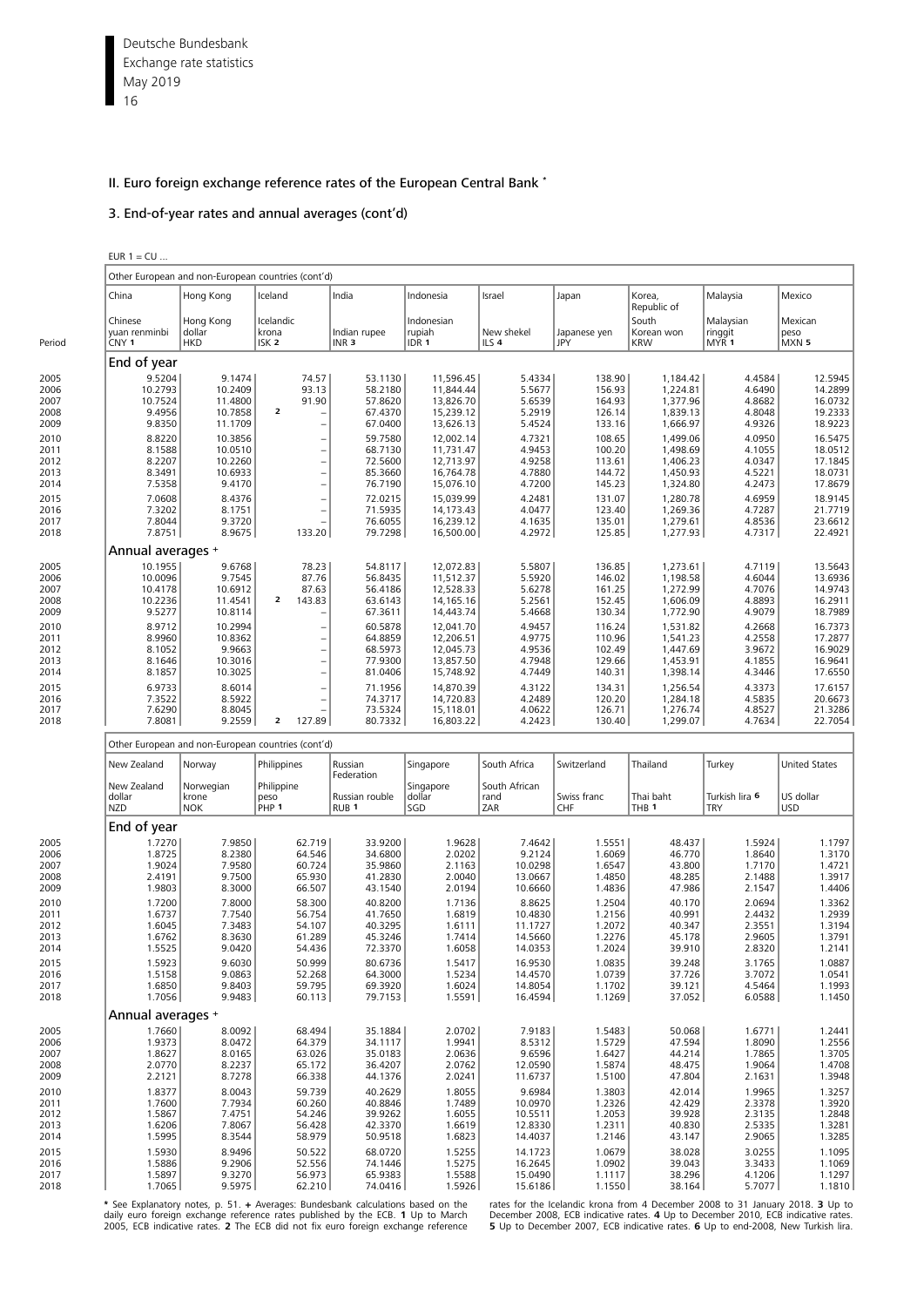#### II. Euro foreign exchange reference rates of the European Central Bank



#### 4. Exchange rates of major currencies

<span id="page-16-0"></span>**1** Last monthly average: April 2019. **2** Last updated: 9 May 2019.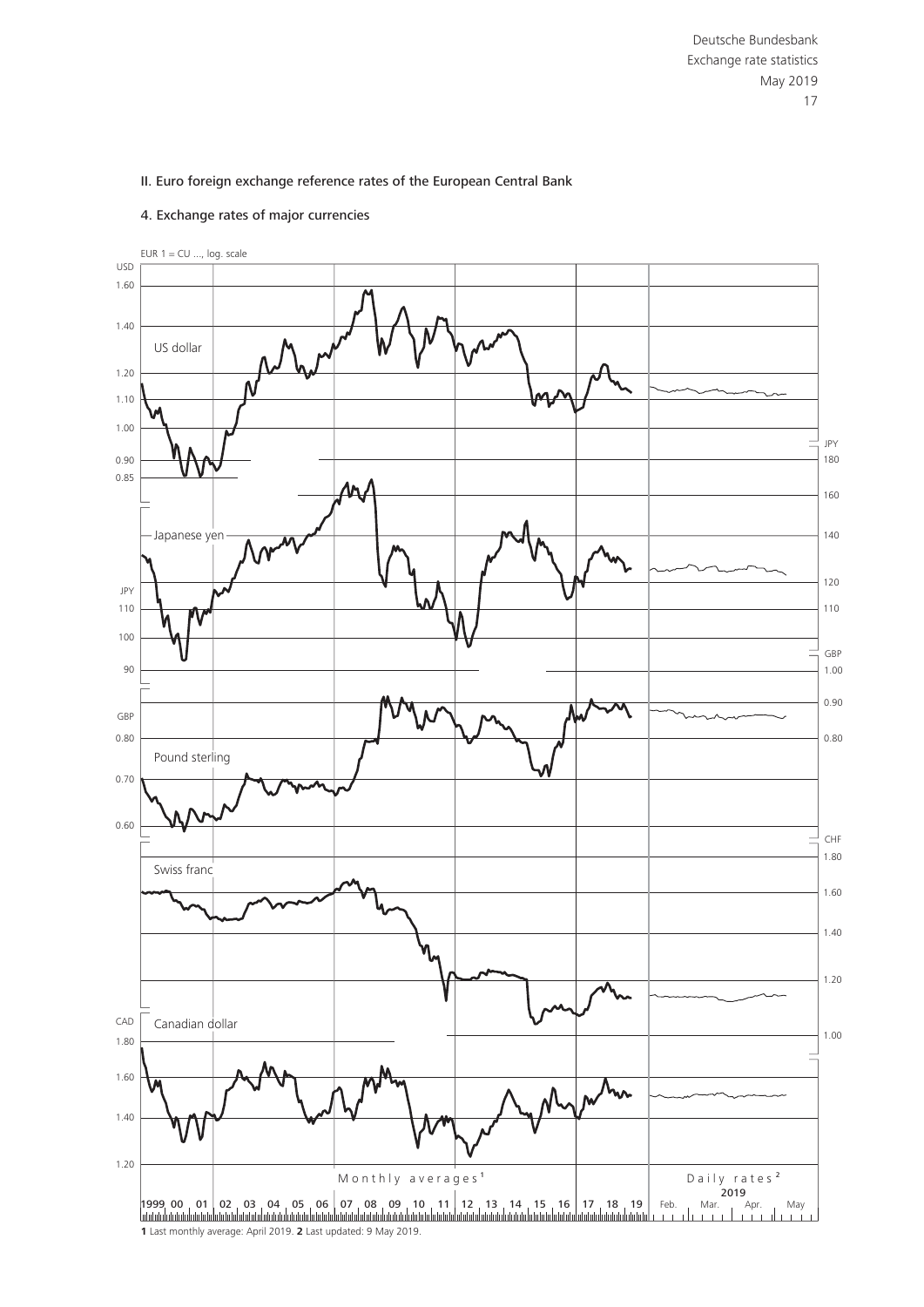Deutsche Bundesbank 18 [Exchange rate statistics](#page-2-0) May 2019

#### III. Effective exchange rates of the euro \*

#### 1. Annual and monthly averages

 $Q1 1999 = 100$ 

|                                      |                                           | Effective exchange rate of the euro vis-à-vis the currencies of the group 1 |                                           |                                                  | Memo item:<br>Indicators of the German economy's price competitiveness |                                           |                                           |                                      |                                                  |  |
|--------------------------------------|-------------------------------------------|-----------------------------------------------------------------------------|-------------------------------------------|--------------------------------------------------|------------------------------------------------------------------------|-------------------------------------------|-------------------------------------------|--------------------------------------|--------------------------------------------------|--|
|                                      | <b>EER-19</b>                             |                                                                             | EER-38 2                                  |                                                  |                                                                        | based on consumer price indices vis-à-vis |                                           |                                      |                                                  |  |
|                                      |                                           |                                                                             |                                           |                                                  | 26 selected industrial countries                                       |                                           |                                           |                                      |                                                  |  |
|                                      |                                           | Real,                                                                       |                                           | Real,                                            |                                                                        | of which:                                 |                                           |                                      |                                                  |  |
| Period                               | Nominal                                   | based on<br>consumer<br>price indices                                       | Nominal                                   | based on<br>consumer<br>price indices            | Total                                                                  | euro area<br>countries                    | non-euro<br>area countries                | 37 countries                         | 56 countries                                     |  |
| 2000<br>2001<br>2002<br>2003<br>2004 | 87.2<br>87.8<br>90.1<br>100.7<br>104.6    | 86.7<br>87.0<br>90.0<br>101.1<br>104.8                                      | 88.0<br>90.6<br>95.2<br>107.1<br>111.7    | 85.8<br>86.8<br>90.4<br>101.2<br>104.9           | 93.0<br>93.1<br>93.6<br>97.0<br>98.4                                   | 99.0<br>98.2<br>96.9<br>95.8<br>95.5      | 85.9<br>86.9<br>89.6<br>99.2<br>102.9     | 92.1<br>91.5<br>92.0<br>96.6<br>98.0 | 91.0<br>90.9<br>91.7<br>96.7<br>98.3             |  |
| 2005<br>2006<br>2007<br>2008<br>2009 | 102.9<br>102.8<br>106.1<br>109.3<br>110.7 | 103.3<br>103.2<br>105.8<br>107.9<br>108.7                                   | 109.6<br>109.6<br>113.0<br>117.1<br>120.2 | 102.3<br>101.5<br>103.4<br>105.4<br>106.4        | 98.4<br>98.6<br>100.9<br>102.2<br>101.8                                | 95.3<br>95.0<br>95.3<br>94.7<br>94.6      | 103.3<br>104.2<br>109.8<br>114.9<br>113.9 | 96.9<br>96.5<br>97.9<br>97.8<br>98.0 | 96.6<br>95.8<br>97.1<br>97.1<br>97.5             |  |
| 2010<br>2011<br>2012<br>2013<br>2014 | 103.6<br>103.3<br>97.7<br>101.0<br>101.4  | 101.0<br>99.9<br>94.7<br>97.5<br>97.1                                       | 111.6<br>112.3<br>107.2<br>111.8<br>114.1 | 97.4<br>96.9<br>92.0<br>94.9<br>95.2             | 98.7<br>98.2<br>95.9<br>98.2<br>98.3                                   | 94.2<br>93.8<br>93.3<br>93.4<br>93.7      | 106.0<br>105.0<br>99.8<br>105.8<br>105.4  | 93.6<br>92.8<br>89.8<br>91.5<br>91.7 | 92.0<br>91.3<br>88.3<br>90.2<br>90.8             |  |
| 2015<br>2016<br>2017<br>2018         | 91.7<br>94.4<br>96.6<br>98.9              | 87.5<br>89.4<br>91.3<br>93.3                                                | 105.7<br>109.7<br>112.0<br>117.9          | 86.8<br>88.7<br>p<br>p<br>89.9<br>93.7<br>p      | 94.7<br>95.3<br>96.6<br>98.0                                           | 94.2<br>94.2<br>94.3<br>94.4              | 95.2<br>96.8<br>100.0<br>103.4            | 87.0<br>88.0<br>89.1<br>90.4         | 86.3<br>87.5<br>p<br>88.3<br>p<br>p<br>90.4      |  |
| 2015 July<br>Aug.<br>Sep.<br>Oct.    | 90.7<br>92.4<br>93.2<br>93.0              | 86.4<br>87.9<br>88.7<br>88.6                                                | 104.2<br>107.1<br>108.7<br>108.1          | 85.6<br>87.8<br>89.0<br>88.5                     | 94.2<br>94.8<br>95.1<br>95.1                                           | 94.0<br>94.1<br>94.1<br>94.1              | 94.1<br>95.5<br>96.3<br>96.2              | 86.3<br>87.2<br>87.6<br>87.6         | 85.5<br>86.9<br>87.6<br>87.3                     |  |
| Nov.<br>Dec.<br>2016 Jan.            | 90.5<br>91.9<br>93.0                      | 86.2<br>87.4<br>88.2                                                        | 105.0<br>107.1<br>108.9                   | 85.9<br>87.3<br>p<br>88.5                        | 94.1<br>94.3<br>94.7                                                   | 94.2<br>93.9<br>94.2                      | 93.6<br>94.5<br>95.2                      | 86.4<br>86.8<br>87.4                 | 85.8<br>86.5<br>87.4<br>p                        |  |
| Feb.<br>Mar.<br>Apr.                 | 94.2<br>93.6<br>94.4                      | 89.2<br>88.6<br>89.3                                                        | 110.3<br>109.0<br>109.8                   | 89.4<br>p<br>88.4<br>p<br>88.8<br>p              | 95.1<br>95.1<br>95.5                                                   | 94.1<br>94.1<br>94.3                      | 96.5<br>96.3<br>97.2                      | 87.8<br>87.6<br>88.1                 | 87.8<br>p<br>87.3<br>p<br>87.7<br>p              |  |
| May<br>June<br>July                  | 94.6<br>94.4<br>94.6                      | 89.7<br>89.5<br>89.6                                                        | 110.2<br>109.8<br>109.5                   | 89.3<br>p<br>88.9<br>p<br>88.5<br>p              | 95.3<br>95.1<br>95.3                                                   | 94.1<br>94.1<br>94.1                      | 96.8<br>96.2<br>96.9                      | 88.2<br>88.1<br>88.1                 | 87.9<br>p<br>87.6<br>p<br>87.4<br>p              |  |
| Aug.<br>Sep.<br>Oct.                 | 94.9<br>95.1<br>95.1                      | 89.9<br>90.0<br>90.1                                                        | 110.0<br>110.2<br>110.0                   | 88.9<br>p<br>89.1<br>р<br>88.8<br>p              | 95.6<br>95.6<br>95.9                                                   | 94.1<br>94.1<br>94.2                      | 97.6<br>97.7<br>98.3                      | 88.2<br>88.3<br>88.3                 | 87.6<br>p<br>87.7<br>p<br>87.5<br>p              |  |
| Nov.<br>Dec.<br>2017 Jan.            | 94.6<br>93.7<br>93.9                      | 89.5<br>88.8<br>88.9                                                        | 109.6<br>108.6<br>109.0                   | 88.4<br>p<br>87.7<br>р<br>87.8<br>p              | 95.5<br>95.3<br>95.2                                                   | 94.3<br>94.5<br>94.2                      | 97.1<br>96.2<br>96.4                      | 88.1<br>87.9<br>87.7                 | 87.4<br>p<br>87.1<br>p<br>87.0<br>p              |  |
| Feb.<br>Mar.<br>Apr.<br>May          | 93.4<br>94.0<br>93.7<br>95.6              | 88.7<br>89.0<br>88.8<br>90.3                                                | 108.1<br>108.5<br>108.2<br>110.5          | 87.3<br>p<br>87.4<br>р<br>87.1<br>р<br>88.6<br>р | 95.1<br>95.3<br>95.1<br>96.0                                           | 94.3<br>94.2<br>94.2<br>94.3              | 96.1<br>96.7<br>96.2<br>98.4              | 87.7<br>87.8<br>87.6<br>88.6         | 86.8<br>p<br>86.7<br>p<br>86.5<br>p<br>87.6<br>p |  |
| June<br>July<br>Aug.<br>Sep.         | 96.3<br>97.6<br>99.0<br>99.0              | 91.0<br>92.1<br>93.5<br>93.5                                                | 111.4<br>113.3<br>115.0<br>115.0          | 89.4<br>p<br>90.8<br>p<br>p<br>92.2<br>92.1<br>p | 96.4<br>97.1<br>97.9<br>97.9                                           | 94.3<br>94.4<br>94.4<br>94.5              | 99.5<br>101.1<br>103.1<br>103.2           | 88.9<br>89.7<br>90.4<br>90.4         | 88.0<br>p<br>89.0<br>p<br>89.8<br>p<br>89.9<br>p |  |
| Oct.<br>Nov.<br>Dec.                 | 98.6<br>98.5<br>98.8                      | 93.0<br>92.9<br>93.2                                                        | 114.8<br>115.0<br>115.3                   | 91.8<br>р<br>91.9<br>р<br>92.0<br>p              | 97.5<br>97.9<br>98.1                                                   | 94.2<br>94.5<br>94.5                      | 102.6<br>103.2<br>103.6                   | 89.9<br>90.2<br>90.3                 | p<br>89.4<br>89.7<br>p<br>89.8<br>p              |  |
| 2018 Jan.<br>Feb.<br>Mar.            | 99.4<br>99.6<br>99.7                      | 93.8<br>93.8<br>94.0                                                        | 116.1<br>117.3<br>117.7                   | 92.6<br>p<br>93.5<br>p<br>93.8<br>р              | 98.4<br>98.5<br>98.4                                                   | 94.3<br>94.4<br>94.3                      | 104.6<br>104.7<br>104.8                   | 90.5<br>90.6<br>90.6                 | 90.0<br>p<br>90.2<br>p<br>90.3<br>p              |  |
| Apr.<br>May<br>June<br>July          | 99.5<br>98.1<br>97.9<br>99.2              | 93.8<br>92.6<br>92.4<br>93.6                                                | 117.9<br>116.6<br>116.7<br>118.2          | 93.9<br>p<br>93.0<br>p<br>92.9<br>p<br>94.0<br>p | 98.6<br>98.0<br>97.8<br>97.7                                           | 94.4<br>94.4<br>94.5<br>94.3              | 105.1<br>103.5<br>102.8<br>103.0          | 90.6<br>90.0<br>89.9<br>90.4         | 90.5<br>p<br>89.9<br>p<br>89.9<br>p<br>90.4<br>p |  |
| Aug.<br>Sep.<br>Oct.                 | 99.0<br>99.5<br>98.9                      | 93.2<br>93.7<br>93.2                                                        | 119.0<br>120.4<br>119.0                   | 94.5<br>p<br>р<br>95.4<br>94.2<br>p              | 97.5<br>98.0<br>97.5                                                   | 94.3<br>94.6<br>94.4                      | 102.4<br>103.2<br>102.2                   | 90.2<br>90.8<br>90.3                 | 90.6<br>p<br>91.5<br>р<br>90.7<br>p              |  |
| Nov.<br>Dec.<br>2019 Jan.            | 98.3<br>98.4<br>97.8                      | 92.8<br>92.6<br>92.0<br>p                                                   | 117.9<br>118.0<br>117.3                   | 93.4<br>p<br>93.2<br>p<br>92.5<br>p              | 97.6<br>97.4<br>97.0<br>p                                              | 94.7<br>94.5<br>94.3<br>p                 | 101.9<br>101.9<br>101.2                   | 90.3<br>90.0<br>89.5<br>р            | 90.5<br>p<br>90.3<br>p<br>89.7<br>p              |  |
| Feb.<br>Mar.<br>Apr.                 | 97.4<br>96.9<br>96.7                      | 91.6<br>р<br>91.0<br>р<br>90.8<br>p                                         | 116.6<br>116.2<br>116.1                   | 91.9<br>p<br>91.5<br>p<br>91.3<br>p              | 96.9<br>p<br>96.6<br>p<br>97.0<br>p                                    | 94.2<br>p<br>94.1<br>р<br>94.6<br>р       | 101.0<br>100.2<br>р<br>100.6<br>p         | p<br>89.3<br>p<br>88.9<br>89.3<br>p  | 89.4<br>р<br>89.0<br>р<br>89.4<br>p              |  |

<span id="page-17-0"></span>**\*** See Explanatory notes, p. 51. **1** Source: ECB. **2** Due to the redenomination of the Venezuelan bolívar on 20 August 2018, the spot rate from 17 August 2018 is used since then.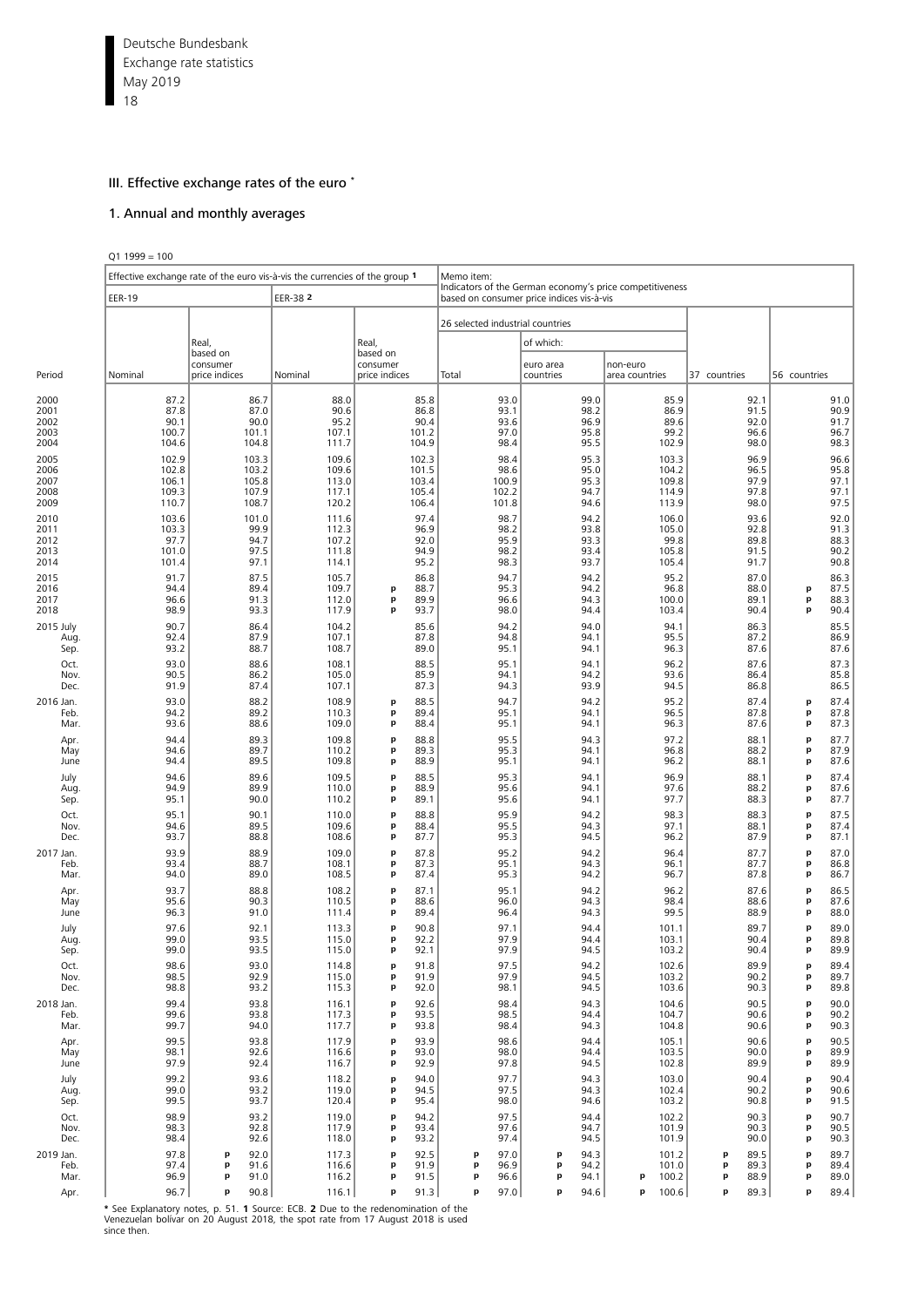#### III. Effective exchange rates of the euro<sup>\*</sup>

#### 2. Nominal and real effective exchange rates based on consumer price indices

<span id="page-18-0"></span>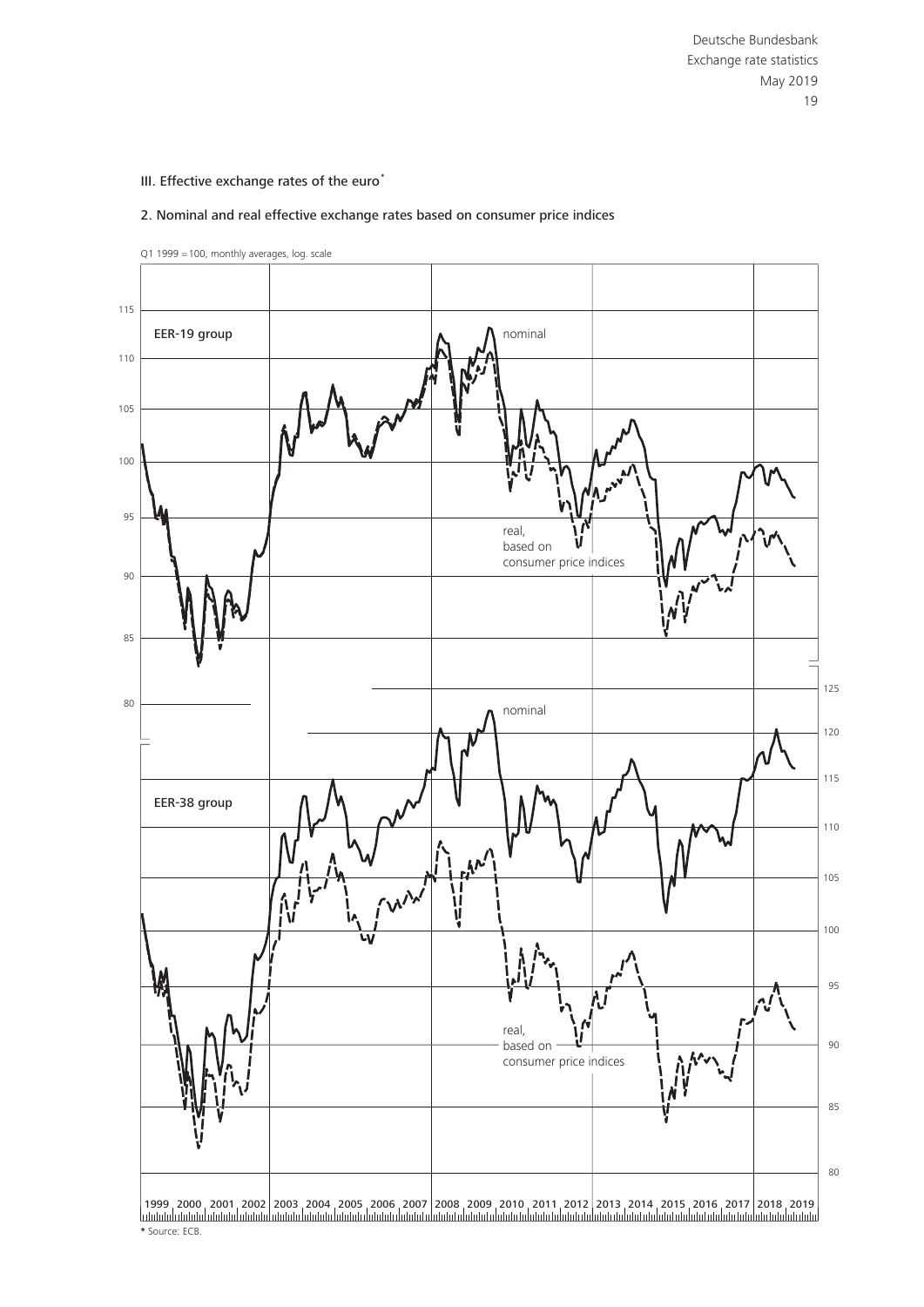Deutsche Bundesbank 20 [Exchange rate statistics](#page-2-0) May 2019

#### IV. Overview of world currencies \*

#### 1. Currencies and exchange rates in individual countries

| Country 1<br>Capital       | Currency                               | Type of                                |                        | Annual average                | Rate at end of month             |                               |                              |
|----------------------------|----------------------------------------|----------------------------------------|------------------------|-------------------------------|----------------------------------|-------------------------------|------------------------------|
| Country code               | ISO currency code                      | rate                                   | Unit                   | 2018                          | February 2019                    | March 2019                    | April 2019                   |
| Afghanistan                |                                        |                                        |                        |                               |                                  |                               |                              |
| Kabul                      | Afghani                                | В                                      | $USD 1 =$              | AFN 72.3703                   | AFN 74.5450                      | AFN 75.9937                   | AFN 77.4903                  |
| 660                        | $= 100$ puls                           | S                                      | $USD 1 =$              | AFN 72.4703                   | AFN 74.6450                      | AFN 76.0937                   | AFN 77.5903                  |
|                            | AFN                                    | B<br>S                                 | EUR $1 =$<br>EUR $1 =$ | AFN 85.1413<br>AFN 85.4013    | AFN 84.8006<br>AFN 85.0606       | AFN 85.2759<br>AFN 85.5359    | AFN 86.5632<br>AFN 86.8232   |
|                            |                                        |                                        |                        |                               |                                  |                               |                              |
|                            |                                        |                                        |                        |                               |                                  |                               |                              |
| Albania                    |                                        |                                        |                        |                               |                                  |                               |                              |
| Tirana<br>070              | Albanian lek<br>$= 100$ qindarka       | M                                      | $USD 1 =$              | ALL 107.90                    | ALL 110.51                       | ALL 111.67                    | ALL 110.09                   |
|                            | ALL                                    | Μ                                      | EUR $1 =$              | ALL 127.49                    | ALL 125.92                       | ALL 125.34                    | ALL 123.38                   |
|                            |                                        |                                        |                        |                               |                                  |                               |                              |
|                            |                                        |                                        |                        |                               |                                  |                               |                              |
| Algeria                    |                                        |                                        |                        |                               |                                  |                               |                              |
| Algiers                    | Algerian dinar                         | В                                      | $USD 1 =$              | DZD 116.6712                  | DZD 118.2946                     | DZD 119.3314                  | DZD 119.3788                 |
| 208                        | $= 100$ centimes                       | S                                      | $USD 1 =$              | DZD 116.6862                  | DZD 118.3096                     | DZD 119.3464                  | DZD 119.3938                 |
|                            | <b>DZD</b>                             | B<br>S                                 | EUR $1 =$<br>EUR $1 =$ | DZD 137.5913<br>DZD 137.6362  | DZD 135.0569<br>DZD 135.1332     | DZD 134.1046<br>DZD 134.1454  | DZD 134.0385<br>DZD 134.0792 |
|                            |                                        |                                        |                        |                               |                                  |                               |                              |
|                            |                                        |                                        |                        |                               |                                  |                               |                              |
| Angola <sup>1</sup>        |                                        |                                        |                        |                               |                                  |                               |                              |
| Luanda<br>330              | Kwanza<br>$= 100$ cêntimos             | В<br>S                                 | $USD 1 =$<br>$USD 1 =$ | AOA 258.279<br>259.059<br>AOA | AOA 312.593<br>AOA<br>315.751    | AOA 316.522<br>AOA 319.719    | AOA 321.472<br>AOA 324.719   |
|                            |                                        |                                        |                        |                               |                                  |                               |                              |
|                            | <b>AOA</b>                             | B<br>S                                 | EUR $1 =$<br>EUR $1 =$ | AOA 303.343<br>AOA<br>304.296 | AOA<br>356.356<br>AOA<br>359.861 | AOA 355.074<br>358.501<br>AOA | AOA 360.370<br>AOA 363.945   |
|                            |                                        |                                        |                        |                               |                                  |                               |                              |
|                            |                                        |                                        |                        |                               |                                  |                               |                              |
| Antigua and Barbuda        |                                        |                                        |                        |                               |                                  |                               |                              |
| St John's<br>459           | East Caribbean dollar<br>$= 100$ cents | 2<br>B<br>2 <sub>5</sub>               | $USD 1 =$<br>$USD 1 =$ | XCD 2.6882<br>XCD 2.7169      | XCD 2.6882<br>XCD 2.7169         | XCD 2.6882<br>XCD 2.7169      | XCD 2.6882<br>XCD 2.7169     |
|                            |                                        | V, B                                   | $EUR 1 =$              | XCD 3.1748                    | XCD 3.0688                       | XCD 3.0202                    | XCD 3.0156                   |
|                            | <b>XCD</b>                             | V, S                                   | EUR $1 =$              | XCD 3.2087                    | XCD 3.1016                       | XCD 3.0524                    | XCD 3.0478                   |
|                            |                                        |                                        |                        |                               |                                  |                               |                              |
| Argentina                  |                                        |                                        |                        |                               |                                  |                               |                              |
|                            |                                        |                                        | $USD 1 =$              | ARS 27.9603                   |                                  | ARS 43.1500                   | ARS 43.9500                  |
| <b>Buenos Aires</b><br>528 | Argentine peso<br>$= 100$ centavos     | В<br>S                                 | $USD 1 =$              | ARS 28.0933                   | ARS 38.9500<br>ARS 39.1500       | ARS 43.3500                   | ARS 44.1500                  |
|                            |                                        | B                                      | EUR $1 =$              | ARS 32.7610                   | 44.2900<br>ARS                   | ARS 48.3755                   | ARS 49.2592                  |
|                            | ARS                                    | S                                      | $ $ EUR 1 =            | ARS 32.9871                   | ARS 44.6153                      | ARS 48.7081                   | ARS 49.5937                  |
|                            |                                        |                                        |                        |                               |                                  |                               |                              |
| Armenia                    |                                        |                                        |                        |                               |                                  |                               |                              |
| Yerevan                    | Armenian dram                          | M                                      | $USD 1 =$              | AMD 483.02                    | AMD 489.72                       | AMD 486.44                    | AMD 480.48                   |
| 077                        | $= 100$ luma                           | M                                      | EUR $1 =$              | AMD 570.42                    | AMD 557.84                       | AMD 545.30                    | AMD 538.67                   |
|                            | AMD                                    |                                        |                        |                               |                                  |                               |                              |
|                            |                                        |                                        |                        |                               |                                  |                               |                              |
| Aruba                      |                                        |                                        |                        |                               |                                  |                               |                              |
|                            |                                        |                                        |                        |                               |                                  |                               |                              |
| Oranjestad<br>474          | Aruban florin<br>$= 100$ cents         | 2<br>B<br>$\mathbf{z}$<br><sub>S</sub> | $USD 1 =$<br>$USD 1 =$ | AWG 1.78<br>AWG 1.80          | AWG 1.78<br>AWG 1.80             | AWG 1.78<br>AWG 1.80          | AWG 1.78<br>AWG 1.80         |
|                            |                                        | В                                      | EUR $100 =$            | AWG 210.14                    | AWG 203.33                       | AWG 199.74                    | AWG 199.73                   |
|                            | AWG                                    | S                                      | EUR $100 =$            | AWG 212.25                    | AWG 205.38                       | AWG 201.74                    | AWG 201.73                   |

<span id="page-19-0"></span>Source: Central bank or a commercial bank of the country concerned. **\*** See Explanatory notes, p. 53. **1** See Explanatory notes on individual countries, pp. 57 ff. **2** Value against the US dollar.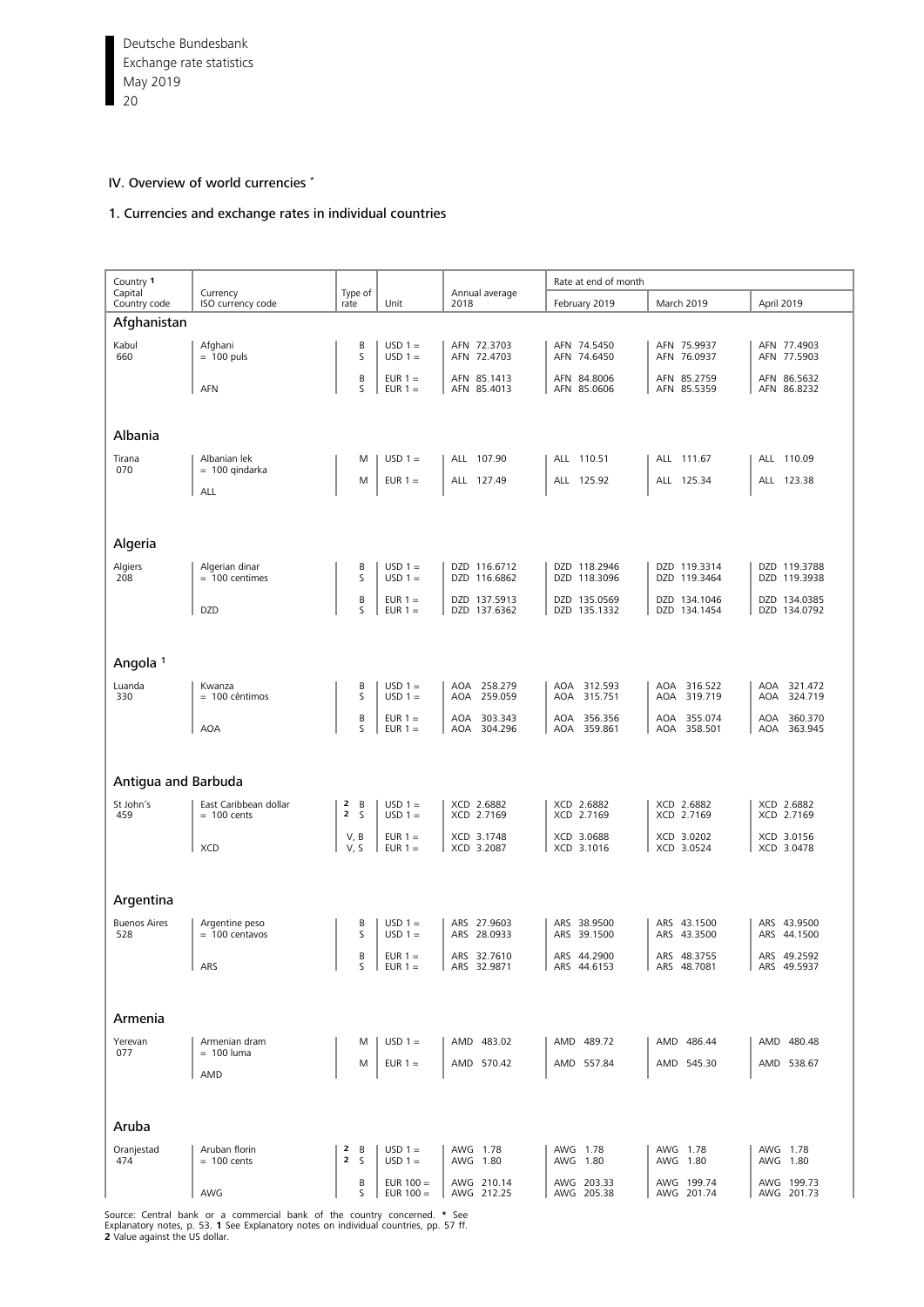#### 1. Currencies and exchange rates in individual countries (cont'd)

| Country 1               |                                  |                 |                        |                                                    | Rate at end of month              |                                             |                                      |
|-------------------------|----------------------------------|-----------------|------------------------|----------------------------------------------------|-----------------------------------|---------------------------------------------|--------------------------------------|
| Capital<br>Country code | Currency<br>ISO currency code    | Type of<br>rate | Unit                   | Annual average<br>2018                             | February 2019                     | March 2019                                  | April 2019                           |
| Australia               |                                  |                 |                        |                                                    |                                   |                                             |                                      |
| Canberra                | Australian dollar                | M               | $AUD1 =$               | USD 0.7479                                         | USD 0.7146                        | USD 0.7087                                  | USD 0.7039                           |
| 800                     | $= 100$ cents                    | M               | $AUD 1 =$              | EUR 0.6313                                         | EUR 0.6281                        | EUR 0.6310                                  | EUR 0.6297                           |
|                         | <b>AUD</b>                       |                 |                        |                                                    |                                   |                                             |                                      |
|                         |                                  |                 |                        |                                                    |                                   |                                             |                                      |
| Austria                 |                                  |                 |                        |                                                    |                                   |                                             |                                      |
| Vienna<br>038           | Euro<br>$= 100$ cent             | M               | EUR $1 =$              | USD 1.1810                                         | USD 1.1416                        | USD 1.1235                                  | USD 1.1218                           |
|                         | EUR                              |                 |                        |                                                    |                                   |                                             |                                      |
|                         |                                  |                 |                        |                                                    |                                   |                                             |                                      |
| Azerbaijan              |                                  |                 |                        |                                                    |                                   |                                             |                                      |
| Baku                    | Azerbaijan manat                 | M               | $USD 1 =$              | AZN 1.7000                                         | AZN 1.7000                        | AZN 1.7000                                  | AZN 1.7000                           |
| 078                     | $= 100$ qapik                    | M               | EUR $1 =$              | AZN 2.0097                                         | AZN 1.9340                        | AZN 1.9090                                  | AZN 1.9020                           |
|                         | AZN                              |                 |                        |                                                    |                                   |                                             |                                      |
|                         |                                  |                 |                        |                                                    |                                   |                                             |                                      |
| <b>Bahamas</b>          |                                  |                 |                        |                                                    |                                   |                                             |                                      |
| Nassau                  | Bahamian dollar                  | $2 \quad B$     | $USD 1 =$              | BSD 0.9950                                         | BSD 0.9950                        | BSD 0.9950                                  | BSD 0.9950                           |
| 453                     | $= 100$ cents                    | 2 S             | $USD 1 =$              | BSD 1.0125                                         | BSD 1.0125                        | BSD 1.0125                                  | BSD 1.0125                           |
|                         | <b>BSD</b>                       | V, B<br>V, S    | EUR $1 =$<br>EUR $1 =$ | BSD 1.17510<br>BSD 1.19576                         | BSD 1.13589<br>BSD 1.15587        | BSD 1.11788<br>BSD 1.13754                  | BSD 1.11619<br>BSD 1.13582           |
|                         |                                  |                 |                        |                                                    |                                   |                                             |                                      |
| <b>Bahrain</b>          |                                  |                 |                        |                                                    |                                   |                                             |                                      |
| Manama                  | Bahraini dinar                   | $2 \quad B$     | $USD 1 =$              | BHD 0.37425                                        | BHD 0.37425                       | BHD 0.37425                                 | BHD 0.37425                          |
| 640                     | $= 1,000$ fils                   | 2 S             | $USD 1 =$              | BHD<br>0.37750                                     | BHD<br>0.37785                    | BHD<br>0.37785                              | BHD<br>0.37785                       |
|                         | <b>BHD</b>                       | B<br>S          | EUR $1 =$<br>EUR $1 =$ | <b>BHD</b><br>0.4312038<br><b>BHD</b><br>0.4578762 | BHD 0.4167993<br>BHD<br>0.4425807 | <b>BHD</b><br>0.4105428<br>BHD<br>0.4359372 | BHD<br>0.4099899<br>BHD<br>0.4353501 |
|                         |                                  |                 |                        |                                                    |                                   |                                             |                                      |
|                         |                                  |                 |                        |                                                    |                                   |                                             |                                      |
| Bangladesh <sup>1</sup> |                                  |                 |                        |                                                    |                                   |                                             |                                      |
| Dhaka<br>666            | Taka<br>$= 100$ poisha           | В<br>S          | $USD 1 =$<br>$USD 1 =$ | BDT 83.5083<br>BDT 83.5125                         | BDT 84.1500<br>BDT 84.1500        | BDT 84.2500<br>BDT 84.2500                  | BDT 84.4500<br>BDT 84.4500           |
|                         | <b>BDT</b>                       | B<br>S          | EUR $1 =$              | BDT 98.2612                                        | BDT 95.7122<br>BDT 95.7543        | BDT 94.4948                                 | BDT 94.5333                          |
|                         |                                  |                 | EUR $1 =$              | BDT 98.2898                                        |                                   | BDT 94.5285                                 | BDT 94.5671                          |
|                         |                                  |                 |                        |                                                    |                                   |                                             |                                      |
| <b>Barbados</b>         |                                  |                 |                        |                                                    |                                   |                                             |                                      |
| Bridgetown<br>469       | Barbados dollar<br>$= 100$ cents | 2 B<br>2 S      | $USD 1 =$<br>$USD 1 =$ | BBD 1.99375<br>BBD 2.02768                         | BBD 1.99375<br>BBD 2.02768        | BBD 1.99375<br>BBD 2.02768                  | BBD 1.99375<br>BBD 2.02768           |
|                         |                                  | B               | EUR $1 =$              | BBD 2.34733                                        | BBD 2.26504                       | BBD 2.23616                                 | BBD 2.23387                          |
|                         | <b>BBD</b>                       | S               | EUR $1 =$              | BBD 2.39134                                        | BBD 2.30750                       | BBD 2.27809                                 | BBD 2.27575                          |
|                         |                                  |                 |                        |                                                    |                                   |                                             |                                      |
| <b>Belarus</b>          |                                  |                 |                        |                                                    |                                   |                                             |                                      |
| Minsk                   | Belarusian rouble                | M               | $USD 1 =$              | BYN 2.0439                                         | BYN 2.1385                        | BYN 2.1288                                  | BYN 2.1089                           |
| 073                     | $= 100$ kopecks                  | M               | EUR $1 =$              | BYN 2.4113                                         | BYN 2.4339                        | BYN 2.3937                                  | BYN 2.3528                           |
|                         | <b>BYN</b>                       |                 |                        |                                                    |                                   |                                             |                                      |

Source: Central bank or a commercial bank of the country concerned. **\*** See Explanatory notes, p. 53. **1** See Explanatory notes on individual countries, pp. 57 ff. **2** Value against the US dollar.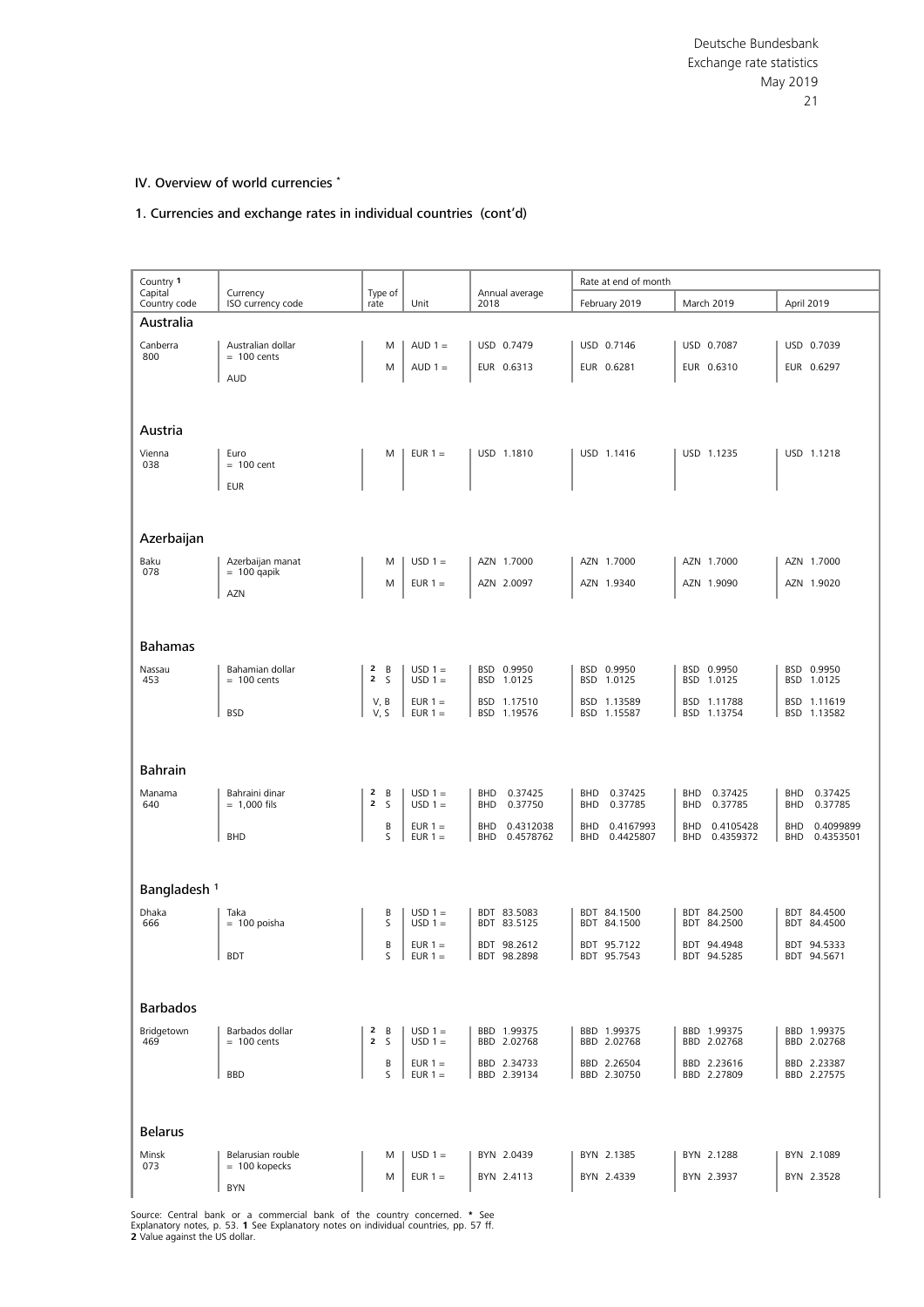Deutsche Bundesbank 22 [Exchange rate statistics](#page-2-0) May 2019

#### IV. Overview of world currencies \*

#### 1. Currencies and exchange rates in individual countries (cont'd)

| Country 1<br>Capital    | Currency                        | Type of                      |                        | Annual average                               | Rate at end of month                         |                                              |                                              |
|-------------------------|---------------------------------|------------------------------|------------------------|----------------------------------------------|----------------------------------------------|----------------------------------------------|----------------------------------------------|
| Country code<br>Belgium | ISO currency code               | rate                         | Unit                   | 2018                                         | February 2019                                | March 2019                                   | April 2019                                   |
| <b>Brussels</b>         | Euro                            | M                            | EUR $1 =$              | USD 1.1810                                   | USD 1.1416                                   | USD 1.1235                                   | USD 1.1218                                   |
| 017                     | $= 100$ cent                    |                              |                        |                                              |                                              |                                              |                                              |
|                         | <b>EUR</b>                      |                              |                        |                                              |                                              |                                              |                                              |
|                         |                                 |                              |                        |                                              |                                              |                                              |                                              |
| <b>Belize</b>           |                                 |                              |                        |                                              |                                              |                                              |                                              |
| Belmopan                | Belize dollar                   | 2<br>$\overline{B}$          | $USD 1 =$              | BZD 1.9825                                   | BZD 1.9825                                   | BZD 1.9825                                   | BZD 1.9825                                   |
| 421                     | $= 100$ cents                   | $\mathbf{2}$<br>$\mathsf{S}$ | $USD 1 =$              | BZD 2.0175                                   | BZD 2.0175                                   | BZD 2.0175                                   | BZD 2.0175                                   |
|                         | <b>BZD</b>                      | B<br>S                       | EUR $1 =$<br>EUR $1 =$ | BZD<br>2.3365<br>BZD 2.3777                  | BZD<br>2.2571<br>BZD 2.2969                  | BZD 2.2267<br>BZD 2.2661                     | BZD 2.2242<br>BZD 2.2634                     |
|                         |                                 |                              |                        |                                              |                                              |                                              |                                              |
| Benin <sup>1</sup>      |                                 |                              |                        |                                              |                                              |                                              |                                              |
| Porto-Novo              | CFA franc                       | V                            | $USD 1 =$              | XOF 555.425                                  | XOF 574.594                                  | XOF 583.851                                  | XOF 584.736                                  |
| Seat of<br>government:  |                                 | з                            | EUR $1 =$              | XOF 655.957                                  | XOF 655.957                                  | XOF 655.957                                  | XOF 655.957                                  |
| Cotonou<br>284          | <b>XOF</b>                      |                              |                        |                                              |                                              |                                              |                                              |
|                         |                                 |                              |                        |                                              |                                              |                                              |                                              |
| Bermuda                 |                                 |                              |                        |                                              |                                              |                                              |                                              |
| Hamilton                | Bermudian dollar                | 2<br>$\overline{B}$          | $USD 1 =$              | BMD 0.9960                                   | 0.9960<br><b>BMD</b>                         | BMD 0.9960                                   | BMD 0.9960                                   |
| 413                     | $= 100$ cents                   | 2 <sub>5</sub>               | $USD 1 =$              | 1.0043<br>BMD                                | 1.0043<br>BMD                                | BMD 1.0043                                   | BMD 1.0043                                   |
|                         | <b>BMD</b>                      | V, B<br>V, S                 | EUR $1 =$<br>EUR $1 =$ | BMD<br>1.1763<br>BMD<br>1.1861               | BMD<br>1.1370<br>BMD<br>1.1465               | BMD 1.1190<br>BMD<br>1.1283                  | BMD 1.1173<br>BMD 1.1266                     |
|                         |                                 |                              |                        |                                              |                                              |                                              |                                              |
|                         |                                 |                              |                        |                                              |                                              |                                              |                                              |
| Bhutan <sup>1</sup>     |                                 |                              |                        |                                              |                                              |                                              |                                              |
| Thimphu<br>675          | Ngultrum<br>$= 100$ chhetrum    | В<br>S                       | $USD 1 =$<br>$USD 1 =$ | BTN 67.47<br>BTN 69.63                       | BTN 70.25<br>BTN 72.40                       | BTN 67.95<br>BTN 70.10                       | BTN 68.75<br>BTN 70.95                       |
|                         |                                 | B                            | EUR $1 =$              | BTN 79.54                                    | BTN 79.95                                    | BTN 76.45                                    | BTN 76.70                                    |
|                         | <b>BTN</b>                      | S                            | EUR $1 =$              | BTN 81.75                                    | BTN 82.15                                    | BTN 78.55                                    | BTN 78.85                                    |
|                         |                                 |                              |                        |                                              |                                              |                                              |                                              |
|                         | Bolivia, Plurinational State of |                              |                        |                                              |                                              |                                              |                                              |
| Sucre<br>Seat of        | Boliviano<br>$= 100$ centavos   | B<br>S                       | $USD 1 =$<br>$USD 1 =$ | BOB 6.86<br>BOB<br>6.96                      | BOB 6.86<br>6.96<br>BOB                      | BOB 6.86<br>BOB 6.96                         | BOB 6.86<br>BOB 6.96                         |
| government:<br>La Paz   |                                 | V, B                         | EUR $1 =$              | BOB 8.0997                                   | BOB 7.8314                                   | BOB 7.7072                                   | BOB 7.6955                                   |
| 516                     | <b>BOB</b>                      |                              | $ V, S $ EUR 1 =       | BOB 8.2178                                   | BOB 7.9455                                   | BOB 7.8196                                   | BOB 7.8077                                   |
|                         |                                 |                              |                        |                                              |                                              |                                              |                                              |
| Bosnia and Herzegovina  |                                 |                              |                        |                                              |                                              |                                              |                                              |
| Sarajevo                | Convertible marka               | B                            | $USD 1 =$              | BAM 1.655251                                 | BAM 1.713456                                 | BAM 1.739116                                 | BAM 1.749723                                 |
| 093                     | $= 100$ feninga                 | S                            | $USD 1 =$              | 1.663548<br>BAM                              | BAM 1.722044                                 | BAM 1.747834                                 | BAM 1.758493                                 |
|                         | <b>BAM</b>                      | з                            | EUR $1 =$              | BAM 1.95583                                  | BAM 1.95583                                  | BAM 1.95583                                  | BAM 1.95583                                  |
|                         |                                 |                              |                        |                                              |                                              |                                              |                                              |
| <b>Botswana</b>         |                                 |                              |                        |                                              |                                              |                                              |                                              |
| Gaborone<br>391         | Pula<br>$= 100$ thebe           | B<br>S                       | BWP $1 =$<br>BWP $1 =$ | 0.0982<br><b>USD</b><br><b>USD</b><br>0.0980 | 0.0951<br><b>USD</b><br><b>USD</b><br>0.0948 | 0.0932<br><b>USD</b><br><b>USD</b><br>0.0929 | 0.0936<br><b>USD</b><br>0.0934<br><b>USD</b> |
|                         |                                 | B                            | $BWP 1 =$              | EUR<br>0.0833                                | EUR<br>0.0833                                | EUR<br>0.0830                                | 0.0834<br>EUR                                |
|                         | <b>BWP</b>                      | S                            | $BWP 1 =$              | <b>EUR</b><br>0.0831                         | <b>EUR</b><br>0.0831                         | <b>EUR</b><br>0.0827                         | <b>EUR</b><br>0.0832                         |

Source: Central bank or a commercial bank of the country concerned. \* See<br>Explanatory notes, p. 53. 1 See Explanatory notes on individual countries, pp. 57 ff.<br>2 Value against the US dollar. 3 Value against the euro.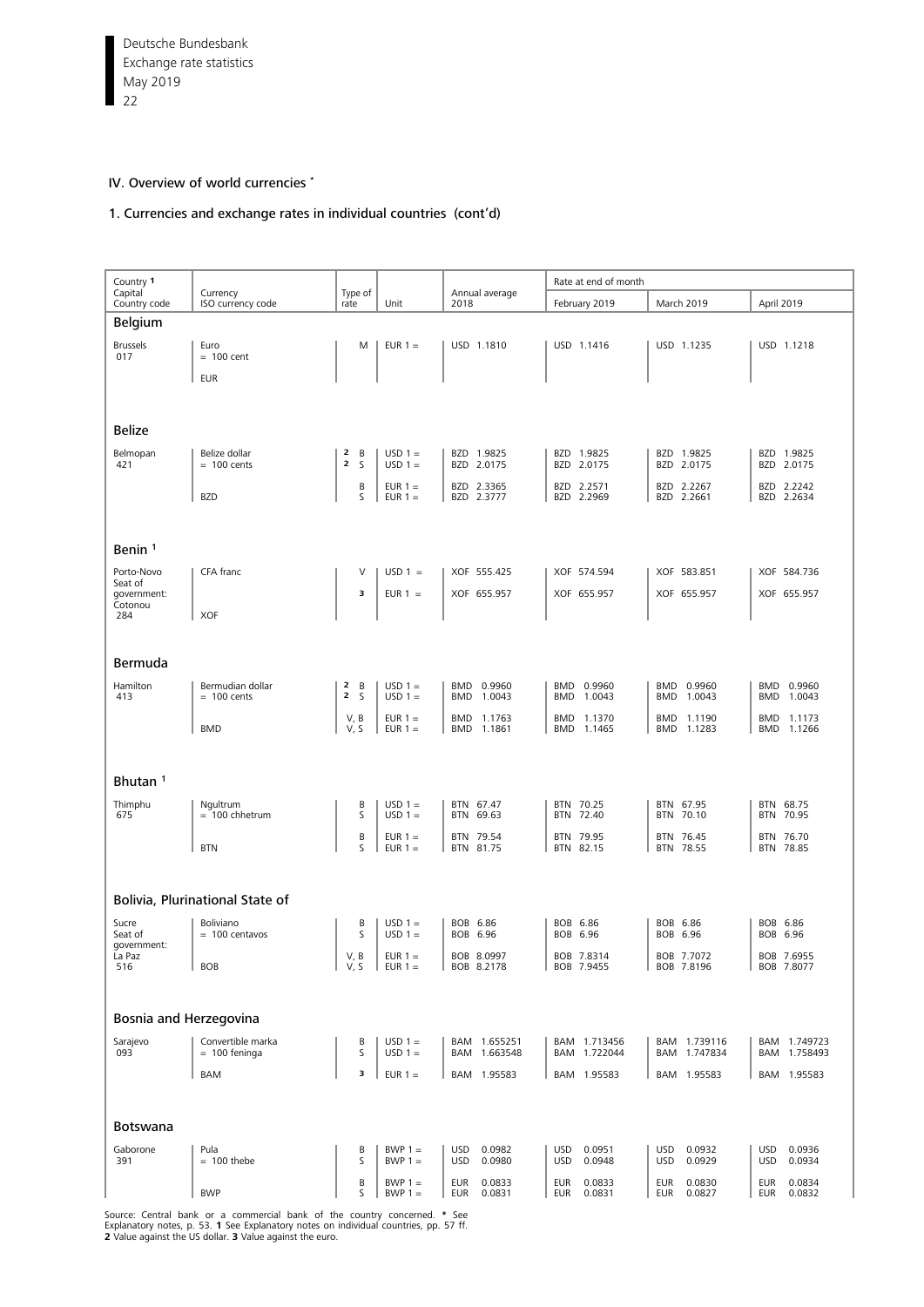#### 1. Currencies and exchange rates in individual countries (cont'd)

| Country 1                      |                                       |                         |                        |                                  | Rate at end of month                   |                                  |                                  |
|--------------------------------|---------------------------------------|-------------------------|------------------------|----------------------------------|----------------------------------------|----------------------------------|----------------------------------|
| Capital<br>Country code        | Currency<br>ISO currency code         | Type of<br>rate         | Unit                   | Annual average<br>2018           | February 2019                          | March 2019                       | April 2019                       |
| Brazil                         |                                       |                         |                        |                                  |                                        |                                  |                                  |
| Brasília                       | Brazilian real                        | B                       | $USD 1 =$              | BRL 3.6555                       | BRL 3.7379                             | BRL 3.8961                       | BRL 3.9447                       |
| 508                            | $= 100$ centavos                      | S                       | $USD 1 =$              | BRL 3.6561                       | BRL 3.7385                             | BRL 3.8967                       | BRL 3.9453                       |
|                                |                                       | B                       | EUR $1 =$              | BRL 4.3257                       | BRL 4.2556                             | BRL<br>4.3738                    | BRL 4.4177                       |
|                                | <b>BRL</b>                            | S                       | EUR $1 =$              | BRL 4.3276                       | BRL 4.2578                             | BRL 4.3760                       | BRL 4.4199                       |
|                                |                                       |                         |                        |                                  |                                        |                                  |                                  |
| Brunei Darussalam <sup>1</sup> |                                       |                         |                        |                                  |                                        |                                  |                                  |
| Bandar Seri<br>Begawan         | Brunei dollar<br>$= 100$ cents        | B<br>S                  | $USD 1 =$<br>$USD 1 =$ | BND 1.3412<br>BND 1.3596         | BND 1.3388<br>BND 1.3573               | BND 1.3463<br>BND 1.3645         | BND 1.3520<br>BND 1.3702         |
| 703                            |                                       | B                       | EUR $1 =$              | BND 1.5653                       | BND 1.5084                             | BND 1.4970                       | BND 1.4973                       |
|                                | <b>BND</b>                            | S                       | EUR $1 =$              | BND 1.6201                       | BND 1.5635                             | BND 1.5518                       | BND 1.5519                       |
|                                |                                       |                         |                        |                                  |                                        |                                  |                                  |
| <b>Bulgaria</b>                |                                       |                         |                        |                                  |                                        |                                  |                                  |
| Sofia                          | <b>Bulgarian lev</b>                  | M                       | $USD 1 =$              | BGN 1.65820                      | BGN 1.71324                            | BGN 1.74084                      | BGN 1.74347                      |
| 068                            | $= 100$ stotinkas                     | $\overline{\mathbf{2}}$ | EUR $1 =$              | BGN 1.95583                      | BGN 1.95583                            | BGN 1.95583                      | BGN 1.95583                      |
|                                | <b>BGN</b>                            |                         |                        |                                  |                                        |                                  |                                  |
|                                |                                       |                         |                        |                                  |                                        |                                  |                                  |
| Burkina Faso 1                 |                                       |                         |                        |                                  |                                        |                                  |                                  |
| Ouagadougou                    | CFA franc                             | V                       | $USD 1 =$              | XOF 555.425                      | XOF 574.594                            | XOF 583.851                      | XOF 584.736                      |
| 236                            | XOF                                   | $\overline{\mathbf{2}}$ | EUR $1 =$              | XOF 655.957                      | XOF 655.957                            | XOF 655.957                      | XOF 655.957                      |
|                                |                                       |                         |                        |                                  |                                        |                                  |                                  |
| Burundi <sup>3</sup>           |                                       |                         |                        |                                  |                                        |                                  |                                  |
| Gitega                         | Burundi franc                         | B                       | $USD 1 =$              | BIF 1,766.7631                   | 1,803.3444<br>BIF                      | BIF 1,809.9675                   | BIF 1,815.6501                   |
| 328                            | $= 100$ centimes                      | S                       | $USD 1 =$              | BIF 1,802.4553                   | BIF<br>1,839.7756                      | BIF 1,846.5325                   | BIF 1,852.3299                   |
|                                | <b>BIF</b>                            | В<br>S                  | EUR $1 =$<br>EUR $1 =$ | BIF 2,084.1976<br>BIF 2,126.3026 | 2,051.3043<br>BIF<br>BIF<br>2,092.7447 | BIF 2,032.8650<br>BIF 2,073.9330 | BIF 2,029.7152<br>BIF 2,070.7196 |
|                                |                                       |                         |                        |                                  |                                        |                                  |                                  |
|                                |                                       |                         |                        |                                  |                                        |                                  |                                  |
| Cabo Verde                     |                                       |                         |                        |                                  |                                        |                                  |                                  |
| Praia<br>247                   | Cabo Verde escudo<br>$= 100$ centavos | B<br>S                  | USD $1 =$<br>$USD 1 =$ | CVE 93.368<br>CVE 93.570         | CVE 96.742<br>CVE 96.944               | CVE 98.192<br>CVE 98.394         | CVE 98.942<br>CVE 99.144         |
|                                | <b>CVE</b>                            | $\overline{\mathbf{2}}$ | EUR $1 =$              | CVE 110.265                      | CVE 110.265                            | CVE 110.265                      | CVE 110.265                      |
|                                |                                       |                         |                        |                                  |                                        |                                  |                                  |
| Cambodia                       |                                       |                         |                        |                                  |                                        |                                  |                                  |
| Phnom Penh                     | Riel                                  | M                       | $USD 1 =$              | KHR 4,044                        | KHR 4,003                              |                                  |                                  |
| 696                            | $= 100$ sen                           |                         |                        |                                  |                                        | KHR 4,015                        | KHR 4,050                        |
|                                | <b>KHR</b>                            | B<br>S                  | EUR $1 =$<br>EUR $1 =$ | KHR 4,766<br>KHR 4,814           | KHR 4,555<br>KHR 4,601                 | KHR 4,510<br>KHR 4,555           | KHR 4,515<br>KHR 4,560           |
|                                |                                       |                         |                        |                                  |                                        |                                  |                                  |
| Cameroon <sup>1</sup>          |                                       |                         |                        |                                  |                                        |                                  |                                  |
| Yaoundé                        | CFA franc                             | V                       | $USD 1 =$              | XAF 555.425                      | XAF 574.594                            | XAF 583.851                      | XAF 584.736                      |
| 302                            | XAF                                   | 2                       | EUR $1 =$              | XAF 655.957                      | XAF 655.957                            | XAF 655.957                      | XAF 655.957                      |
|                                |                                       |                         |                        |                                  |                                        |                                  |                                  |
| Canada                         |                                       |                         |                        |                                  |                                        |                                  |                                  |
| Ottawa                         | Canadian dollar                       | M                       | $USD 1 =$              | CAD 1.2957                       | CAD 1.3169                             | CAD 1.3363                       | CAD 1.3423                       |
| 404                            | $= 100$ cents                         | M                       | EUR $1 =$              | CAD 1.5313                       | CAD 1.4990                             | CAD 1.5002                       | CAD 1.5055                       |
|                                | CAD                                   |                         |                        |                                  |                                        |                                  |                                  |

Source: Central bank or a commercial bank of the country concerned. \* See 2 Value against the euro. **3** In December 2018, the capital of Burundi was moved<br>Explanatory notes, p. 53. **1** See Explanatory notes on individual c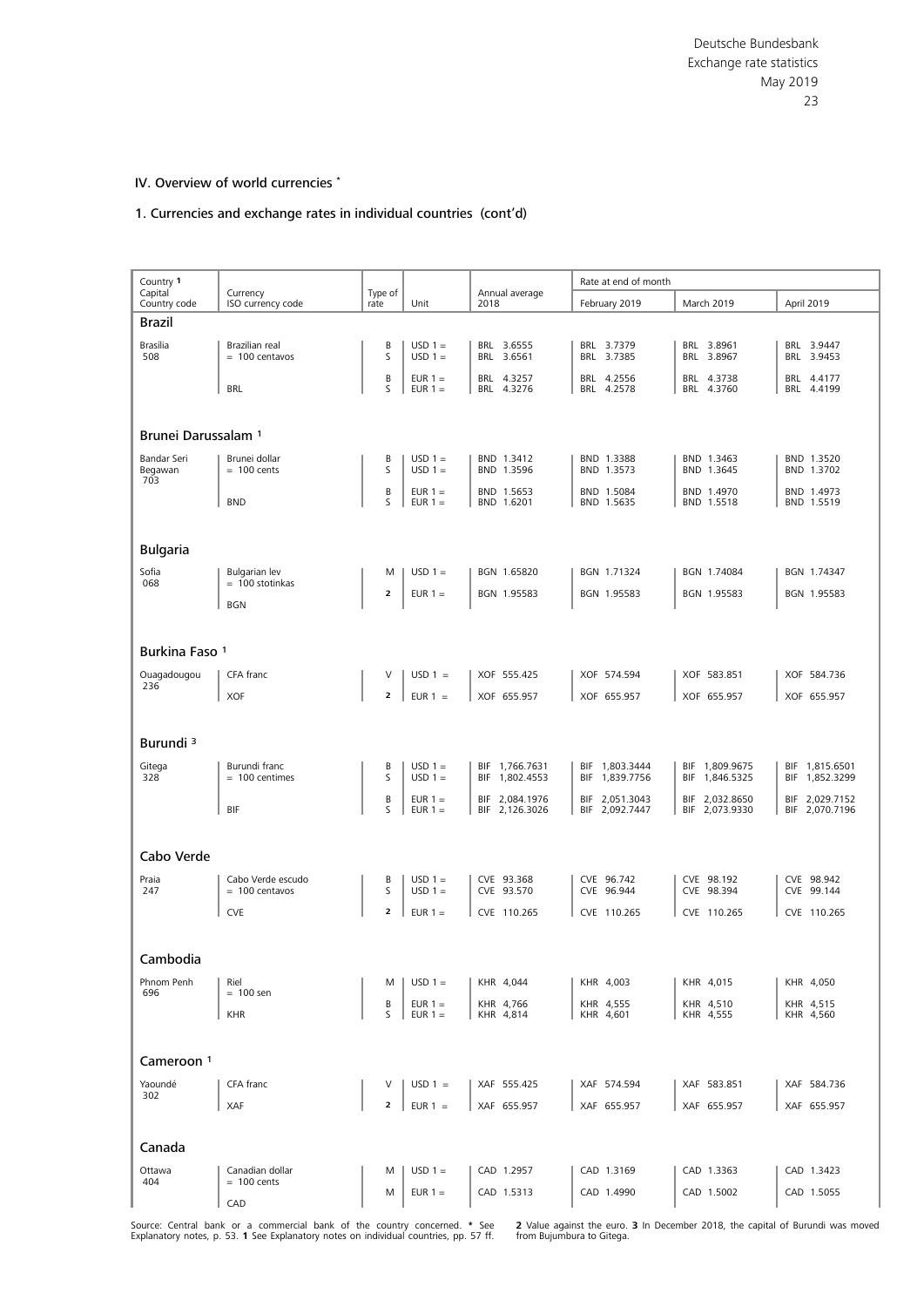Deutsche Bundesbank 24 [Exchange rate statistics](#page-2-0) May 2019

#### IV. Overview of world currencies \*

#### 1. Currencies and exchange rates in individual countries (cont'd)

| Country 1<br>Capital                  | Currency                           | Type of                 |                        | Annual average                               | Rate at end of month                  |                                              |                          |
|---------------------------------------|------------------------------------|-------------------------|------------------------|----------------------------------------------|---------------------------------------|----------------------------------------------|--------------------------|
| Country code                          | ISO currency code                  | rate                    | Unit                   | 2018                                         | February 2019                         | <b>March 2019</b>                            | April 2019               |
| Cayman Islands                        |                                    |                         |                        |                                              |                                       |                                              |                          |
| George Town                           | Cayman Islands dollar              | $\overline{\mathbf{2}}$ | $KYD 1 =$              | USD 1.20                                     | USD 1.20                              | USD 1.20                                     | USD 1.20                 |
| 463                                   | $= 100$ cents                      | V                       | EUR $1 =$              | KYD 0.9842                                   | KYD 0.9513                            | KYD 0.9363                                   | KYD 0.9348               |
|                                       | <b>KYD</b>                         |                         |                        |                                              |                                       |                                              |                          |
|                                       |                                    |                         |                        |                                              |                                       |                                              |                          |
| Central African Republic <sup>1</sup> |                                    |                         |                        |                                              |                                       |                                              |                          |
| Bangui                                | CFA franc                          | V                       | $USD 1 =$              | XAF 555.425                                  | XAF 574.594                           | XAF 583.851                                  | XAF 584.736              |
| 306                                   | <b>XAF</b>                         | з                       | EUR $1 =$              | XAF 655.957                                  | XAF 655.957                           | XAF 655.957                                  | XAF 655.957              |
|                                       |                                    |                         |                        |                                              |                                       |                                              |                          |
|                                       |                                    |                         |                        |                                              |                                       |                                              |                          |
| Chad $1$                              |                                    |                         |                        |                                              |                                       |                                              |                          |
| N'Djaména<br>244                      | CFA franc                          | V                       | $USD 1 =$              | XAF 555.425                                  | XAF 574.594                           | XAF 583.851                                  | XAF 584.736              |
|                                       | <b>XAF</b>                         | з                       | EUR $1 =$              | XAF 655.957                                  | XAF 655.957                           | XAF 655.957                                  | XAF 655.957              |
|                                       |                                    |                         |                        |                                              |                                       |                                              |                          |
| Chile                                 |                                    |                         |                        |                                              |                                       |                                              |                          |
| Santiago                              | Chilean peso                       | M                       | $USD 1 =$              | CLP 641.12                                   | CLP 649.92                            | <b>CLP</b><br>681.09                         | CLP 677.67               |
| 512                                   | $= 100$ centavos                   | M                       | EUR $1 =$              | <b>CLP</b><br>756.15                         | <b>CLP</b><br>738.71                  | <b>CLP</b><br>765.27                         | CLP 757.77               |
|                                       | <b>CLP</b>                         |                         |                        |                                              |                                       |                                              |                          |
|                                       |                                    |                         |                        |                                              |                                       |                                              |                          |
| China                                 |                                    |                         |                        |                                              |                                       |                                              |                          |
| Beijing                               | Chinese renminbi 4                 | M                       | $USD 1 =$              | CNY 6.6185                                   | CNY 6.6901                            | CNY 6.7335                                   | CNY 6.7286               |
| 720                                   | 1 yuan (renminbi)                  |                         |                        |                                              |                                       |                                              |                          |
|                                       | $= 10$ jiao<br>$= 100$ fen         | M                       | EUR $1 =$              | CNY 7.8113                                   | CNY 7.6082                            | CNY 7.5607                                   | CNY 7.5256               |
|                                       | <b>CNY</b>                         | M                       | $HKD 1 =$              | CNY 0.84482                                  | CNY 0.85231                           | CNY 0.85779                                  | CNY 0.85784              |
|                                       |                                    |                         |                        |                                              |                                       |                                              |                          |
|                                       |                                    |                         |                        |                                              |                                       |                                              |                          |
| China (Taiwan)                        |                                    |                         |                        |                                              |                                       |                                              |                          |
| Taipei<br>736                         | New Taiwan dollar<br>$= 100$ cents | B<br>S                  | $USD 1 =$<br>$USD 1 =$ | <b>TWD</b><br>30.110<br><b>TWD</b><br>30.210 | TWD<br>30.720<br><b>TWD</b><br>30.820 | <b>TWD</b><br>30.770<br><b>TWD</b><br>30.870 | TWD 30.845<br>TWD 30.945 |
|                                       |                                    | B                       | EUR $1 =$              | <b>TWD</b><br>35.42                          | <b>TWD</b><br>34.82                   | <b>TWD</b><br>34.41                          | TWD<br>34.37             |
|                                       | <b>TWD</b>                         | S                       | EUR $1 =$              | <b>TWD</b><br>35.82                          | TWD<br>35.22                          | TWD 34.81                                    | TWD 34.77                |
|                                       |                                    |                         |                        |                                              |                                       |                                              |                          |
| Colombia                              |                                    |                         |                        |                                              |                                       |                                              |                          |
|                                       |                                    |                         |                        |                                              |                                       |                                              |                          |
| Bogotá<br>480                         | Colombian peso<br>$= 100$ centavos | M                       | $USD 1 =$              | COP 2,958.634                                | COP 3,072.01                          | COP 3,190.94                                 | COP 3,247.72             |
|                                       | COP                                | V, M                    | EUR $1 =$              | COP 3,488.850                                | COP 3,507.007                         | COP 3,585.021                                | COP 3,643.292            |
|                                       |                                    |                         |                        |                                              |                                       |                                              |                          |
|                                       |                                    |                         |                        |                                              |                                       |                                              |                          |
| Comoros                               |                                    |                         |                        |                                              |                                       |                                              |                          |
| Moroni<br>375                         | Comorian franc<br>$= 100$ centimes | $\vee$                  | $USD 1 =$              | KMF 416.56880                                | 430.94582<br>KMF                      | KMF 437.88852                                | KMF 438.55210            |
|                                       | <b>KMF</b>                         | з                       | EUR $1 =$              | KMF 491.96775                                | KMF 491.96775                         | KMF 491.96775                                | KMF 491.96775            |
|                                       |                                    |                         |                        |                                              |                                       |                                              |                          |
|                                       |                                    |                         |                        |                                              |                                       |                                              |                          |
| Congo <sup>1</sup>                    |                                    |                         |                        |                                              |                                       |                                              |                          |
| Brazzaville<br>318                    | CFA franc                          | V                       | $USD 1 =$              | XAF 555.425                                  | XAF 574.594                           | XAF 583.851                                  | XAF 584.736              |
|                                       | XAF                                | з                       | EUR $1 =$              | XAF 655.957                                  | XAF 655.957                           | XAF 655.957                                  | XAF 655.957              |
|                                       |                                    |                         |                        |                                              |                                       |                                              |                          |

Source: Central bank or a commercial bank of the country concerned. \* See Explanatory notes, p. 53. **1** See Explanatory notes on individual countries, pp. 57 ff.

**2** Value against the US dollar. **3** Value against the euro. **4** Currency amounts are denoted using the designation yuan (renminbi).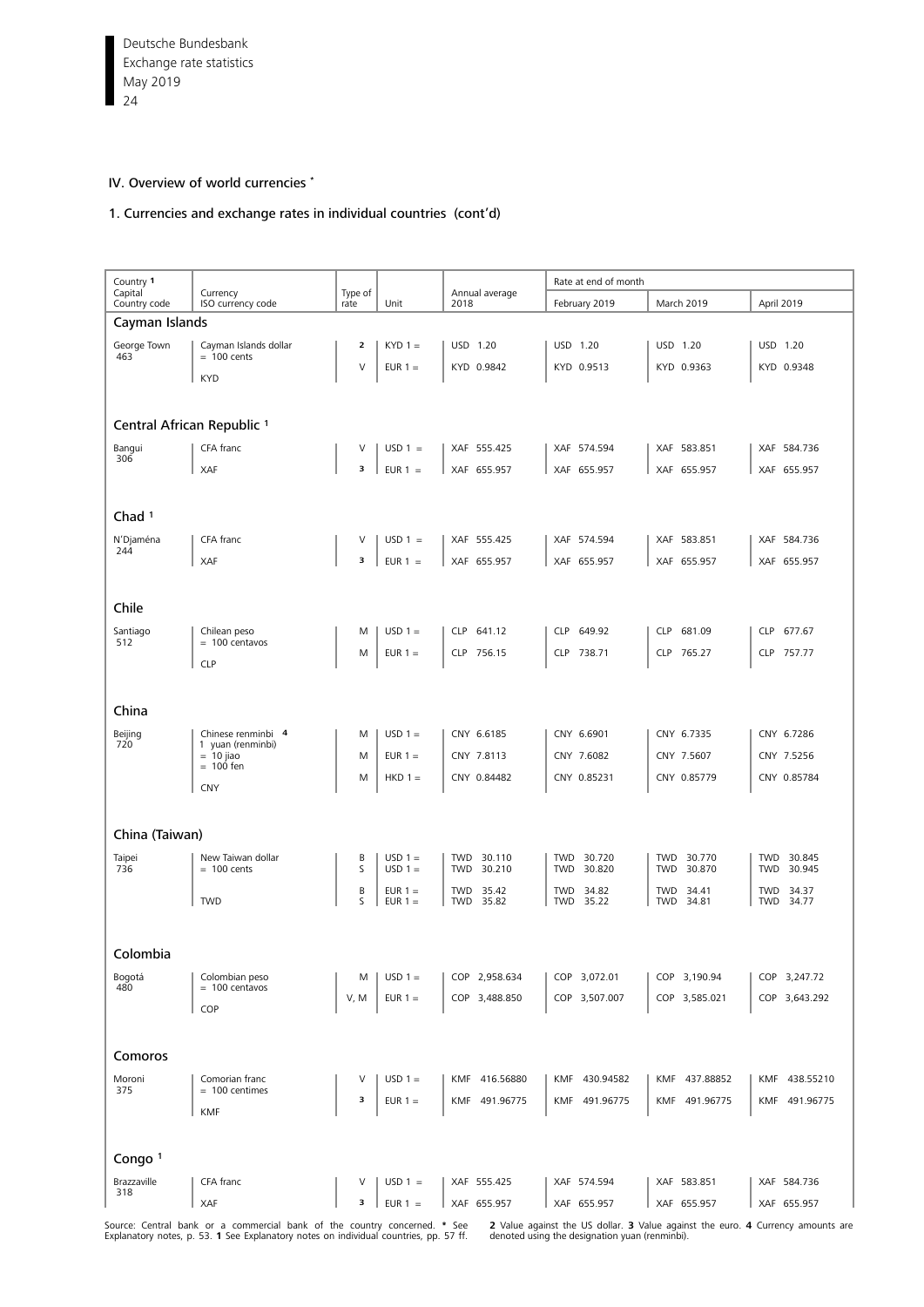#### 1. Currencies and exchange rates in individual countries (cont'd)

| Country 1                              |                                                   |                             |                            |                                        | Rate at end of month                                                                                                                                  |
|----------------------------------------|---------------------------------------------------|-----------------------------|----------------------------|----------------------------------------|-------------------------------------------------------------------------------------------------------------------------------------------------------|
| Capital<br>Country code                | Currency<br>ISO currency code                     | Type of<br>rate             | Unit                       | Annual average<br>2018                 | February 2019<br>March 2019<br>April 2019                                                                                                             |
|                                        | Congo, Democratic Republic of the                 |                             |                            |                                        |                                                                                                                                                       |
| Kinshasa<br>322                        | Congo franc<br>$= 100$ centimes                   | B<br>S                      | $USD 1 =$<br>USD $1 =$     | CDF<br>1,591.7807<br>CDF<br>1,656.7522 | CDF 1,605.0518<br>CDF 1,607.1316<br>$\overline{\mathbf{c}}$<br>CDF 1,605.8242<br>CDF 1,672.7289<br>CDF 1,670.5641<br>$\overline{z}$<br>CDF 1,671.3680 |
|                                        | CDF                                               | В<br>S                      | EUR $1 =$<br>EUR $1 =$     | CDF<br>1,876.6535<br>CDF<br>1,953.2516 | CDF 1,827.1842<br>CDF 1,830.4548<br>$\overline{2}$<br>CDF 1,790.7483<br>CDF 1,905.1672<br>CDF 1,901.7632<br>2   CDF 1,863.8401                        |
|                                        |                                                   |                             |                            |                                        |                                                                                                                                                       |
| Cook Islands <sup>1</sup>              |                                                   |                             |                            |                                        |                                                                                                                                                       |
| Avarua<br>837                          | Cook Islands dollar 3<br>$= 100$ cents            | B<br>S                      | $NZD 1 =$<br>$NZD 1 =$     | EUR 0.5993<br>EUR 0.5735               | EUR 0.6173<br>EUR 0.6196<br>EUR 0.6107<br>EUR 0.5906<br>EUR 0.5928<br>EUR 0.5841                                                                      |
|                                        | <b>NZD</b>                                        |                             |                            |                                        |                                                                                                                                                       |
| Costa Rica                             |                                                   |                             |                            |                                        |                                                                                                                                                       |
| San José<br>436                        | Costa Rican colón<br>$= 100$ céntimos             | Β<br>S                      | $USD 1 =$<br>USD $1 =$     | CRC 575.06<br>CRC 581.56               | CRC 605.05<br>CRC 596.04<br>CRC 592.98<br>CRC 610.72<br>CRC 602.36<br>CRC 599.09                                                                      |
|                                        | <b>CRC</b>                                        | V, B<br>V, S                | EUR $1 =$<br>EUR $1 =$     | CRC 677.7717<br>CRC 685.4209           | CRC 690.7251<br>CRC 669.6509<br>CRC 665.2050<br>CRC 697.1980<br>CRC 676.7515<br>CRC 672.0592                                                          |
|                                        |                                                   |                             |                            |                                        |                                                                                                                                                       |
| Côte d'Ivoire <sup>1</sup>             |                                                   | $\vee$                      |                            |                                        | XOF 583.851                                                                                                                                           |
| Yamoussoukro<br>Seat of<br>government: | CFA franc                                         | $\overline{\mathbf{4}}$     | $USD 1 =$<br>EUR $1 =$     | XOF 555.425<br>XOF 655.957             | XOF 574.594<br>XOF 584.736<br>XOF 655.957<br>XOF 655.957<br>XOF 655.957                                                                               |
| Abidjan<br>272                         | <b>XOF</b>                                        |                             |                            |                                        |                                                                                                                                                       |
|                                        |                                                   |                             |                            |                                        |                                                                                                                                                       |
| Croatia                                |                                                   |                             |                            |                                        |                                                                                                                                                       |
| Zagreb<br>092                          | Kuna<br>$= 100$ lipa                              | B<br>S                      | USD $1 =$<br>$USD 1 =$     | HRK 6.260285<br>HRK 6.297960           | HRK 6.498275<br>HRK 6.590210<br>HRK 6.621746<br>HRK 6.537381<br>HRK 6.629870<br>HRK 6.661596                                                          |
|                                        | <b>HRK</b>                                        | B<br>S                      | EUR $1 =$<br>EUR $1 =$     | HRK 7.391647<br>HRK 7.436130           | HRK 7.404134<br>HRK 7.402783<br>HRK 7.389869<br>HRK 7.448692<br>HRK 7.447333<br>HRK 7.434341                                                          |
| Cuba $1$                               |                                                   |                             |                            |                                        |                                                                                                                                                       |
| Havana<br>448                          | Convertible peso/<br>Cuban peso                   | 5<br>B<br>5<br>$\mathsf{S}$ | $CUC 1 =$<br>$CUC 1 =$     | USD 1.01464<br>USD 0.98589             | USD 1.01009<br>USD 1.01009<br>USD 1.01009<br>USD 0.99010<br>USD 0.99010<br>USD 0.99010                                                                |
|                                        | $= 100$ centavos<br><b>CUC/CUP</b>                | B<br>S                      | EUR $1 =$<br>EUR $1 =$     | CUC 1.16158<br>CUC 1.19594             | CUC 1.12805<br>CUC 1.10677<br>CUC 1.11142<br>CUC 1.15085<br>CUC 1.13388<br>CUC 1.12913                                                                |
|                                        |                                                   |                             |                            |                                        |                                                                                                                                                       |
| Curacao                                |                                                   |                             |                            |                                        |                                                                                                                                                       |
| Willemstad<br>477                      | Netherlands Antillean<br>guilder<br>$= 100$ cents | 5 B<br>5 <sub>5</sub>       | $USD 1 =$<br>$USD 1 =$     | ANG 1.78<br>ANG<br>1.82                | ANG 1.78<br>ANG 1.78<br>ANG 1.78<br>ANG<br>1.82<br>ANG<br>1.82<br>ANG<br>1.82                                                                         |
|                                        | ANG                                               | В<br>S                      | EUR $100 =$<br>EUR $100 =$ | ANG 210.14<br>ANG 214.38               | ANG 203.34<br>200.05<br>ANG<br>199.73<br>ANG<br>ANG 207.44<br>ANG<br>204.08<br>ANG 203.75                                                             |
|                                        |                                                   |                             |                            |                                        |                                                                                                                                                       |
| Cyprus                                 |                                                   |                             |                            |                                        |                                                                                                                                                       |
| Nicosia<br>600                         | Euro<br>$= 100$ cent                              | M                           | EUR $1 =$                  | USD 1.1810                             | USD 1.1416<br>USD 1.1235<br>USD 1.1218                                                                                                                |
|                                        | <b>EUR</b>                                        |                             |                            |                                        |                                                                                                                                                       |
| Czechia                                |                                                   |                             |                            |                                        |                                                                                                                                                       |
| Prague<br>061                          | Czech koruna<br>$= 100$ heller                    | M                           | $USD 1 =$                  | CZK 21.735                             | CZK 22.425<br>CZK 22.968<br>CZK 22.864                                                                                                                |
|                                        | CZK                                               | M                           | EUR $1 =$                  | CZK 25.677                             | CZK 25.600<br>CZK 25.660<br>CZK 25.800                                                                                                                |

Source: Central bank or a commercial bank of the country concerned. \* See 2 Exchange rate as of 25 March 2019. **3** Parity in relation to the New Zealand dollar.<br>Explanatory notes, p. 53. 1 See Explanatory notes on individu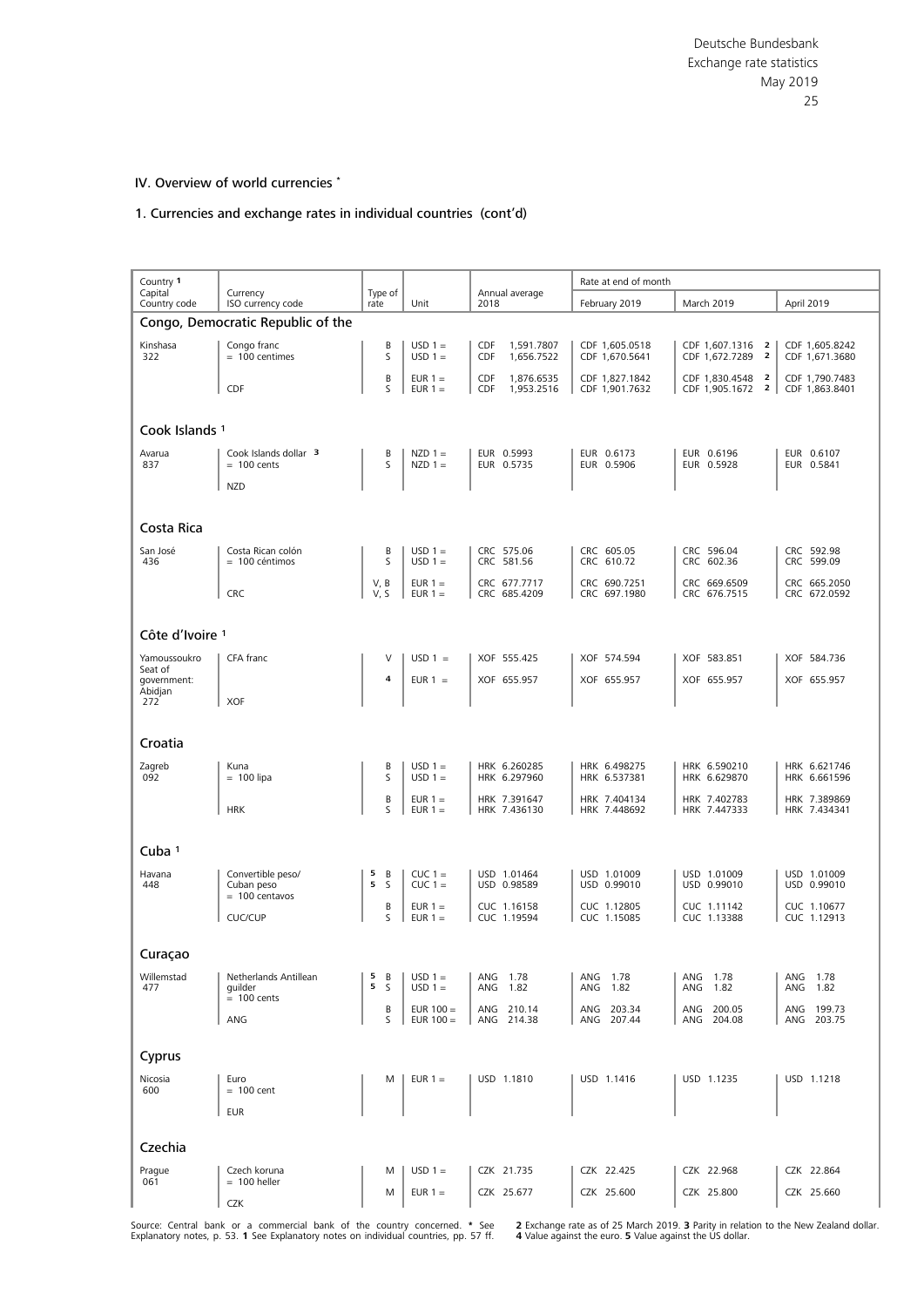Deutsche Bundesbank 26 [Exchange rate statistics](#page-2-0) May 2019

#### IV. Overview of world currencies \*

#### 1. Currencies and exchange rates in individual countries (cont'd)

| Country 1                      | Currency                               | Type of                                                        |                        | Annual average             | Rate at end of month       |                            |                                |
|--------------------------------|----------------------------------------|----------------------------------------------------------------|------------------------|----------------------------|----------------------------|----------------------------|--------------------------------|
| Capital<br>Country code        | ISO currency code                      | rate                                                           | Unit                   | 2018                       | February 2019              | March 2019                 | April 2019                     |
| <b>Denmark</b>                 |                                        |                                                                |                        |                            |                            |                            |                                |
| Copenhagen<br>008              | Danish krone<br>$= 100$ øre            | M                                                              | $USD 100 =$            | DKK 631.74                 | DKK 653.57                 | DKK 664.46                 | DKK 665.41                     |
|                                | <b>DKK</b>                             | M                                                              | EUR $100 =$            | DKK 745.32                 | DKK 746.11                 | DKK 746.52                 | DKK 746.46                     |
|                                |                                        |                                                                |                        |                            |                            |                            |                                |
| Djibouti                       |                                        |                                                                |                        |                            |                            |                            |                                |
| Djibouti<br>338                | Djibouti franc<br>$= 100$ centimes     | 2<br>B<br>$\mathbf{z}$<br>S.                                   | $USD 1 =$<br>$USD 1 =$ | DJF 176.832<br>DJF 179.498 | DJF 176.832<br>DJF 179.498 | DJF 176.832<br>DJF 179.498 | DJF 176.832<br>DJF 179.498     |
|                                | DJF                                    | B<br>S                                                         | EUR $1 =$<br>EUR $1 =$ | DJF 206.95<br>DJF 215.40   | DJF 199.60<br>DJF 207.39   | DJF 195.83<br>DJF 205.51   | 196.28<br>DJF<br>DJF<br>203.95 |
|                                |                                        |                                                                |                        |                            |                            |                            |                                |
| Dominica                       |                                        |                                                                |                        |                            |                            |                            |                                |
| Roseau<br>460                  | East Caribbean dollar<br>$= 100$ cents | $\overline{2}$<br>B<br>$\overline{\mathbf{2}}$<br><sub>S</sub> | $USD 1 =$<br>$USD 1 =$ | XCD 2.6882<br>XCD 2.7169   | XCD 2.6882<br>XCD 2.7169   | XCD 2.6882<br>XCD 2.7169   | XCD 2.6882<br>XCD 2.7169       |
|                                | <b>XCD</b>                             | V, B<br>V, S                                                   | EUR $1 =$<br>EUR $1 =$ | XCD 3.1748<br>XCD 3.2087   | XCD 3.0688<br>XCD 3.1016   | XCD 3.0202<br>XCD 3.0524   | XCD 3.0156<br>XCD 3.0478       |
|                                |                                        |                                                                |                        |                            |                            |                            |                                |
| Dominican Republic             |                                        |                                                                |                        |                            |                            |                            |                                |
| Santo Domingo<br>456           | Dominican peso<br>$= 100$ centavos     | В<br>S                                                         | $USD 1 =$<br>$USD 1 =$ | DOP 49.1931<br>DOP 49.6149 | DOP 50.0777<br>DOP 50.5316 | DOP 50.1538<br>DOP 50.5530 | DOP 50.1638<br>DOP 50.5603     |
|                                |                                        | B                                                              | EUR $1 =$              | DOP 57.5023                | DOP 56.4254                | DOP 56,0062                | DOP 55.8244                    |
|                                | <b>DOP</b>                             | S                                                              | EUR $1 =$              | DOP 60.8134                | DOP 59.5240                | DOP 59.2787                | DOP 59.0075                    |
| Egypt                          |                                        |                                                                |                        |                            |                            |                            |                                |
| Cairo                          | Egyptian pound                         | В                                                              | $USD 1 =$              | EGP 17.7158                | EGP 17.46                  | EGP 17.26                  | EGP 17.12                      |
| 220                            | $= 100$ piastres<br>$= 1,000$ milliems | S<br>B                                                         | $USD 1 =$<br>$EUR 1 =$ | EGP 17.8158<br>EGP 20.8527 | EGP 17.56<br>EGP 19.8450   | EGP 17.36<br>EGP 19.3485   | EGP 17.22<br>EGP 19.1333       |
|                                | EGP                                    | S                                                              | EUR $1 =$              | EGP 21.1017                | EGP 20.0518                | EGP 19.5248                | EGP 19.3381                    |
| El Salvador <sup>1</sup>       |                                        |                                                                |                        |                            |                            |                            |                                |
| San Salvador                   | El Salvador colón                      | 2                                                              | $USD 1 =$              | SVC 8.75                   | SVC 8.75                   | SVC 8.75                   | SVC 8.75                       |
| 428                            | $= 100$ centavos                       | V, B / S                                                       | EUR $1 =$              | SVC 10.3338                | SVC 9.9890                 | SVC 9.8306                 | SVC 9.8158                     |
|                                | <b>SVC</b>                             |                                                                |                        |                            |                            |                            |                                |
| Equatorial Guinea <sup>1</sup> |                                        |                                                                |                        |                            |                            |                            |                                |
| Malabo                         | CFA franc                              | V                                                              | $USD 1 =$              | XAF 555.425                | XAF 574.594                | XAF 583.851                | XAF 584.736                    |
| 310                            | <b>XAF</b>                             | з                                                              | EUR $1 =$              | XAF 655.957                | XAF 655.957                | XAF 655.957                | XAF 655.957                    |
|                                |                                        |                                                                |                        |                            |                            |                            |                                |
| Eritrea                        |                                        |                                                                |                        |                            |                            |                            |                                |
| Asmara<br>336                  | Nakfa<br>$= 100$ cents                 | $2 \quad B$<br>$\overline{2}$<br>- S                           | $USD 1 =$<br>$USD 1 =$ | ERN 15.00<br>ERN 15.15     | ERN 15.00<br>ERN 15.15     | ERN 15.00<br>ERN 15.15     | ERN 15.00<br>ERN 15.15         |
|                                |                                        | В                                                              | EUR $1 =$              | ERN 17.7168                | ERN 17.0475                | ERN 16.8390                | ERN 16.7295                    |
|                                | ERN                                    | S                                                              | EUR $1 =$              | ERN 18.3530                | ERN 17.6837                | ERN 17.4752                | ERN 17.3657                    |
| Estonia                        |                                        |                                                                |                        |                            |                            |                            |                                |
| Tallinn<br>053                 | Euro<br>$= 100$ cent                   | M                                                              | EUR $1 =$              | USD 1.1810                 | USD 1.1416                 | USD 1.1235                 | USD 1.1218                     |
|                                | EUR                                    |                                                                |                        |                            |                            |                            |                                |

Source: Central bank or a commercial bank of the country concerned. \* See<br>Explanatory notes, p. 53. 1 See Explanatory notes on individual countries, pp. 57 ff.<br>2 Value against the US dollar. 3 Value against the euro.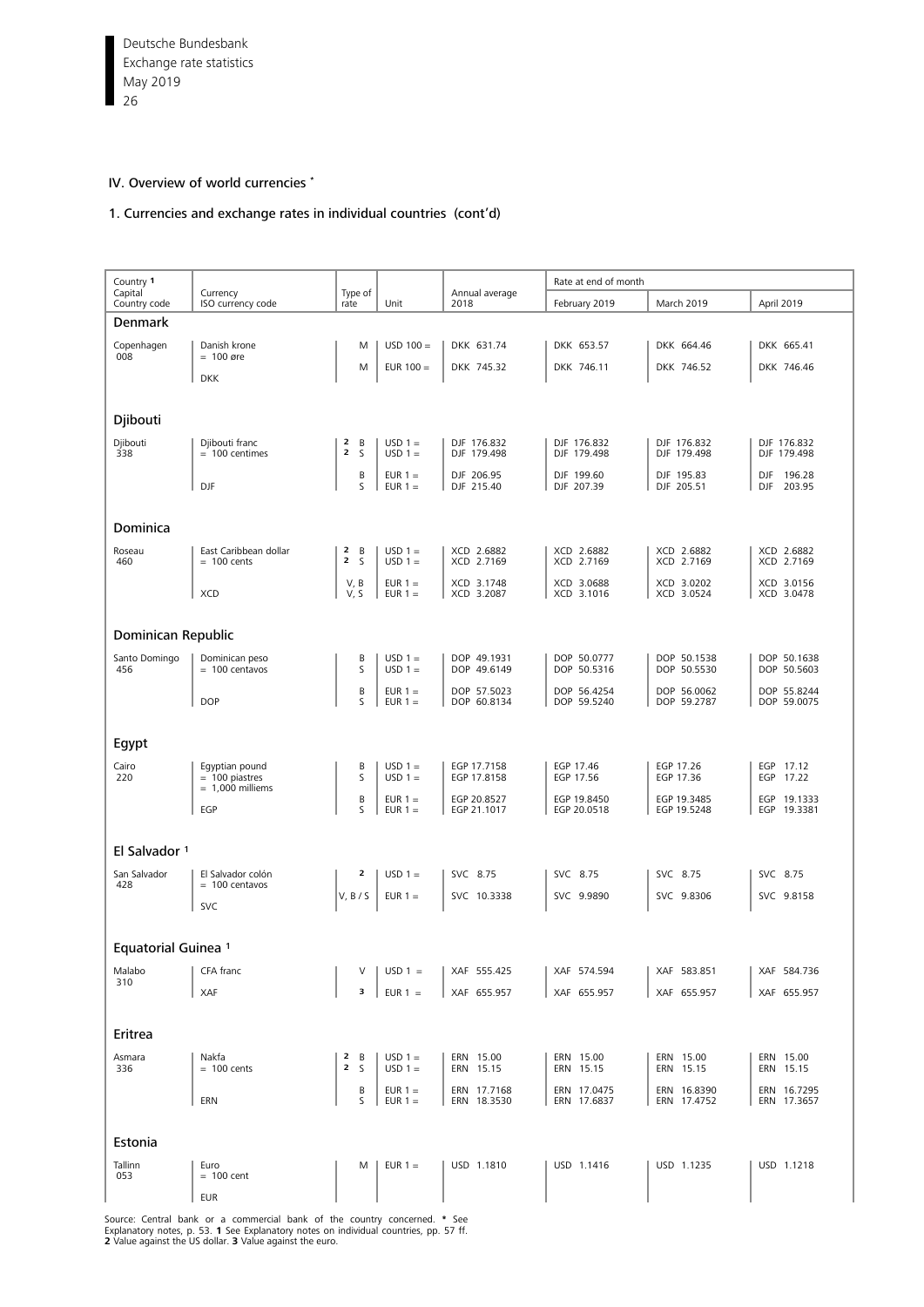#### 1. Currencies and exchange rates in individual countries (cont'd)

| Country 1<br>Capital  | Currency                          | Type of |                        | Annual average               | Rate at end of month             |                                  |                               |
|-----------------------|-----------------------------------|---------|------------------------|------------------------------|----------------------------------|----------------------------------|-------------------------------|
| Country code          | ISO currency code                 | rate    | Unit                   | 2018                         | February 2019                    | March 2019                       | April 2019                    |
| Ethiopia              |                                   |         |                        |                              |                                  |                                  |                               |
| Addis Ababa           | Birr                              | B       | $USD 1 =$              | ETB 27.4629                  | ETB<br>28.3363                   | ETB<br>28.4783                   | ETB 28.6293                   |
| 334                   | $= 100$ cents                     | S       | $USD 1 =$              | ETB<br>28.0122               | ETB<br>28.9030                   | ETB<br>29.0479                   | ETB 29.2019                   |
|                       | ETB                               | Β<br>S  | EUR $1 =$<br>EUR $1 =$ | ETB 32.4260<br>ETB 33.0757   | 32.2779<br>ETB<br>ETB<br>32.9235 | 32.0893<br>ETB<br>ETB<br>32.7311 | ETB 31.9245<br>ETB 32.5630    |
|                       |                                   |         |                        |                              |                                  |                                  |                               |
|                       |                                   |         |                        |                              |                                  |                                  |                               |
| Eswatini <sup>1</sup> |                                   |         |                        |                              |                                  |                                  |                               |
| Mbabane<br>393        | Lilangeni<br>$= 100$ cents        | В<br>S  | $USD 1 =$<br>$USD 1 =$ | SZL 13.2210<br>SZL 13.2380   | SZL 13.9554<br>SZL 13.9669       | SZL 14.5805<br>SZL 14.5886       | SZL 14.3716<br>SZL 14.3768    |
|                       |                                   |         |                        |                              |                                  |                                  |                               |
|                       | SZL                               | B<br>S  | EUR $1 =$<br>EUR $1 =$ | SZL 15.56690<br>SZL 15.59092 | SZL 15.8704<br>SZL 15.8814       | SZL 16.3775<br>SZL 16.3875       | 16.0764<br>SZL<br>SZL 16.0844 |
|                       |                                   |         |                        |                              |                                  |                                  |                               |
|                       | Falkland Islands (Islas Malvinas) |         |                        |                              |                                  |                                  |                               |
| Stanley               | Falkland Islands pound 2          | V       | $USD 1 =$              | 0.74912<br><b>FKP</b>        | 0.75188<br><b>FKP</b>            | 0.76395<br><b>FKP</b>            | FKP 0.76884                   |
| 529                   | $= 100$ pence                     | $\vee$  | EUR $1 =$              | FKP 0.88471                  | FKP 0.85835                      | FKP 0.85830                      | FKP 0.86248                   |
|                       | <b>FKP</b>                        |         |                        |                              |                                  |                                  |                               |
|                       |                                   |         |                        |                              |                                  |                                  |                               |
| Fiji                  |                                   |         |                        |                              |                                  |                                  |                               |
| Suva                  | Fiji dollar                       | В       | $FJD 1 =$              | USD 0.4869                   | USD 0.4785                       | USD 0.4764                       | USD 0.4740                    |
| 815                   | $= 100$ cents                     | S       | $FJD 1 =$              | USD 0.4699                   | USD 0.4615                       | USD 0.4594                       | USD 0.4570                    |
|                       |                                   | B       | $FJD 1 =$              | EUR 0.4112                   | EUR 0.4189                       | EUR 0.4222                       | EUR 0.4217                    |
|                       | <b>FJD</b>                        | S       | $FJD 1 =$              | EUR 0.3992                   | EUR 0.4069                       | EUR 0.4102                       | EUR 0.4097                    |
|                       |                                   |         |                        |                              |                                  |                                  |                               |
| Finland               |                                   |         |                        |                              |                                  |                                  |                               |
| Helsinki              | Euro                              | M       | EUR $1 =$              | USD 1.1810                   | USD 1.1416                       | USD 1.1235                       | USD 1.1218                    |
| 032                   | $= 100$ cent                      |         |                        |                              |                                  |                                  |                               |
|                       | <b>EUR</b>                        |         |                        |                              |                                  |                                  |                               |
|                       |                                   |         |                        |                              |                                  |                                  |                               |
| France                |                                   |         |                        |                              |                                  |                                  |                               |
| Paris                 | Euro                              | M       | EUR $1 =$              | USD 1.1810                   | USD 1.1416                       | USD 1.1235                       | USD 1.1218                    |
| 001                   | $= 100$ cent                      |         |                        |                              |                                  |                                  |                               |
|                       | <b>EUR</b>                        |         |                        |                              |                                  |                                  |                               |
|                       |                                   |         |                        |                              |                                  |                                  |                               |
| Gabon $1$             |                                   |         |                        |                              |                                  |                                  |                               |
| Libreville            | CFA franc                         | V       | $USD 1 =$              | XAF 555.425                  | XAF 574.594                      | XAF 583.851                      | XAF 584.736                   |
| 314                   | XAF                               | з       | EUR $1 =$              | XAF 655.957                  | XAF 655.957                      | XAF 655.957                      | XAF 655.957                   |
|                       |                                   |         |                        |                              |                                  |                                  |                               |
|                       |                                   |         |                        |                              |                                  |                                  |                               |
| Gambia                |                                   |         |                        |                              |                                  |                                  |                               |
| Banjul<br>252         | Dalasi<br>$= 100$ bututs          | M       | $USD 1 =$              | GMD 48.15                    | GMD 49.53                        | GMD 49.45                        | GMD 49.51                     |
|                       |                                   | M       | EUR $1 =$              | GMD 57.13                    | GMD 56.45                        | GMD 56.49                        | GMD 56.12                     |
|                       | GMD                               |         |                        |                              |                                  |                                  |                               |
|                       |                                   |         |                        |                              |                                  |                                  |                               |
| Georgia               |                                   |         |                        |                              |                                  |                                  |                               |
| Tbilisi               | Lari                              | M       | $USD 1 =$              | GEL 2.5403                   | GEL 2.6940                       | GEL 2.6969                       | GEL 2.7007                    |
| 076                   | $= 100$ tetri                     | M       | EUR $1 =$              | GEL 2.9973                   | GEL 3.0701                       | GEL 3.0335                       | GEL 3.0067                    |
|                       | GEL                               |         |                        |                              |                                  |                                  |                               |

Source: Central bank or a commercial bank of the country concerned. \* See<br>Explanatory notes, p. 53. 1 See Explanatory notes on individual countries, pp. 57 ff.<br>**2** Parity in relation to the pound sterling. **3** Value agains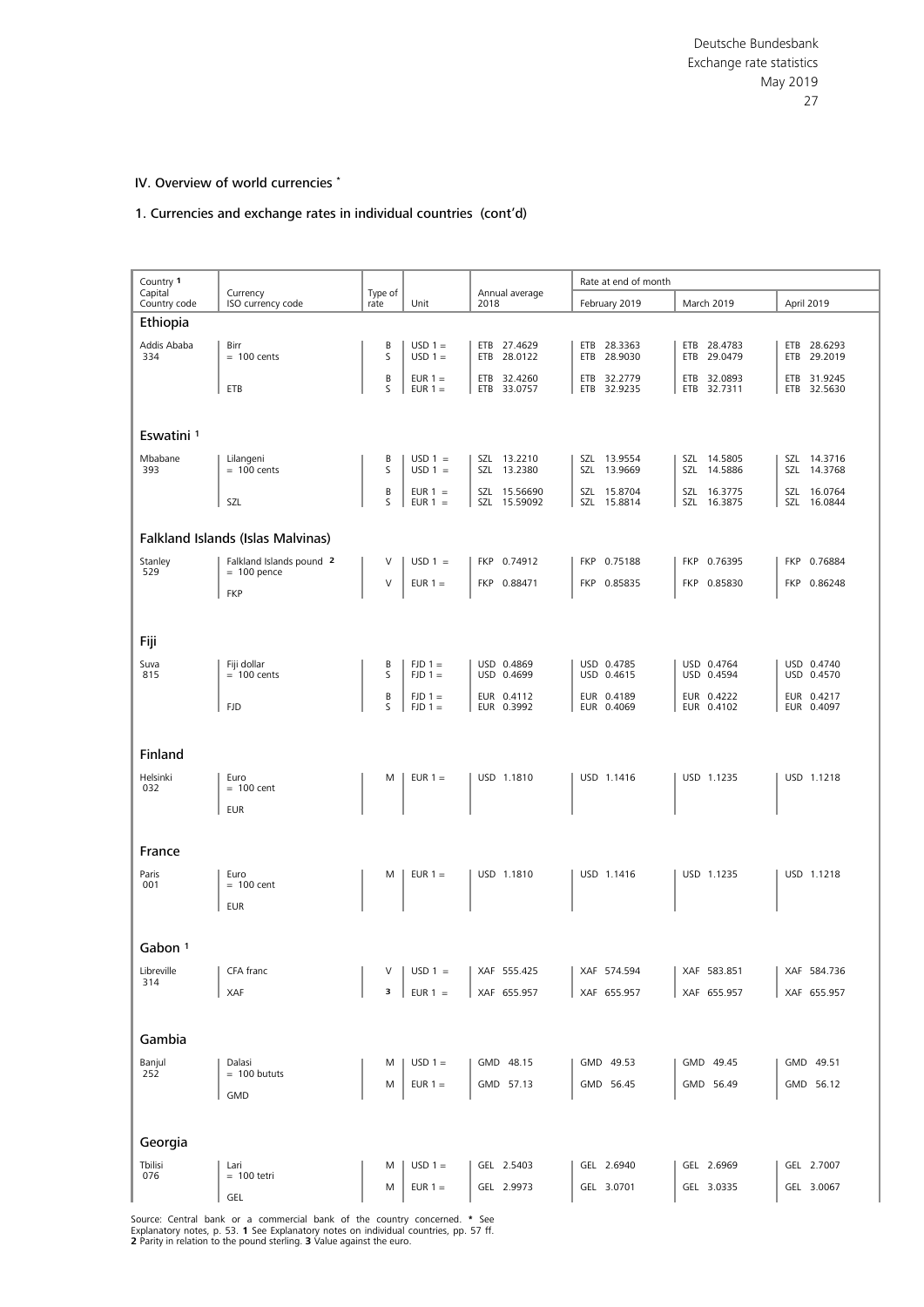Deutsche Bundesbank 28 [Exchange rate statistics](#page-2-0) May 2019

#### IV. Overview of world currencies \*

#### 1. Currencies and exchange rates in individual countries (cont'd)

| Country 1                  |                                     |                   |                        |                          | Rate at end of month     |                          |                          |
|----------------------------|-------------------------------------|-------------------|------------------------|--------------------------|--------------------------|--------------------------|--------------------------|
| Capital                    | Currency                            | Type of           |                        | Annual average           |                          |                          |                          |
| Country code               | ISO currency code                   | rate              | Unit                   | 2018                     | February 2019            | March 2019               | April 2019               |
| Germany                    |                                     |                   |                        |                          |                          |                          |                          |
| Berlin<br>004              | Euro<br>$= 100$ cent                | M                 | EUR $1 =$              | USD 1.1810               | USD 1.1416               | USD 1.1235               | USD 1.1218               |
|                            | <b>EUR</b>                          |                   |                        |                          |                          |                          |                          |
|                            |                                     |                   |                        |                          |                          |                          |                          |
|                            |                                     |                   |                        |                          |                          |                          |                          |
| Ghana                      |                                     |                   |                        |                          |                          |                          |                          |
| Accra<br>276               | Ghana cedi<br>$= 100$ Ghana pesewas | B<br>S            | $USD 1 =$<br>$USD 1 =$ | GHS 4.5987<br>GHS 4.6033 | GHS 5.1726<br>GHS 5.1778 | GHS 5.0798<br>GHS 5.0850 | GHS 5.0856<br>GHS 5.0906 |
|                            |                                     | B                 | EUR $1 =$              | GHS 5.4149               | GHS 5.8771               | GHS 5.7079               | GHS 5.6977               |
|                            | GHS                                 | S                 | EUR $1 =$              | GHS 5.4191               | GHS 5.8827               | GHS 5.7126               | GHS 5.7026               |
|                            |                                     |                   |                        |                          |                          |                          |                          |
| Gibraltar                  |                                     |                   |                        |                          |                          |                          |                          |
| Gibraltar                  | Gibraltar pound 2                   | V                 | $USD 1 =$              | 0.74912<br>GIP           | GIP<br>0.75188           | GIP<br>0.76395           | GIP<br>0.76884           |
| 044                        | $= 100$ pence                       | $\vee$            | EUR $1 =$              | GIP<br>0.88471           | GIP<br>0.85835           | GIP<br>0.85830           | GIP 0.86248              |
|                            | GIP                                 |                   |                        |                          |                          |                          |                          |
|                            |                                     |                   |                        |                          |                          |                          |                          |
| Greece <sup>1</sup>        |                                     |                   |                        |                          |                          |                          |                          |
| Athens                     | Euro                                | M                 | EUR $1 =$              | USD 1.1810               | USD 1.1416               | USD 1.1235               | USD 1.1218               |
| 009                        | $= 100$ cent                        |                   |                        |                          |                          |                          |                          |
|                            | <b>EUR</b>                          |                   |                        |                          |                          |                          |                          |
|                            |                                     |                   |                        |                          |                          |                          |                          |
| Grenada                    |                                     |                   |                        |                          |                          |                          |                          |
| St George's                | East Caribbean dollar               | з<br>- B          | $USD 1 =$              | XCD 2.6882               | XCD 2.6882               | XCD 2.6882               | XCD 2.6882               |
| 473                        | $= 100$ cents                       | з<br><sub>S</sub> | $USD 1 =$              | XCD 2.7169               | XCD 2.7169               | XCD 2.7169               | XCD 2.7169               |
|                            | XCD                                 | V, B<br>V, S      | EUR $1 =$<br>EUR $1 =$ | XCD 3.1748<br>XCD 3.2087 | XCD 3.0688<br>XCD 3.1016 | XCD 3.0202<br>XCD 3.0524 | XCD 3.0156<br>XCD 3.0478 |
|                            |                                     |                   |                        |                          |                          |                          |                          |
|                            |                                     |                   |                        |                          |                          |                          |                          |
| Guatemala                  |                                     |                   |                        |                          |                          |                          |                          |
| Guatemala City<br>416      | Quetzal<br>$= 100$ centavos         | M                 | $USD 1 =$              | GTQ 7.53678              | GTQ 7.70778              | GTQ 7.68104              | GTQ 7.65219              |
|                            | GTQ                                 | V, M              | EUR $1 =$              | GTQ 8.88361              | GTQ 8.79920              | GTQ 8.62965              | GTQ 8.58423              |
|                            |                                     |                   |                        |                          |                          |                          |                          |
| Guinea                     |                                     |                   |                        |                          |                          |                          |                          |
|                            | Guinean franc                       |                   | $USD 1 =$              | 8,904.1667               |                          |                          |                          |
| Conakry<br>260             |                                     | M                 |                        | GNF                      | GNF<br>9,104.6977        | GNF<br>9,105.8314        | GNF<br>9,126.6628        |
|                            | GNF                                 | M                 | EUR $1 =$              | GNF 10,490.7890          | GNF 10,366.6080          | GNF 10,254.0816          | GNF 10,176.2241          |
|                            |                                     |                   |                        |                          |                          |                          |                          |
| Guinea-Bissau <sup>1</sup> |                                     |                   |                        |                          |                          |                          |                          |
| Bissau                     | CFA franc                           | V                 | $USD 1 =$              | XOF 555.425              | XOF 574.594              | XOF 583.851              | XOF 584.736              |
| 257                        | <b>XOF</b>                          | 4                 | EUR $1 =$              | XOF 655.957              | XOF 655.957              | XOF 655.957              | XOF 655.957              |
|                            |                                     |                   |                        |                          |                          |                          |                          |
| Guyana                     |                                     |                   |                        |                          |                          |                          |                          |
| Georgetown                 | Guyana dollar                       | B                 | $USD 1 =$              | GYD 207.48               | GYD 207.98               | GYD 207.98               | GYD 207.98               |
| 488                        | $= 100$ cents                       | S                 | $USD 1 =$              | GYD 209.95               | GYD 210.45               | GYD 210.45               | GYD 210.45               |
|                            |                                     | B                 | EUR $1 =$              | GYD 244.59               | GYD 237.32               | GYD 233.46               | GYD 233.12               |
|                            | GYD                                 | S                 | EUR $1 =$              | GYD 247.72               | GYD 240.36               | GYD 236.45               | GYD 236.11               |

Source: Central bank or a commercial bank of the country concerned. \* See 2 Parity in relation to the pound sterling. 3 Value against the US dollar. 4 Value<br>Explanatory notes, p. 53. 1 See Explanatory notes on individual c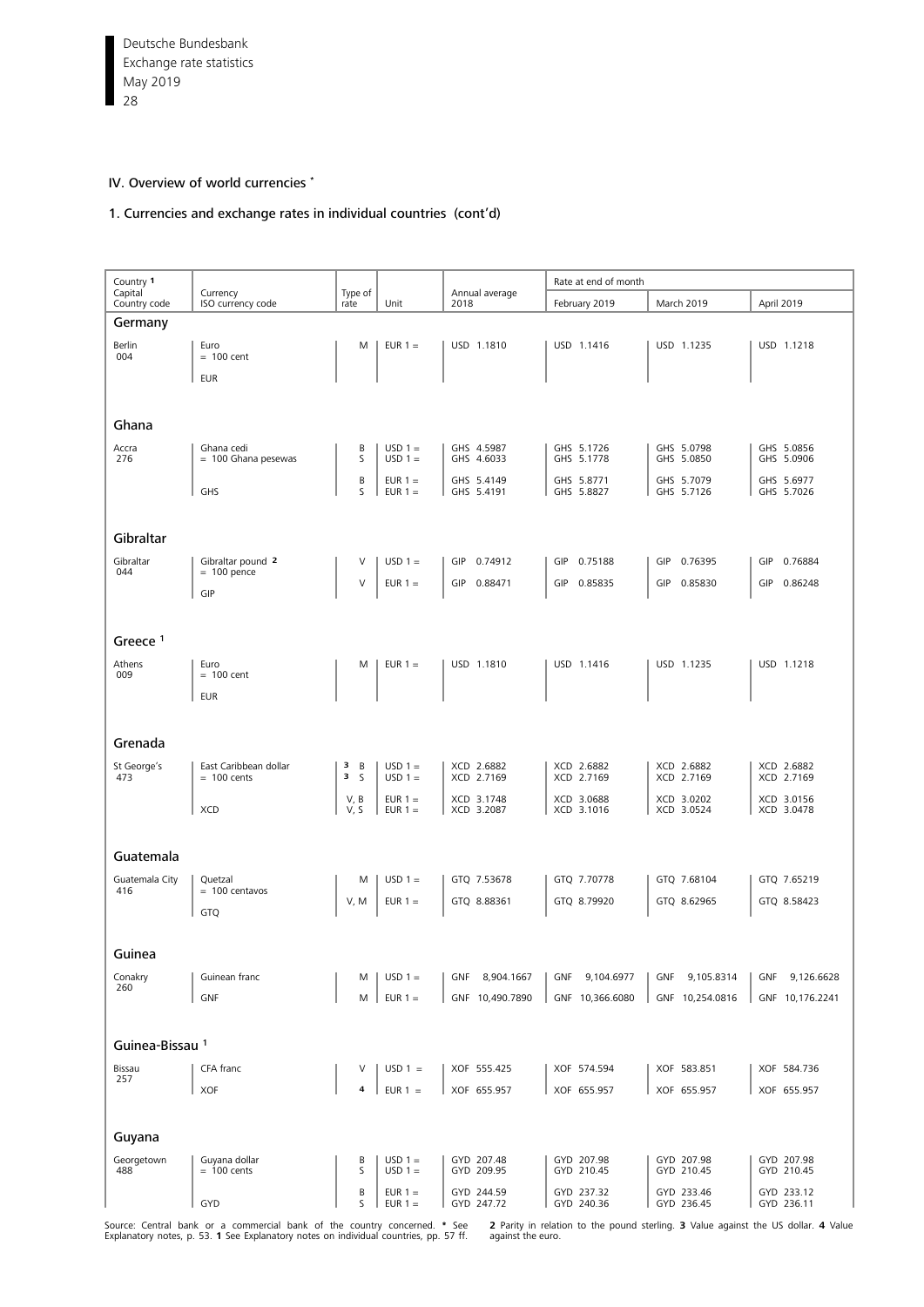#### 1. Currencies and exchange rates in individual countries (cont'd)

| Country 1               |                                    |                 |                        |                                             | Rate at end of month                               |                                                    |                                              |
|-------------------------|------------------------------------|-----------------|------------------------|---------------------------------------------|----------------------------------------------------|----------------------------------------------------|----------------------------------------------|
| Capital<br>Country code | Currency<br>ISO currency code      | Type of<br>rate | Unit                   | Annual average<br>2018                      | February 2019                                      | March 2019                                         | April 2019                                   |
| Haiti                   |                                    |                 |                        |                                             |                                                    |                                                    |                                              |
| Port-au-Prince          | Gourde                             | M               | $USD 1 =$              | HTG 68.5596                                 | HTG 82.0249                                        | HTG 82.6061                                        | HTG 86.0961                                  |
| 452                     | $= 100$ centimes                   | V, M            | EUR $1 =$              | HTG 80.7298                                 | HTG 93.6396                                        | HTG 92.8080                                        | HTG 96.5826                                  |
|                         | <b>HTG</b>                         |                 |                        |                                             |                                                    |                                                    |                                              |
|                         |                                    |                 |                        |                                             |                                                    |                                                    |                                              |
| Honduras                |                                    |                 |                        |                                             |                                                    |                                                    |                                              |
| Tegucigalpa<br>424      | Lempira<br>$= 100$ centavos        | Β<br>S          | $USD 1 =$<br>$USD 1 =$ | HNL 23.9317<br>HNL 24.0992                  | HNL 24.4283<br>HNL 24.5993                         | HNL 24.4316<br>HNL 24.6026                         | HNL 24.4379<br>HNL 24.6090                   |
|                         |                                    | V, B            | EUR $1 =$              | HNL 28.2144                                 | HNL 27.8873                                        | HNL 27.4489                                        | HNL 27.4144                                  |
|                         | <b>HNL</b>                         | V, S            | EUR $1 =$              | HNL 28.4119                                 | HNL 28.0826                                        | HNL 27.6410                                        | HNL 27.6064                                  |
|                         |                                    |                 |                        |                                             |                                                    |                                                    |                                              |
| <b>Hong Kong</b>        |                                    |                 |                        |                                             |                                                    |                                                    |                                              |
| Hong Kong               | Hong Kong dollar                   | B               | $USD 1 =$              | HKD 7.81855                                 | HKD 7.82950                                        | HKD 7.82970                                        | HKD 7.82520                                  |
| 740                     | $= 100$ cents                      | S               | $USD 1 =$              | HKD 7.85902                                 | HKD 7.87010                                        | HKD 7.87010                                        | HKD 7.86580                                  |
|                         | <b>HKD</b>                         | B<br>S          | EUR $1 =$<br>EUR $1 =$ | HKD 9.21168<br>HKD 9.28494                  | HKD 8.89514<br>HKD 8.98146                         | HKD 8.75814<br>HKD 8.84406                         | HKD 8.73334<br>HKD 8.81956                   |
|                         |                                    |                 |                        |                                             |                                                    |                                                    |                                              |
|                         |                                    |                 |                        |                                             |                                                    |                                                    |                                              |
| Hungary                 |                                    |                 |                        |                                             |                                                    |                                                    |                                              |
| Budapest<br>064         | Hungarian forint<br>$= 100$ fillér | M               | $USD 1 =$              | HUF 270.25                                  | HUF 277.71                                         | HUF 286.14                                         | HUF 288.12                                   |
|                         | <b>HUF</b>                         | M               | EUR $1 =$              | HUF 319.90                                  | HUF 316.39                                         | HUF 320.79                                         | HUF 322.87                                   |
|                         |                                    |                 |                        |                                             |                                                    |                                                    |                                              |
|                         |                                    |                 |                        |                                             |                                                    |                                                    |                                              |
| Iceland                 |                                    |                 |                        |                                             |                                                    |                                                    |                                              |
| Reykjavík<br>024        | Icelandic krona                    | B<br>S          | $USD 1 =$<br>$USD 1 =$ | 107.965<br>ISK<br><b>ISK</b><br>108.479     | 119.08<br>ISK<br><b>ISK</b><br>119.64              | 122.28<br><b>ISK</b><br><b>ISK</b><br>122.86       | <b>ISK</b><br>121.22<br><b>ISK</b><br>121.80 |
|                         |                                    | B               | EUR $1 =$              | <b>ISK</b><br>127.37                        | 135.72<br><b>ISK</b>                               | 137.12<br><b>ISK</b>                               | <b>ISK</b><br>135.82                         |
|                         | <b>ISK</b>                         | S               | EUR $1 =$              | ISK<br>128.30                               | <b>ISK</b><br>136.48                               | <b>ISK</b><br>137.88                               | <b>ISK</b><br>136.58                         |
|                         |                                    |                 |                        |                                             |                                                    |                                                    |                                              |
| India $1$               |                                    |                 |                        |                                             |                                                    |                                                    |                                              |
| New Delhi               | Indian rupee                       | M               | $USD 1 =$              | <b>INR</b><br>68.3696                       | INR 71.1953                                        | INR.<br>69.1713                                    | INR 69.8368                                  |
| 664                     | $= 100$ paise                      | M               | EUR $1 =$              | INR 80.7937                                 | INR 80.9790                                        | INR 77.7024                                        | INR 78.0771                                  |
|                         | <b>INR</b>                         |                 |                        |                                             |                                                    |                                                    |                                              |
|                         |                                    |                 |                        |                                             |                                                    |                                                    |                                              |
| Indonesia               |                                    |                 |                        |                                             |                                                    |                                                    |                                              |
| Jakarta                 | Indonesian rupiah                  | В               | $USD 1 =$              | 14,176.33<br>IDR                            | 13,992.00<br>IDR                                   | 14,173.00<br>IDR                                   | 14,144.00<br><b>IDR</b>                      |
| 700                     | $= 100$ sen                        | S               | $USD 1 =$              | IDR.<br>14,319.00                           | IDR<br>14,132.00                                   | 14,315.00<br><b>IDR</b>                            | 14,286.00<br><b>IDR</b>                      |
|                         | <b>IDR</b>                         | B<br>S          | EUR $1 =$<br>EUR $1 =$ | <b>IDR</b><br>16,723.60<br>IDR<br>16,895.44 | <b>IDR</b><br>15,915.90<br><b>IDR</b><br>16,082.22 | 15,913.44<br><b>IDR</b><br>16,077.18<br><b>IDR</b> | 15,825.72<br><b>IDR</b><br>15,986.03<br>IDR  |
|                         |                                    |                 |                        |                                             |                                                    |                                                    |                                              |
|                         | Iran, Islamic Republic of 1        |                 |                        |                                             |                                                    |                                                    |                                              |
|                         |                                    |                 |                        |                                             |                                                    |                                                    |                                              |
| Tehran<br>616           | Iranian rial<br>$= 100$ dinars     | 2 M             | $USD 1 =$              | IRR 41,069 4                                | IRR 42,000                                         | IRR<br>42,000                                      | <b>IRR</b><br>42,000                         |
|                         |                                    | 2 M             | EUR $1 =$              | 48,406 4<br><b>IRR</b>                      | IRR 47,780                                         | IRR 47,165                                         | 46,996<br>IRR                                |
|                         |                                    | з<br>M          | $USD 1 =$              | <b>IRR</b><br>$\sim$                        | IRR 135,500                                        | IRR 135,000 5                                      | IRR 143,500                                  |
|                         | <b>IRR</b>                         | з<br>M          | EUR $1 =$              | IRR .                                       | IRR 154,000                                        | IRR 153,300 5                                      | IRR 160,450                                  |

Explanatory notes, p. 53. **1** See Explanatory notes on individual countries, pp. 57 ff. 19 March 2019. **2** Central bank rate. **3** Bureau de change rate. **4** Due to several changes in the

exchange rate regime only of limited informative value. **5** Exchange rate as of 19 March 2019.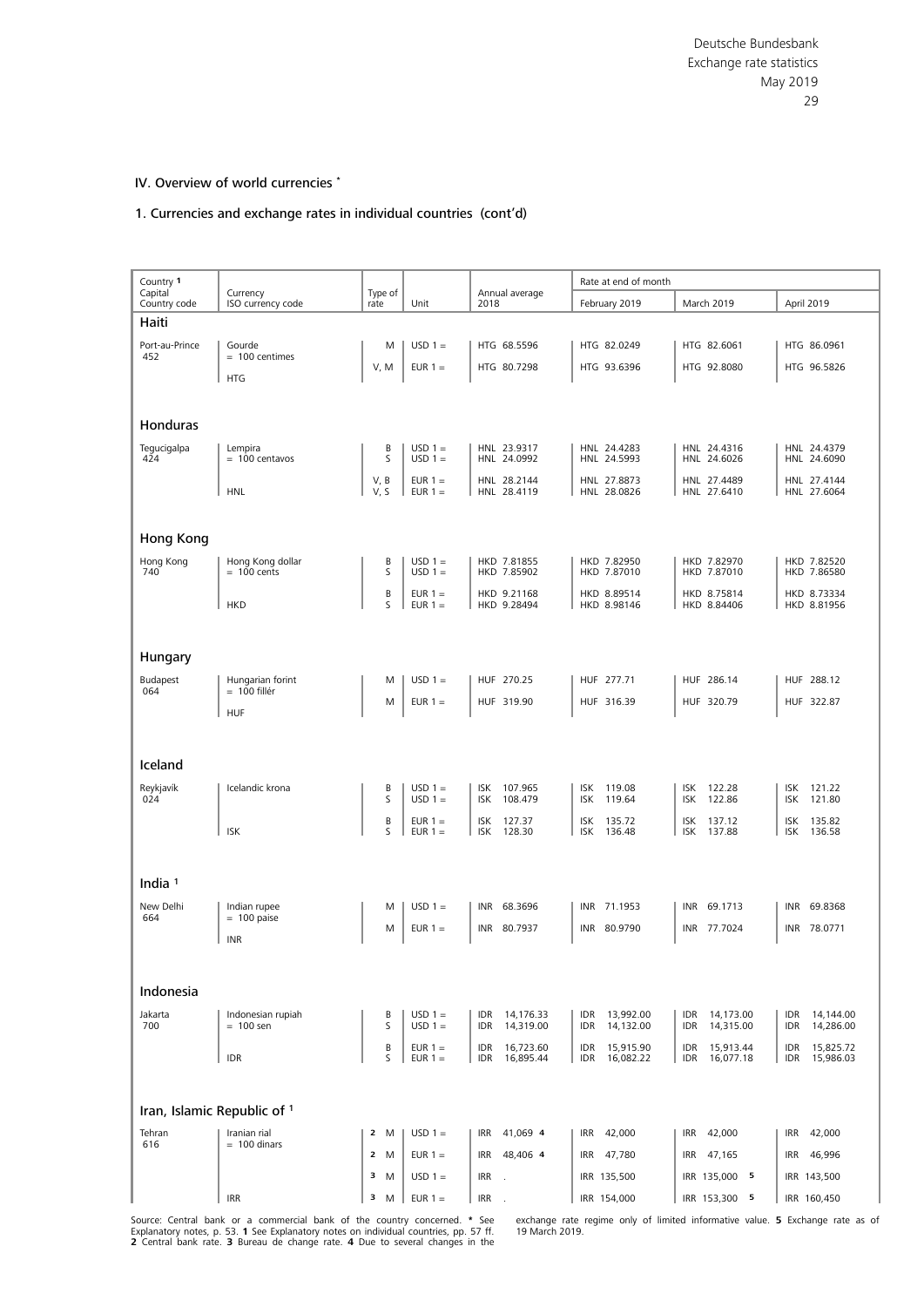Deutsche Bundesbank 30 [Exchange rate statistics](#page-2-0) May 2019

#### IV. Overview of world currencies \*

#### 1. Currencies and exchange rates in individual countries (cont'd)

| Country 1               |                                   |                                                                            |                                      | Rate at end of month                                                            |                                           |
|-------------------------|-----------------------------------|----------------------------------------------------------------------------|--------------------------------------|---------------------------------------------------------------------------------|-------------------------------------------|
| Capital<br>Country code | Currency<br>ISO currency code     | Type of<br>Unit<br>rate                                                    | Annual average<br>2018               | March 2019<br>February 2019                                                     | April 2019                                |
| Iraq <sup>1</sup>       |                                   |                                                                            |                                      |                                                                                 |                                           |
| Baghdad<br>612          | Iraqi dinar<br>$= 1,000$ fils     | 2<br>$USD 1 =$<br>B<br>2 <sub>5</sub><br>$USD 1 =$                         | IQD<br>1,182.00<br>IQD<br>1,188.00   | IQD 1,182.00<br>IQD 1,182.00<br>IQD<br>1,190.00<br>IQD 1,190.00                 | IQD 1,182.00<br>IQD<br>1,190.00           |
|                         |                                   | B<br>EUR $1 =$<br>S<br>EUR $1 =$                                           | IQD<br>1,397.087<br>IQD<br>1,400.610 | IQD 1,349.371<br>IQD 1,327.977<br>IQD<br>1,358.504<br>IQD 1,336.965             | IQD 1,325.968<br>1,334.942<br>IQD         |
|                         |                                   | з<br>$\overline{B}$<br>$USD 1 =$<br>3 <sub>5</sub><br>$USD 1 =$            | IQD<br>1,201.64<br>IQD<br>1,204.65   | IQD 1,193.438<br>IQD 1,194.113<br>IQD<br>1,193.688<br>IQD 1,194.368             | IQD<br>1,194.071<br>IQD<br>1,194.310      |
|                         | IQD                               | V, B<br>EUR $1 =$<br>V, S<br>EUR $1 =$                                     | IQD<br>1,417.40<br>IQD<br>1,420.96   | IQD<br>1,362.43<br>IQD 1,341.59<br>IQD<br>IQD<br>1,341.87<br>1,362.71           | IQD<br>1,339.51<br>IQD<br>1,339.78        |
| Ireland                 |                                   |                                                                            |                                      |                                                                                 |                                           |
| Dublin<br>007           | Euro<br>$= 100$ cent              | EUR $1 =$<br>M                                                             | USD 1.1810                           | USD 1.1416<br>USD 1.1235                                                        | USD 1.1218                                |
|                         | <b>EUR</b>                        |                                                                            |                                      |                                                                                 |                                           |
| Israel                  |                                   |                                                                            |                                      |                                                                                 |                                           |
| Jerusalem               | New shekel                        | $USD 1 =$<br>M                                                             | 3.5970<br>ILS                        | ils<br>3.6040<br>ILS<br>3.6320                                                  | ILS<br>3.6080                             |
| 624                     | $= 100$ agorot                    | M<br>EUR $1 =$                                                             | ILS<br>4.2524                        | ILS<br>ILS<br>4.1142<br>4.0782                                                  | ILS<br>4.0438                             |
|                         | ILS                               |                                                                            |                                      |                                                                                 |                                           |
| Italy                   |                                   |                                                                            |                                      |                                                                                 |                                           |
| Rome<br>005             | Euro<br>$= 100$ cent              | EUR $1 =$<br>M                                                             | USD 1.1810                           | USD 1.1416<br>USD 1.1235                                                        | USD 1.1218                                |
|                         | <b>EUR</b>                        |                                                                            |                                      |                                                                                 |                                           |
| Jamaica                 |                                   |                                                                            |                                      |                                                                                 |                                           |
| Kingston                | Jamaican dollar                   | В<br>$USD 1 =$                                                             | JMD<br>128.0409                      | JMD<br>128.7783<br><b>JMD</b><br>125.4146                                       | JMD<br>132.4939                           |
| 464                     | $= 100$ cents                     | S<br>$USD 1 =$                                                             | 129.6176<br>JMD                      | 129.6120<br>126.7776<br>JMD<br>JMD                                              | 134.5289<br>JMD                           |
|                         | <b>JMD</b>                        | B<br>EUR $1 =$<br>S<br>EUR $1 =$                                           | JMD<br>146.23049<br>JMD<br>154.30423 | JMD<br>142.0102<br><b>JMD</b><br>133.4934<br>149.0265<br>JMD<br>JMD<br>141.7298 | 140.1994<br><b>JMD</b><br>149.9036<br>JMD |
| Japan                   |                                   |                                                                            |                                      |                                                                                 |                                           |
| Tokyo<br>732            | Japanese yen<br>$= 100$ sen       | $USD 1 =$<br>В<br>S<br>$USD 1 =$                                           | JPY 109.44<br>JPY 111.44             | JPY 109.87<br>JPY 109.99<br>JPY 111.87<br>JPY 111.99                            | JPY 110.85<br>JPY 112.85                  |
|                         |                                   | EUR $1 =$<br>В                                                             | JPY<br>128.51                        | JPY 124.59<br>JPY<br>123.06                                                     | JPY 122.88                                |
|                         | <b>JPY</b>                        | S<br>EUR $1 =$                                                             | <b>JPY</b><br>131.51                 | JPY<br>127.59<br>JPY<br>126.06                                                  | JPY 125.88                                |
| Jordan                  |                                   |                                                                            |                                      |                                                                                 |                                           |
| Amman<br>628            | Jordanian dinar<br>$= 1,000$ fils | $\mathbf{2}$<br>$USD 1 =$<br>$\overline{B}$<br>2 <sub>5</sub><br>$USD 1 =$ | JOD 0.7080<br>JOD 0.7100             | JOD 0.7080<br>JOD 0.7080<br>JOD 0.7100<br>JOD 0.7100                            | JOD 0.7080<br>JOD 0.7100                  |
|                         | <b>JOD</b>                        | EUR $1 =$<br>В<br>S<br>EUR $1 =$                                           | JOD 0.83297<br>JOD 0.83920           | JOD 0.80471<br>JOD 0.79367<br>JOD 0.81082<br>JOD 0.79854                        | JOD 0.79126<br>JOD 0.79662                |
|                         |                                   |                                                                            |                                      |                                                                                 |                                           |
| Kazakhstan <sup>4</sup> |                                   |                                                                            |                                      |                                                                                 |                                           |
| Nur-Sultan<br>079       | Tenge<br>$= 100$ tiyn             | $USD 1 =$<br>M                                                             | KZT 346.62                           | KZT 380.06<br>KZT 377.26                                                        | KZT 381.94                                |
|                         | KZT                               | EUR $1 =$<br>M                                                             | KZT 408.59                           | KZT 429.93<br>KZT 427.72                                                        | KZT 426.28                                |

Source: Central bank or a commercial bank of the country concerned. \* See 2 Official rate; value against the US dollar. 3 Market rate. 4 On March 23, 2019, the Explanatory notes, p. 53. 1 See Explanatory notes, p. 53. 1 Se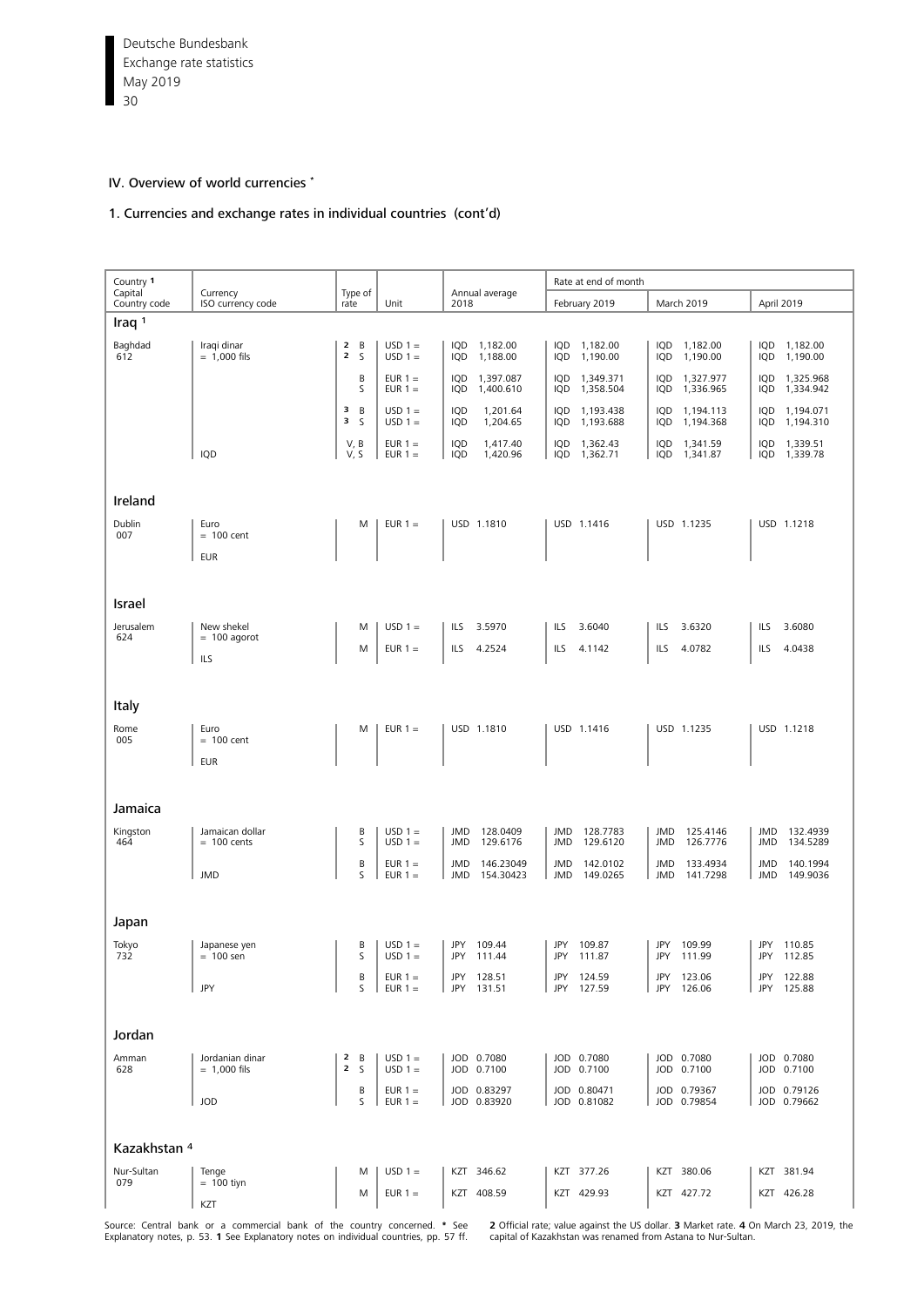#### 1. Currencies and exchange rates in individual countries (cont'd)

| Country 1               |                                                     |                 |                        |                                                  | Rate at end of month                             |                                                  |                                                  |
|-------------------------|-----------------------------------------------------|-----------------|------------------------|--------------------------------------------------|--------------------------------------------------|--------------------------------------------------|--------------------------------------------------|
| Capital<br>Country code | Currency<br>ISO currency code                       | Type of<br>rate | Unit                   | Annual average<br>2018                           | February 2019                                    | March 2019                                       | April 2019                                       |
| Kenya <sup>1</sup>      |                                                     |                 |                        |                                                  |                                                  |                                                  |                                                  |
| Nairobi                 | Kenya shilling                                      | В               | $USD 1 =$              | KES 101.2370                                     | 99.9861<br>KES                                   | KES 100.6500                                     | KES 101.2789                                     |
| 346                     | $= 100$ cents                                       | S               | $USD 1 =$              | KES<br>101.4372                                  | KES<br>100.1861                                  | KES<br>100.8500                                  | KES 101.4817                                     |
|                         | KES                                                 | B<br>S          | EUR $1 =$              | KES 119.3664                                     | KES 113.7561                                     | KES 112.9128                                     | KES 112.9822                                     |
|                         |                                                     |                 | EUR $1 =$              | KES 119.6328                                     | KES 114.0161                                     | KES 113.1739                                     | KES 113.2311                                     |
|                         | Korea, Democratic People's Republic of <sup>2</sup> |                 |                        |                                                  |                                                  |                                                  |                                                  |
| Pyongyang<br>724        | North Korean won<br>$= 100$ chon                    | В<br>S          | $USD 1 =$<br>$USD 1 =$ | <b>KPW</b><br>105.14<br><b>KPW</b><br>106.02     | KPW 106.77<br><b>KPW</b><br>107.84               | <b>KPW</b><br>107.13<br><b>KPW</b><br>108.20     | KPW 107.87<br>KPW 108.95                         |
|                         | <b>KPW</b>                                          | B<br>S          | EUR $1 =$<br>EUR $1 =$ | <b>KPW</b><br>123.85<br>KPW 124.88               | <b>KPW</b><br>121.45<br><b>KPW</b><br>122.66     | <b>KPW</b><br>121.00<br><b>KPW</b><br>122.21     | KPW 120.12<br>KPW 121.32                         |
|                         |                                                     |                 |                        |                                                  |                                                  |                                                  |                                                  |
| Korea, Republic of      |                                                     |                 |                        |                                                  |                                                  |                                                  |                                                  |
| Seoul<br>728            | South Korean won<br>$= 100$ chon                    | В<br>S          | $USD 1 =$<br>$USD 1 =$ | <b>KRW</b><br>1,091.21<br><b>KRW</b><br>1,112.71 | <b>KRW</b><br>1,116.00<br><b>KRW</b><br>1,138.00 | <b>KRW</b><br>1,125.90<br><b>KRW</b><br>1,148.10 | <b>KRW</b><br>1,155.60<br><b>KRW</b><br>1,178.40 |
|                         |                                                     | B               | EUR $1 =$              | <b>KRW</b><br>1,283.68                           | <b>KRW</b><br>1,269.31                           | <b>KRW</b><br>1,264.71                           | 1,295.24<br><b>KRW</b>                           |
|                         | <b>KRW</b>                                          | S               | EUR $1 =$              | <b>KRW</b><br>1,309.60                           | <b>KRW</b><br>1,294.95                           | 1,290.25<br><b>KRW</b>                           | <b>KRW</b><br>1,321.40                           |
|                         |                                                     |                 |                        |                                                  |                                                  |                                                  |                                                  |
| Kuwait                  |                                                     |                 |                        |                                                  |                                                  |                                                  |                                                  |
| Kuwait<br>636           | Kuwaiti dinar<br>$= 1,000$ fils                     | В<br>S          | $USD 1 =$<br>$USD 1 =$ | KWD 0.30068<br>KWD 0.30428                       | KWD 0.30200<br>KWD 0.30560                       | KWD 0.30255<br>KWD 0.30615                       | KWD 0.30285<br>KWD 0.30645                       |
|                         | <b>KWD</b>                                          | Β<br>S          | EUR $1 =$<br>EUR $1 =$ | KWD 0.354396<br>KWD 0.358627                     | KWD 0.344748<br>KWD 0.348858                     | KWD 0.339628<br>KWD 0.343669                     | KWD 0.339767<br>KWD 0.343806                     |
|                         |                                                     |                 |                        |                                                  |                                                  |                                                  |                                                  |
| Kyrgyzstan              |                                                     |                 |                        |                                                  |                                                  |                                                  |                                                  |
| Bishkek                 | Kyrgyz som                                          | M               | $USD 1 =$              | KGS 68.8858                                      | KGS 69.6643                                      | KGS 69.8496                                      | KGS 69.8500                                      |
| 083                     | $= 100$ tyiyn                                       | M               | EUR $1 =$              | KGS 81.3869                                      | KGS 79.3825                                      | KGS 78.4411                                      | KGS 77.9910                                      |
|                         | KGS                                                 |                 |                        |                                                  |                                                  |                                                  |                                                  |
|                         | Lao People's Democratic Republic                    |                 |                        |                                                  |                                                  |                                                  |                                                  |
| Vientiane<br>684        | Kip                                                 | В<br>S          | $USD 1 =$<br>$USD 1 =$ | LAK 8,408<br>LAK 8,433                           | LAK 8,563<br>LAK 8,576                           | LAK 8,586<br>LAK 8,599                           | LAK 8,611<br>LAK 8,626                           |
|                         |                                                     | B               | EUR $1 =$              | LAK 9,885                                        | LAK 9,702                                        | LAK 9,622                                        | LAK 9,628                                        |
|                         | LAK                                                 | S               | EUR $1 =$              | LAK 9,931                                        | LAK 9,748                                        | LAK 9,667                                        | LAK 9,673                                        |
|                         |                                                     |                 |                        |                                                  |                                                  |                                                  |                                                  |
| Latvia<br>Riga          | Euro                                                | M               | EUR $1 =$              | USD 1.1810                                       | USD 1.1416                                       | USD 1.1235                                       | USD 1.1218                                       |
| 054                     | $= 100$ cent                                        |                 |                        |                                                  |                                                  |                                                  |                                                  |
|                         | <b>EUR</b>                                          |                 |                        |                                                  |                                                  |                                                  |                                                  |
|                         |                                                     |                 |                        |                                                  |                                                  |                                                  |                                                  |
| Lebanon                 |                                                     |                 |                        |                                                  |                                                  |                                                  |                                                  |
| Beirut<br>604           | Lebanese pound<br>$= 100$ piastres                  | M               | $USD 1 =$              | 1,507.50<br>LBP                                  | 1,507.50<br>LBP                                  | 1,507.50<br>LBP                                  | 1,507.50<br>LBP                                  |
|                         | LBP                                                 | M               | EUR $1 =$              | LBP<br>1,782.68                                  | LBP<br>1,720.96                                  | LBP<br>1,690.21                                  | LBP<br>1,690.21                                  |
|                         |                                                     |                 |                        |                                                  |                                                  |                                                  |                                                  |
| Lesotho <sup>1</sup>    |                                                     |                 |                        |                                                  |                                                  |                                                  |                                                  |
| Maseru                  | Loti                                                | M               | $USD 1 =$              | LSL 13.2646                                      | LSL 13.8688                                      | LSL 14.6804                                      | LSL 14.3100                                      |
| 395                     | $= 100$ lisente                                     | M               | EUR $1 =$              | LSL 15.6033                                      | LSL 15.7625                                      | LSL 16.4787                                      | LSL 16.0537                                      |
|                         | <b>LSL</b>                                          |                 |                        |                                                  |                                                  |                                                  |                                                  |

Source: Central bank or a commercial bank of the country concerned. \* See Explanatory notes, p. 53. **1** See Explanatory notes on individual countries, pp. 57 ff.

**2** As a rule, month-end data represent rates as at the first business day of the following month.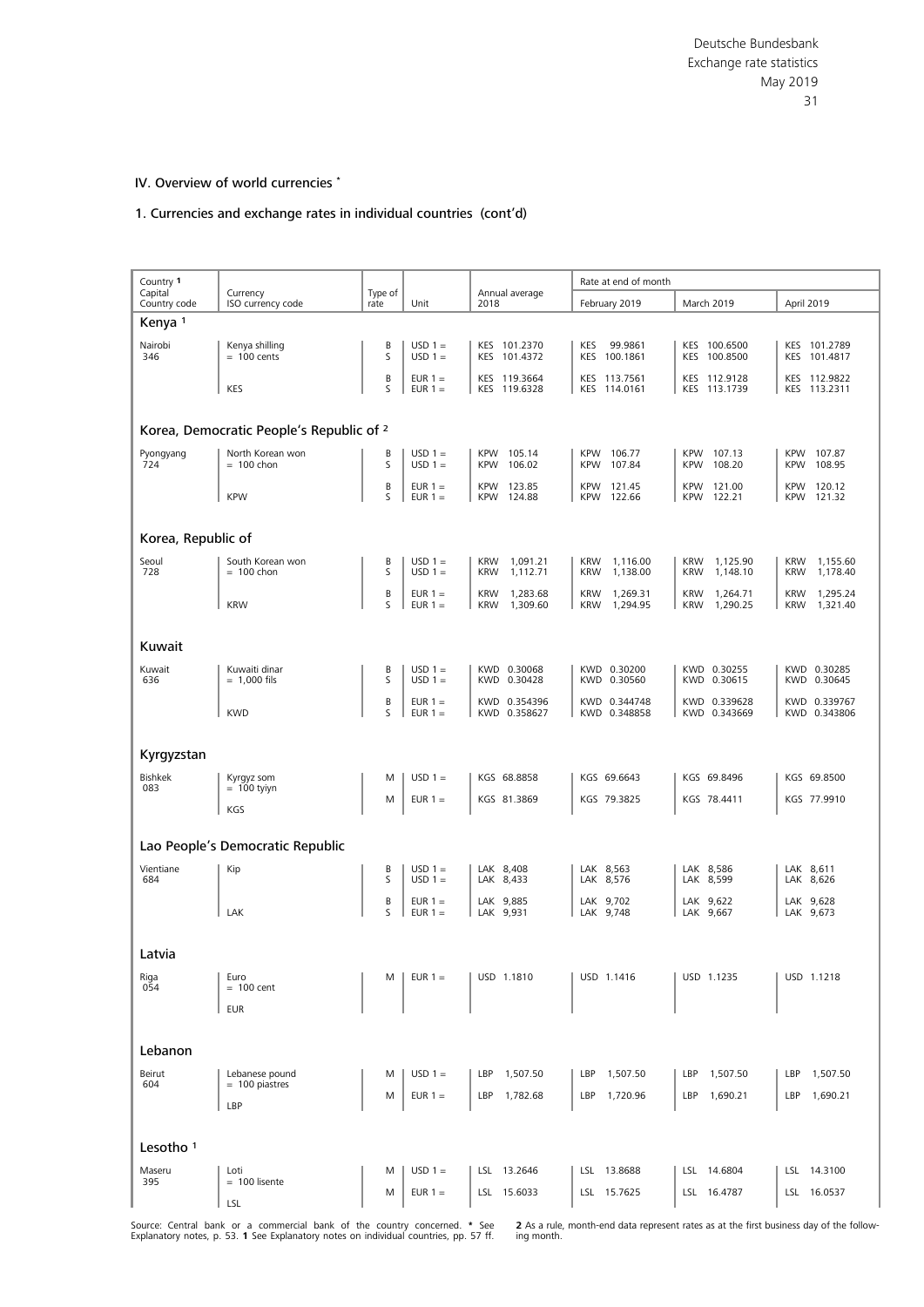Deutsche Bundesbank 32 [Exchange rate statistics](#page-2-0) May 2019

#### IV. Overview of world currencies \*

#### 1. Currencies and exchange rates in individual countries (cont'd)

| Country 1<br>Capital   | Currency                                            | Type of |                        | Annual average                 | Rate at end of month         |                              |                              |
|------------------------|-----------------------------------------------------|---------|------------------------|--------------------------------|------------------------------|------------------------------|------------------------------|
| Country code           | ISO currency code                                   | rate    | Unit                   | 2018                           | February 2019                | March 2019                   | April 2019                   |
| Liberia <sup>1</sup>   |                                                     |         |                        |                                |                              |                              |                              |
| Monrovia<br>268        | Liberian dollar<br>$= 100$ cents                    | В<br>S  | $USD 1 =$<br>$USD 1 =$ | LRD 144.36<br>LRD 145.23       | LRD 161.2182<br>LRD 162.0669 | LRD 162.5770<br>LRD 163.5215 | LRD 171,4882<br>LRD 172.5305 |
|                        |                                                     | V, B    | EUR $1 =$              | LRD 169.8138                   | LRD 184.0467                 | LRD 182.6553                 | LRD 192.3755                 |
|                        | LRD                                                 | V, S    | EUR $1 =$              | LRD 170.8374                   | LRD 185.0156                 | LRD 183.7164                 | LRD 193.5447                 |
| Libya                  |                                                     |         |                        |                                |                              |                              |                              |
| Tripoli<br>216         | Libyan dinar<br>$= 1,000$ dirham                    | B<br>S  | $USD 1 =$<br>$USD 1 =$ | LYD 1.3631<br>LYD 1.3700       | LYD 1.3806<br>LYD 1.3875     | LYD 1.3895<br>LYD 1.3964     | LYD 1.3930<br>LYD 1.3999     |
|                        |                                                     | B       | EUR $1 =$              | LYD 1.6066                     | LYD 1.5699                   | LYD 1.5587                   | LYD 1.5573                   |
|                        | LYD                                                 | S       | EUR $1 =$              | LYD 1.6147                     | LYD 1.5778                   | LYD 1.5665                   | LYD 1.5651                   |
| Lithuania              |                                                     |         |                        |                                |                              |                              |                              |
| Vilnius                | Euro                                                | M       | EUR $1 =$              | USD 1.1810                     | USD 1.1416                   | USD 1.1235                   | USD 1.1218                   |
| 055                    | $= 100$ cent                                        |         |                        |                                |                              |                              |                              |
|                        | <b>EUR</b>                                          |         |                        |                                |                              |                              |                              |
|                        |                                                     |         |                        |                                |                              |                              |                              |
| Luxembourg             |                                                     |         |                        |                                |                              |                              |                              |
| Luxembourg             | Euro                                                | M       | EUR $1 =$              | USD 1.1810                     | USD 1.1416                   | USD 1.1235                   | USD 1.1218                   |
| 018                    | $= 100$ cent                                        |         |                        |                                |                              |                              |                              |
|                        | <b>EUR</b>                                          |         |                        |                                |                              |                              |                              |
|                        |                                                     |         |                        |                                |                              |                              |                              |
| Macao <sup>1</sup>     |                                                     |         |                        |                                |                              |                              |                              |
| Macao                  | Pataca                                              | В       | $USD 1 =$              | MOP 8.0672                     | MOP 8.0797                   | MOP 8.0799                   | MOP 8.0750                   |
| 743                    | $= 100$ avos                                        | S       | $USD 1 =$              | MOP 8.0921                     | MOP 8.1022                   | MOP 8.1024                   | MOP 8.0975                   |
|                        | <b>MOP</b>                                          | B<br>S  | EUR $1 =$<br>EUR $1 =$ | MOP 9.5102<br>MOP 9.5588       | MOP 9.1881<br>MOP 9.2266     | MOP 9.0618<br>MOP 9.1003     | MOP 9.0305<br>MOP 9.0690     |
|                        |                                                     |         |                        |                                |                              |                              |                              |
|                        | Macedonia, former Yugoslav Republic of <sup>2</sup> |         |                        |                                |                              |                              |                              |
|                        |                                                     |         |                        |                                |                              |                              |                              |
|                        |                                                     |         |                        |                                |                              |                              |                              |
| Madagascar             |                                                     |         |                        |                                |                              |                              |                              |
| Antananarivo<br>370    | Ariary<br>$= 5$ iraimbilanja                        | M       | $USD 1 =$              | MGA 3,340.90                   | MGA 3,529.75                 | MGA 3,565.95                 | MGA 3,625.74                 |
|                        | MGA                                                 | Μ       | EUR $1 =$              | MGA 3,939.56                   | MGA 4,012.11                 | MGA 4,012.53                 | MGA 4,047.38                 |
|                        |                                                     |         |                        |                                |                              |                              |                              |
|                        |                                                     |         |                        |                                |                              |                              |                              |
| Malawi                 |                                                     |         |                        |                                |                              |                              |                              |
| Lilongwe<br>386        | Malawi kwacha<br>$= 100$ tambala                    | В<br>S  | $USD 1 =$<br>$USD 1 =$ | MWK 717.8509<br>MWK 736.2822   | MWK 719.8932<br>MWK 739.8922 | MWK 721.5441<br>MWK 742.0341 | MWK 726.0237<br>MWK 746.7903 |
|                        |                                                     | B       | EUR $1 =$              | MWK 847.2160                   | MWK 818.8065                 | MWK 810.5104                 | MWK 812.5657                 |
|                        | <b>MWK</b>                                          | S       | EUR $1 =$              | MWK 868.9726                   | MWK 841.5534                 | MWK 833.5270                 | MWK 835.8077                 |
|                        |                                                     |         |                        |                                |                              |                              |                              |
| Malaysia               |                                                     |         |                        |                                |                              |                              |                              |
| Kuala Lumpur           | Malaysian ringgit                                   | В       | $USD 1 =$              | MYR 3.9706                     | MYR 4.0073                   | MYR 4.0162                   | MYR 4.0694<br>MYR 4.1966     |
| Seat of<br>government: | $= 100$ sen                                         | S       | $USD 1 =$              | MYR<br>4.0991                  | MYR 4.1327                   | MYR<br>4.1418                |                              |
| Putrajaya<br>701       | <b>MYR</b>                                          | B<br>S  | EUR $1 =$<br>EUR $1 =$ | MYR<br>4.6691<br>MYR<br>4.8499 | MYR<br>4.5379<br>MYR 4.7250  | MYR 4.4900<br>MYR 4.6752     | MYR 4.5291<br>MYR 4.7158     |

Source: Central bank or a commercial bank of the country concerned. **\*** See Explanatory notes, p. 53. **1** See Explanatory notes on individual countries, pp. 57 ff. **2** New country name: North Macedonia.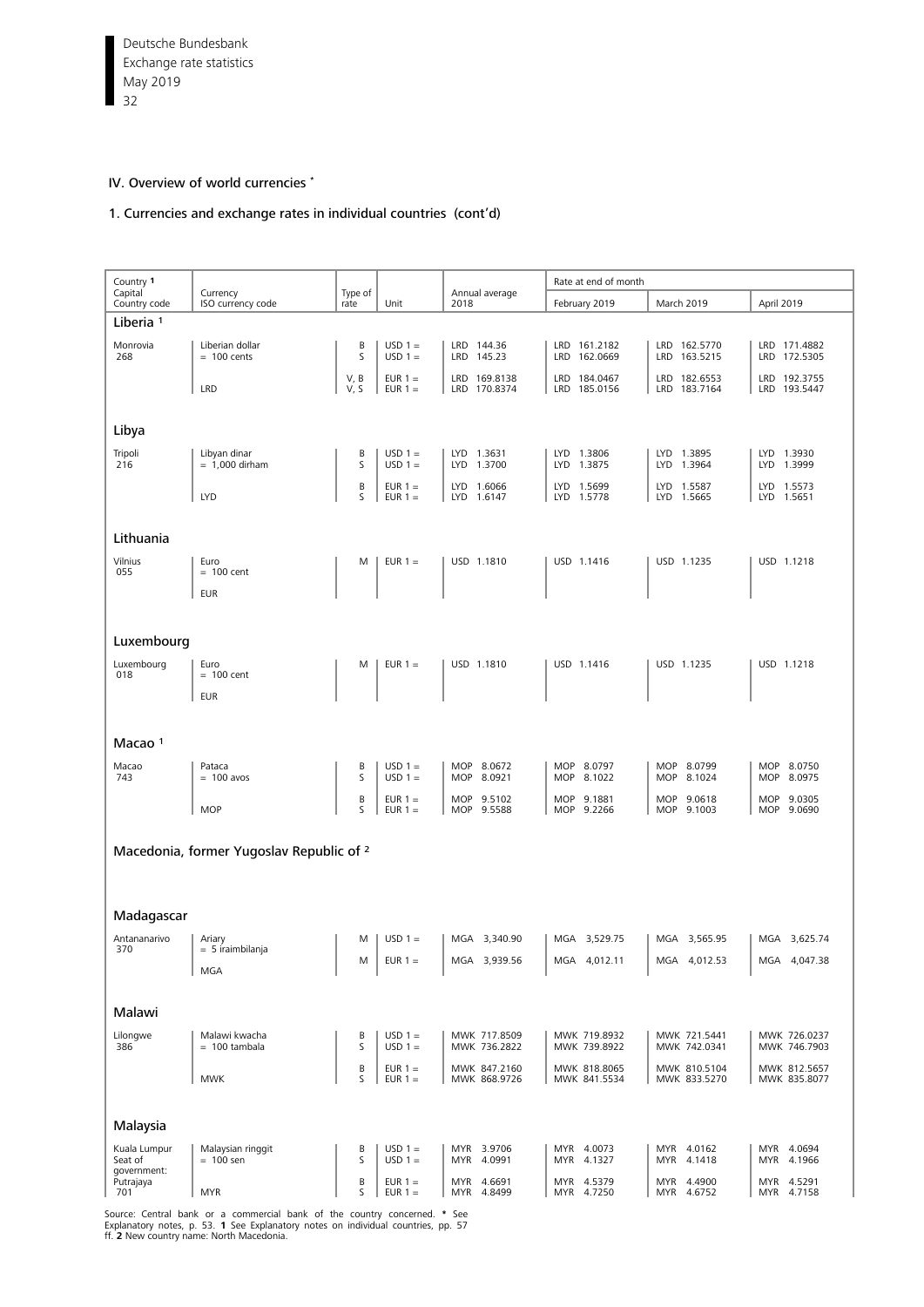#### 1. Currencies and exchange rates in individual countries (cont'd)

| Country 1               |                               |                 |                           |                              | Rate at end of month       |                            |                              |
|-------------------------|-------------------------------|-----------------|---------------------------|------------------------------|----------------------------|----------------------------|------------------------------|
| Capital<br>Country code | Currency<br>ISO currency code | Type of<br>rate | Unit                      | Annual average<br>2018       | February 2019              | March 2019                 | April 2019                   |
| <b>Maldives</b>         |                               |                 |                           |                              |                            |                            |                              |
| Malé                    | Rufiyaa                       | M               | $USD 1 =$                 | MVR 15.40                    | MVR 15.39                  | MVR 15.38                  | MVR 15.41                    |
| 667                     | $= 100$ laari                 |                 |                           |                              | MVR 17.56922               |                            |                              |
|                         | <b>MVR</b>                    | V, M            | EUR $1 =$                 | MVR 18.16330                 |                            | MVR 17.27943               | MVR 17.28694                 |
|                         |                               |                 |                           |                              |                            |                            |                              |
| Mali <sup>1</sup>       |                               |                 |                           |                              |                            |                            |                              |
| Bamako                  | CFA franc                     | V               | $USD 1 =$                 | XOF 555.425                  | XOF 574.594                | XOF 583.851                | XOF 584.736                  |
| 232                     | <b>XOF</b>                    | $\overline{2}$  | EUR $1 =$                 | XOF 655.957                  | XOF 655.957                | XOF 655.957                | XOF 655.957                  |
|                         |                               |                 |                           |                              |                            |                            |                              |
| Malta                   |                               |                 |                           |                              |                            |                            |                              |
| Valletta                | Euro                          | M               | EUR $1 =$                 | USD 1.1810                   | USD 1.1416                 | USD 1.1235                 | USD 1.1218                   |
| 046                     | $= 100$ cent                  |                 |                           |                              |                            |                            |                              |
|                         | <b>EUR</b>                    |                 |                           |                              |                            |                            |                              |
|                         |                               |                 |                           |                              |                            |                            |                              |
| Mauritania              |                               |                 |                           |                              |                            |                            |                              |
| Nouakchott<br>228       | Ouguiya                       | В<br>S          | $USD 1 =$<br>$USD 1 =$    | MRU<br>35.61<br>35.97<br>MRU | MRU 36.24<br>MRU<br>36.60  | MRU 36.36<br>36.72<br>MRU  | MRU<br>36.47<br>MRU<br>36.83 |
|                         |                               | B               | EUR $1 =$                 | MRU 42.03                    | MRU 41.37                  | MRU<br>40.92               | MRU<br>40.89                 |
|                         | <b>MRU</b>                    | S               | EUR $1 =$                 | MRU<br>42.45                 | MRU 41.78                  | MRU<br>41.33               | 41.30<br>MRU                 |
|                         |                               |                 |                           |                              |                            |                            |                              |
| <b>Mauritius</b>        |                               |                 |                           |                              |                            |                            |                              |
| Port Louis              | Mauritian rupee               | B               | $USD 1 =$                 | MUR 33.6405                  | MUR 33.7095                | MUR 34.4618                | MUR 34.6300                  |
| 373                     | $= 100$ cents                 | S               | $USD 1 =$                 | MUR 34.6236                  | MUR 34.6086                | MUR 35.3614                | MUR 35.5293                  |
|                         | <b>MUR</b>                    | B<br>S          | EUR $1 =$<br>EUR $1 =$    | MUR 39.5707<br>MUR 40.7996   | MUR 38.2240<br>MUR 39.3325 | MUR 38.5547<br>MUR 39.6686 | MUR 38.6134<br>MUR 39.7235   |
|                         |                               |                 |                           |                              |                            |                            |                              |
| Mexico                  |                               |                 |                           |                              |                            |                            |                              |
| Mexico City             | Mexican peso                  | B               | $USD 1 =$                 | MXN 19.2071                  | MXN 19.2725                | MXN 19.4060                | MXN 18.9330                  |
| 412                     | $= 100$ centavos              | S               | $USD 1 =$                 | MXN 19.2144                  | MXN 19.2790                | MXN 19.4120                | MXN 18.9390                  |
|                         | <b>MXN</b>                    | V, B<br>V, S    | EUR $1 =$<br>EUR $1 =$    | MXN 22.6936<br>MXN 22.7021   | MXN 22.0015<br>MXN 22.0089 | MXN 21.8026<br>MXN 21.8094 | MXN 21.2390<br>MXN 21.2458   |
|                         |                               |                 |                           |                              |                            |                            |                              |
|                         |                               |                 |                           |                              |                            |                            |                              |
| Moldova, Republic of    |                               |                 |                           |                              |                            |                            |                              |
| Chisinau<br>074         | Moldovan leu<br>$= 100$ bani  |                 | $\vert$ M $\vert$ USD 1 = | MDL 16.8043                  | MDL 17.1563                | MDL 17.3104                | MDL 17.8918                  |
|                         | MDL                           | M               | EUR $1 =$                 | MDL 19.8400                  | MDL 19.5531                | MDL 19.4318                | MDL 19.9181                  |
|                         |                               |                 |                           |                              |                            |                            |                              |
| Mongolia                |                               |                 |                           |                              |                            |                            |                              |
|                         |                               |                 |                           |                              |                            |                            |                              |
| Ulan Bator<br>716       | Togrog<br>$= 100$ mongo       | M               | $USD 1 =$                 | MNT 2,483.64                 | MNT 2,635.33               | MNT 2,631.51               | MNT 2,642.78                 |
|                         | <b>MNT</b>                    | M               | EUR $1 =$                 | MNT 2,928.63                 | MNT 3,001.38               | MNT 2,955.84               | MNT 2,958.59                 |
|                         |                               |                 |                           |                              |                            |                            |                              |
| Morocco                 |                               |                 |                           |                              |                            |                            |                              |
| Rabat                   | Moroccan dirham               | M               | $USD 1 =$                 | 9.3893<br>MAD                | 9.5378<br>MAD              | 9.6631<br>MAD              | MAD<br>9.6510                |
| 204                     | $= 100$ centimes              | M               | EUR $1 =$                 | MAD 11.0887                  | MAD 10.8864                | MAD 10.8536                | MAD 10.8207                  |
|                         | MAD                           |                 |                           |                              |                            |                            |                              |

Source: Central bank or a commercial bank of the country concerned. **\*** See Explanatory notes, p. 53. **1** See Explanatory notes on individual countries, pp. 57 ff. **2** Value against the euro.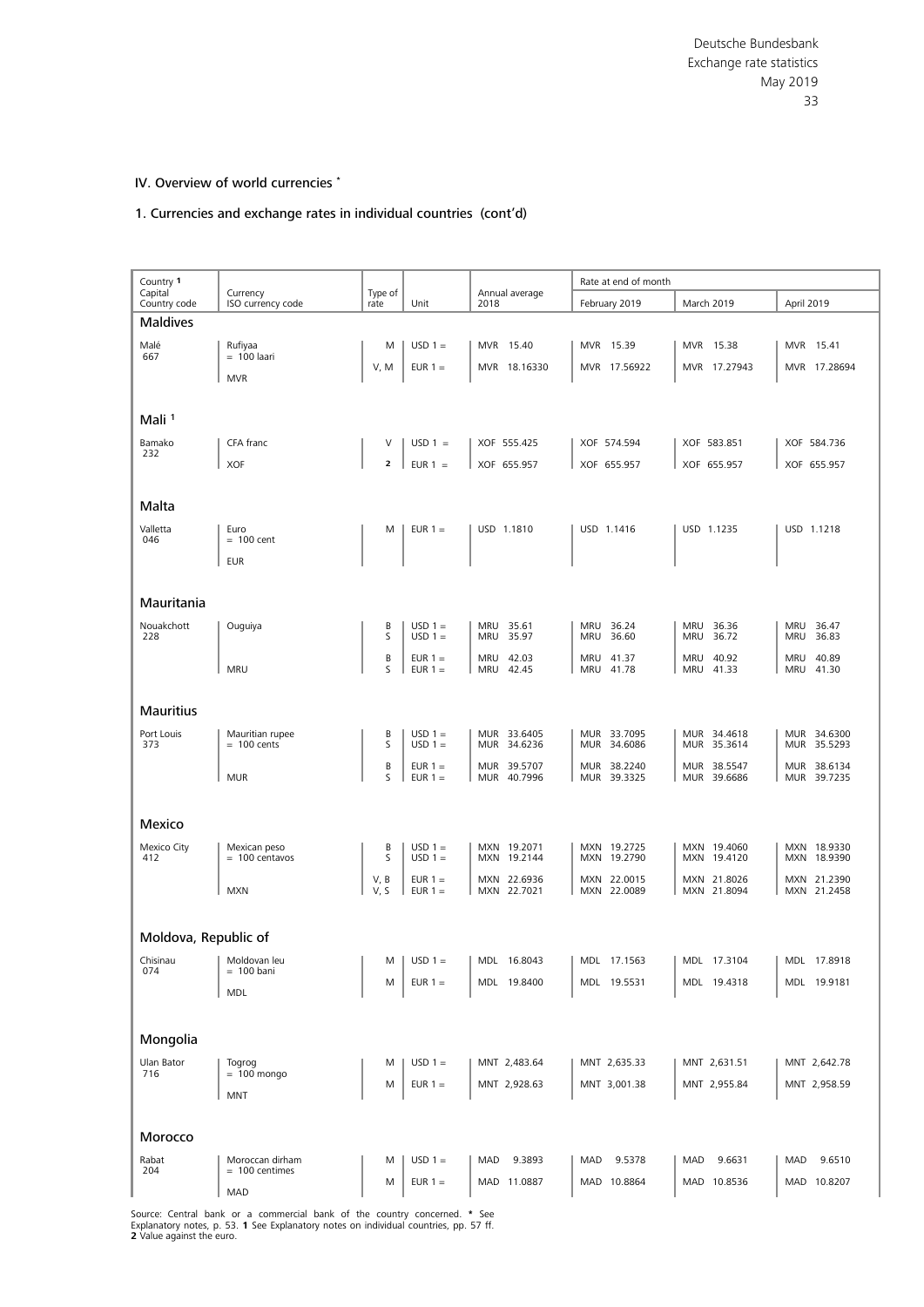Deutsche Bundesbank 34 [Exchange rate statistics](#page-2-0) May 2019

#### IV. Overview of world currencies \*

#### 1. Currencies and exchange rates in individual countries (cont'd)

| Country 1<br>Capital       | Currency                            | Type of |                        | Annual average           | Rate at end of month     |                          |                          |
|----------------------------|-------------------------------------|---------|------------------------|--------------------------|--------------------------|--------------------------|--------------------------|
| Country code               | ISO currency code                   | rate    | Unit                   | 2018                     | February 2019            | March 2019               | April 2019               |
| Mozambique                 |                                     |         |                        |                          |                          |                          |                          |
| Maputo                     | Metical                             | B       | $USD 1 =$              | MZN 59.82                | MZN 62.08                | MZN 63.32                | MZN 63.89                |
| 366                        | $= 100$ centavos                    | S       | $USD 1 =$              | MZN 61.01                | MZN 63.31                | MZN 64.48                | MZN 65.14                |
|                            | <b>MZN</b>                          | B<br>S  | EUR $1 =$<br>EUR $1 =$ | MZN 70.66<br>MZN 72.05   | MZN 70.71<br>MZN 72.12   | MZN 71.07<br>MZN 72.38   | MZN 71.28<br>MZN 72.67   |
|                            |                                     |         |                        |                          |                          |                          |                          |
|                            |                                     |         |                        |                          |                          |                          |                          |
| Myanmar                    |                                     |         |                        |                          |                          |                          |                          |
| Nay Pyi Taw                | Kyat                                | M       | $USD 1 =$              | MMK 1,440.42             | MMK 1,508.00             | MMK 1,514.90             | MMK 1,522.70             |
| 676                        | $= 100$ pyas                        |         |                        |                          |                          |                          |                          |
|                            | MMK                                 | M       | EUR $1 =$              | MMK 1,695.58             | MMK 1,716.90             | MMK 1,701.20             | MMK 1,706.10             |
|                            |                                     |         |                        |                          |                          |                          |                          |
|                            |                                     |         |                        |                          |                          |                          |                          |
| Namibia <sup>1</sup>       |                                     |         |                        |                          |                          |                          |                          |
| Windhoek                   | Namibia dollar                      | M       | $USD 1 =$              | NAD 13.2345              | NAD 13.9418              | NAD 14.5947              | NAD 14.3451              |
| 389                        | $= 100$ cents                       | M       | EUR $1 =$              | NAD 15.5835              | NAD 15.8607              | NAD 16.3948              | NAD 16.0377              |
|                            | <b>NAD</b>                          |         |                        |                          |                          |                          |                          |
|                            |                                     |         |                        |                          |                          |                          |                          |
|                            |                                     |         |                        |                          |                          |                          |                          |
| <b>Nepal</b>               |                                     |         |                        |                          |                          |                          |                          |
| Kathmandu                  | Nepalese rupee                      | В<br>S  | $USD 1 =$              | NPR 109.25<br>109.85     | NPR 113.66               | NPR 110.35               | NPR 111.72               |
| 672                        | $= 100$ paisa                       |         | $USD 1 =$              | <b>NPR</b>               | NPR 114.26               | NPR 110.95               | NPR 112.32               |
|                            | <b>NPR</b>                          | B<br>S  | EUR $1 =$<br>EUR $1 =$ | NPR 128.90<br>NPR 129.61 | NPR 129.57<br>NPR 130.25 | NPR 123.94<br>NPR 124.62 | NPR 124.62<br>NPR 125.29 |
|                            |                                     |         |                        |                          |                          |                          |                          |
|                            |                                     |         |                        |                          |                          |                          |                          |
| <b>Netherlands</b>         |                                     |         |                        |                          |                          |                          |                          |
| Amsterdam                  | Euro                                | M       | $EUR 1 =$              | USD 1.1810               | USD 1.1416               | USD 1.1235               | USD 1.1218               |
| Seat of<br>government:     | $= 100$ cent                        |         |                        |                          |                          |                          |                          |
| The Hague<br>003           | <b>EUR</b>                          |         |                        |                          |                          |                          |                          |
|                            |                                     |         |                        |                          |                          |                          |                          |
|                            |                                     |         |                        |                          |                          |                          |                          |
| New Caledonia <sup>1</sup> |                                     |         |                        |                          |                          |                          |                          |
|                            |                                     |         |                        |                          |                          |                          |                          |
| Nouméa<br>809              | CFP franc                           | V       | $XPF 1,000 =$          | USD 9.90                 | USD 9.57                 | USD 9.41                 | USD 9.40                 |
|                            | <b>XPF</b>                          | 2       | XPF 1,000 =   EUR 8.38 |                          | EUR 8.38                 | EUR 8.38                 | EUR 8.38                 |
|                            |                                     |         |                        |                          |                          |                          |                          |
| New Zealand                |                                     |         |                        |                          |                          |                          |                          |
|                            |                                     |         |                        |                          |                          |                          |                          |
| Wellington<br>804          | New Zealand dollar<br>$= 100$ cents | В<br>S  | $NZD 1 =$<br>$NZD 1 =$ | USD 0.7068<br>USD 0.6815 | USD 0.7001<br>USD 0.6750 | USD 0.6934<br>USD 0.6686 | USD 0.6807<br>USD 0.6562 |
|                            |                                     | B       | $NZD 1 =$              | EUR 0.5993               | EUR 0.6173               | EUR 0.6196               | EUR 0.6107               |
|                            | <b>NZD</b>                          | S       | $NZD 1 =$              | EUR 0.5735               | EUR 0.5906               | EUR 0.5928               | EUR 0.5841               |
|                            |                                     |         |                        |                          |                          |                          |                          |
|                            |                                     |         |                        |                          |                          |                          |                          |
| Nicaragua                  |                                     |         |                        |                          |                          |                          |                          |
| Managua<br>432             | Córdoba<br>$= 100$ centavos         | M       | $USD 1 =$              | NIO 31.6153              | NIO 32.5865              | NIO 32.7218              | NIO 32.8533              |
|                            | <b>NIO</b>                          | V, M    | EUR $1 =$              | NIO 37.26925             | NIO 37.20075             | NIO 36.76294             | NIO 36.85483             |
|                            |                                     |         |                        |                          |                          |                          |                          |

Source: Central bank or a commercial bank of the country concerned. **\*** See Explanatory notes, p. 53. **1** See Explanatory notes on individual countries, pp. 57 ff. **2** Value against the euro.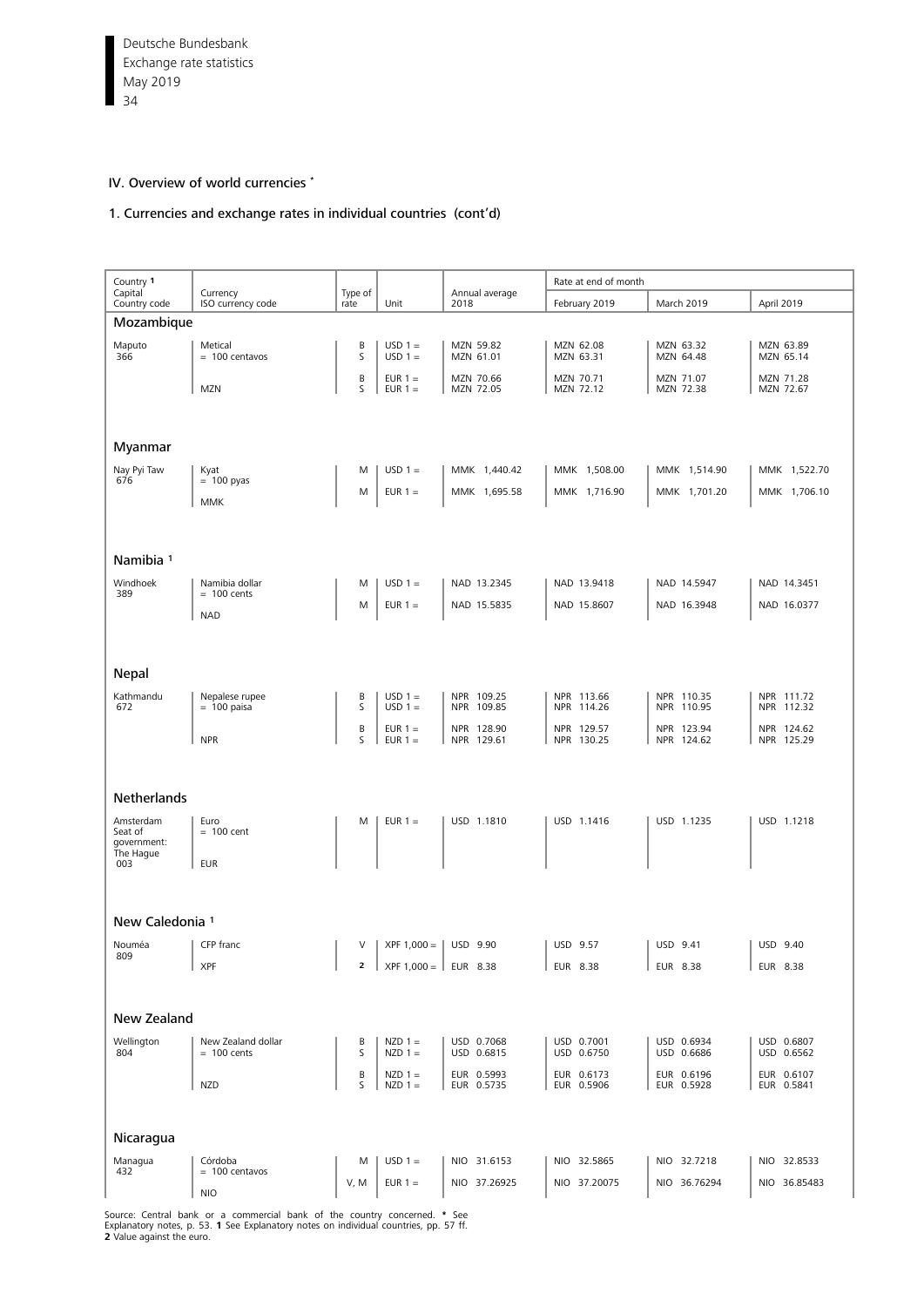#### 1. Currencies and exchange rates in individual countries (cont'd)

| Country 1                    |                                |                               |                        |                                | Rate at end of month           |                                |                                |
|------------------------------|--------------------------------|-------------------------------|------------------------|--------------------------------|--------------------------------|--------------------------------|--------------------------------|
| Capital<br>Country code      | Currency<br>ISO currency code  | Type of<br>rate               | Unit                   | Annual average<br>2018         | February 2019                  | March 2019                     | April 2019                     |
| Niger <sup>1</sup>           |                                |                               |                        |                                |                                |                                |                                |
| Niamey                       | CFA franc                      | V                             | $USD 1 =$              | XOF 555.425                    | XOF 574.594                    | XOF 583.851                    | XOF 584.736                    |
| 240                          | <b>XOF</b>                     | $\overline{\mathbf{2}}$       | EUR $1 =$              | XOF 655.957                    | XOF 655.957                    | XOF 655.957                    | XOF 655.957                    |
|                              |                                |                               |                        |                                |                                |                                |                                |
|                              |                                |                               |                        |                                |                                |                                |                                |
| Nigeria <sup>1</sup>         |                                |                               |                        |                                |                                |                                |                                |
| Abuja<br>288                 | Naira<br>$= 100$ kobo          | B<br>S                        | $USD 1 =$<br>$USD 1 =$ | NGN 305.10<br>NGN 306.10       | NGN 305.85<br>NGN 306.85       | NGN 305.95<br>NGN 306.95       | NGN 305.95<br>NGN 306.95       |
|                              |                                | B                             | EUR $1 =$              | NGN 360.3831                   | NGN 349,0666                   | NGN 343.6736                   | NGN 343.1841                   |
|                              | <b>NGN</b>                     | S                             | EUR $1 =$              | NGN 361.5644                   | NGN 350.2079                   | NGN 344.7969                   | NGN 344.3058                   |
|                              |                                |                               |                        |                                |                                |                                |                                |
| North Macedonia <sup>1</sup> |                                |                               |                        |                                |                                |                                |                                |
| Skopje                       | North Macedonia denar          | В                             | $USD 1 =$              | MKD 51.8497                    | MKD 53.7393                    | MKD 54.5265                    | MKD 55.0081                    |
| 096                          | $= 100$ deni                   | S                             | $USD 1 =$              | MKD 52.3708                    | MKD 54.2794                    | MKD 55.0745                    | MKD 55.5610                    |
|                              | <b>MKD</b>                     | B<br>S                        | EUR $1 =$<br>EUR $1 =$ | MKD 61.2037<br>MKD 61.8188     | MKD 61.1875<br>MKD 61.8025     | MKD 61.2606<br>MKD 61.8762     | MKD 61.1855<br>MKD 61.8005     |
|                              |                                |                               |                        |                                |                                |                                |                                |
|                              |                                |                               |                        |                                |                                |                                |                                |
| Norway                       |                                |                               |                        |                                |                                |                                |                                |
| Oslo<br>028                  | Norwegian krone<br>$= 100$ øre | B<br>S                        | $USD 1 =$<br>$USD 1 =$ | NOK 8.1037<br>NOK 8.1687       | NOK 8.5219<br>NOK 8.5869       | NOK 8.5939<br>NOK 8.6589       | NOK 8.6259<br>NOK 8.6909       |
|                              |                                | B                             | EUR $1 =$              | NOK 9.5874                     | NOK 9.7019                     | NOK 9.6502                     | NOK 9.6471                     |
|                              | <b>NOK</b>                     | S                             | EUR $1 =$              | NOK 9.6594                     | NOK 9.7739                     | NOK 9.7222                     | NOK 9.7191                     |
|                              |                                |                               |                        |                                |                                |                                |                                |
| Oman                         |                                |                               |                        |                                |                                |                                |                                |
| Muscat<br>649                | Rial Omani<br>$= 1,000$ baisa  | з<br>- B<br>з<br>$\mathsf{S}$ | $USD 1 =$<br>$USD 1 =$ | OMR 0.3840<br>OMR 0.3850       | OMR 0.3840<br>OMR 0.3850       | OMR 0.3840<br>OMR 0.3850       | OMR 0.3840<br>OMR 0.3850       |
|                              |                                | В                             | EUR $1 =$              | OMR 0.4528544                  | OMR 0.4368768                  | OMR 0.4307328                  | OMR 0.4296576                  |
|                              | <b>OMR</b>                     | S                             | EUR $1 =$              | OMR 0.4541107                  | OMR 0.4380915                  | OMR 0.4319315                  | OMR 0.4308535                  |
|                              |                                |                               |                        |                                |                                |                                |                                |
| Pakistan                     |                                |                               |                        |                                |                                |                                |                                |
| Islamabad                    | Pakistani rupee                | В                             | $USD 1 =$              | PKR 121.67                     | PKR 138.90                     | PKR 140.20                     | PKR 141.20                     |
| 662                          | $= 100$ paisa                  | S                             | $USD 1 =$              | PKR 121.90                     | PKR 139.40                     | PKR 140.70                     | PKR 141.70                     |
|                              | <b>PKR</b>                     | Β<br>S                        | EUR $1 =$<br>EUR $1 =$ | PKR 143.54<br>  PKR 143.80     | PKR 158.05<br>PKR 158.62       | PKR 157.41<br>PKR 157.98       | PKR 157.99<br>PKR 158.55       |
|                              |                                |                               |                        |                                |                                |                                |                                |
| Panama <sup>1</sup>          |                                |                               |                        |                                |                                |                                |                                |
|                              | Balboa                         | 4                             |                        |                                |                                |                                |                                |
| Panama City<br>442           | = 100 centésimos               | $\vee$                        | $USD 1 =$<br>EUR $1 =$ | PAB <sub>1</sub><br>PAB 1.1810 | PAB <sub>1</sub><br>PAB 1.1416 | PAB <sub>1</sub><br>PAB 1.1235 | PAB <sub>1</sub><br>PAB 1.1218 |
|                              | PAB                            |                               |                        |                                |                                |                                |                                |
|                              |                                |                               |                        |                                |                                |                                |                                |
|                              |                                |                               |                        |                                |                                |                                |                                |
| Papua New Guinea             |                                |                               |                        |                                |                                |                                |                                |
| Port Moresby<br>801          | Kina<br>$= 100$ toea           | В<br>S                        | $PGK 1 =$<br>$PGK 1 =$ | USD 0.3108<br>USD 0.2958       | USD 0.3045<br>USD 0.2895       | USD 0.3040<br>USD 0.2890       | USD 0.3035<br>USD 0.2885       |
|                              |                                | B                             | $PGK 1 =$              | EUR 0.2612                     | EUR 0.2646                     | EUR 0.2675                     | EUR 0.2681                     |
|                              | PGK                            | S                             | $PGK 1 =$              | EUR 0.2462                     | EUR 0.2496                     | EUR 0.2525                     | EUR 0.2531                     |

Source: Central bank or a commercial bank of the country concerned. \* See 2 Value against the euro. 3 Value against the US dollar. 4 Parity in relation to the<br>Explanatory notes, p. 53. 1 See Explanatory notes on individual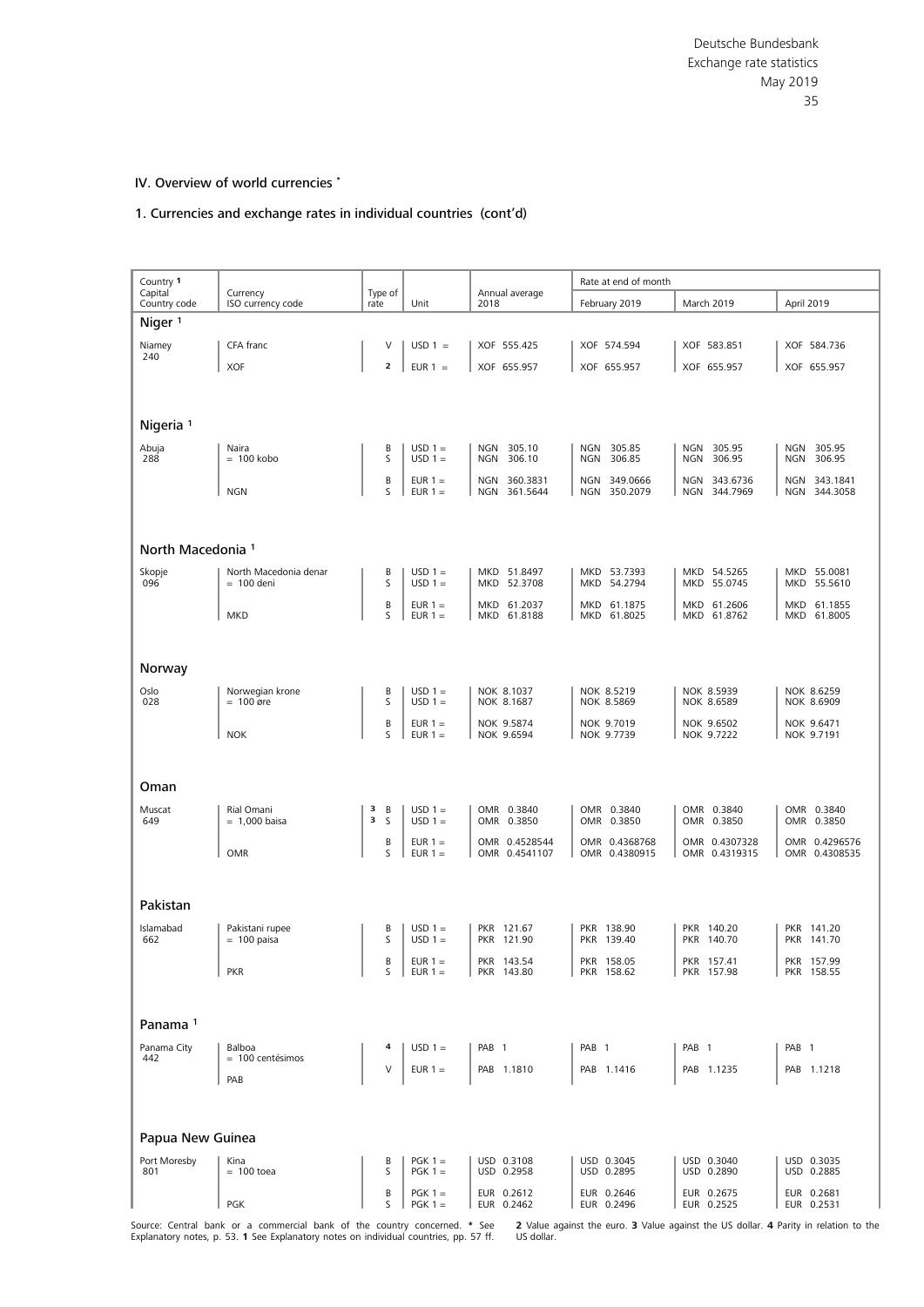Deutsche Bundesbank 36 [Exchange rate statistics](#page-2-0) May 2019

#### IV. Overview of world currencies \*

#### 1. Currencies and exchange rates in individual countries (cont'd)

| Country 1                 |                                   |                 |                        |                              | Rate at end of month          |                              |                              |
|---------------------------|-----------------------------------|-----------------|------------------------|------------------------------|-------------------------------|------------------------------|------------------------------|
| Capital<br>Country code   | Currency<br>ISO currency code     | Type of<br>rate | Unit                   | Annual average<br>2018       | February 2019                 | March 2019                   | April 2019                   |
| Paraguay                  |                                   |                 |                        |                              |                               |                              |                              |
| Asunción                  | Guaraní                           | B               | $USD 1 =$              | PYG 5,727.98                 | PYG 6,087.08                  | PYG 6,175.18                 | PYG 6,281.70                 |
| 520                       | $= 100$ céntimos                  | S               | $USD 1 =$              | PYG 5,739.88                 | PYG 6,096.48                  | PYG 6,187.55                 | PYG 6,292.16                 |
|                           | <b>PYG</b>                        | V, B<br>V, S    | EUR $1 =$<br>EUR $1 =$ | PYG 6,762.15<br>PYG 6,776.14 | PYG 6,949.01<br>PYG 6,959.74  | PYG 6,937.81<br>PYG 6,951.71 | PYG 7,046.81<br>PYG 7,058.55 |
|                           |                                   |                 |                        |                              |                               |                              |                              |
|                           |                                   |                 |                        |                              |                               |                              |                              |
| Peru                      |                                   |                 |                        |                              |                               |                              |                              |
| Lima                      | Sol                               | В               | $USD 1 =$              | PEN 3.285                    | PEN 3.300                     | PEN 3.316                    | PEN 3.306                    |
| 504                       | $= 100$ céntimos                  | S               | $USD 1 =$              | PEN 3.289                    | PEN 3.305                     | PEN 3.321                    | PEN 3.312                    |
|                           | PEN                               | B<br>S          | EUR $1 =$<br>EUR $1 =$ | PEN 3.811<br>PEN 4.000       | PEN 3.669<br>PEN 3.846        | PEN 3.680<br>PEN 3.890       | PEN 3.660<br>PEN 3.880       |
|                           |                                   |                 |                        |                              |                               |                              |                              |
|                           |                                   |                 |                        |                              |                               |                              |                              |
| Philippines               |                                   |                 |                        |                              |                               |                              |                              |
| Manila                    | Philippine peso                   | B               | $USD 1 =$              | PHP 52.48                    | PHP 51.55                     | PHP 52.40                    | PHP 51.85                    |
| 708                       | $= 100$ centavos                  | S               | $USD 1 =$              | PHP 52.98                    | PHP 52.05                     | PHP 52.90                    | PHP 52.35                    |
|                           | PHP                               | B<br>S          | $EUR 1 =$<br>EUR $1 =$ | PHP 60.5284<br>PHP 63.7421   | PHP<br>57.0758<br>PHP 60.4168 | PHP 57.2833<br>PHP 60.6198   | PHP 56.4402<br>PHP 59.7332   |
|                           |                                   |                 |                        |                              |                               |                              |                              |
|                           |                                   |                 |                        |                              |                               |                              |                              |
| Poland                    |                                   |                 |                        |                              |                               |                              |                              |
| Warsaw                    | Polish zloty                      | M               | $USD 1 =$              | PLN 3.6125                   | PLN 3.7853                    | PLN 3.8365                   | PLN 3.8291                   |
| 060                       | $= 100$ groszy                    |                 |                        |                              |                               |                              |                              |
|                           | PLN                               | M               | EUR $1 =$              | PLN 4.2669                   | PLN 4.3120                    | PLN 4.3013                   | PLN 4.2911                   |
|                           |                                   |                 |                        |                              |                               |                              |                              |
|                           |                                   |                 |                        |                              |                               |                              |                              |
| Portugal                  |                                   |                 |                        |                              |                               |                              |                              |
| Lisbon                    | Euro                              | M               | EUR $1 =$              | USD 1.1810                   | USD 1.1416                    | USD 1.1235                   | USD 1.1218                   |
| 010                       | $= 100$ cent                      |                 |                        |                              |                               |                              |                              |
|                           | <b>EUR</b>                        |                 |                        |                              |                               |                              |                              |
|                           |                                   |                 |                        |                              |                               |                              |                              |
| Qatar                     |                                   |                 |                        |                              |                               |                              |                              |
|                           |                                   |                 |                        |                              |                               |                              |                              |
| Doha<br>644               | Qatari riyal<br>$= 100$ dirham    | $\overline{2}$  | $USD 1 =$              | QAR 3.6400                   | QAR 3.6400                    | QAR 3.6400                   | QAR 3.6400                   |
|                           | QAR                               |                 | $V, M$   EUR 1 =       | QAR 4.2927                   | QAR 4.1554                    | QAR 4.0895                   | QAR 4.0834                   |
|                           |                                   |                 |                        |                              |                               |                              |                              |
|                           |                                   |                 |                        |                              |                               |                              |                              |
| Romania                   |                                   |                 |                        |                              |                               |                              |                              |
| Bucharest                 | Romanian leu                      | M               | $USD 1 =$              | RON 3.9433                   | RON 4.1584                    | RON 4.2434                   | RON 4.2440                   |
| 066                       | $= 100$ bani                      | M               | $EUR 1 =$              | RON 4.6558                   | RON 4.7416                    | RON 4.7628                   | RON 4.7582                   |
|                           | <b>RON</b>                        |                 |                        |                              |                               |                              |                              |
|                           |                                   |                 |                        |                              |                               |                              |                              |
| <b>Russian Federation</b> |                                   |                 |                        |                              |                               |                              |                              |
|                           |                                   |                 |                        |                              |                               |                              |                              |
| Moscow<br>075             | Russian rouble<br>$= 100$ kopecks | M               | $USD 1 =$              | RUB 62.9446                  | RUB 65.7570                   | RUB 64.7347                  | RUB 64.6917                  |
|                           | <b>RUB</b>                        | M               | EUR $1 =$              | RUB 74.0611                  | RUB 74.8249                   | RUB 72.7230                  | RUB 72.2024                  |

Source: Central bank or a commercial bank of the country concerned. **\*** See Explanatory notes, p. 53. **1** See Explanatory notes on individual countries, pp. 57 ff. **2** Value against the US dollar.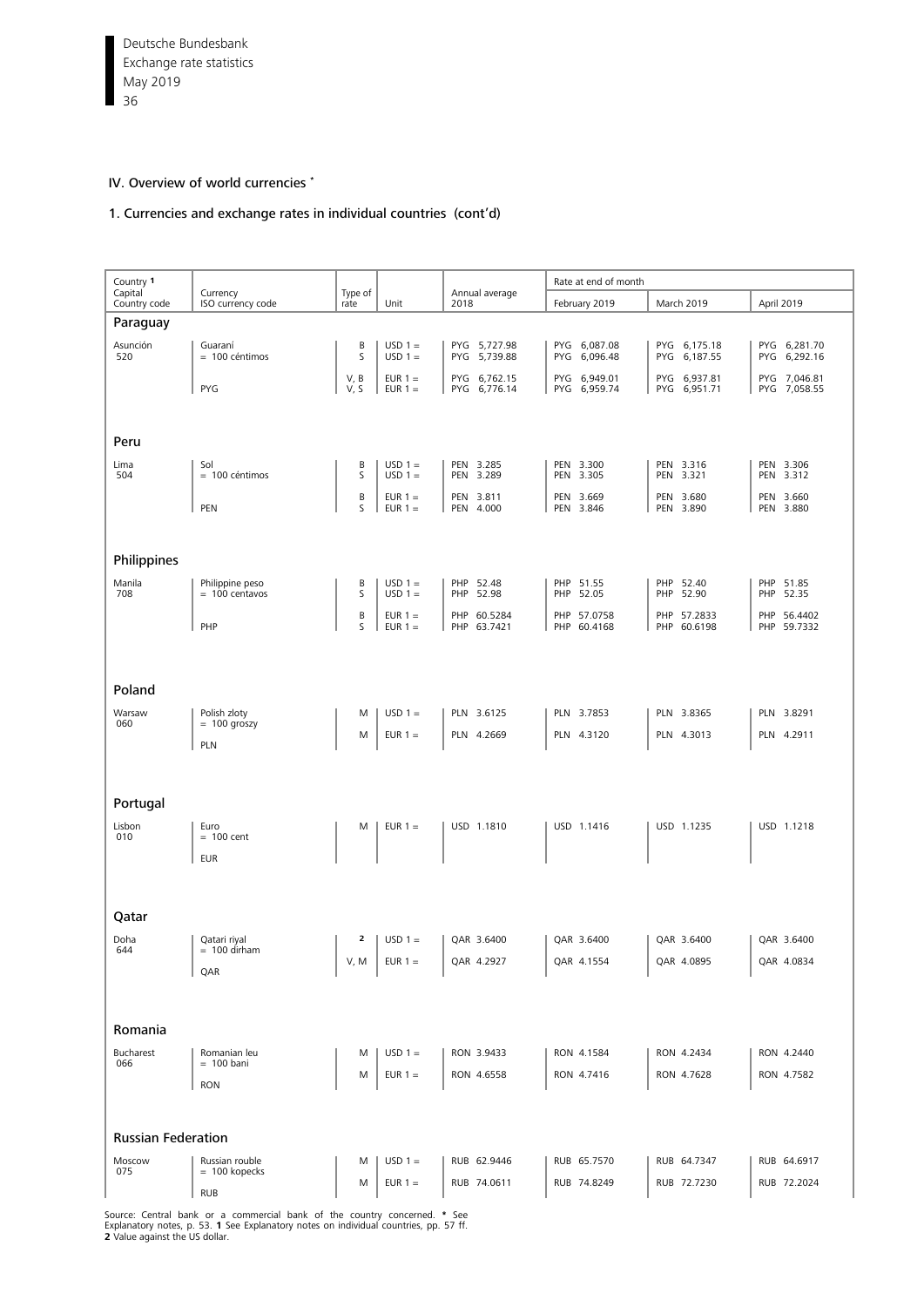#### 1. Currencies and exchange rates in individual countries (cont'd)

| Country 1                    |                                              |                        |                        |                                      | Rate at end of month                                                                                                            |
|------------------------------|----------------------------------------------|------------------------|------------------------|--------------------------------------|---------------------------------------------------------------------------------------------------------------------------------|
| Capital<br>Country code      | Currency<br>ISO currency code                | Type of<br>rate        | Unit                   | Annual average<br>2018               | April 2019<br>February 2019<br>March 2019                                                                                       |
| Rwanda                       |                                              |                        |                        |                                      |                                                                                                                                 |
| Kigali                       | Rwanda franc                                 | В                      | $USD 1 =$              | <b>RWF</b><br>853.180023             | RWF 876.895062<br>RWF<br>880.057026<br><b>RWF</b><br>882.851927                                                                 |
| 324                          | $= 100$ centimes                             | S<br>B                 | $USD 1 =$<br>EUR $1 =$ | RWF<br>870.241900<br>RWF1,008.609844 | RWF<br>894.431192<br><b>RWF</b><br>897.656388<br><b>RWF</b><br>900.507183<br>RWF 987.072597<br>RWF 997.248909<br>RWF 988.524054 |
|                              | <b>RWF</b>                                   | S                      | EUR $1 =$              | RWF1,028.780004                      | RWF1,008.292538<br>RWF1,017.191873<br>RWF1,006.812055                                                                           |
|                              |                                              |                        |                        |                                      |                                                                                                                                 |
|                              | Saint Helena, Ascension and Tristan da Cunha |                        |                        |                                      |                                                                                                                                 |
| Jamestown                    | Saint Helena pound 2                         | V                      | $USD 1 =$              | <b>SHP</b><br>0.74912                | SHP<br>0.75188<br>SHP<br>0.76395<br>SHP<br>0.76884                                                                              |
| 329                          | $= 100$ pence                                | V                      | EUR $1 =$              | SHP<br>0.88471                       | SHP<br>SHP<br>SHP<br>0.85835<br>0.85830<br>0.86248                                                                              |
|                              | SHP                                          |                        |                        |                                      |                                                                                                                                 |
|                              |                                              |                        |                        |                                      |                                                                                                                                 |
| <b>Saint Kitts and Nevis</b> |                                              |                        |                        |                                      |                                                                                                                                 |
| Basseterre<br>449            | East Caribbean dollar<br>$= 100$ cents       | з<br>B<br>3<br>- S     | $USD 1 =$<br>$USD 1 =$ | XCD 2.6882<br>XCD 2.7169             | XCD 2.6882<br>XCD 2.6882<br>XCD 2.6882<br>XCD 2.7169<br>XCD 2.7169<br>XCD 2.7169                                                |
|                              |                                              | V, B                   | EUR $1 =$              | XCD 3.1748                           | XCD 3.0156<br>XCD 3.0688<br>XCD 3.0202                                                                                          |
|                              | <b>XCD</b>                                   | V, S                   | EUR $1 =$              | XCD 3.2087                           | XCD 3.1016<br>XCD 3.0524<br>XCD 3.0478                                                                                          |
|                              |                                              |                        |                        |                                      |                                                                                                                                 |
| Saint Lucia                  |                                              |                        |                        |                                      |                                                                                                                                 |
| Castries                     | East Caribbean dollar                        | $3 \quad B$            | $USD 1 =$              | XCD 2.6882                           | XCD 2.6882<br>XCD 2.6882<br>XCD 2.6882                                                                                          |
| 465                          | $= 100$ cents                                | 3 <sub>5</sub><br>V, B | $USD 1 =$<br>EUR $1 =$ | XCD 2.7169                           | XCD 2.7169<br>XCD 2.7169<br>XCD 2.7169<br>XCD 3.0688<br>XCD 3.0202<br>XCD 3.0156                                                |
|                              | <b>XCD</b>                                   | V, S                   | EUR $1 =$              | XCD 3.1748<br>XCD 3.2087             | XCD 3.0478<br>XCD 3.1016<br>XCD 3.0524                                                                                          |
|                              |                                              |                        |                        |                                      |                                                                                                                                 |
|                              | Saint Vincent and the Grenadines             |                        |                        |                                      |                                                                                                                                 |
| Kingstown                    | East Caribbean dollar                        | з<br>B                 | $USD 1 =$              | XCD 2.6882                           | XCD 2.6882<br>XCD 2.6882<br>XCD 2.6882                                                                                          |
| 467                          | $= 100$ cents                                | 3<br><sub>S</sub>      | $USD 1 =$              | XCD 2.7169                           | XCD 2.7169<br>XCD 2.7169<br>XCD 2.7169                                                                                          |
|                              | <b>XCD</b>                                   | V, B<br>V, S           | EUR $1 =$<br>EUR $1 =$ | XCD 3.1748<br>XCD 3.2087             | XCD 3.0688<br>XCD 3.0202<br>XCD 3.0156<br>XCD 3.1016<br>XCD 3.0524<br>XCD 3.0478                                                |
|                              |                                              |                        |                        |                                      |                                                                                                                                 |
|                              |                                              |                        |                        |                                      |                                                                                                                                 |
| Samoa                        |                                              |                        |                        |                                      |                                                                                                                                 |
| Apia<br>819                  | Tala<br>$= 100$ sene                         | M                      | $WST 1 =$              | USD 0.38875                          | USD 0.38414<br>USD 0.38423<br>USD 0.38000                                                                                       |
|                              | WST                                          | Μ                      | $WST 1 =$              | EUR 0.32973                          | EUR 0.33784<br>EUR 0.34067<br>EUR 0.33984                                                                                       |
|                              |                                              |                        |                        |                                      |                                                                                                                                 |
|                              |                                              |                        |                        |                                      |                                                                                                                                 |
| Sao Tome and Principe        |                                              |                        |                        |                                      |                                                                                                                                 |
| São Tomé<br>311              | Dobra<br>$= 100$ cêntimos                    | В<br>S                 | $USD 1 =$<br>$USD 1 =$ | STN 20.7647<br>STN 21.0762           | STN 21.5177<br>STN 21.8399<br>STN 21.9731<br>STN 21.8404<br>STN 22.1675<br>STN 22.3027                                          |
|                              | <b>STN</b>                                   | 4                      | EUR $1 =$              | STN 24.5000                          | STN 24.5000<br>STN 24.5000<br>STN 24.5000                                                                                       |
|                              |                                              |                        |                        |                                      |                                                                                                                                 |
|                              |                                              |                        |                        |                                      |                                                                                                                                 |
| Saudi Arabia                 |                                              |                        |                        |                                      |                                                                                                                                 |
| Riyadh<br>632                | Saudi riyal<br>$= 100$ halalah               | 3 M                    | $USD 1 =$              | SAR 3.75                             | SAR 3.75<br>SAR 3.75<br>SAR 3.75                                                                                                |
|                              | SAR                                          | M                      | EUR $1 =$              | SAR 4.4221                           | SAR 4.1859<br>SAR 4.2684<br>SAR 4.2107                                                                                          |

Source: Central bank or a commercial bank of the country concerned. \* See 2 Parity in relation to the pound sterling. 3 Value against the US dollar. 4 Value<br>Explanatory notes, p. 53. 1 See Explanatory notes on individual c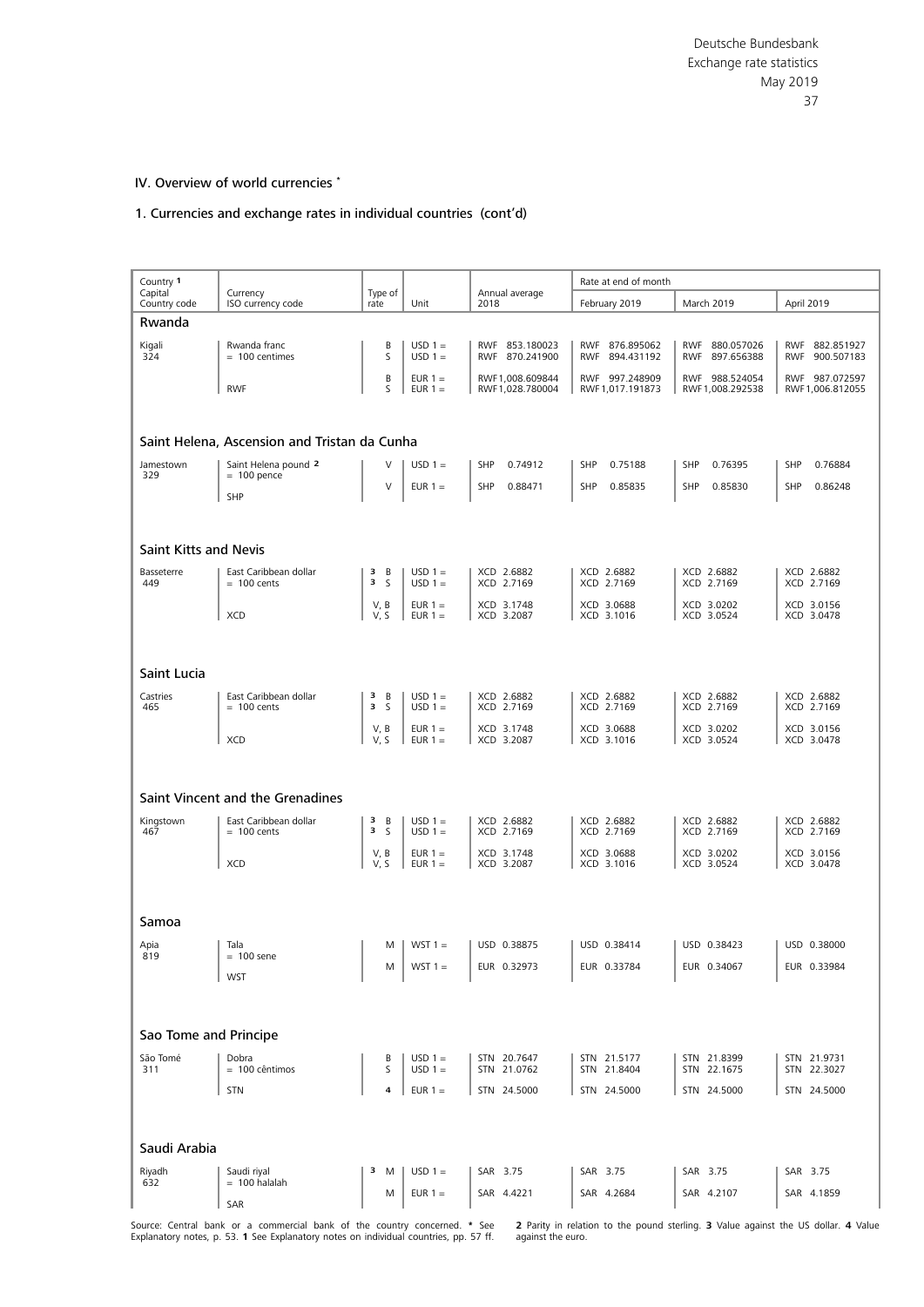Deutsche Bundesbank 38 [Exchange rate statistics](#page-2-0) May 2019

#### IV. Overview of world currencies \*

#### 1. Currencies and exchange rates in individual countries (cont'd)

| Country 1<br>Capital   | Currency                                          | Type of                     |                            | Annual average                                  | Rate at end of month                   |                                    |                                    |
|------------------------|---------------------------------------------------|-----------------------------|----------------------------|-------------------------------------------------|----------------------------------------|------------------------------------|------------------------------------|
| Country code           | ISO currency code                                 | rate                        | Unit                       | 2018                                            | February 2019                          | March 2019                         | April 2019                         |
| Senegal <sup>1</sup>   |                                                   |                             |                            |                                                 |                                        |                                    |                                    |
| Dakar                  | CFA franc                                         | V                           | $USD 1 =$                  | XOF 555.425                                     | XOF 574.594                            | XOF 583.851                        | XOF 584.736                        |
| 248                    | <b>XOF</b>                                        | 2                           | EUR $1 =$                  | XOF 655.957                                     | XOF 655.957                            | XOF 655.957                        | XOF 655.957                        |
|                        |                                                   |                             |                            |                                                 |                                        |                                    |                                    |
| Serbia                 |                                                   |                             |                            |                                                 |                                        |                                    |                                    |
| Belgrade<br>098        | Serbian dinar<br>$= 100$ para                     | В<br>S                      | $USD 1 =$<br>$USD 1 =$     | 99.9481<br><b>RSD</b><br><b>RSD</b><br>100.5496 | 103.5678<br><b>RSD</b><br>RSD 104.1910 | RSD 104.6890<br>RSD 105.3190       | RSD 105.1134<br>RSD 105.7460       |
|                        | <b>RSD</b>                                        | B<br>S                      | EUR $1 =$<br>EUR $1 =$     | RSD 117.9053<br>RSD 118.6148                    | <b>RSD</b><br>117.8290<br>RSD 118.5382 | RSD 117.6181<br>RSD 118.3259       | RSD 117.6008<br>RSD 118.3086       |
|                        |                                                   |                             |                            |                                                 |                                        |                                    |                                    |
| Seychelles             |                                                   |                             |                            |                                                 |                                        |                                    |                                    |
| Victoria<br>355        | Seychelles rupee<br>$= 100$ cents                 | В<br>S                      | $USD 1 =$<br>$USD 1 =$     | SCR 13.7032<br>SCR 14.0698                      | SCR 13.8092<br>SCR 14.1739             | SCR 13.8222<br>SCR 14.1374         | SCR 13.9338<br>SCR 14.1525         |
|                        |                                                   | B<br>S                      | EUR $1 =$                  | SCR 16.2129                                     | SCR 15.8800                            | SCR 15.4569                        | SCR 15.4115                        |
|                        | <b>SCR</b>                                        |                             | EUR $1 =$                  | SCR 16.6326                                     | SCR 15.9702                            | SCR 15.8213                        | SCR 15.8750                        |
| Sierra Leone           |                                                   |                             |                            |                                                 |                                        |                                    |                                    |
| Freetown<br>264        | Leone<br>$= 100$ cents                            | В<br>S                      | $USD 1 =$<br>$USD 1 =$     | 7,878.57<br>SLL<br>SLL<br>8,037.73              | 8,465.61<br>SLL<br>SLL<br>8,636.63     | 8,588.95<br>SLL<br>SLL<br>8,762.46 | 8,646.99<br>SLL<br>SLL<br>8,821.67 |
|                        |                                                   | B                           | EUR $1 =$                  | SLL<br>9,290.70                                 | <b>SLL</b><br>9,636.56                 | <b>SLL</b><br>9,653.81             | SLL<br>9,674.97                    |
|                        | SLL                                               | S                           | EUR $1 =$                  | SLL<br>9,475.79                                 | SLL<br>9,825.88                        | SLL<br>9,845.82                    | SLL<br>9,864.36                    |
| Singapore <sup>1</sup> |                                                   |                             |                            |                                                 |                                        |                                    |                                    |
| Singapore<br>706       | Singapore dollar<br>$= 100$ cents                 | M                           | $USD 1 =$                  | SGD 1.3486                                      | SGD 1.3487                             | SGD 1.3559                         | SGD 1.3620                         |
|                        | SGD                                               | M                           | EUR $1 =$                  | SGD 1.5915                                      | SGD 1.5345                             | SGD 1.5223                         | SGD 1.5237                         |
|                        |                                                   |                             |                            |                                                 |                                        |                                    |                                    |
|                        | Sint Maarten (southern part)                      |                             |                            |                                                 |                                        |                                    |                                    |
| Philipsburg<br>479     | Netherlands Antillean<br>quilder<br>$= 100$ cents | з<br>B<br>з<br><sub>S</sub> | $USD 1 =$<br>$USD 1 =$     | 1.78<br>ANG<br>ANG<br>1.82                      | ANG<br>1.78<br>ANG<br>1.82             | ANG<br>1.78<br>1.82<br>ANG         | ANG<br>1.78<br>ANG<br>1.82         |
|                        | ANG                                               | B<br>S                      | EUR $100 =$<br>EUR $100 =$ | ANG<br>210.14<br>ANG<br>214.38                  | 203.34<br>ANG<br>ANG<br>207.44         | 200.05<br>ANG<br>ANG<br>204.08     | 199.73<br>ANG<br>ANG<br>203.75     |
|                        |                                                   |                             |                            |                                                 |                                        |                                    |                                    |
| Slovakia               |                                                   |                             |                            |                                                 |                                        |                                    |                                    |
| Bratislava<br>063      | Euro<br>$= 100$ cent                              | M                           | EUR $1 =$                  | USD 1.1810                                      | USD 1.1416                             | USD 1.1235                         | USD 1.1218                         |
|                        | <b>EUR</b>                                        |                             |                            |                                                 |                                        |                                    |                                    |
| Slovenia               |                                                   |                             |                            |                                                 |                                        |                                    |                                    |
| Ljubljana<br>091       | Euro<br>$= 100$ cent                              | M                           | EUR $1 =$                  | USD 1.1810                                      | USD 1.1416                             | USD 1.1235                         | USD 1.1218                         |
|                        | <b>EUR</b>                                        |                             |                            |                                                 |                                        |                                    |                                    |
|                        |                                                   |                             |                            |                                                 |                                        |                                    |                                    |
| Solomon Islands        |                                                   |                             |                            |                                                 |                                        |                                    |                                    |
| Honiara<br>806         | Solomon Islands dollar<br>$= 100$ cents           | M                           | $SBD 1 =$                  | USD 0.1255                                      | USD 0.1238                             | USD 0.1234                         | USD 0.1232                         |
|                        | SBD                                               | M                           | $SBD 1 =$                  | EUR 0.10644                                     | EUR 0.10880                            | EUR 0.10980                        | EUR 0.11030                        |
|                        |                                                   |                             |                            |                                                 |                                        |                                    |                                    |

Source: Central bank or a commercial bank of the country concerned. \* See<br>Explanatory notes, p. 53. 1 See Explanatory notes on individual countries, pp. 57 ff.<br>2 Value against the euro. 3 Value against the US dollar.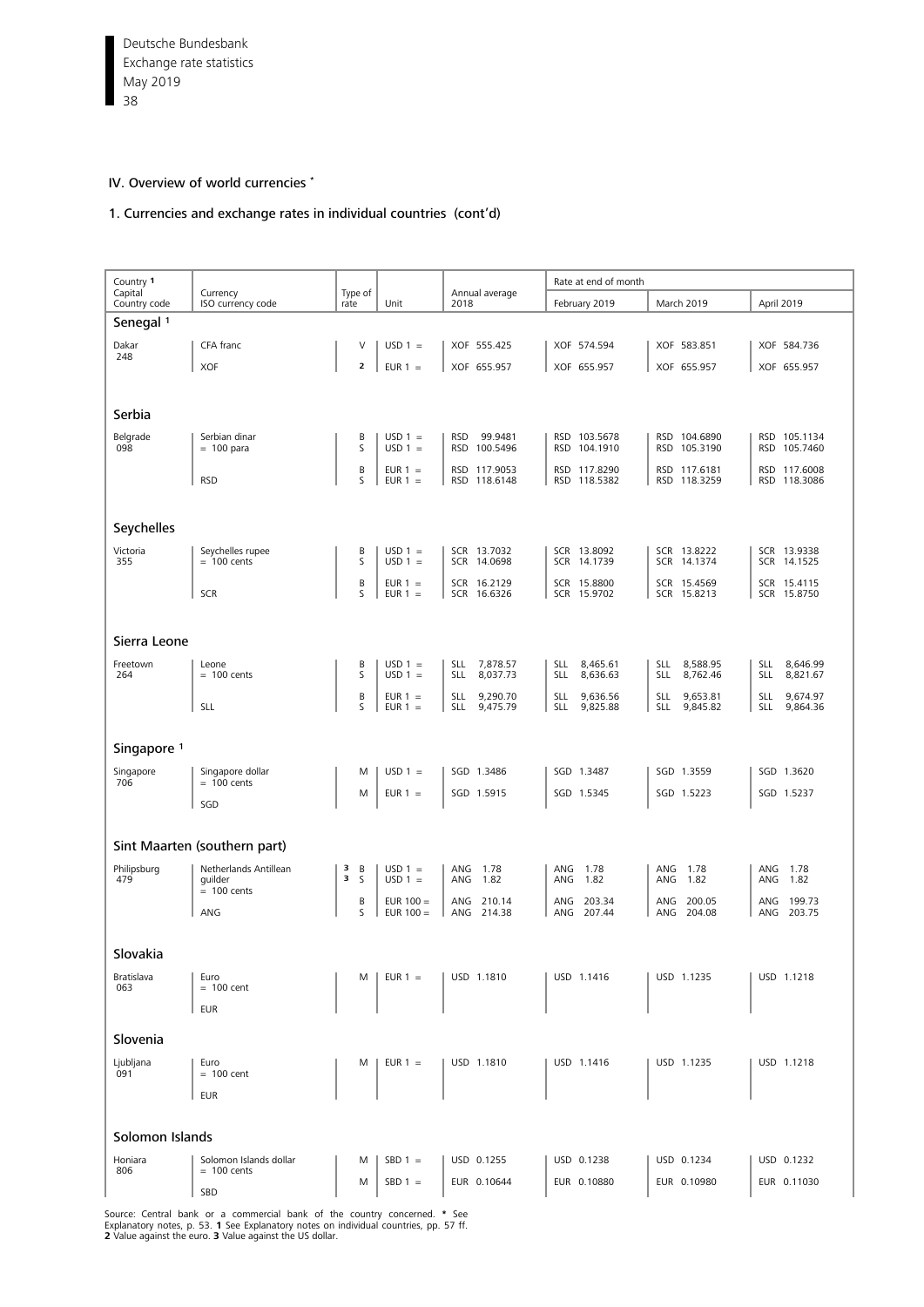#### 1. Currencies and exchange rates in individual countries (cont'd)

| Country 1                |                                     |                 |                                    |                              | Rate at end of month         |                              |                              |
|--------------------------|-------------------------------------|-----------------|------------------------------------|------------------------------|------------------------------|------------------------------|------------------------------|
| Capital<br>Country code  | Currency<br>ISO currency code       | Type of<br>rate | Unit                               | Annual average<br>2018       | February 2019                | March 2019                   | April 2019                   |
| Somalia <sup>1</sup>     |                                     |                 |                                    |                              |                              |                              |                              |
| Mogadishu                | Somali shilling                     | M               | $USD 1 =$                          |                              |                              |                              |                              |
| 342                      | SOS                                 | M               | EUR $1 =$                          |                              |                              |                              |                              |
|                          |                                     |                 |                                    |                              |                              |                              |                              |
|                          |                                     |                 |                                    |                              |                              |                              |                              |
| South Africa             |                                     |                 |                                    |                              |                              |                              |                              |
| Pretoria<br>Seat of      | South African rand<br>$= 100$ cents | B<br>S          | $USD 1 =$<br>$USD 1 =$             | ZAR 13.1043<br>ZAR 13.4218   | ZAR 13.8050<br>ZAR 14.1225   | ZAR 14.2875<br>ZAR 14.6050   | ZAR 14.1263<br>ZAR 14.4438   |
| parliament:<br>Cape Town |                                     | B               | EUR $1 =$                          | ZAR 15.3622                  | ZAR 15.6879                  | ZAR 16.0264                  | ZAR 15.8296                  |
| 388                      | ZAR                                 | S               | EUR $1 =$                          | ZAR 15.8001                  | ZAR 16.1252                  | ZAR 16.4625                  | ZAR 16.2655                  |
|                          |                                     |                 |                                    |                              |                              |                              |                              |
| South Sudan              |                                     |                 |                                    |                              |                              |                              |                              |
| Juba                     | South Sudanese pound                | M               | $USD 1 =$                          | SSP 142.3526                 | SSP 155.2918                 | SSP 155.9236                 | SSP 157.3906                 |
| 225                      | $= 100$ piastres                    | M               | EUR $1 =$                          | SSP 167.7415                 | SSP<br>176.6447              | SSP 175.5154                 | SSP 175.7030                 |
|                          | SSP                                 |                 |                                    |                              |                              |                              |                              |
|                          |                                     |                 |                                    |                              |                              |                              |                              |
| Spain                    |                                     |                 |                                    |                              |                              |                              |                              |
| Madrid                   | Euro                                | M               | EUR $1 =$                          | USD 1.1810                   | USD 1.1416                   | USD 1.1235                   | USD 1.1218                   |
| 011                      | $= 100$ cent<br><b>EUR</b>          |                 |                                    |                              |                              |                              |                              |
|                          |                                     |                 |                                    |                              |                              |                              |                              |
|                          |                                     |                 |                                    |                              |                              |                              |                              |
| Sri Lanka                |                                     |                 |                                    |                              |                              |                              |                              |
| Colombo<br>669           | Sri Lanka rupee<br>$= 100$ cents    | В<br>S          | $USD 1 =$<br>$USD 1 =$             | LKR 161.0435<br>LKR 164.6315 | LKR 177.7980<br>LKR 181.6620 | LKR 174.1668<br>LKR 178.0169 | LKR 173.7878<br>LKR 177.7363 |
|                          |                                     | B               | EUR $1 =$                          | LKR 188.8604                 | LKR 200.9951                 | LKR 194.2961                 | LKR 193.1700                 |
|                          | LKR                                 | S               | EUR $1 =$                          | LKR 195.5350                 | LKR 208.0744                 | LKR 201.2489                 | LKR 200.1946                 |
|                          |                                     |                 |                                    |                              |                              |                              |                              |
| Sudan                    |                                     |                 |                                    |                              |                              |                              |                              |
| Khartoum                 | Sudanese pound                      | В               | $USD 1 =$                          | SDG 25.3413                  | SDG 47.5000                  | SDG 47.5000                  | SDG 45.0000                  |
| 224                      | $= 100$ piastres                    | S               | $USD 1 =$                          | SDG 25.4681                  | SDG 47.7375                  | SDG 47.7375                  | SDG 45.2250                  |
|                          | SDG                                 | B               | EUR $1 =$<br>$S \parallel$ EUR 1 = | SDG 29.5831<br>SDG 29.7310   | SDG 54.0355<br>SDG 54.3057   | SDG 53.2808<br>SDG 53.5472   | SDG 50.3465<br>SDG 50.5982   |
|                          |                                     |                 |                                    |                              |                              |                              |                              |
|                          |                                     |                 |                                    |                              |                              |                              |                              |
| Suriname                 |                                     |                 |                                    |                              |                              |                              |                              |
| Paramaribo<br>492        | Suriname dollar<br>$= 100$ cents    | В<br>S          | $USD 1 =$<br>$USD 1 =$             | SRD 7.401<br>SRD 7.525       | SRD 7.396<br>SRD 7.520       | SRD 7.396<br>SRD 7.520       | SRD 7.396<br>SRD 7.520       |
|                          |                                     | Β               | EUR $1 =$                          | SRD 8.729                    | SRD 8.411                    | SRD 8.319                    | SRD 8.236                    |
|                          | SRD                                 | S               | EUR $1 =$                          | SRD 8.866                    | SRD 8.542                    | SRD 8.449                    | SRD 8.365                    |
|                          |                                     |                 |                                    |                              |                              |                              |                              |
| Sweden                   |                                     |                 |                                    |                              |                              |                              |                              |
| Stockholm                | Swedish krona                       | В               | $USD 1 =$                          | SEK 8.6396                   | SEK 9.1879                   | SEK 9.2296                   | SEK 9.4586                   |
| 030                      | $= 100$ öre                         | S               | $USD 1 =$                          | SEK 8.7446                   | SEK 9.2929                   | SEK 9.3346                   | SEK 9.5636                   |
|                          | SEK                                 | Β<br>S          | EUR $1 =$<br>EUR $1 =$             | SEK 10.2389<br>SEK 10.3539   | SEK 10.4638<br>SEK 10.5788   | SEK 10.3646<br>SEK 10.4796   | SEK 10.5802<br>SEK 10.6952   |

Source: Central bank or a commercial bank of the country concerned. **\*** See Explanatory notes, p. 53. **1** See Explanatory notes on individual countries, pp. 57 ff.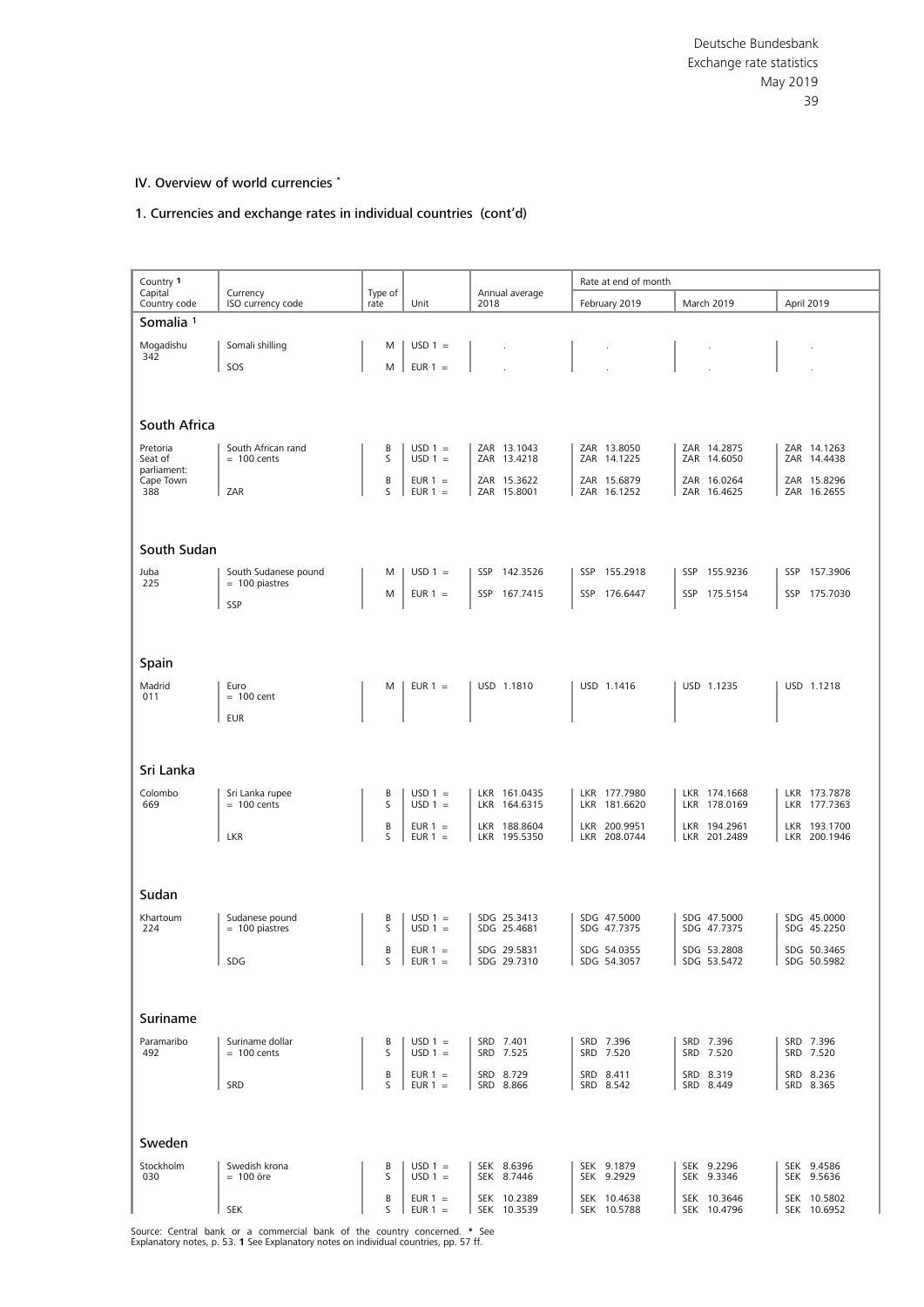Deutsche Bundesbank 40 [Exchange rate statistics](#page-2-0) May 2019

#### IV. Overview of world currencies \*

#### 1. Currencies and exchange rates in individual countries (cont'd)

| Country 1               |                               |                         |                        |                                               | Rate at end of month                   |                                        |                                        |
|-------------------------|-------------------------------|-------------------------|------------------------|-----------------------------------------------|----------------------------------------|----------------------------------------|----------------------------------------|
| Capital<br>Country code | Currency<br>ISO currency code | Type of<br>rate         | Unit                   | Annual average<br>2018                        | February 2019                          | March 2019                             | April 2019                             |
| Switzerland             |                               |                         |                        |                                               |                                        |                                        |                                        |
| Berne                   | Swiss franc                   | В                       | $USD 1 =$              | CHF 0.9783                                    | CHF 0.9960                             | CHF 0.9960                             | CHF 1.0183                             |
| 039                     | $= 100$ rappen/centimes       | B                       | EUR $1 =$              | CHF 1.1520                                    | CHF 1.1344                             | CHF 1.1169                             | CHF 1.1410                             |
|                         | CHF                           |                         |                        |                                               |                                        |                                        |                                        |
|                         |                               |                         |                        |                                               |                                        |                                        |                                        |
| Syrian Arab Republic    |                               |                         |                        |                                               |                                        |                                        |                                        |
| Damascus                | Syrian pound                  | В                       | $USD 1 =$              | SYP<br>434.00                                 | SYP<br>434.00                          | SYP<br>434.00                          | SYP 434.00                             |
| 608                     | $= 100$ piastres              | S                       | $USD 1 =$              | SYP<br>438.30                                 | SYP<br>438.34                          | SYP<br>438.34                          | SYP 438.34                             |
|                         | SYP                           | B<br>S                  | EUR $1 =$<br>EUR $1 =$ | SYP<br>513.32<br>SYP<br>518.41                | SYP<br>493.66<br>SYP<br>498.59         | SYP<br>492.46<br>SYP<br>497.39         | SYP 485.58<br>SYP 490.44               |
|                         |                               |                         |                        |                                               |                                        |                                        |                                        |
| Tajikistan              |                               |                         |                        |                                               |                                        |                                        |                                        |
| Dushanbe                | Somoni                        | M                       | $USD 1 =$              | TJS<br>9.1637                                 | 9.4384<br>TJS                          | 9.4387<br>TJS                          | TJS<br>9.4393                          |
| 082                     | $= 100$ diram                 | M                       | EUR $1 =$              | TJS<br>10.8116                                | TJS<br>10.7532                         | TJS<br>10.6006                         | TJS<br>10.5314                         |
|                         | TJS                           |                         |                        |                                               |                                        |                                        |                                        |
|                         |                               |                         |                        |                                               |                                        |                                        |                                        |
|                         | Tanzania, United Republic of  |                         |                        |                                               |                                        |                                        |                                        |
| Dodoma                  | Tanzania shilling             | В                       | $USD 1 =$              | 2,254.6073<br>TZS                             | 2,277.6040<br>TZS                      | 2,278.1089<br>TZS                      | 2,278.1386<br>TZS                      |
| Seat of<br>Government:  | $= 100$ cents                 | S                       | $USD 1 =$              | TZS<br>2,277.1533                             | TZS<br>2,300.3800                      | TZS<br>2,300.8900                      | TZS<br>2,300.9200                      |
| Dar es Salaam<br>352    | <b>TZS</b>                    | B<br>S                  | EUR $1 =$<br>EUR $1 =$ | TZS<br>2,661.7781<br><b>TZS</b><br>2,689.1558 | TZS<br>2,592.3688<br>TZS<br>2,619.2127 | TZS<br>2,557.4051<br>TZS<br>2,583.8995 | TZS<br>2,541.0358<br>TZS<br>2,567.1364 |
|                         |                               |                         |                        |                                               |                                        |                                        |                                        |
|                         |                               |                         |                        |                                               |                                        |                                        |                                        |
| Thailand                |                               |                         |                        |                                               |                                        |                                        |                                        |
| Bangkok<br>680          | Thai baht<br>$= 100$ satang   | B<br>S                  | $USD 1 =$<br>$USD 1 =$ | THB 32.1291<br>THB 32.4704                    | THB<br>31.3117<br>THB<br>31.6416       | THB 31.6449<br>THB 31.9785             | THB 31.7688<br>THB 32.0988             |
|                         |                               | B                       | EUR $1 =$              | THB 37.7262                                   | THB 35.4386                            | THB 35.3682                            | THB 35.3573                            |
|                         | THB                           | S                       | EUR $1 =$              | THB 38.4623                                   | THB 36.1286                            | THB 36.0628                            | THB 36.0522                            |
|                         |                               |                         |                        |                                               |                                        |                                        |                                        |
| Togo <sup>1</sup>       |                               |                         |                        |                                               |                                        |                                        |                                        |
| Lomé                    | CFA franc                     | V                       | $USD 1 =$              | XOF 555.425                                   | XOF 574.594                            | XOF 583.851                            | XOF 584.736                            |
| 280                     | XOF                           | $\overline{\mathbf{2}}$ | EUR $1 =$              | XOF 655.957                                   | XOF 655.957                            | XOF 655.957                            | XOF 655.957                            |
|                         |                               |                         |                        |                                               |                                        |                                        |                                        |
|                         |                               |                         |                        |                                               |                                        |                                        |                                        |
| Tonga                   |                               |                         |                        |                                               |                                        |                                        |                                        |
| Nuku'alofa<br>817       | Pa'anga                       | M                       | TOP $1 =$              | USD 0.4462                                    | USD 0.4432                             | USD 0.4416                             | USD 0.4397                             |
|                         | $= 100$ seniti<br><b>TOP</b>  | M                       | TOP $1 =$              | EUR 0.3777                                    | EUR 0.3894                             | EUR 0.3925                             | EUR 0.3927                             |
|                         |                               |                         |                        |                                               |                                        |                                        |                                        |
|                         |                               |                         |                        |                                               |                                        |                                        |                                        |
| Trinidad and Tobago     |                               |                         |                        |                                               |                                        |                                        |                                        |
| Port-of-Spain           | Trinidad and Tobago dollar    | B                       | $USD 1 =$              | TTD 6.7317                                    | TTD 6.7474                             | TTD 6.7366                             | TTD 6.7110                             |
| 472                     | $= 100$ cents                 | S                       | $USD 1 =$              | TTD 6.7630                                    | TTD 6.7632                             | TTD 6.7774                             | TTD 6.7658                             |
|                         | <b>TTD</b>                    | B<br>S                  | EUR $1 =$<br>EUR $1 =$ | TTD 7.8811<br>TTD 8.4568                      | TTD 7.5666<br>TTD 8.1141               | TTD 7.7748<br>TTD 8.3987               | TTD 7.5313<br>TTD 7.9856               |

Source: Central bank or a commercial bank of the country concerned. **\*** See Explanatory notes, p. 53. **1** See Explanatory notes on individual countries, pp. 57 ff. **2** Value against the euro.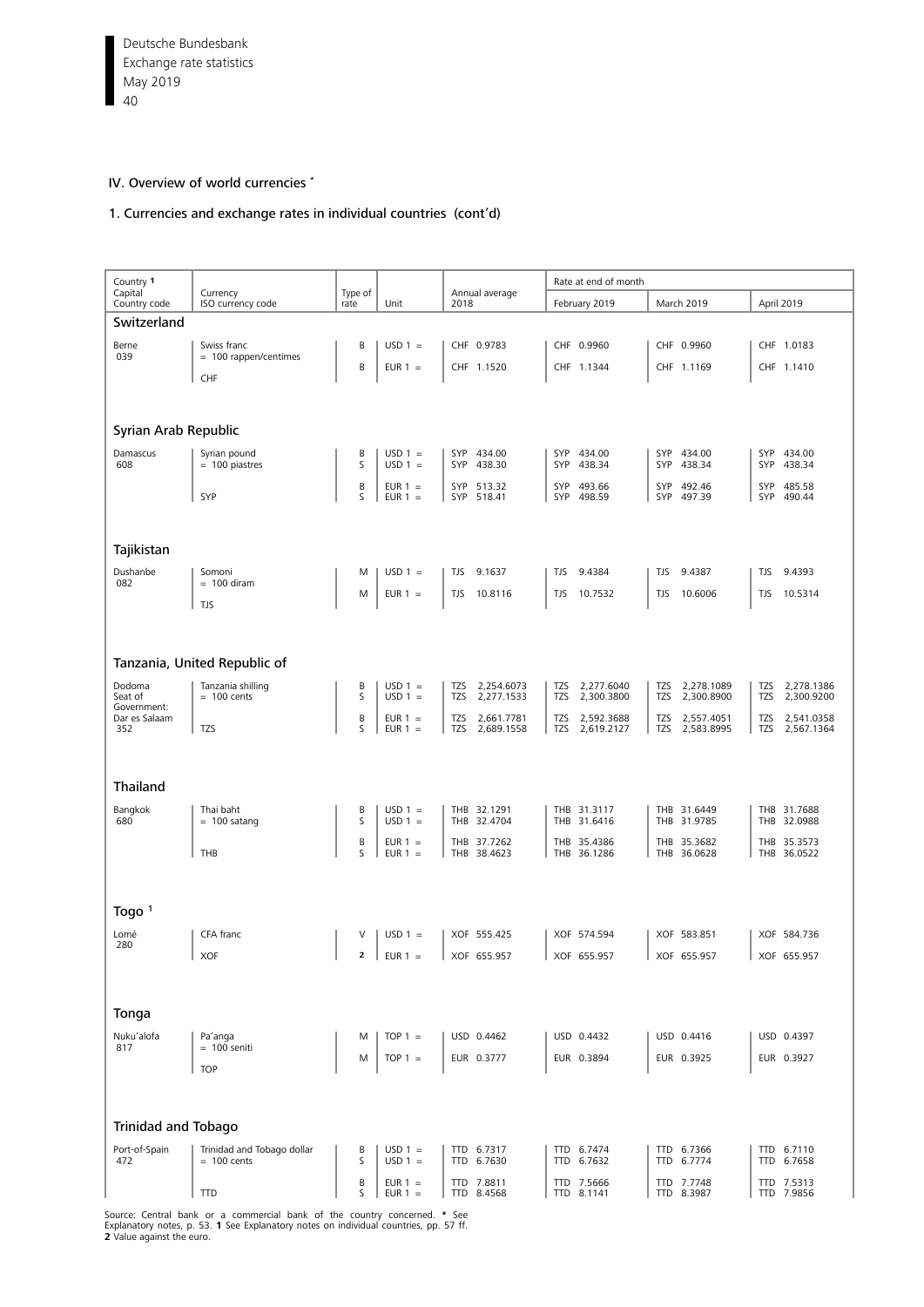#### 1. Currencies and exchange rates in individual countries (cont'd)

| Country 1                         |                                             |                 |                        | Rate at end of month         |                              |                              |                              |
|-----------------------------------|---------------------------------------------|-----------------|------------------------|------------------------------|------------------------------|------------------------------|------------------------------|
| Capital<br>Country code           | Currency<br>ISO currency code               | Type of<br>rate | Unit                   | Annual average<br>2018       | February 2019                | March 2019                   | April 2019                   |
| <b>Tunisia</b>                    |                                             |                 |                        |                              |                              |                              |                              |
| Tunis                             | Tunisian dinar                              | B               | $USD 1 =$              | TND 2.6373                   | TND 3.0119                   | TND 3.0021                   | TND 2.9939                   |
| 212                               | $= 1,000$ millimes                          | S               | $USD 1 =$              | TND 2.6400                   | TND 3.0150                   | TND 3.0052                   | TND 2.9968                   |
|                                   | <b>TND</b>                                  | B<br>S          | EUR $1 =$<br>EUR $1 =$ | TND 3.1069<br>TND 3.1100     | TND 3.4312<br>TND 3.4347     | TND 3.3725<br>TND 3.3758     | TND 3.3486<br>TND 3.3520     |
|                                   |                                             |                 |                        |                              |                              |                              |                              |
|                                   |                                             |                 |                        |                              |                              |                              |                              |
| <b>Turkey</b>                     |                                             |                 |                        |                              |                              |                              |                              |
| Ankara<br>052                     | Turkish lira<br>$= 100$ kuruş               | B<br>S          | $USD 1 =$<br>$USD 1 =$ | TRY 4.8094<br>TRY 4.8180     | TRY 5.2905<br>TRY 5.3000     | TRY 5.5423<br>TRY 5.5523     | TRY 5.9282<br>TRY 5.9389     |
|                                   |                                             | B               | EUR $1 =$              | TRY 5.6804                   | TRY 6.0257                   | TRY 6.2335                   | TRY 6.6151                   |
|                                   | TRY                                         | S               | EUR $1 =$              | TRY 5.6906                   | TRY 6.0366                   | TRY 6.2448                   | TRY 6.6270                   |
|                                   |                                             |                 |                        |                              |                              |                              |                              |
| Turkmenistan <sup>1</sup>         |                                             |                 |                        |                              |                              |                              |                              |
| Ashgabat                          | Turkmen manat                               | 2               | $USD 1 =$              | TMT 3.50                     | TMT 3.50                     | TMT 3.50                     | TMT 3.50                     |
| 080                               | $= 100$ tenge                               | M               | EUR $1 =$              | TMT 4.1619                   | TMT 3.9872                   | TMT 3.9288                   | TMT 3.9064                   |
|                                   | <b>TMT</b>                                  |                 |                        |                              |                              |                              |                              |
|                                   |                                             |                 |                        |                              |                              |                              |                              |
| Uganda                            |                                             |                 |                        |                              |                              |                              |                              |
| Kampala<br>350                    | Uganda shilling                             | B<br>S          | $USD 1 =$<br>$USD 1 =$ | UGX 3,728.14<br>UGX 3,738.14 | UGX 3,682.50<br>UGX 3,692.50 | UGX 3,710.08<br>UGX 3,720.08 | UGX 3,740.54<br>UGX 3,750.54 |
|                                   |                                             | B               | EUR $1 =$              | UGX 4,393.75                 | UGX 4,183.23                 | UGX 4,174.25743              | UGX 4,175.64188              |
|                                   | <b>UGX</b>                                  | S               | EUR $1 =$              | UGX 4,405.54                 | UGX 4,194.59                 | UGX 4,185.50855              | UGX 4,186.80509              |
|                                   |                                             |                 |                        |                              |                              |                              |                              |
| Ukraine                           |                                             |                 |                        |                              |                              |                              |                              |
| Kyiv                              | Hryvnia                                     | M               | $USD 100 =$            | UAH 2,721.1273               | UAH 2,699.2764               | UAH 2,724.8765               | UAH 2,661.9328               |
| 072                               | $= 100$ kopiyok                             | M               | EUR $100 =$            | UAH 3,212.2821               | UAH 3,073.3961               | UAH 3,056.7665               | UAH 2,960.8679               |
|                                   | <b>UAH</b>                                  |                 |                        |                              |                              |                              |                              |
|                                   |                                             |                 |                        |                              |                              |                              |                              |
| United Arab Emirates <sup>1</sup> |                                             |                 |                        |                              |                              |                              |                              |
| Abu Dhabi                         |                                             | 2               |                        |                              |                              |                              |                              |
| 647                               | United Arab Emirates dirham<br>$= 100$ fils |                 | $USD 1 =$              | AED 3.6725                   | AED 3.6725<br>AED 4.1925     | AED 3.6725<br>AED 4.1261     | AED 3.6725                   |
|                                   | AED                                         | V, M            | EUR $1 =$              | AED 4.3310                   |                              |                              | AED 4.1198                   |
|                                   |                                             |                 |                        |                              |                              |                              |                              |
|                                   |                                             |                 |                        |                              |                              |                              |                              |
| United Kingdom <sup>1</sup>       |                                             |                 |                        |                              |                              |                              |                              |
| London<br>006                     | Pound sterling<br>$= 100$ pence             | M               | GBP $1 =$              | USD 1.3350                   | USD 1.3300                   | USD 1.3030                   | USD 1.3036                   |
|                                   | GBP                                         | M               | EUR $1 =$              | GBP 0.8854                   | GBP 0.8562                   | GBP 0.8617                   | GBP 0.8597                   |
|                                   |                                             |                 |                        |                              |                              |                              |                              |
|                                   |                                             |                 |                        |                              |                              |                              |                              |
| <b>United States</b>              |                                             |                 |                        |                              |                              |                              |                              |
| Washington<br>400                 | US dollar<br>$= 100$ cents                  | M               | EUR $1 =$              | USD 1.17793                  | USD 1.1370                   | USD 1.1216                   | USD 1.1215                   |
|                                   | <b>USD</b>                                  | M               | GBP $1 =$              | USD 1.33458                  | USD 1.3261                   | USD 1.3032                   | USD 1.3031                   |

Source: Central bank or a commercial bank of the country concerned. **\*** See Explanatory notes, p. 53. **1** See Explanatory notes on individual countries, pp. 57 ff. **2** Value against the US dollar.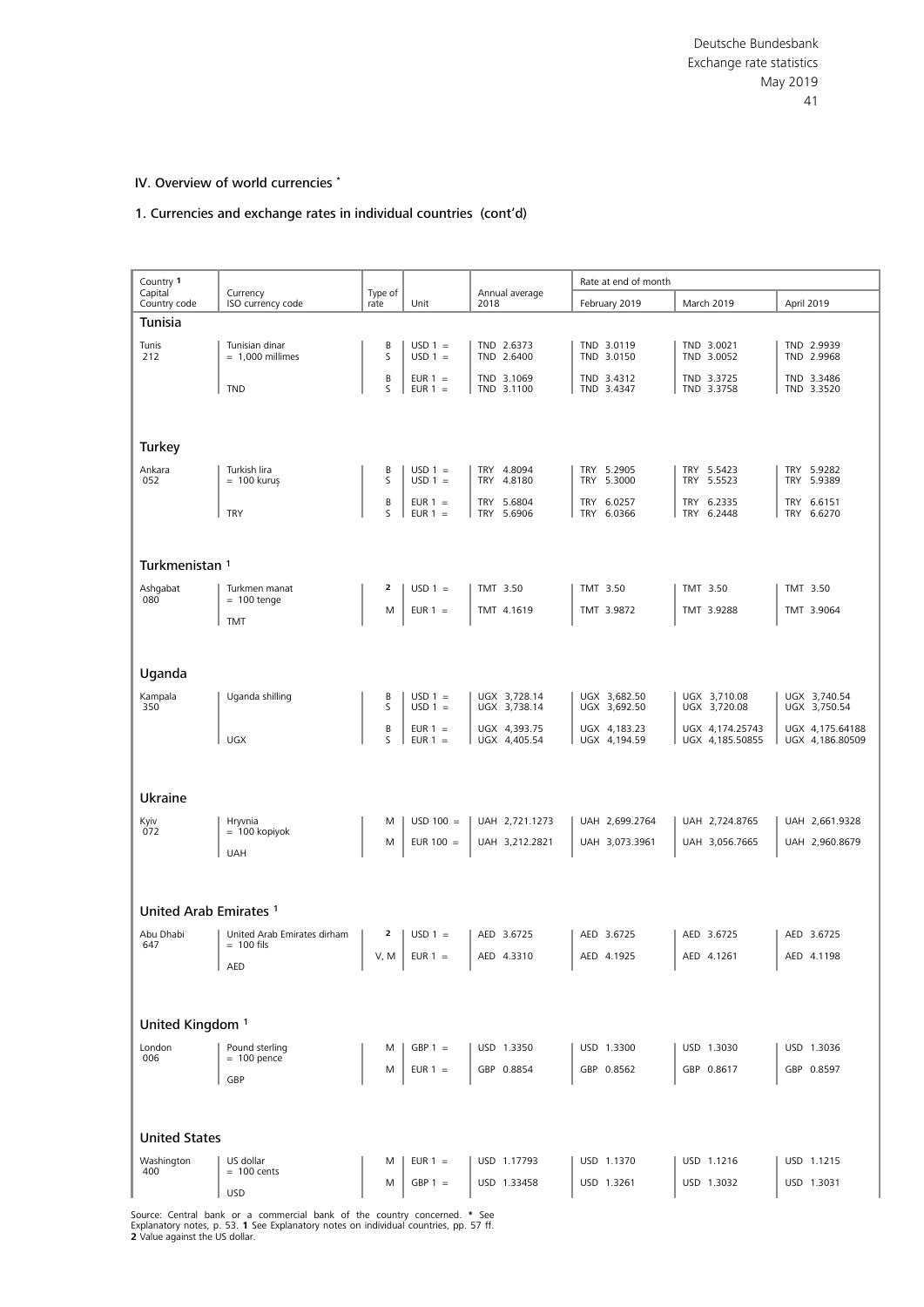Deutsche Bundesbank 42 [Exchange rate statistics](#page-2-0) May 2019

#### IV. Overview of world currencies \*

#### 1. Currencies and exchange rates in individual countries (cont'd)

| Country 1         |                                     |         |                        |                                           | Rate at end of month             |                                  |                                            |
|-------------------|-------------------------------------|---------|------------------------|-------------------------------------------|----------------------------------|----------------------------------|--------------------------------------------|
| Capital           | Currency                            | Type of |                        | Annual average                            |                                  |                                  |                                            |
| Country code      | ISO currency code                   | rate    | Unit                   | 2018                                      | February 2019                    | March 2019                       | April 2019                                 |
| Uruguay           |                                     |         |                        |                                           |                                  |                                  |                                            |
| Montevideo<br>524 | Uruguayan peso<br>= 100 centésimos  | M       | $USD 1 =$              | UYU 30.739                                | UYU 32.651                       | UYU 33.484                       | UYU 34.981                                 |
|                   | <b>UYU</b>                          | M       | EUR $1 =$              | UYU 36.2340                               | UYU 37.1536                      | UYU 37.5657                      | UYU 39.2469                                |
|                   |                                     |         |                        |                                           |                                  |                                  |                                            |
|                   |                                     |         |                        |                                           |                                  |                                  |                                            |
|                   |                                     |         |                        |                                           |                                  |                                  |                                            |
| Uzbekistan        |                                     |         |                        |                                           |                                  |                                  |                                            |
| Tashkent<br>081   | Uzbekistan sum<br>$= 100$ tiyin     | M       | $USD 1 =$              | 8,070.28<br>UZS                           | <b>UZS</b><br>8,403.19           | UZS 8,389.97                     | UZS 8,445.49                               |
|                   | UZS                                 | M       | EUR $1 =$              | UZS 9,528.90                              | UZS 9,530.06                     | UZS 9,491.57                     | UZS 9,415.03                               |
|                   |                                     |         |                        |                                           |                                  |                                  |                                            |
|                   |                                     |         |                        |                                           |                                  |                                  |                                            |
|                   |                                     |         |                        |                                           |                                  |                                  |                                            |
| Vanuatu           |                                     |         |                        |                                           |                                  |                                  |                                            |
| Port Vila<br>816  | Vatu                                | B<br>S  | $USD 1 =$<br>$USD 1 =$ | VUV 108.58<br>VUV 115.41                  | VUV 110.69<br>VUV 118.06         | VUV 111.29<br>VUV 118.69         | VUV 111.86<br>VUV 119.30                   |
|                   |                                     | B       | EUR $1 =$              | VUV 128.83                                | VUV 126.96                       | VUV 126.25                       | VUV 126.18                                 |
|                   | VUV                                 | S       | EUR $1 =$              | VUV 134.09                                | VUV 132.22                       | VUV 131.49                       | VUV 131.41                                 |
|                   |                                     |         |                        |                                           |                                  |                                  |                                            |
|                   |                                     |         |                        |                                           |                                  |                                  |                                            |
|                   | Venezuela, Bolivarian Republic of 1 |         |                        |                                           |                                  |                                  |                                            |
| Caracas           | Bolívar Soberano                    | B       | $USD 1 =$              | $\overline{2}$                            | VES 3,293.9844                   | VES 3,286.2438                   | 5,189.9327 1<br>VES                        |
| 484               | $= 100$ céntimos                    | S       | $USD 1 =$              | $\overline{2}$<br>k.                      | <b>VES</b><br>3,302.2400         | 3,294.4800<br>VES                | 5,202.9400 1<br>VES                        |
|                   | VES                                 | B<br>S  | EUR $1 =$<br>EUR $1 =$ | $\overline{\mathbf{2}}$<br>$\overline{2}$ | VES 3,748.5542<br>VES 3,758.9398 | VES 3,687.8228<br>VES 3,698.3832 | 5,814.4891 1<br>VES<br>5,829.8943 1<br>VES |
|                   |                                     |         |                        |                                           |                                  |                                  |                                            |
|                   |                                     |         |                        |                                           |                                  |                                  |                                            |
|                   |                                     |         |                        |                                           |                                  |                                  |                                            |
| <b>Viet Nam</b>   |                                     |         |                        |                                           |                                  |                                  |                                            |
| Hanoi             | Dong                                | B       | $USD 1 =$              | VND 23,007                                | VND 23,150                       | VND 23,150                       | VND 23,230                                 |
| 690               | $= 10$ hào<br>$= 100 \text{ xu}$    | S       | $USD 1 =$              | VND 23,085                                | VND 23,250                       | VND 23,250                       | VND 23,330                                 |
|                   | <b>VND</b>                          | B<br>S  | EUR $1 =$<br>EUR $1 =$ | VND 27,033.98<br>VND 27,460.82            | VND 26,257.73<br>VND 26,939.14   | VND 25,911.27<br>VND 26,584.02   | VND 25,775.91<br>VND 26,522.97             |
|                   |                                     |         |                        |                                           |                                  |                                  |                                            |
|                   |                                     |         |                        |                                           |                                  |                                  |                                            |
|                   |                                     |         |                        |                                           |                                  |                                  |                                            |
| Yemen             |                                     |         |                        |                                           |                                  |                                  |                                            |
| Sana'a<br>653     | Yemeni rial<br>$= 100$ fils         | B<br>S  | $USD 1 =$<br>$USD 1 =$ | YER 250.00<br>YER 250.50                  | YER 250.00<br>YER 250.50         | YER 250.00<br>YER 250.50         | YER 250.00<br>YER 250.50                   |
|                   |                                     | Β       | EUR $1 =$              | YER 294.43                                | YER 284.39                       | YER 280.66                       | YER 279.70                                 |
|                   | <b>YER</b>                          | S       | EUR $1 =$              | YER 295.02                                | YER 284.96                       | YER 281.22                       | YER 280.26                                 |
|                   |                                     |         |                        |                                           |                                  |                                  |                                            |
|                   |                                     |         |                        |                                           |                                  |                                  |                                            |
| Zambia            |                                     |         |                        |                                           |                                  |                                  |                                            |
| Lusaka            | Kwacha                              | B       | $USD 1 =$              | ZMW 10.5868                               | ZMW 12.0175                      | ZMW 12.1175                      | ZMW 12.6941                                |
| 378               | $= 100$ ngwee                       | S       | $USD 1 =$              | ZMW 10.6368                               | ZMW 12.0675                      | ZMW 12.1675                      | ZMW 12.7441                                |
|                   | ZMW                                 | B<br>S  | EUR $1 =$<br>EUR $1 =$ | ZMW 12.4529<br>ZMW 12.5160                | ZMW 13.7132<br>ZMW 13.7763       | ZMW 13.6164<br>ZMW 13.6774       | ZMW 14.2390<br>ZMW 14.3002                 |

Source: Central bank or a commercial bank of the country concerned. \* See<br>Explanatory notes, p. 53. 1 See Explanatory notes on individual countries, pp. 57 ff.<br>**2** Calculation not meaningful due to multiple episodes of sha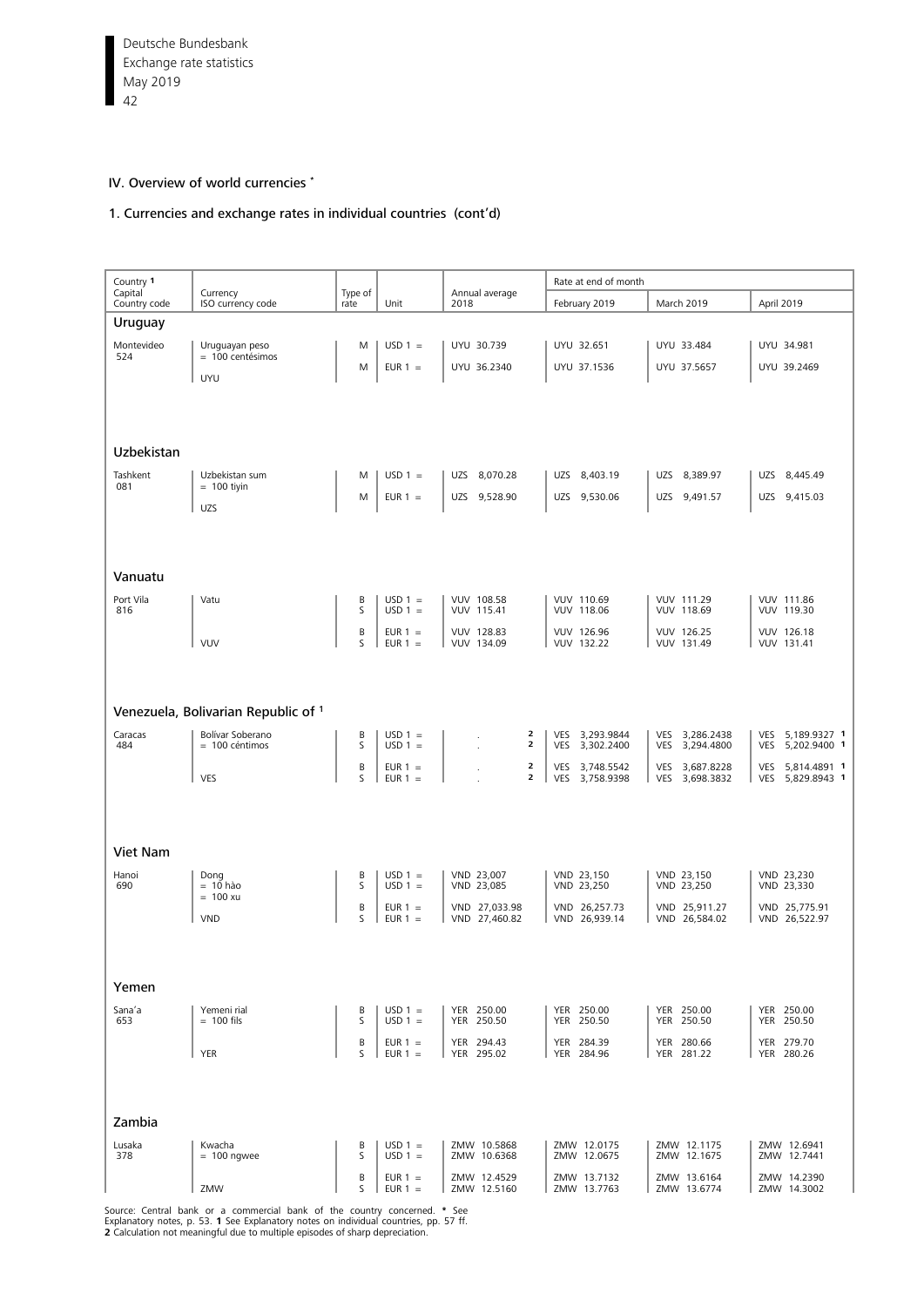#### 2. Currencies in selected territories and states in which the currency of another country is legal tender

| As of end-April 2019                                                                                                          |                                                                                       |                                                                                                                                                                                                     |                                                                                                              |
|-------------------------------------------------------------------------------------------------------------------------------|---------------------------------------------------------------------------------------|-----------------------------------------------------------------------------------------------------------------------------------------------------------------------------------------------------|--------------------------------------------------------------------------------------------------------------|
| Country or territory (country code)                                                                                           | Currency                                                                              | Country or territory (country code)                                                                                                                                                                 | Currency                                                                                                     |
| Åland Islands<br>Alhucemas<br>American Samoa<br>(830)<br>Andaman Islands<br>Andorra 1 (043)<br>Anguilla (446)<br>Azores (010) | Euro<br>Euro<br>US dollar<br>Indian rupee<br>Euro<br>East Caribbean dollar<br>Euro    | Madeira (010)<br>Marie-Galante (001)<br>Marshall Islands (824)<br>Martinique (001)<br>Mayotte (377)<br>Melilla (023)<br>Micronesia, Federated States of (823)<br>Monaco 1 (001)<br>Montenegro (097) | Euro<br>Euro<br>US dollar<br>Euro<br>Euro<br>Euro<br>US dollar<br>Euro<br>Euro                               |
| Baker Island (832)<br><b>Balearics</b><br>Bali<br>Bonaire (475)<br>Bora-Bora<br>Borneo (northern part) (701)                  | US dollar<br>Euro<br>Indonesian rupiah<br>US dollar<br>CFP franc<br>Malaysian ringgit | Montserrat (470)<br>Mooréa                                                                                                                                                                          | East Caribbean dollar<br>CFP franc                                                                           |
| Borneo (southern part) (700)<br>British Virgin Islands (468)                                                                  | Indonesian rupiah<br>US dollar                                                        | Nauru (803)<br>Newfoundland<br>Nicobar Islands<br>Niue (838)<br>Norfolk Island (836)<br>Northern Mariana Islands (820)                                                                              | Australian dollar<br>Canadian dollar<br>Indian rupee<br>New Zealand dollar<br>Australian dollar<br>US dollar |
| Canary Islands (011)<br>Ceuta (021)<br>Chafarinas (Islands)<br>Christmas Island (834)<br>Cocos Islands (833)                  | Euro<br>Euro<br>Euro<br>Australian dollar<br>Australian dollar                        | Palau (825)<br>Pescadores<br>Pitcairn Islands Group (813)<br>Puerto Rico (400)                                                                                                                      | US dollar<br>New Taiwan dollar<br>New Zealand dollar<br>US dollar                                            |
| Désirade (001)                                                                                                                | Euro                                                                                  |                                                                                                                                                                                                     |                                                                                                              |
|                                                                                                                               |                                                                                       | Réunion (001)                                                                                                                                                                                       | Euro                                                                                                         |
| Easter Island<br>Ecuador $1$ (500)                                                                                            | Chilean peso<br>US dollar                                                             | Saba (475)                                                                                                                                                                                          | US dollar                                                                                                    |
| Faroe Islands 1<br>(041)<br>(French) Guiana (001)<br>French Polynesia (822)                                                   | Danish krone<br>Euro<br>CFP franc                                                     | San Marino 1 (047)<br>Spitzbergen/Spitsbergen (028)<br>St Barthélemy (001)<br>St Eustatius (475)<br>St Martin (northern part) (001)<br>St Pierre and Miguelon (408)<br>Sumatra                      | Euro<br>Norwegian krone<br>Euro<br>US dollar<br>Euro<br>Euro<br>Indonesian rupiah                            |
| Galapagos Islands (500)<br>Gozo (Island of)<br>Greenland (406)<br>Guadeloupe (001)                                            | US dollar<br>Euro<br>Danish krone<br>Euro                                             | Swan Islands (424)                                                                                                                                                                                  | Honduran lempira                                                                                             |
| Guam (831)<br>Guernsey 1 (107)                                                                                                | US dollar<br>Pound sterling                                                           | (822)<br>Tahiti<br>Tibet (720)<br>Timor-Leste 1 (626)<br>Tokelau (839)                                                                                                                              | CFP franc<br>Chinese renminbi<br>US dollar<br>New Zealand dollar/Samoan tala                                 |
| Howland Island (832)                                                                                                          | US dollar                                                                             | Turks and Caicos Islands 1 (454)<br>Tuvalu 1 (807)                                                                                                                                                  | US dollar<br>Australian dollar                                                                               |
| Isle of Man 1 (109)                                                                                                           | Pound sterling                                                                        | Vatican City 1 (045)                                                                                                                                                                                | Euro                                                                                                         |
| Jarvis Island (832)<br>Java<br>Jersey 1 (108)                                                                                 | US dollar<br>Indonesian rupiah<br>Pound sterling                                      | Virgin Islands of the United States (457)                                                                                                                                                           | US dollar                                                                                                    |
| Kiribati 1 (812)<br>Kosovo (095)                                                                                              | Australian dollar<br>Euro<br>Serbian dinar                                            | Wallis and Futuna (Islands) (811)<br>Western Sahara (203)                                                                                                                                           | CFP franc<br>Moroccan dirham                                                                                 |
| Laccadive Islands<br>Les Saintes Islands (001)<br>Liechtenstein (037)                                                         | Indian rupee<br>Euro<br>Swiss franc                                                   | Zanzibar (Island) (352)<br>Zimbabwe (382)                                                                                                                                                           | Tanzania shilling<br>US dollar 2                                                                             |

<span id="page-42-0"></span>Sources: Central banks and The Statesman's Yearbook. \* See Explanatory notes, wero, pound sterling, Botswana pula (since 2 February 2009); Japanese yen, Chinese<br>p. 53. 1 Local currency is also in use. 2 Principal currency;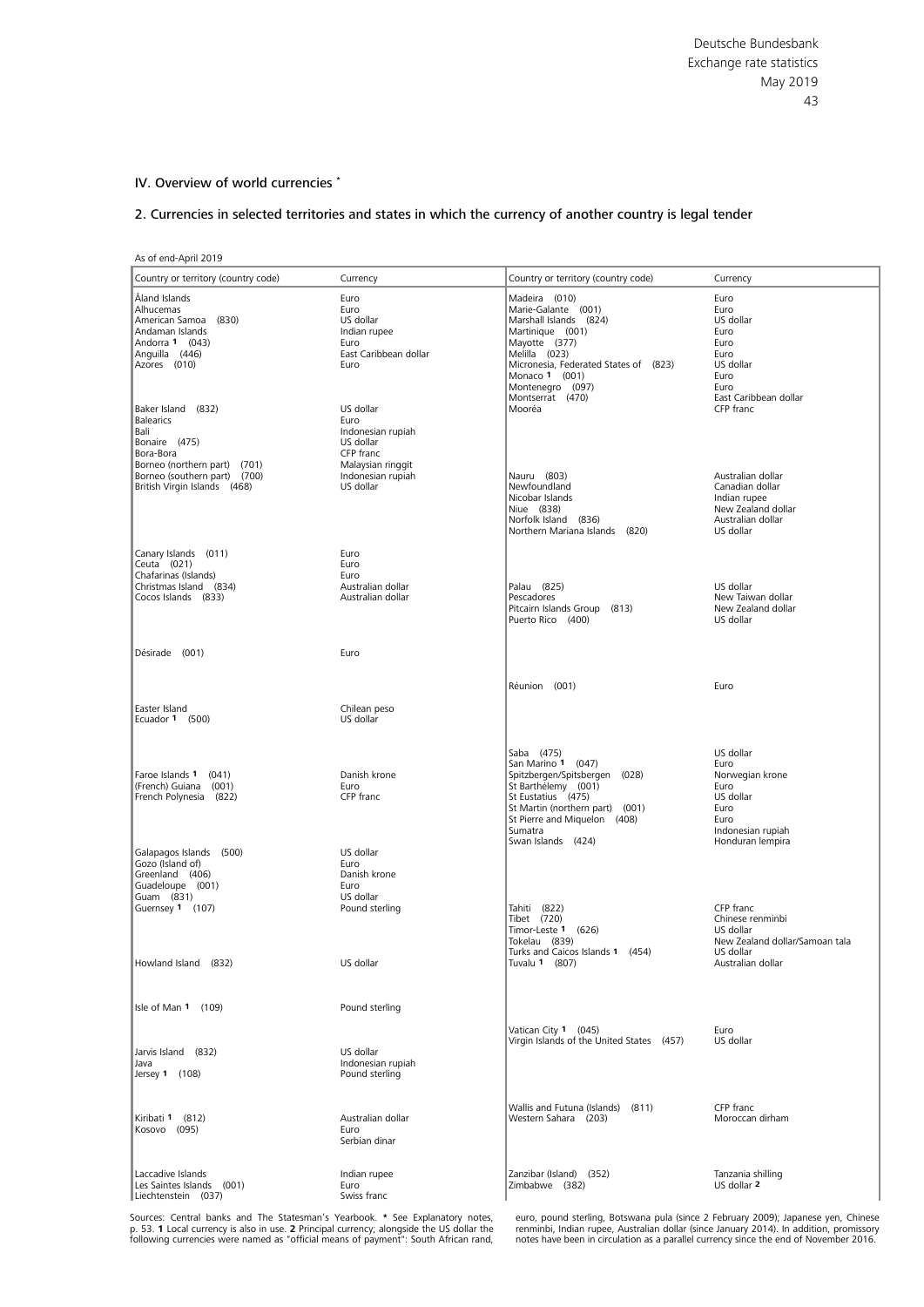Deutsche Bundesbank 44 [Exchange rate statistics](#page-2-0) May 2019

#### V. Value of the special drawing right in selected currencies \*

#### 1. End-of-year and end-of-month rates

 $SDR 1 1 = CU ...$ 

| Period                            | US dollar<br><b>USD</b>                  | Euro<br><b>EUR</b>                       | Chinese yuan<br>renminbi<br><b>CNY</b>   | Japanese yen<br><b>JPY</b>               | Pound sterling<br>GBP                        | Canadian dollar<br>CAD                   | Swiss franc<br><b>CHF</b>                | Danish krone<br><b>DKK</b>               | Norwegian<br>krone<br>NOK                | Swedish krona<br><b>SEK</b>              |
|-----------------------------------|------------------------------------------|------------------------------------------|------------------------------------------|------------------------------------------|----------------------------------------------|------------------------------------------|------------------------------------------|------------------------------------------|------------------------------------------|------------------------------------------|
| 1999                              | 1.37251                                  | 1.36467                                  | 11.3508                                  | 140.111                                  | 0.848150                                     | 1.98094                                  | 2.19297                                  | 10.1549                                  | 11.0218                                  | 11.6873                                  |
| 2000                              | 1.30291                                  | 1.40022                                  | 10.7847                                  | 149.704                                  | 0.873149                                     | 1.95462                                  | 2.13221                                  | 10.4500                                  | 11.5288                                  | 12.4232                                  |
| 2001                              | 1.25673                                  | 1.42474                                  | 10.3925                                  | 165.491                                  | 0.866469                                     | 2.00147                                  | 2.10605                                  | 10.5685                                  | 11.3251                                  | 13.3943                                  |
| 2002                              | 1.35952                                  | 1.29639                                  | 11.2123                                  | 162.414                                  | 0.843483                                     | 2.14750                                  | 1.88539                                  | 9.62844                                  | 9.47006                                  | 11.9542                                  |
| 2003                              | 1.48597                                  | 1.17654                                  | 12.2989                                  | 158.575                                  | 0.832619                                     | 1.92047                                  | 1.83800                                  | 8.82099                                  | 9.91886                                  | 10.7715                                  |
| 2004                              | 1.55301                                  | 1.14016                                  | 12.8107                                  | 161.161                                  | 0.804085                                     | 1.86920                                  | 1.75738                                  | 8.46296                                  | 9.37796                                  | 10.2351                                  |
| 2005                              | 1.42927                                  | 1.21155                                  | 11.5345                                  | 168.610                                  | 0.830055                                     | 1.66418                                  | 1.87848                                  | 9.03881                                  | 9.67427                                  | 11.3363                                  |
| 2006                              | 1.50440                                  | 1.14229                                  | 11.7474                                  | 178.948                                  | 0.766377                                     | 1.75308                                  | 1.83582                                  | 8.51702                                  | 9.41017                                  | 10.3390                                  |
| 2007                              | 1.58025                                  | 1.07346                                  | 11.5302                                  | 179.947                                  | 0.788780                                     | 1.56144                                  | 1.77857                                  | 8.02021                                  | 8.55074                                  | 10.2088                                  |
| 2008                              | 1.54027                                  | 1.10675                                  | 10.5271                                  | 140.464                                  | 1.056570                                     | 1.88621                                  | 1.63839                                  | 8.18003                                  | 10.7802                                  | 12.0833                                  |
| 2009                              | 1.56769                                  | 1.08822                                  | 10.7045                                  | 143.797                                  | 0.968007                                     | 1.64075                                  | 1.61551                                  | 8.10688                                  | 9.05608                                  | 11.3070                                  |
| 2010                              | 1.54003                                  | 1.15966                                  | 10.1995                                  | 125.436                                  | 0.997755                                     | 1.54142                                  | 1.44702                                  | 8.64469                                  | 9.06742                                  | 10.4761                                  |
| 2011                              | 1.53527                                  | 1.18654                                  | 9.67352                                  | 119.321                                  | 0.992989                                     | 1.56254                                  | 1.44453                                  | 8.82099                                  | 9.20039                                  | 10.6293                                  |
| 2012                              | 1.53692                                  | 1.16583                                  | 9.66660                                  | 133.020                                  | 0.953662                                     | 1.52954                                  | 1.40874                                  | 8.69762                                  | 8.55432                                  | 10.0140                                  |
| 2013                              | 1.54000                                  | 1.11732                                  | 9.39770                                  | 162.162                                  | 0.935148                                     | 1.63856                                  | 1.37291                                  | 8.33556                                  | 9.41398                                  | 10.0229                                  |
| 2014                              | 1.44881                                  | 1.19332                                  | 8.86525                                  | 174.733                                  | 0.928247                                     | 1.68076                                  | 1.43301                                  | 8.86611                                  | 10.7693                                  | 11.3176                                  |
| 2015                              | 1.38573                                  | 1.27283                                  | 8.99548                                  | 167.116                                  | 0.935104                                     | 1.91785                                  | 1.37478                                  | 9.47221                                  | 12.2069                                  | 11.5742                                  |
| 2016                              | 1.34433                                  | 1.27534                                  | 9.34283                                  | 157.018                                  | 1.09278                                      | 1.80503                                  | 1.36826                                  | 9.48128                                  | 11.5881                                  | 12.2295                                  |
| 2017                              | 1.42413                                  | 1.18747                                  | 9.27343                                  | 160.785                                  | 1.05402                                      | 1.78837                                  | 1.38967                                  | 8.84056                                  | 11.6850                                  | 11.7238                                  |
| 2018                              | 1.39079                                  | 1.21424                                  | 9.53107                                  | 154.141                                  | 1.09550                                      | 1.89153                                  | 1.36451                                  | 9.06709                                  | 12.1106                                  | 12.4768                                  |
| 2015 Feb.                         | 1.40739                                  | 1.25213                                  | 8.65194                                  | 167.846                                  | 0.912176                                     | 1.76037                                  | 1.33534                                  | 9.34833                                  | 10.7357                                  | 11.7788                                  |
| Mar.                              | 1.37949                                  | 1.28217                                  | 8.47314                                  | 165.691                                  | 0.932088                                     | 1.74961                                  | 1.34197                                  | 9.57735                                  | 11.1594                                  | 11.8956                                  |
| Apr.                              | 1.40642                                  | 1.25405                                  | 8.59838                                  | 166.674                                  | 0.911718                                     | 1.70444                                  | 1.31598                                  | 9.35918                                  | 10.5145                                  | 11.6984                                  |
| May                               | 1.39050                                  | 1.26755                                  | 8.50933                                  | 172.075                                  | 0.911926                                     | 1.73326                                  | 1.30944                                  | 9.45555                                  | 10.8198                                  | 11.7894                                  |
| June                              | 1.40639                                  | 1.25694                                  | 8.59816                                  | 172.213                                  | 0.894767                                     | 1.75433                                  | 1.30823                                  | 9.37726                                  | 11.0497                                  | 11.5871                                  |
| July                              | 1.39470                                  | 1.27172                                  | 8.53170                                  | 172.901                                  | 0.895528                                     | 1.81966                                  | 1.34212                                  | 9.48902                                  | 11.4474                                  | 12.0354                                  |
| Aug.                              | 1.40380                                  | 1.25172                                  | 8.96933                                  | 170.141                                  | 0.914997                                     | 1.85624                                  | 1.35382                                  | 9.34143                                  | 11.7142                                  | 11.8760                                  |
| Sep.<br>Oct.<br>Nov.<br>Dec.      | 1.40374<br>1.39687<br>1.37217<br>1.38573 | 1.25300<br>1.26793<br>1.29707            | 8.92961<br>8.86942<br>8.77855<br>8.99548 | 168.378<br>168.840<br>168.502            | 0.923574<br>0.910075<br>0.914411<br>0.935104 | 1.88016<br>1.82753<br>1.82951            | 1.36640<br>1.38137<br>1.41484<br>1.37478 | 9.34719<br>9.45600<br>9.67661<br>9.47221 | 11.9341<br>11.9096<br>11.9245<br>12.2069 | 11.7748<br>11.8987<br>11.9797<br>11.5742 |
| 2016 Jan.<br>Feb.<br>Mar.         | 1.38050<br>1.38131<br>1.40882            | 1.27283<br>1.26419<br>1.26866<br>1.23744 | 9.07853<br>9.04429<br>9.11129            | 167.116<br>167.040<br>156.641<br>158.675 | 0.965111<br>0.997049<br>0.978139             | 1.91785<br>1.94374<br>1.86795<br>1.82738 | 1.40783<br>1.38394<br>1.35529            | 9.43450<br>9.46450<br>9.22041            | 11.9902<br>12.0578<br>11.6498            | 11.7571<br>11.7931<br>11.4779            |
| Apr.                              | 1.41733                                  | 1.24294                                  | 9.19084                                  | 158.372                                  | 0.969847                                     | 1.77861                                  | 1.36390                                  | 9.25249                                  | 11.4537                                  | 11.3943                                  |
| May                               | 1.40288                                  | 1.25774                                  | 9.23753                                  | 155.846                                  | 0.959693                                     | 1.83777                                  | 1.38913                                  | 9.35454                                  | 11.7220                                  | 11.6901                                  |
| June                              | 1.39884                                  | 1.25999                                  | 9.29463                                  | 143.941                                  | 1.03710                                      | 1.81976                                  | 1.36527                                  | 9.37348                                  | 11.7190                                  | 11.8640                                  |
| July                              | 1.39338                                  | 1.25383                                  | 9.27042                                  | 144.912                                  | 1.05743                                      | 1.81711                                  | 1.35799                                  | 9.32523                                  | 11.9229                                  | 12.0072                                  |
| Aug.                              | 1.39434                                  | 1.25255                                  | 9.31255                                  | 143.561                                  | 1.06131                                      | 1.82993                                  | 1.37245                                  | 9.32297                                  | 11.6193                                  | 11.9107                                  |
| Sep.                              | 1.39581                                  | 1.25062                                  | 9.31064                                  | 141.089                                  | 1.07693                                      | 1.83089                                  | 1.35980                                  | 9.31871                                  | 11.2387                                  | 12.0301                                  |
| Oct.                              | 1.37385                                  | 1.25511                                  | 9.30085                                  | 143.979                                  | 1.12879                                      | 1.84137                                  | 1.35874                                  | 9.33724                                  | 11.3393                                  | 12.3613                                  |
| Nov.                              | 1.35376                                  | 1.27293                                  | 9.32175                                  | 152.149                                  | 1.08718                                      | 1.81756                                  | 1.37312                                  | 9.47104                                  | 11.4806                                  | 12.4014                                  |
| Dec.                              | 1.34433                                  | 1.27534                                  | 9.34283                                  | 157.018                                  | 1.09278                                      | 1.80503                                  | 1.36826                                  | 9.48128                                  | 11.5881                                  | 12.2295                                  |
| 2017 Jan.                         | 1.35883                                  | 1.26344                                  | 9.34798                                  | 154.363                                  | 1.09042                                      | 1.77055                                  | 1.34918                                  | 9.39655                                  | 11.2295                                  | 11.9779                                  |
| Feb.                              | 1.35389                                  | 1.27762                                  | 9.30016                                  | 152.381                                  | 1.08834                                      | 1.79364                                  | 1.36080                                  | 9.49677                                  | 11.3315                                  | 12.2395                                  |
| Mar.                              | 1.35685                                  | 1.26915                                  | 9.35008                                  | 152.035                                  | 1.08962                                      | 1.80596                                  | 1.35820                                  | 9.43984                                  | 11.6359                                  | 12.1213                                  |
| Apr.                              | 1.37102                                  | 1.25437                                  | 9.45689                                  | 152.526                                  | 1.05940                                      | 1.87309                                  | 1.35759                                  | 9.33036                                  | 11.6961                                  | 12.1179                                  |
| May                               | 1.38432                                  | 1.23369                                  | 9.45340                                  | 153.590                                  | 1.07826                                      | 1.86883                                  | 1.34417                                  | 9.17835                                  | 11.6445                                  | 12.0657                                  |
| June                              | 1.39139                                  | 1.21923                                  | 9.43637                                  | 155.752                                  | 1.07207                                      | 1.80560                                  | 1.33406                                  | 9.06701                                  | 11.6696                                  | 11.7837                                  |
| July                              | 1.40775                                  | 1.20043                                  | 9.46925                                  | 155.627                                  | 1.07265                                      | 1.75757                                  | 1.36692                                  | 8.92698                                  | 11.1701                                  | 11.4494                                  |
| Aug.<br>Sep.<br>Oct.              | 1.41339<br>1.41330<br>1.40469<br>1.41542 | 1.19526<br>1.19710<br>1.20698<br>1.19455 | 9.32227<br>9.39576<br>9.31099<br>9.35209 | 156.179<br>159.222<br>158.940            | 1.09769<br>1.05596<br>1.06263<br>1.05279     | 1.77182<br>1.76379<br>1.81106<br>1.82419 | 1.36463<br>1.37005<br>1.40216<br>1.39631 | 8.89079<br>8.90916<br>8.98142<br>8.88936 | 11.0907<br>11.2676<br>11.4951            | 11.2683<br>11.4598<br>11.7369<br>11.8326 |
| Nov.<br>Dec.<br>2018 Jan.<br>Feb. | 1.42413<br>1.45712<br>1.44589            | 1.18747<br>1.16972<br>1.18379            | 9.27343<br>9.17406<br>9.15466            | 158.527<br>160.785<br>158.593<br>155.173 | 1.05402<br>1.02897<br>1.04457                | 1.78837<br>1.79124<br>1.85204            | 1.38967<br>1.35950<br>1.36405            | 8.84056<br>8.70496<br>8.81516            | 11.7541<br>11.6850<br>11.1849<br>11.3826 | 11.7238<br>11.4288<br>11.9372            |
| Mar.                              | 1.45386                                  | 1.17983                                  | 9.12359                                  | 154.386                                  | 1.03379                                      | 1.87436                                  | 1.39087                                  | 8.76017                                  | 11.3360                                  | 12.1521                                  |
| Apr.                              | 1.43806                                  | 1.19055                                  | 9.11835                                  | 157.195                                  | 1.04777                                      | 1.84590                                  | 1.42282                                  | 8.86965                                  | 11.5031                                  | 12.4786                                  |
| May                               | 1.41665                                  | 1.21092                                  | 9.06939                                  | 153.933                                  | 1.06307                                      | 1.83428                                  | 1.39710                                  | 9.01356                                  | 11.5491                                  | 12.4505                                  |
| June<br>July<br>Aug.              | 1.40657<br>1.40487<br>1.40139<br>1.39525 | 1.20653<br>1.19706<br>1.20280<br>1.20530 | 9.31828<br>9.59647<br>9.57341<br>9.60126 | 155.356<br>155.898<br>155.554<br>158.319 | 1.07049<br>1.06728<br>1.07754<br>1.06990     | 1.85217<br>1.82872<br>1.82016<br>1.82898 | 1.39764<br>1.38822<br>1.35409<br>1.36232 | 8.99167<br>8.91798<br>8.96789            | 11.4759<br>11.4126<br>11.6851<br>11.4099 | 12.6027<br>12.2955<br>12.7588<br>12.3582 |
| Sep.<br>Oct.<br>Nov.<br>Dec.      | 1.38213<br>1.38323<br>1.39079            | 1.22118<br>1.21773<br>1.21424            | 9.63577<br>9.60412<br>9.53107            | 156.512<br>156.899<br>154.141            | 1.08198<br>1.08446<br>1.09550                | 1.81639<br>1.83983<br>1.89153            | 1.38945<br>1.38053<br>1.36451            | 8.98723<br>9.11170<br>9.08694<br>9.06709 | 11.6657<br>11.8607<br>12.1106            | 12.6669<br>12.5719<br>12.4768            |
| 2019 Jan.                         | 1.40070                                  | 1.21927                                  | 9.39364                                  | 152.564                                  | 1.06683                                      | 1.84108                                  | 1.39089                                  | 9.10274                                  | 11.7810                                  | 12.6277                                  |
| Feb.                              | 1.39798                                  | 1.22458                                  | 9.35008                                  | 155.021                                  | 1.05087                                      | 1.84099                                  | 1.38854                                  | 9.13676                                  | 11.9112                                  | 12.9179                                  |
| Mar.                              | 1.38825                                  | 1.23565                                  | 9.33053                                  | 153.985                                  | 1.05929                                      | 1.85512                                  | 1.38256                                  | 9.22441                                  | 11.9351                                  | 12.8859                                  |
| Apr.                              | 1.38576                                  | 1.23530                                  | 9.34152                                  | 154.789                                  | 1.06511                                      | 1.86011                                  | 1.41237                                  | 9.22101                                  | 11.9426                                  | 13.1801                                  |

<span id="page-43-0"></span>Source: IMF, Washington. **\*** See Explanatory notes, pp. 53-54. **1** ISO currency code: XDR.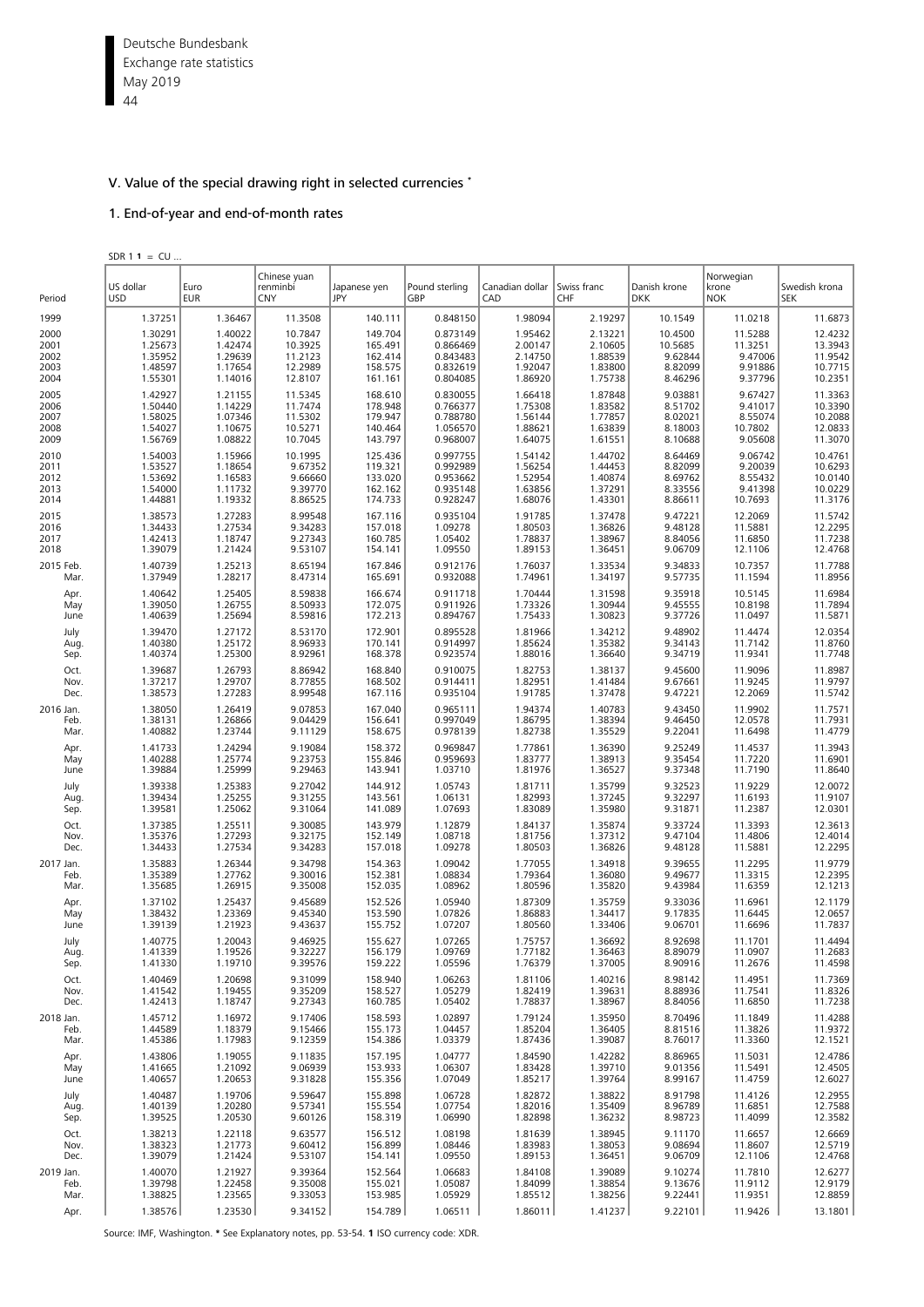#### V. Value of the special drawing right in selected currencies \*

#### 2. Daily rates

# SDR 1 **1** =  $CU$  ...

| Period                                           | US dollar<br><b>USD</b>       | Euro<br><b>EUR</b>            | Chinese yuan<br>renminbi<br><b>CNY</b> | Japanese yen<br><b>JPY</b>    | Pound sterling<br>GBP         | Canadian dollar<br>CAD        | Swiss franc<br>CHF            | Danish krone<br><b>DKK</b>    | Norwegian<br>krone<br><b>NOK</b> | Swedish krona<br><b>SEK</b> |
|--------------------------------------------------|-------------------------------|-------------------------------|----------------------------------------|-------------------------------|-------------------------------|-------------------------------|-------------------------------|-------------------------------|----------------------------------|-----------------------------|
| 2019 Feb.<br>$\mathbf{1}$<br>$\overline{4}$<br>5 | 1.39845<br>1.39611<br>1.39464 | 1.21912<br>1.21984<br>1.22090 | 9.41930                                | 152.264<br>152.916<br>153.396 | 1.07063<br>1.06867<br>1.07177 | 1.83128<br>1.83268<br>1.83172 | 1.38867<br>1.39213<br>1.39638 | 9.10125<br>9.10656<br>9.11411 | 11.7870<br>11.8361<br>11.8162    | 12.6502<br>12.7290          |
| 6                                                | 1.39274                       | 1.22234                       |                                        | 152.853                       | 1.07535                       | 1.83702                       | 1.39378                       | 9.12509                       | 11.8468                          | 12.7462                     |
| $\overline{7}$                                   | 1.38958                       | 1.22484                       |                                        | 152.687                       | 1.07946                       | 1.84606                       | 1.39341                       | 9.14177                       | 11.9119                          | 12.8332                     |
| 8                                                | 1.39080                       | 1.22581                       |                                        | 152.710                       | 1.07311                       | 1.84560                       | 1.39289                       | 9.14871                       | 11.9752                          | 12.8840                     |
| 11                                               | 1.38878                       | 1.22803                       | 9.41256                                |                               | 1.07541                       | 1.84624                       | 1.39281                       | 9.16565                       | 12.0581                          | 12.8790                     |
| 12<br>13                                         | 1.38699<br>1.38963            | 1.22786<br>1.22922            | 9.40115<br>9.39311                     | 153.263<br>153.624            | 1.07899<br>1.07374            | 1.83749<br>1.83987            | 1.39857<br>1.39630            | 9.16263<br>9.17212            | 12.0269<br>11.9984               | 12.9006<br>12.8620          |
| 14                                               | 1.38549                       | 1.22958                       | 9.37532                                | 153.789                       | 1.08182                       | 1.84242                       | 1.39754                       | 9.17440                       | 11.9989                          | 12.8450                     |
| 15                                               | 1.38657                       | 1.23141                       | 9.39911                                | 153.049                       | 1.08165                       | 1.83942                       | 1.39517                       | 9.18780                       | 12.0296                          | 12.9314                     |
| 19                                               | 1.38742                       | 1.22846                       | 9.39647                                | 153.560                       | 1.07398                       | 1.83667                       | 1.39505                       | 9.16666                       | 11.9726                          | 12.8593                     |
| 20                                               | 1.39151                       | 1.22687                       | 9.35664                                | 154.235                       | 1.06842                       | 1.83249                       | 1.39284                       | 9.15424                       | 11.9417                          | 12.9575                     |
| 21<br>22                                         | 1.39259<br>1.39158            | 1.22652<br>1.22876            | 9.35043<br>9.35139                     | 154.188<br>154.075            | 1.06667<br>1.06962            | 1.83766<br>1.83312            | 1.39398<br>1.39241            | 9.15215<br>9.16910            | 11.9963<br>11.9980               | 12.9754<br>12.9976          |
| 25                                               | 1.39418                       | 1.22781                       | 9.33846                                | 154.475                       | 1.06548                       | 1.83669                       | 1.39251                       | 9.16128                       | 11.9859                          | 12.9847                     |
| 26                                               | 1.39489                       | 1.22779                       | 9.34448                                | 154.554                       | 1.05586                       | 1.84056                       | 1.39566                       | 9.16120                       | 11.9986                          | 12.9970                     |
| 27                                               | 1.39771                       | 1.22757                       | 9.34483                                | 154.517                       | 1.04949                       | 1.83729                       | 1.39289                       | 9.15910                       | 11.9225                          | 12.9485                     |
| 28                                               | 1.39798                       | 1.22458                       | 9.35008                                | 155.021                       | 1.05087                       | 1.84099                       | 1.38854                       | 9.13676                       | 11.9112                          | 12.9179                     |
| Mar.<br>$\overline{1}$                           | 1.39448                       | 1.22506                       | 9.34510                                | 155.764                       | 1.05455                       | 1.84909                       | 1.39197                       | 9.14052                       | 11.9159                          | 12.9008                     |
| 4                                                | 1.39228                       | 1.22808                       | 9.32227                                | 155.935                       | 1.05572                       | 1.85410                       | 1.39402                       | 9.16338                       | 11.9902                          | 12.9238                     |
| 5                                                | 1.39213                       | 1.22882                       | 9.33132                                | 155.709                       | 1.05644                       | 1.85779                       | 1.39289                       | 9.16868                       | 12.0452                          |                             |
| 6<br>$\overline{7}$                              | 1.39033<br>1.39080            | 1.22984<br>1.23396            | 9.32984<br>9.33088                     | 155.397<br>155.283            | 1.05841<br>1.05861            | 1.86583                       | 1.39728<br>1.39713            | 9.17566<br>9.20658            | 12.0574<br>12.0756               | 12.9573<br>12.9385          |
| 8                                                | 1.38676                       | 1.23575                       | 9.32505                                | 154.652                       | 1.06079                       | 1.86131                       | 1.40070                       | 9.21880                       | 12.2010                          | 13.1433                     |
| 11                                               | 1.38744                       | 1.23394                       | 9.32984                                | 154.173                       | 1.06554                       | 1.86112                       | 1.40021                       | 9.20624                       | 12.0556                          | 13.0653                     |
| 12                                               | 1.38825                       | 1.23126                       | 9.31793                                | 154.651                       | 1.06355                       | 1.85720                       | 1.40192                       | 9.18544                       | 11.9882                          | 13.0030                     |
| 13                                               | 1.39099                       | 1.23064                       | 9.33498                                | 154.817                       | 1.05722                       | 1.85363                       | 1.39934                       | 9.18071                       | 11.9674                          | 13.0076                     |
| 14<br>15                                         | 1.39097                       | 1.23149                       | 9.34370                                | 154.745<br>155.749            | 1.05149                       | 1.85374                       | 1.39743                       | 9.18983                       | 11.9645                          | 12.9083                     |
| 18                                               | 1.39236<br>1.39392            | 1.23130<br>1.22823            | 9.35104<br>9.35655                     | 155.492                       | 1.04973<br>1.05102            | 1.85768<br>1.86018            | 1.39786<br>1.39413            | 9.18974<br>9.16515            | 11.9289<br>11.8794               | 12.9014<br>12.8628          |
| 19                                               | 1.39413                       | 1.22745                       | 9.36408                                | 155.139                       | 1.05000                       | 1.85308                       | 1.39406                       | 9.15969                       | 11.8749                          | 12.8556                     |
| 20                                               | 1.39403                       | 1.22778                       | 9.34754                                | 155.573                       | 1.05428                       | 1.85643                       | 1.39242                       | 9.16221                       | 11.8991                          | 12.8361                     |
| 21                                               | 1.39559                       | 1.22560                       | 9.32766                                |                               | 1.06335                       | 1.86534                       | 1.38652                       | 9.14612                       | 11.7875                          | 12.7695                     |
| 22                                               | 1.39169                       | 1.23137                       | 9.32627                                | 154.074                       | 1.05872                       | 1.86640                       | 1.38439                       | 9.18864                       | 11.8732                          | 12.8443                     |
| 25<br>26                                         | 1.39267<br>1.39287            | 1.22973<br>1.23361            | 9.34885<br>9.35086                     | 152.915<br>153.341            | 1.05601<br>1.05186            | 1.86896<br>1.86449            | 1.38410<br>1.38367            | 9.17953<br>9.20938            | 11.8779<br>11.8917               | 12.8869<br>12.8790          |
| 27                                               | 1.39132                       | 1.23552                       | 9.35489                                | 153.810                       | 1.05203                       | 1.86631                       | 1.38234                       | 9.22484                       | 11.9784                          | 12.8916                     |
| 28                                               | 1.38809                       | 1.23737                       | 9.33934                                | 152.967                       | 1.05791                       | 1.86406                       | 1.38260                       | 9.23788                       | 12.0496                          | 12.9321                     |
| 29                                               | 1.38825                       | 1.23565                       | 9.33053                                | 153.985                       | 1.05929                       | 1.85512                       | 1.38256                       | 9.22441                       | 11.9351                          | 12.8859                     |
| Apr.<br>$\overline{1}$                           | 1.38815                       | 1.23545                       | 9.31723                                | 154.196                       | 1.05925                       | 1.85138                       | 1.38148                       | 9.22143                       | 11.9073                          | 12.8437                     |
| $\overline{2}$                                   | 1.38599                       | 1.23749                       | 9.31524                                | 154.330                       | 1.06141                       | 1.84946                       | 1.38578                       | 9.23736                       | 11.9350                          | 12.9097                     |
| 3                                                | 1.38884                       | 1.23529                       | 9.31558                                | 154.814                       | 1.05431                       | 1.85048                       | 1.38474                       | 9.22058                       | 11.8857                          | 12.8972                     |
| $\overline{4}$<br>5                              | 1.38796<br>1.38709            | 1.23715<br>1.23483            | 9.32418                                | 154.744<br>155.035            | 1.05569<br>1.06196            | 1.85390<br>1.85675            | 1.38595<br>1.38785            | 9.23395<br>9.21744            | 11.9148<br>11.9298               | 12.8713<br>12.8630          |
| 8                                                | 1.38764                       | 1.23389                       | 9.32384                                | 154.652                       | 1.06308                       | 1.84903                       | 1.38708                       | 9.21116                       | 11.8830                          | 12.8985                     |
| 9                                                | 1.38953                       | 1.23218                       | 9.32871                                | 154.724                       | 1.06168                       | 1.85030                       | 1.38849                       | 9.19828                       | 11.8524                          | 12.8533                     |
| 10                                               | 1.38926                       | 1.23173                       | 9.33045                                | 154.444                       | 1.06205                       | 1.85133                       | 1.39003                       | 9.19515                       | 11.8117                          | 12.8443                     |
| 11                                               | 1.38986                       | 1.23390                       | 9.33567                                | 154.372                       | 1.06113                       | 1.85936                       | 1.39215                       | 9.21073                       | 11.8312                          | 12.8472                     |
| 12<br>15                                         | 1.39028<br>1.39051            | 1.22805<br>1.22912            | 9.34064<br>9.32470                     | 155.364<br>155.723            | 1.06270<br>1.06048            | 1.85310<br>1.85688            | 1.39125<br>1.39447            | 9.16658<br>9.17398            | 11.7918<br>11.8018               | 12.9058<br>12.8698          |
| 16                                               | 1.38997                       | 1.22952                       | 9.32271                                | 155.635                       | 1.06210                       | 1.85714                       | 1.39810                       | 9.17743                       | 11.7872                          | 12.8797                     |
| 17                                               | 1.39042                       | 1.23035                       | 9.30302                                | 155.727                       | 1.06574                       | 1.85371                       | 1.40259                       | 9.18485                       | 11.7841                          | 12.8268                     |
| 18                                               | 1.38765                       | 1.23347                       | 9.29757                                | 155.390                       | 1.06665                       | 1.85696                       | 1.40313                       |                               |                                  | 12.8674                     |
| 19                                               | 1.38724                       |                               | 9.30051                                | 155.274                       |                               |                               |                               |                               |                                  |                             |
| 22<br>23                                         | 1.38713                       |                               | 9.31177                                | 155.303<br>155.131            |                               | 1.85223                       | 1.41405                       |                               |                                  |                             |
| 24                                               | 1.38720<br>1.38489            | 1.23362<br>1.23552            | 9.32079<br>9.30527                     | 155.011                       | 1.06651<br>1.07045            | 1.86177<br>1.86615            | 1.41065                       | 9.21005<br>9.22518            | 11.8236<br>11.8696               | 12.9465<br>12.9777          |
| 25                                               | 1.38064                       | 1.24125                       | 9.30163                                | 154.632                       | 1.07243                       | 1.86290                       | 1.41136                       | 9.26758                       | 11.9952                          | 13.1033                     |
| 26                                               | 1.38159                       | 1.24098                       | 9.30735                                | 154.323                       | 1.07004                       | 1.85962                       | 1.41102                       | 9.26441                       | 11.9945                          | 13.1480                     |
| 29                                               | 1.38239                       | 1.23981                       | 9.30709                                |                               | 1.06988                       |                               | 1.40990                       | 9.25540                       | 12.0117                          | 13.1370                     |
| 30                                               | 1.38576                       | 1.23530                       | 9.34152                                | 154.789                       | 1.06511                       | 1.86011                       | 1.41237                       | 9.22101                       | 11.9426                          | 13.1801                     |
| May<br>$\mathbf{1}$                              | 1.38748                       |                               |                                        |                               | 1.06194                       | 1.86144                       |                               |                               |                                  |                             |
| 2                                                | 1.38563                       | 1.23584                       |                                        |                               | 1.06117                       | 1.86533                       | 1.41230                       | 9.22620                       | 12.0433                          | 13.2214                     |
| 3<br>6                                           | 1.38309<br>1.38562            | 1.23988<br>1.23727            | 9.37954                                |                               | 1.06400                       | 1.85735<br>1.86449            | 1.41123<br>1.41160            | 9.25660                       | 12.1239<br>12.1135               | 13.2554<br>13.2702          |
| $\overline{7}$                                   | 1.38562                       | 1.23882                       | 9.37233                                | 153.415                       | 1.05865                       | 1.86726                       | 1.41243                       |                               | 12.0914                          | 13.2427                     |
| 8                                                | 1.38544                       | 1.23678                       | 9.37946                                | 152.413                       | 1.06433                       | 1.86564                       | 1.40914                       | 9.23344                       | 12.1557                          | 13.2638                     |
| 9                                                | 1.38371                       | 1.23623                       | 9.42676                                | 152.139                       | 1.06570                       | 1.86565                       | 1.41021                       | 9.22960                       | 12.1234                          | 13.3226                     |

<span id="page-44-0"></span>Source: IMF, Washington. **\*** See Explanatory notes, pp. 53-54. **1** ISO currency code: XDR.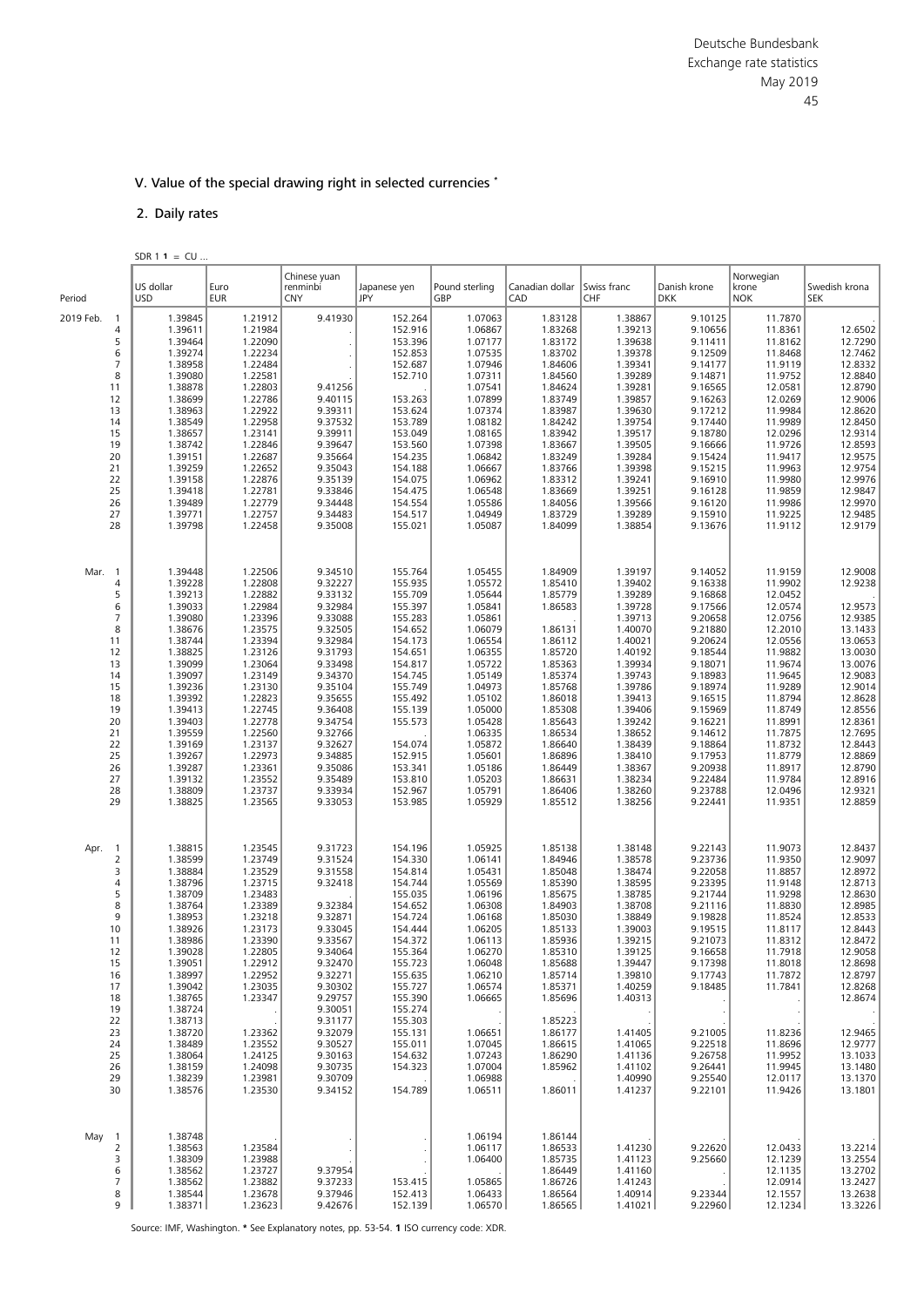Deutsche Bundesbank 46 [Exchange rate statistics](#page-2-0) May 2019

#### VI. Global exchange rate arrangements and monetary policy framework\*

As of end-April 2018

|                                     |                                                                                                                                                                                                                     |                                                                                                                                                                                                                                                                                                    |                                          | <b>Monetary policy framework</b>                  |                                                                                                                                                                                                        |                                      |                                                                                     |
|-------------------------------------|---------------------------------------------------------------------------------------------------------------------------------------------------------------------------------------------------------------------|----------------------------------------------------------------------------------------------------------------------------------------------------------------------------------------------------------------------------------------------------------------------------------------------------|------------------------------------------|---------------------------------------------------|--------------------------------------------------------------------------------------------------------------------------------------------------------------------------------------------------------|--------------------------------------|-------------------------------------------------------------------------------------|
|                                     |                                                                                                                                                                                                                     |                                                                                                                                                                                                                                                                                                    | <b>Exchange rate target</b>              |                                                   |                                                                                                                                                                                                        |                                      |                                                                                     |
| <b>Exchange rate</b><br>arrangement | US dollar                                                                                                                                                                                                           | Euro                                                                                                                                                                                                                                                                                               | <b>Exchange rate anchor</b><br>Composite | Other                                             | <b>Monetary</b><br>aggregate<br>target                                                                                                                                                                 | Inflation-<br>targeting<br>framework | Other 1                                                                             |
| No separate legal<br>tender         | Ecuador<br>El Salvador<br>Marshall Islands<br>Micronesia,<br>Federated<br>States of<br>Palau<br>Panama<br>Timor-Leste                                                                                               | Kosovo<br>Montenegro<br>San Marino                                                                                                                                                                                                                                                                 |                                          | Kiribati<br>Nauru<br>Tuvalu                       |                                                                                                                                                                                                        |                                      |                                                                                     |
| <b>Currency board</b>               | Djibouti<br>Hong Kong<br>ECCU <sub>2</sub><br>Antigua and<br>Barbuda<br>Dominica<br>Grenada<br>Saint Kitts<br>and Nevis<br>Saint Lucia<br>Saint Vincent<br>and the<br>Grenadines                                    | Bosnia and<br>Herzegovina<br>Bulgaria                                                                                                                                                                                                                                                              |                                          | Brunei<br>Darussalam                              |                                                                                                                                                                                                        |                                      |                                                                                     |
| Conventional<br>peg                 | Aruba<br><b>Bahamas</b><br>Bahrain<br>Barbados<br>Belize<br>Curaçao and<br>Sint Maarten<br>(southern part)<br>Eritrea<br>Iraq<br>Jordan<br>Oman<br>Qatar<br>Saudi Arabia<br>Turkmenistan<br>United Arab<br>Emirates | Cabo Verde<br>Comoros<br>Denmark 4<br>Sao Tome<br>and Principe<br><b>WAEMU 5</b><br>Benin<br>Burkina Faso<br>Côte d'Ivoire<br>Guinea-Bissau<br>Mali<br>Niger<br>Senegal<br>Togo<br>CAEMC <sub>6</sub><br>Cameroon<br>Central African<br>Republic<br>Chad<br>Congo<br>Equatorial<br>Guinea<br>Gabon | Fiji<br>Kuwait<br>Libya<br>Morocco       | Bhutan<br>Eswatini<br>Lesotho<br>Namibia<br>Nepal |                                                                                                                                                                                                        |                                      | Samoa 3<br>Solomon<br>Islands <sup>3</sup>                                          |
| <b>Stabilised</b><br>arrangement    | Guyana<br>Lebanon<br>Maldives<br>Trinidad and<br>Tobago                                                                                                                                                             | Croatia<br>North<br>Macedonia                                                                                                                                                                                                                                                                      | Singapore<br>Viet Nam 7                  |                                                   | Angola 7<br>Bolivia,<br>Plurinational<br>State of 7<br>Ethiopia 7<br>Guinea 7<br>Malawi 7<br>Myanmar 7<br>Nigeria 7<br>Suriname 7<br>Tajikistan 7,9<br>Tanzania,<br>United<br>Republic of 7<br>Yemen 7 | Guatemala 7<br>Indonesia 7           | Azerbaijan 7<br>Eqypt 7<br>Kenya 7,8<br>Pakistan 7<br>South Sudan 7<br>Uzbekistan 7 |
| <b>Crawling peg</b>                 | Honduras<br>Nicaragua                                                                                                                                                                                               |                                                                                                                                                                                                                                                                                                    | Botswana                                 |                                                   |                                                                                                                                                                                                        |                                      |                                                                                     |

<span id="page-45-0"></span>

Source: Annual Report on Exchange Arrangements and Exchange Restrictions 2018, Currency Union. **3** The country maintains a de facto exchange rate anchor to a compo-<br>Table 2, IMF, Washington. \* See Explanatory notes, pp. 54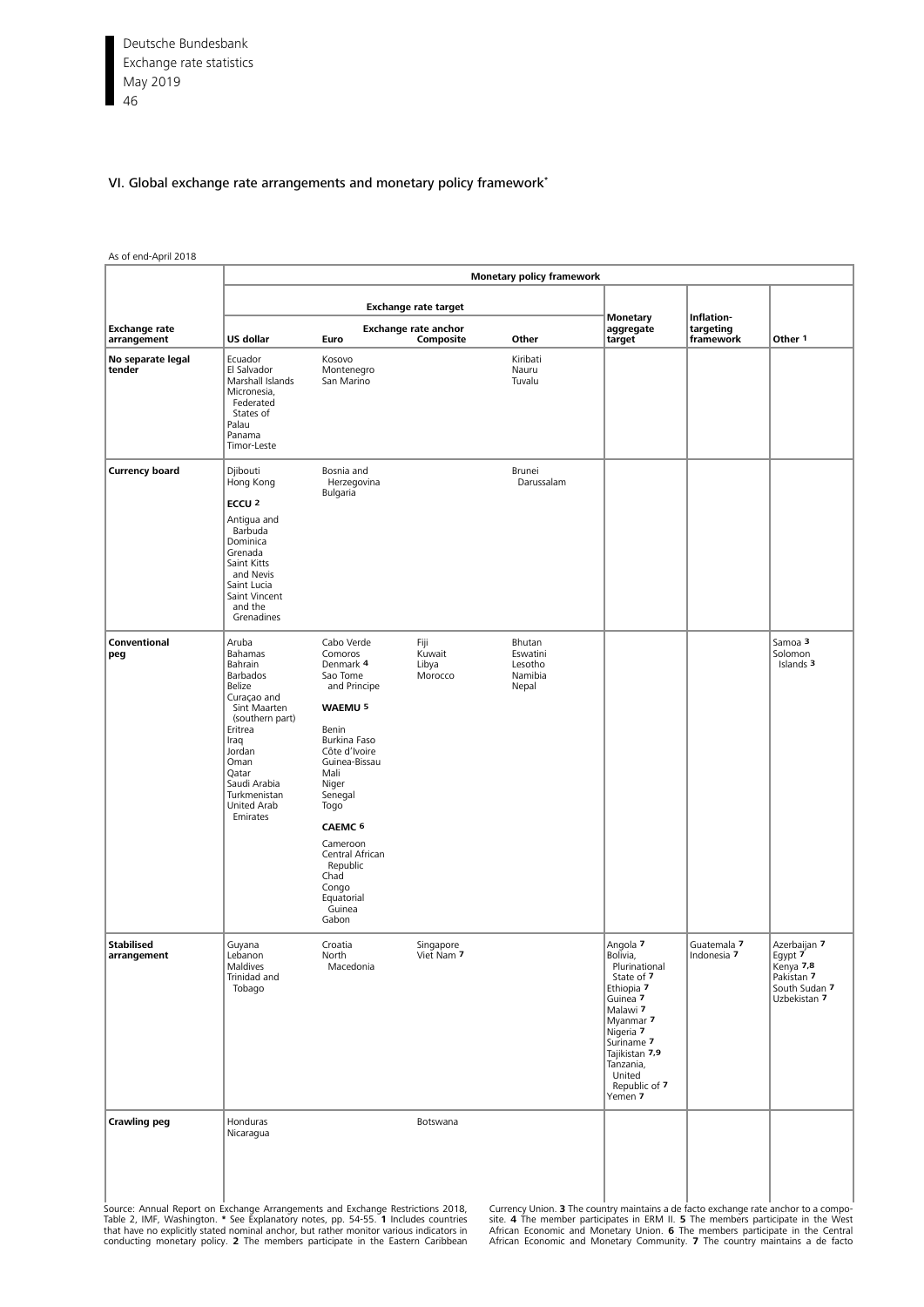#### VI. Global exchange rate arrangements and monetary policy framework\*

| AS OF CHU-APHI ZUTO                                |                                 |      |                                          | <b>Monetary policy framework</b> |                                                                                         |                                                                                                                                                                                                                                                                                                                                       |                                                                                                                                                                                                                                                                    |
|----------------------------------------------------|---------------------------------|------|------------------------------------------|----------------------------------|-----------------------------------------------------------------------------------------|---------------------------------------------------------------------------------------------------------------------------------------------------------------------------------------------------------------------------------------------------------------------------------------------------------------------------------------|--------------------------------------------------------------------------------------------------------------------------------------------------------------------------------------------------------------------------------------------------------------------|
|                                                    |                                 |      |                                          |                                  |                                                                                         |                                                                                                                                                                                                                                                                                                                                       |                                                                                                                                                                                                                                                                    |
|                                                    |                                 |      | <b>Exchange rate target</b>              |                                  | <b>Monetary</b>                                                                         | Inflation-                                                                                                                                                                                                                                                                                                                            |                                                                                                                                                                                                                                                                    |
| <b>Exchange rate</b><br>arrangement                | US dollar                       | Euro | <b>Exchange rate anchor</b><br>Composite | Other                            | aggregate<br>target                                                                     | targeting<br>framework                                                                                                                                                                                                                                                                                                                | Other 1                                                                                                                                                                                                                                                            |
| Crawl-like<br>arrangement                          |                                 |      | Iran, Islamic<br>Republic of 7           |                                  | Afghanistan 7<br>Bangladesh 7<br>Burundi 7<br>China 3<br>Rwanda 7                       | Costa Rica 7<br>Dominican<br>Republic 7<br>Serbia 10                                                                                                                                                                                                                                                                                  | Haiti 7<br>Lao People's<br>Democratic<br>Republic 7,11<br>Mauritania 7<br>Papua New<br>Guinea 7<br>Sri Lanka 7,8<br>Tunisia 8,10                                                                                                                                   |
| Pegged exchange rate<br>within horizontal<br>bands |                                 |      |                                          |                                  |                                                                                         |                                                                                                                                                                                                                                                                                                                                       | Tonga 3                                                                                                                                                                                                                                                            |
| Other managed<br>arrangement                       | Cambodia<br>Liberia<br>Zimbabwe |      | Syrian Arab<br>Republic                  |                                  | Algeria<br>Belarus<br>Congo,<br>Democratic<br>Republic of the<br>Gambia<br>Sierra Leone |                                                                                                                                                                                                                                                                                                                                       | Kyrgyzstan<br>Sudan 11<br>Vanuatu<br>Venezuela,<br>Bolivarian<br>Republic of                                                                                                                                                                                       |
| <b>Floating</b>                                    |                                 |      |                                          |                                  | Argentina<br>Madagascar<br>Seychelles                                                   | Albania<br>Armenia<br>Brazil<br>Colombia<br>Czechia<br>Georgia<br>Ghana<br>Hungary<br>Iceland<br>India<br>Israel<br>Jamaica 9,11<br>Kazakhstan<br>Korea,<br>Republic of<br>Moldova,<br>Republic of<br>New Zealand<br>Paraguay<br>Peru<br>Philippines<br>Romania<br>South Africa<br>Thailand<br>Turkey<br>Uganda<br>Ukraine<br>Uruguay | Malaysia<br>Mauritius<br>Mongolia 8<br>Mozambique 8<br>Switzerland<br>Zambia                                                                                                                                                                                       |
| <b>Free floating</b>                               |                                 |      |                                          |                                  |                                                                                         | Australia<br>Canada<br>Chile<br>Japan<br>Mexico<br>Norway<br>Poland<br>Russian<br>Federation<br>Sweden<br>United<br>Kingdom                                                                                                                                                                                                           | Somalia 12<br><b>United States</b><br>Euro area<br>Austria<br>Belgium<br>Cyprus<br>Estonia<br>Finland<br>France<br>Germany<br>Greece<br>Ireland<br>Italy<br>Latvia<br>Lithuania<br>Luxembourg<br>Malta<br>Netherlands<br>Portugal<br>Slovakia<br>Slovenia<br>Spain |

As of end-April 2018

exchange rate anchor to the US dollar. **8** The central bank has taken preliminary work was reclassified retroactively, overriding a previously published classification.<br>steps toward inflation targeting. **9** The exchange ra

I

I

 $\overline{\phantom{a}}$ 

J

I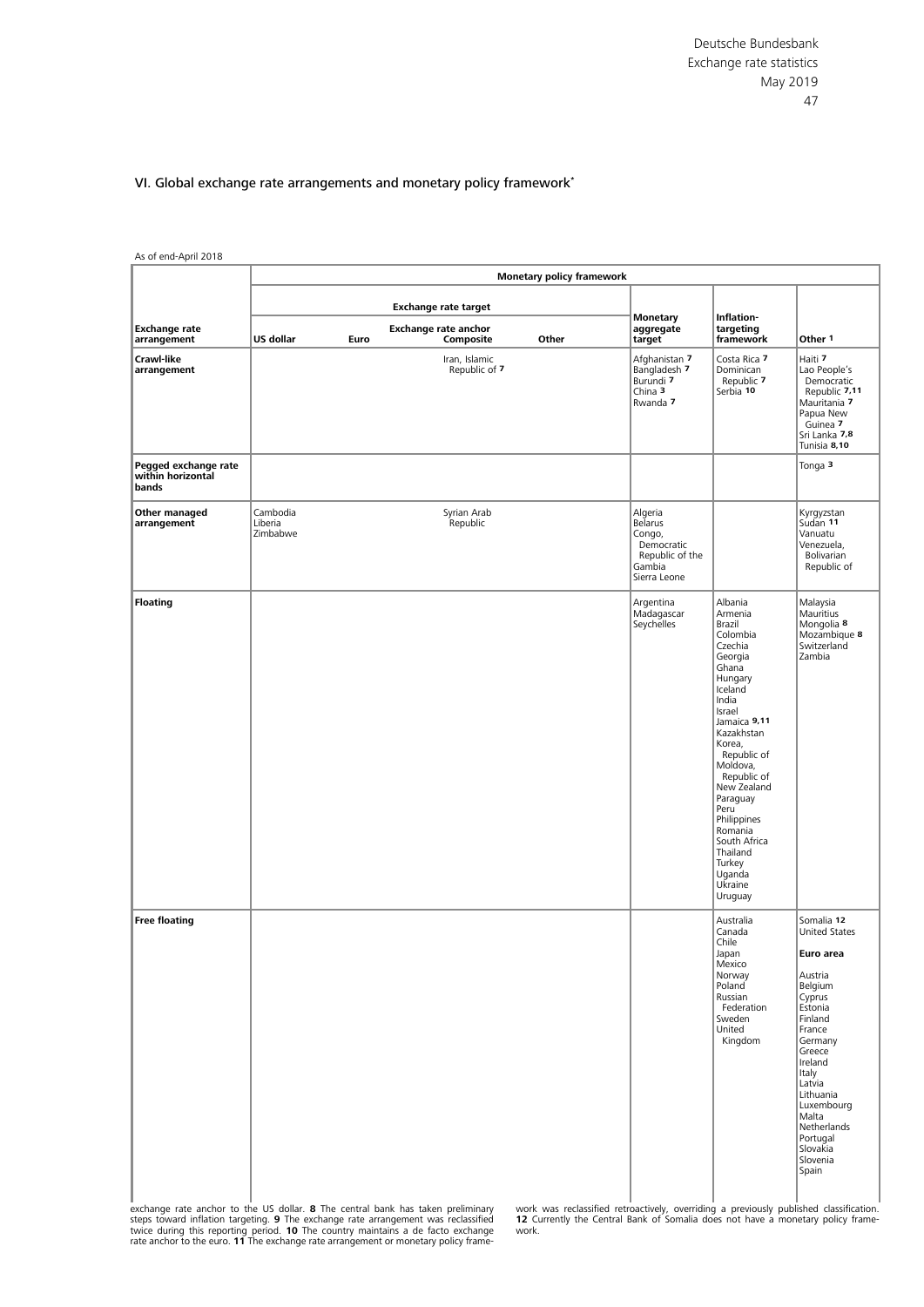Deutsche Bundesbank 48 [Exchange rate statistics](#page-2-0) May 2019

#### VII. ISO currency codes \*

As of end-April 2019

| <b>ISO</b><br>code | Currency                         | Country 1 or territory                                     | ISO<br>code | Currency                  | Country 1 or territory                      | <b>ISO</b><br>code | Currency                 | Country 1 or territory                    |
|--------------------|----------------------------------|------------------------------------------------------------|-------------|---------------------------|---------------------------------------------|--------------------|--------------------------|-------------------------------------------|
| AED                | United Arab                      | United Arab                                                | CUC         | Convertible peso          | Cuba 1                                      | GMD                | Dalasi                   | Gambia                                    |
|                    | Emirates dirham                  | Emirates                                                   | CUP         | Cuban peso                | Cuba                                        | GNF                | Guinean franc            | Guinea                                    |
| AFN                | Afghani                          | Afghanistan                                                | <b>CVE</b>  | Cabo Verde escudo         | Cabo Verde                                  | GTQ                | Quetzal                  | Guatemala                                 |
| ALL                | Albanian lek                     | Albania                                                    | CZK         | Czech koruna              | Czechia                                     | GYD                | Guyana dollar            | Guyana                                    |
| AMD                | Armenian dram                    | Armenia                                                    |             |                           |                                             |                    |                          |                                           |
| ANG                | Netherlands<br>Antillean quilder | Curacao<br>Sint Maarten                                    | DJF         | Djibouti franc            | Djibouti                                    | <b>HKD</b>         | Hong Kong dollar         | Hong Kong                                 |
|                    |                                  | (southern part)                                            | DKK         | Danish krone              | Denmark<br>Faroe Islands                    | <b>HNL</b>         | Lempira                  | Honduras                                  |
| AOA                | Kwanza                           | Angola                                                     |             |                           | Greenland                                   | <b>HRK</b>         | Kuna                     | Croatia                                   |
| ARS                | Argentine peso                   | Argentina                                                  | DOP         | Dominican peso            | Dominican Republic                          | HTG                | Gourde                   | Haiti                                     |
| AUD                | Australian dollar                | Australia<br>Christmas Island<br>Cocos Islands<br>Kiribati | DZD         | Algerian dinar            | Algeria                                     | HUF                | Hungarian forint         | Hungary                                   |
|                    |                                  | Nauru                                                      | EGP         | Egyptian pound            | Egypt                                       |                    |                          |                                           |
|                    |                                  | Norfolk Island<br>Tuvalu                                   | ERN         | Nakfa                     | Eritrea                                     | idr                | Indonesian rupiah        | Indonesia                                 |
|                    | AWG Aruban florin                | Aruba                                                      | ETB         | Birr                      | Ethiopia                                    | ILS                | New shekel               | Israel                                    |
| AZN                | Azerbaijan<br>manat              | Azerbaijan                                                 | <b>EUR</b>  | Euro                      | Austria<br>Belgium                          | INR                | Indian rupee             | India<br>Bhutan                           |
|                    |                                  |                                                            |             |                           | Cyprus<br>Estonia                           | iqd                | Iragi dinar              | Iraq                                      |
|                    |                                  |                                                            |             |                           | Finland<br>France                           | <b>IRR</b>         | Iranian rial             | Iran, Islamic<br>Republic of              |
| BAM                | Convertible marka                | Bosnia and<br>Herzegovina                                  |             |                           | Germany<br>Greece<br>Ireland                | <b>ISK</b>         | Icelandic krona          | Iceland                                   |
| BBD                | Barbados dollar                  | Barbados                                                   |             |                           | Italy                                       |                    |                          |                                           |
| BDT                | Taka                             | Bangladesh                                                 |             |                           | Latvia<br>Lithuania                         |                    |                          |                                           |
| BGN                | Bulgarian lev                    | Bulgaria                                                   |             |                           | Luxembourg<br>Malta                         | JMD                | Jamaican dollar          | Jamaica                                   |
| BHD                | Bahraini dinar                   | Bahrain                                                    |             |                           | Netherlands<br>Portugal                     | JOD                | Jordanian dinar          | Jordan                                    |
| BIF                | Burundi franc                    | Burundi                                                    |             |                           | Slovakia<br>Slovenia                        | JPY                | Japanese yen             | Japan                                     |
| BMD                | Bermudian dollar                 | Bermuda                                                    |             |                           | Spain                                       |                    |                          |                                           |
| <b>BND</b>         | Brunei dollar                    | Brunei Darussalam                                          |             |                           | Åland Islands<br>Andorra                    | KES                | Kenya shilling           | Kenya                                     |
| BOB                | Boliviano                        | Bolivia,<br>Plurinational State of                         |             |                           | (French) Guiana<br>Guadeloupe<br>Martinique | KGS                | Kyrgyz som               | Kyrgyzstan                                |
| BRL                | Brazilian real                   | Brazil                                                     |             |                           | Mayotte<br>Monaco                           | KHR                | Riel                     | Cambodia                                  |
| <b>BSD</b>         | Bahamian dollar                  | Bahamas                                                    |             |                           | Montenegro<br>Réunion                       | <b>KMF</b>         | Comorian franc           | Comoros                                   |
| <b>BTN</b>         | Ngultrum                         | Bhutan                                                     |             |                           | Saint Pierre and<br>Miquelon                | KPW                | North Korean won         | Korea, Democratic<br>People's Republic of |
| <b>BWP</b>         | Pula                             | Botswana                                                   |             |                           | Saint Barthélemy<br>Saint Martin            |                    | KRW South Korean won     | Korea, Republic of                        |
| <b>BYN</b>         | Belarusian rouble                | Belarus                                                    |             |                           | (northern part)<br>San Marino               |                    | KWD Kuwaiti dinar        | Kuwait                                    |
| <b>BZD</b>         | Belize dollar                    | Belize                                                     |             |                           | Vatican City                                | <b>KYD</b>         | Cayman Islands<br>dollar | Cayman Islands                            |
|                    |                                  |                                                            | <b>FJD</b>  | Fiji dollar               | Fiji                                        | KZT                | Tenge                    | Kazakhstan                                |
| CAD                | Canadian dollar                  | Canada                                                     | <b>FKP</b>  | Falkland Islands<br>pound | Falkland Islands<br>(Islas Malvinas)        |                    |                          |                                           |
| CDF                | Congo franc                      | Congo, Democratic<br>Republic of the                       |             |                           |                                             | LAK.               | Kip                      | Lao People's                              |
| CHF                | Swiss franc                      | Switzerland<br>Liechtenstein                               | GBP         | Pound sterling            | United Kingdom<br>Guernsey                  | LBP                | Lebanese pound           | Democratic Republic<br>Lebanon            |
| CLP                | Chilean peso                     | Chile                                                      |             |                           | Isle of Man<br>Jersey                       | LKR                | Sri Lanka rupee          | Sri Lanka                                 |
| <b>CNY</b>         | Chinese renminbi                 | China                                                      | GEL         | Lari                      | Georgia                                     | LRD                | Liberian dollar          | Liberia                                   |
| COP                | Colombian peso                   | Colombia                                                   | GHS         | Ghana cedi                | Ghana                                       | LSL                | Loti                     | Lesotho                                   |
| <b>CRC</b>         | Costa Rican colón                | Costa Rica                                                 | GIP         | Gibraltar pound           | Gibraltar                                   | <b>LYD</b>         | Libyan dinar             | Libya                                     |

<span id="page-47-0"></span>**\*** Extracted and compiled from ISO communications. **1** See Explanatory notes on individual countries, pp. 57 ff.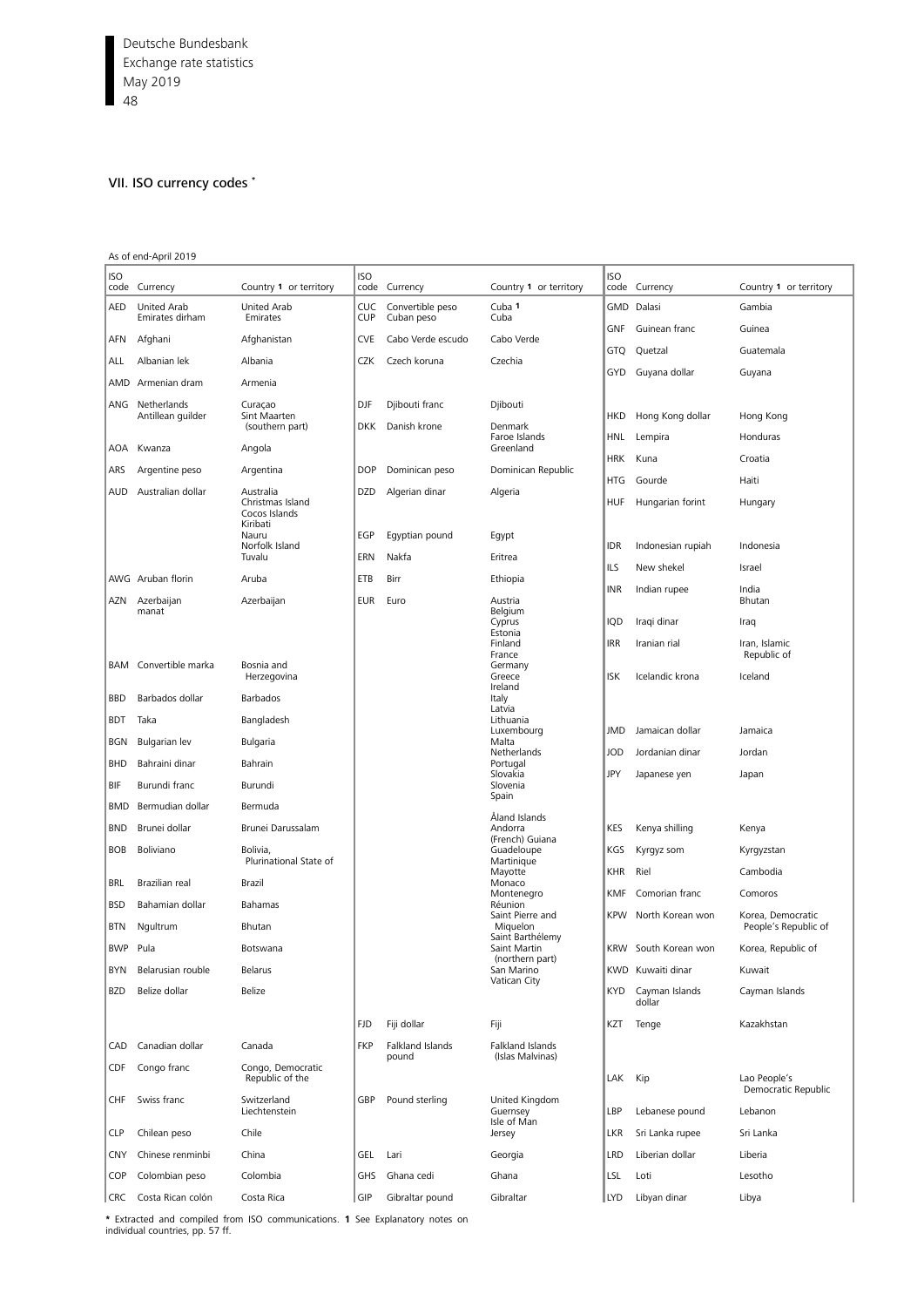### VII. ISO currency codes \*

#### As of end-April 2019

| <b>ISO</b><br>code | Currency                     | Country 1 or territory            | <b>ISO</b><br>code | Currency                      | Country 1 or territory                            | <b>ISO</b><br>code | Currency              | Country 1 or territory                                 |
|--------------------|------------------------------|-----------------------------------|--------------------|-------------------------------|---------------------------------------------------|--------------------|-----------------------|--------------------------------------------------------|
|                    | MAD Moroccan dirham          | Morocco                           | SAR                | Saudi riyal                   | Saudi Arabia                                      | <b>UYU</b>         | Uruguayan peso        | Uruguay                                                |
|                    |                              | Western Sahara                    | SBD                | Solomon                       | Solomon Islands                                   | UZS                | Uzbekistan sum        | Uzbekistan                                             |
|                    | MDL Moldovan leu             | Moldova, Republic of              |                    | Islands dollar                |                                                   |                    |                       |                                                        |
|                    | MGA Ariary                   | Madagascar                        | <b>SCR</b>         | Seychelles rupee              | Seychelles                                        |                    |                       |                                                        |
|                    | MKD North Macedonia<br>denar | North Macedonia 1                 | SDG                | Sudanese pound                | Sudan                                             | VES                | Bolívar Soberano      | Venezuela,<br>Bolivarian Republic of                   |
| MMK Kyat           |                              | Myanmar                           | <b>SEK</b>         | Swedish krona                 | Sweden                                            | <b>VND</b>         | Dong                  | Viet Nam                                               |
|                    | MNT Togrog                   | Mongolia                          | SGD                | Singapore dollar              | Singapore                                         | <b>VUV</b>         | Vatu                  | Vanuatu                                                |
|                    | MOP Pataca                   | Macao                             | SHP                | Saint Helena pound            | Saint Helena, Ascension<br>and Tristan da Cunha   |                    |                       |                                                        |
|                    | MRU Ouguiya                  | Mauritania                        | SLL                | Leone                         | Sierra Leone                                      | WST Tala           |                       | Samoa                                                  |
| MUR                | Mauritian rupee              | Mauritius                         | SOS                | Somali shilling               | Somalia                                           |                    |                       |                                                        |
|                    | MVR Rufiyaa                  | Maldives                          | <b>SRD</b>         | Suriname dollar               | Suriname                                          |                    |                       |                                                        |
|                    | MWK Malawi kwacha            | Malawi                            | SSP                | South Sudanese<br>pound       | South Sudan                                       | XAF                | CFA franc             | Cameroon<br>Central African<br>Republic                |
|                    | MXN Mexican peso             | Mexico                            | STN                | Dobra                         | Sao Tome and Principe                             |                    |                       | Chad<br>Congo                                          |
|                    | MYR Malaysian ringgit        | Malaysia                          |                    | El Salvador colón             |                                                   |                    |                       | Equatorial Guinea                                      |
|                    | MZN Metical                  | Mozambique                        | SVC                |                               | El Salvador                                       |                    |                       | Gabon                                                  |
|                    |                              |                                   | SYP                | Syrian pound                  | Syrian Arab Republic                              | <b>XCD</b>         | East Caribbean dollar | Anguilla<br>Antigua and Barbuda                        |
| <b>NAD</b>         | Namibia dollar               | Namibia                           | SZL                | Lilangeni                     | Eswatini                                          |                    |                       | Dominica<br>Grenada                                    |
| NGN                | Naira                        | Nigeria                           |                    |                               |                                                   |                    |                       | Montserrat<br>Saint Kitts and Nevis<br>Saint Lucia     |
| <b>NIO</b>         | Córdoba                      | Nicaragua                         | THB                | Thai baht                     | Thailand                                          |                    |                       | Saint Vincent and<br>the Grenadines                    |
|                    | NOK Norwegian krone          | Norway<br>Spitzbergen/            | TJS                | Somoni                        | Tajikistan                                        | <b>XOF</b>         | CFA franc             | Benin                                                  |
|                    |                              | Spitsbergen                       | TMT                | Turkmen manat                 | Turkmenistan                                      |                    |                       | Burkina Faso<br>Côte d'Ivoire                          |
| <b>NPR</b>         | Nepalese rupee               | Nepal                             | TND                | Tunisian dinar                | Tunisia                                           |                    |                       | Guinea-Bissau<br>Mali                                  |
| <b>NZD</b>         | New Zealand dollar           | New Zealand<br>Cook Islands       | <b>TOP</b>         | Pa'anga                       | Tonga                                             |                    |                       | Niger<br>Senegal                                       |
|                    |                              | Niue                              | <b>TRY</b>         | Turkish lira                  | Turkey                                            |                    |                       | Togo                                                   |
|                    |                              | Pitcairn Islands Group<br>Tokelau | <b>TTD</b>         | Trinidad and<br>Tobago dollar | Trinidad and Tobago                               | <b>XPF</b>         | CFP franc             | New Caledonia<br>French Polynesia<br>Wallis and Futuna |
|                    |                              |                                   | <b>TWD</b>         | New Taiwan dollar             | China (Taiwan)                                    |                    |                       | (Islands)                                              |
|                    | OMR Rial Omani               | Oman                              | TZS                | Tanzania shilling             | Tanzania, United<br>Republic of                   |                    |                       |                                                        |
| PAB                | Balboa                       | Panama                            |                    |                               |                                                   | <b>YER</b>         | Yemeni rial           | Yemen                                                  |
| PEN                | Sol                          | Peru                              |                    | UAH Hryvnia                   | Ukraine                                           |                    |                       |                                                        |
| PGK                | Kina                         | Papua New Guinea                  |                    | UGX Uganda shilling           | Uganda                                            | ZAR                | South African rand    | South Africa<br>Lesotho                                |
| PHP                | Philippine peso              | Philippines                       |                    | USD US dollar                 | <b>United States</b>                              |                    |                       | Namibia                                                |
| <b>PKR</b>         | Pakistani rupee              | Pakistan                          |                    |                               | American Samoa<br>Bonaire                         |                    | ZMW Kwacha            | Zambia                                                 |
| PLN                | Polish zloty                 | Poland                            |                    |                               | British Virgin Islands<br>Ecuador                 |                    |                       |                                                        |
| PYG                | Guaraní                      | Paraguay                          |                    |                               | El Salvador<br>Guam                               |                    |                       |                                                        |
|                    |                              |                                   |                    |                               | Marshall Islands<br>Micronesia, Federated         |                    |                       |                                                        |
|                    | QAR Qatari riyal             | Qatar                             |                    |                               | States of<br>Northern Mariana<br>Islands          |                    | Memo item:            |                                                        |
|                    |                              |                                   |                    |                               | Palau<br>Panama                                   |                    | XAG Silver            |                                                        |
|                    | RON Romanian leu             | Romania                           |                    |                               | Puerto Rico<br>Saba                               | XAU Gold           |                       |                                                        |
| RSD                | Serbian dinar                | Serbia                            |                    |                               | Saint Eustatius<br>Timor-Leste                    | <b>XDR</b>         | Special drawing right |                                                        |
| RUB                | Russian rouble               | Russian Federation                |                    |                               | Turks and Caicos Islands<br>Virgin Islands of the | <b>XPD</b>         | Palladium             |                                                        |
|                    | RWF Rwanda franc             | Rwanda                            |                    |                               | <b>United States</b>                              | XPT                | Platinum              |                                                        |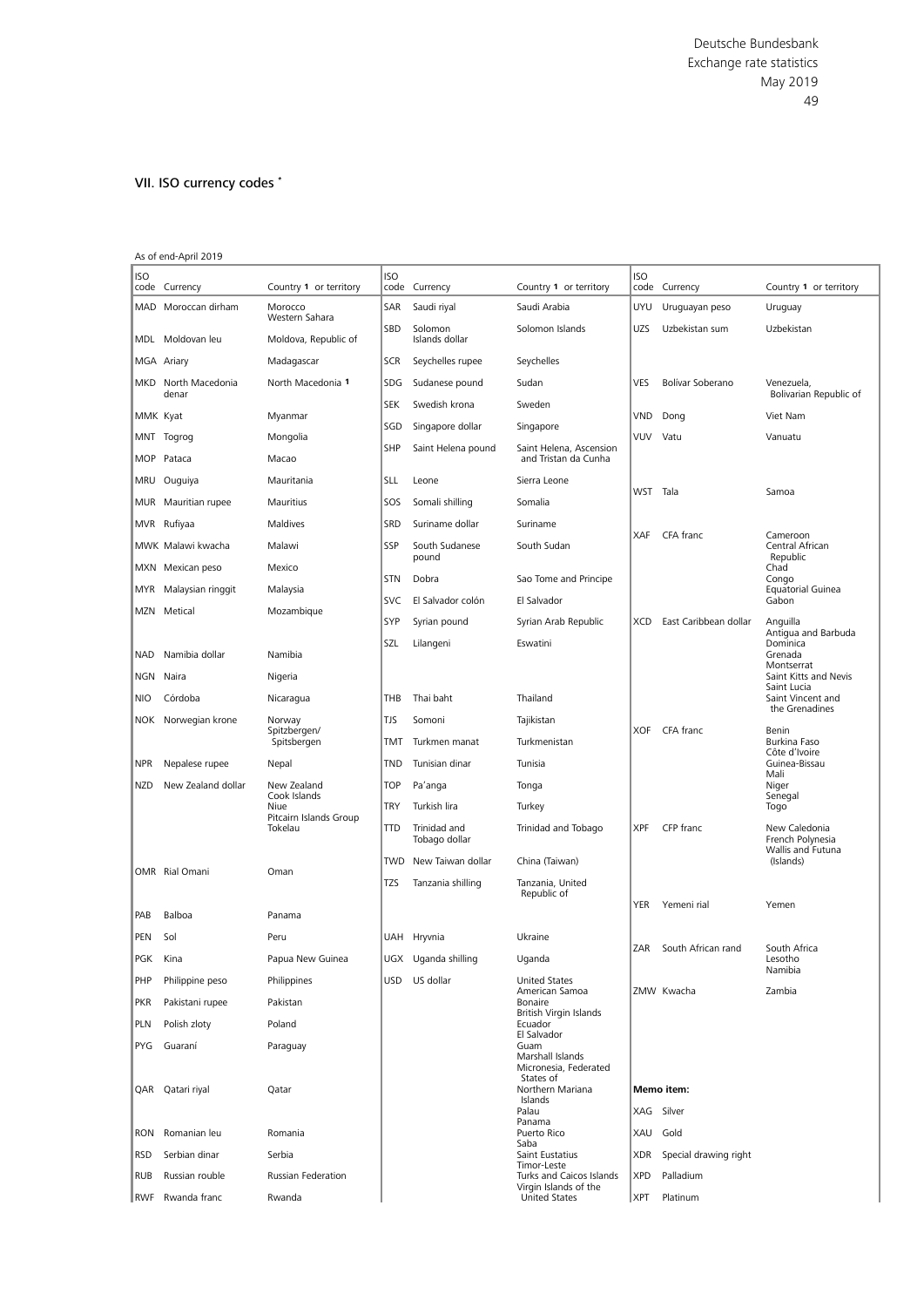Deutsche Bundesbank [Exchange rate statistics](#page-2-0) May 2019  $\frac{1}{50}$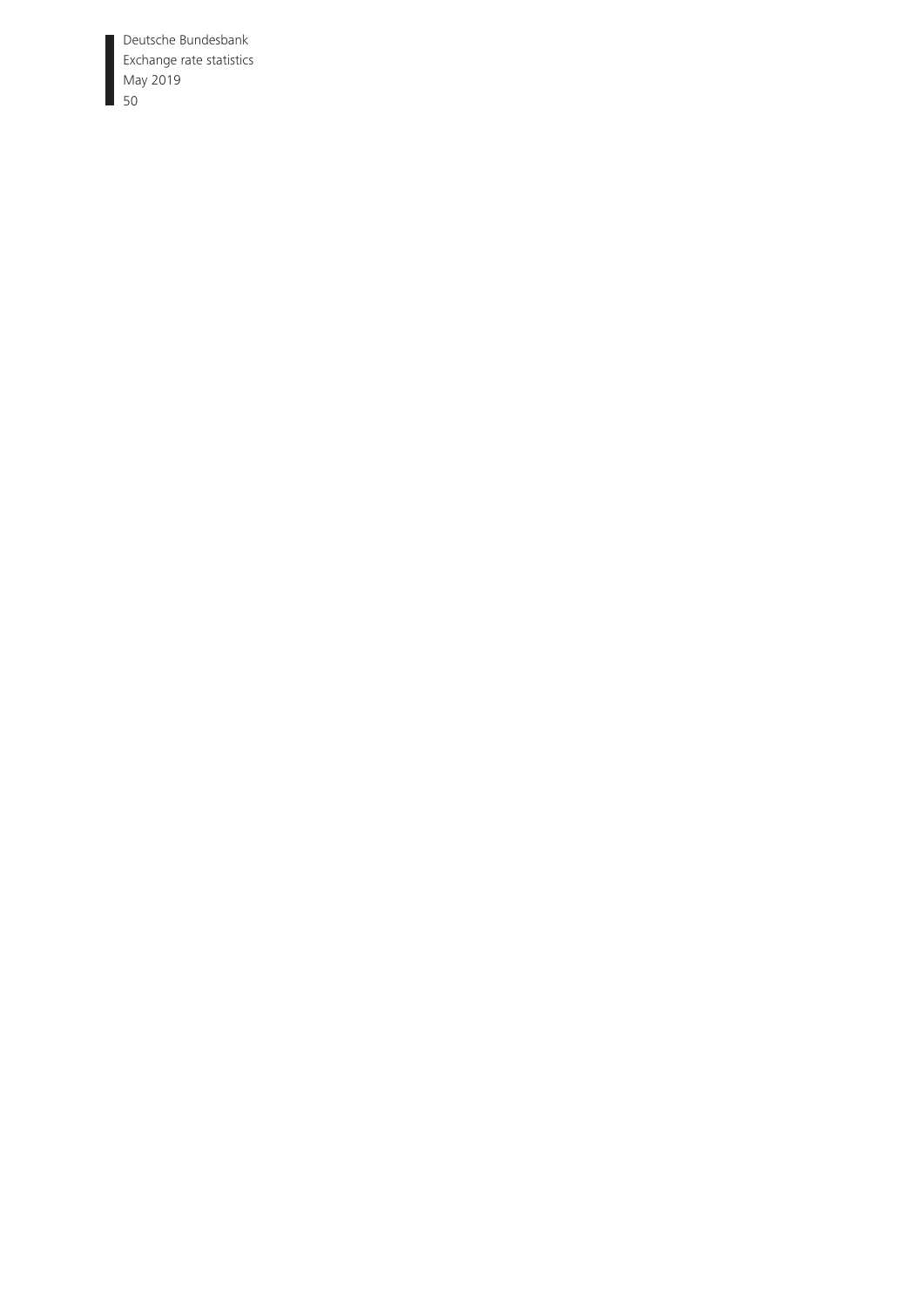# **Explanatory notes**

# Euro foreign exchange reference rates of the European Central Bank

On 1 January 1999, 11 Member States of the European Union initially adopted the euro as their single currency. On 1 January 2001, Greece joined the euro area, followed by Slovenia on 1 January 2007, Cyprus and Malta on 1 January 2008, Slovakia on 1 January 2009, Estonia on 1 January 2011, Latvia on 1 January 2014 and Lithuania on 1 January 2015 (for details, see Table I. 1., p. 7).

Since the introduction of the euro, there has been no autonomous foreign exchange market for the currencies replaced by the euro; the euro alone is quoted against non-euro area currencies, such as the US dollar and the Japanese yen.

Since 4 January 1999, the ECB has published euro foreign exchange reference rates for selected currencies each working day. These rates are calculated on the basis of the daily concertation between central banks which takes place at 14:15 CET. Only one reference rate, i. e. the middle rate, is established by this procedure. The ECB changed the publication time of the euro foreign exchange reference rates from around 14:30 CET to around 16:00 CET with effect from 1 July 2016.

# Effective exchange rates of the euro

The indices of the nominal effective exchange rates of the euro are designed to measure, in aggregated form, the impact of changes in exchange rates on price competitiveness in the euro area industrial sector. They are calculated by the ECB on the basis of weighted averages of the bilateral euro exchange rates against the currencies of selected trading partners of the euro area, with  $Q1$  1999 = 100. An increase in the index rate indicates an appreciation of the euro and thus, taken in isolation, a decrease in the price competitiveness of the domestic economy. The weights are based on trade in manufactured goods (SITC 5-8) and also capture third-market effects.

<span id="page-50-0"></span>The table entitled "Overall trade weights used in the calculation of the effective exchange rates (EER) of the euro" on

p. 52 shows trading partners' membership of the EER-19 and EER-38 groups as well as their percentage weights. To prevent breaks in the time series, the indices of two consecutive weighting periods are chain-linked beyond the end of the first period. For information on the revision of trade weights carried out in August 2017, see the ECB's website ([www.ecb.europa.eu/stats/exchange/effective/](www.ecb.europa.eu/stats/exchange/effective/html/index.en.html) [html/index.en.html](www.ecb.europa.eu/stats/exchange/effective/html/index.en.html)).

The real effective exchange rates of the euro additionally take account of the differences in price movements between the groups of countries concerned. If the current price indices for determining the real effective exchange rates based on consumer price indices are not yet available, estimates are used for the calculation.

For further information on the calculation method, see the ECB's methodological notes relating to the daily nominal effective exchange rate of the euro and ECB Occasional Paper No 134 of June 2012, which can be downloaded from the ECB's website (www.ecb.europa.eu).

## Indicators of the German economy's price competitiveness

The calculation of indicators of the German economy's price competitiveness, shown as a memo item, is methodologically consistent with the ECB's procedure for determining the effective exchange rates of the euro (see Deutsche Bundesbank, Monthly Report, November 2001, pp. 50-53, May 2007, pp. 31-35 and August 2017, pp. 41-43).

The indicators are broken down into three groups in Table III.1. (p.18).

The group of 26 selected industrialised countries comprises the respective euro area countries (see Table I. 1., p. 7) as well as Canada, Denmark, Japan, Norway, Sweden, Switzerland, the United Kingdom and the United States.

The group of 37 countries comprises the euro area countries and the EER-19 group. The group of 56 countries consists of the euro area countries as well as the EER-38 group.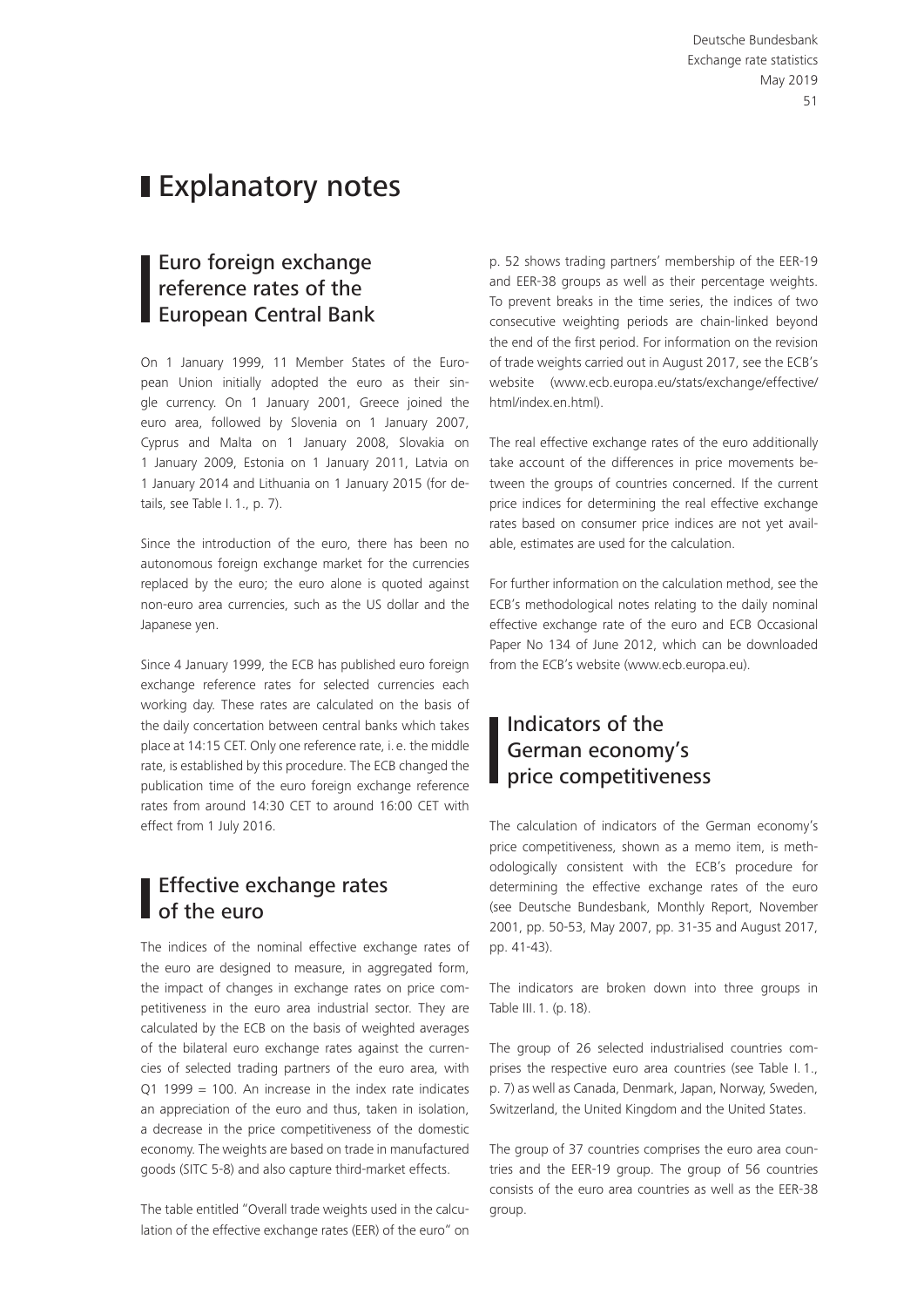Deutsche Bundesbank [Exchange rate statistics](#page-3-0) May 2019 52

| Figures in %<br>As of August 2017                  |               |                                             |            |            |            |            |               |            |            |            |            |            |
|----------------------------------------------------|---------------|---------------------------------------------|------------|------------|------------|------------|---------------|------------|------------|------------|------------|------------|
|                                                    |               | Calculation period for weights <sup>1</sup> |            |            |            |            |               |            |            |            |            |            |
|                                                    | <b>EER-19</b> |                                             |            |            |            |            | <b>EER-38</b> |            |            |            |            |            |
|                                                    | 1995          | 1998                                        | 2004       | 2007       | 2010       | 2013       | 1995          | 1998       | 2004       | 2007       | 2010       | 2013       |
|                                                    | to<br>1997    | to<br>2000                                  | to<br>2006 | to<br>2009 | to<br>2012 | to<br>2015 | to<br>1997    | to<br>2000 | to<br>2006 | to<br>2009 | to<br>2012 | to<br>2015 |
|                                                    |               | Period of use of weights                    |            |            |            |            |               |            |            |            |            |            |
|                                                    | Up to         | 1998                                        | 2004       | 2007       | 2010       |            | Up to         | 1998       | 2004       | 2007       | 2010       |            |
|                                                    | end of        | to                                          | to         | to         | to         | From       | end of        | to         | to         | to         | to         | From       |
| Trading partner                                    | 1997          | 2000                                        | 2006       | 2009       | 2012       | 2013       | 1997          | 2000       | 2006       | 2009       | 2012       | 2013       |
| EER-38 group                                       |               |                                             |            |            |            |            | 100           | 100        | 100        | 100        | 100        | 100        |
| EER-19 group                                       | 100           | 100                                         | 100        | 100        | 100        | 100        |               |            |            |            |            |            |
| Australia                                          | 0.90          | 0.84                                        | 0.91       | 0.89       | 0.95       | 0.81       | 0.73          | 0.68       | 0.73       | 0.72       | 0.75       | 0.65       |
| Bulgaria                                           | 0.33          | 0.37                                        | 0.55       | 0.64       | 0.62       | 0.67       | 0.27          | 0.30       | 0.44       | 0.51       | 0.49       | 0.54       |
| Canada                                             | 1.77          | 1.92                                        | 1.79       | 1.65       | 1.53       | 1.49       | 1.43          | 1.57       | 1.44       | 1.32       | 1.21       | 1.20       |
| China                                              | 5.69          | 6.76                                        | 14.22      | 18.69      | 22.47      | 23.28      | 4.59          | 5.52       | 11.45      | 14.99      | 17.85      | 18.74      |
| Croatia                                            | 0.68          | 0.55                                        | 0.66       | 0.64       | 0.47       | 0.45       | 0.55          | 0.45       | 0.53       | 0.51       | 0.37       | 0.36       |
| Czechia                                            | 2.75          | 2.95                                        | 4.23       | 5.09       | 5.19       | 5.14       | 2.21          | 2.41       | 3.41       | 4.08       | 4.12       | 4.14       |
| Denmark                                            | 3.27          | 2.92                                        | 2.77       | 2.67       | 2.19       | 2.07       | 2.63          | 2.39       | 2.23       | 2.14       | 1.74       | 1.67       |
| Hong Kong                                          | 2.60          | 2.23                                        | 1.93       | 1.70       | 1.80       | 1.91       | 2.10          | 1.82       | 1.56       | 1.36       | 1.43       | 1.54       |
| Hungary                                            | 1.90          | 2.65                                        | 3.20       | 3.19       | 2.86       | 3.02       | 1.53          | 2.17       | 2.57       | 2.56       | 2.27       | 2.43       |
| Japan                                              | 10.49         | 9.59                                        | 7.42       | 6.63       | 6.25       | 5.06       | 8.45          | 7.83       | 5.98       | 5.32       | 4.96       | 4.07       |
| Korea, Republic of                                 | 3.59          | 3.17                                        | 3.88       | 3.93       | 3.91       | 3.80       | 2.89          | 2.59       | 3.12       | 3.15       | 3.10       | 3.05       |
| Norway                                             | 1.60          | 1.43                                        | 1.32       | 1.34       | 1.19       | 1.08       | 1.29          | 1.17       | 1.06       | 1.07       | 0.95       | 0.87       |
| Poland                                             | 2.95          | 3.42                                        | 4.93       | 6.28       | 6.44       | 6.86       | 2.38          | 2.79       | 3.97       | 5.04       | 5.11       | 5.52       |
| Romania                                            | 0.89          | 0.99                                        | 1.73       | 1.97       | 2.09       | 2.27       | 0.72          | 0.81       | 1.40       | 1.58       | 1.66       | 1.83       |
| Singapore                                          | 2.41          | 2.05                                        | 1.81       | 1.52       | 1.61       | 1.45       | 1.94          | 1.67       | 1.46       | 1.22       | 1.28       | 1.16       |
| Sweden                                             | 6.05          | 5.42                                        | 5.17       | 4.89       | 4.54       | 4.17       | 4.87          | 4.43       | 4.16       | 3.92       | 3.61       | 3.36       |
| Switzerland                                        | 8.27          | 7.34                                        | 6.68       | 6.63       | 6.94       | 6.65       | 6.66          | 5.99       | 5.38       | 5.32       | 5.51       | 5.35       |
| United Kingdom                                     | 23.21         | 21.87                                       | 17.81      | 14.97      | 13.05      | 12.93      | 18.70         | 17.86      | 14.34      | 12.00      | 10.37      | 10.40      |
| <b>United States</b>                               | 20.64         | 23.50                                       | 18.99      | 16.68      | 15.91      | 16.89      | 16.63         | 19.19      | 15.29      | 13.37      | 12.63      | 13.60      |
| <b>Additional countries</b><br>in the EER-38 group |               |                                             |            |            |            |            |               |            |            |            |            |            |
| Algeria                                            |               |                                             |            |            |            |            | 0.31          | 0.28       | 0.35       | 0.38       | 0.40       | 0.44       |
| Argentina                                          |               |                                             |            |            |            |            | 0.58          | 0.50       | 0.27       | 0.30       | 0.38       | 0.31       |
| Brazil                                             |               |                                             |            |            |            |            | 1.57          | 1.43       | 1.27       | 1.40       | 1.47       | 1.26       |
| Chile                                              |               |                                             |            |            |            |            | 0.35          | 0.32       | 0.43       | 0.42       | 0.42       | 0.33       |
| China (Taiwan)                                     |               |                                             |            |            |            |            | 2.37          | 2.44       | 1.92       | 1.52       | 1.51       | 1.42       |
| Iceland                                            |               |                                             |            |            |            |            | 0.05          | 0.06       | 0.08       | 0.09       | 0.08       | 0.06       |
| India                                              |               |                                             |            |            |            |            | 1.54          | 1.44       | 1.85       | 2.22       | 2.53       | 2.40       |
| Indonesia                                          |               |                                             |            |            |            |            | 1.04          | 0.83       | 0.62       | 0.62       | 0.69       | 0.68       |
| Israel                                             |               |                                             |            |            |            |            | 1.06          | 1.02       | 0.73       | 0.68       | 0.69       | 0.71       |
| Malaysia                                           |               |                                             |            |            |            |            | 1.24          | 1.19       | 1.15       | 1.06       | 1.02       | 0.97       |
| Mexico                                             |               |                                             |            |            |            |            | 0.89          | 1.22       | 1.20       | 1.21       | 1.34       | 1.44       |
| Morocco                                            |               |                                             |            |            |            |            | 0.64          | 0.63       | 0.62       | 0.59       | 0.59       | 0.64       |
| New Zealand                                        |               |                                             |            |            |            |            | 0.13          | 0.11       | 0.13       | 0.11       | 0.10       | 0.12       |
| Philippines                                        |               |                                             |            |            |            |            | 0.40          | 0.52       | 0.42       | 0.30       | 0.29       | 0.34       |
| Russian Federation                                 |               |                                             |            |            |            |            | 2.58          | 1.90       | 3.04       | 3.51       | 3.49       | 3.00       |
| South Africa                                       |               |                                             |            |            |            |            | 0.98          | 0.93       | 1.06       | 0.96       | 0.99       | 0.85       |
| Thailand                                           |               |                                             |            |            |            |            | 1.26          | 1.04       | 1.07       | 1.12       | 1.13       | 1.12       |
| Turkey                                             |               |                                             |            |            |            |            | 2.19          | 2.24       | 3.09       | 3.18       | 3.31       | 3.35       |
| Venezuela,                                         |               |                                             |            |            |            |            |               |            |            |            |            |            |
| Bolivarian Republic of                             |               |                                             |            |            |            |            | 0.26          | 0.23       | 0.16       | 0.15       | 0.15       | 0.09       |

#### Overall trade weights used in the calculation of the effective exchange rates (EER) of the euro°

° Figures have been rounded. The ECB also publishes weighting schemes and indicators for a group of 12 countries as well as for a group of 18 countries. 1 Selected calcula-<br>tion periods; for a comprehensive overview, see h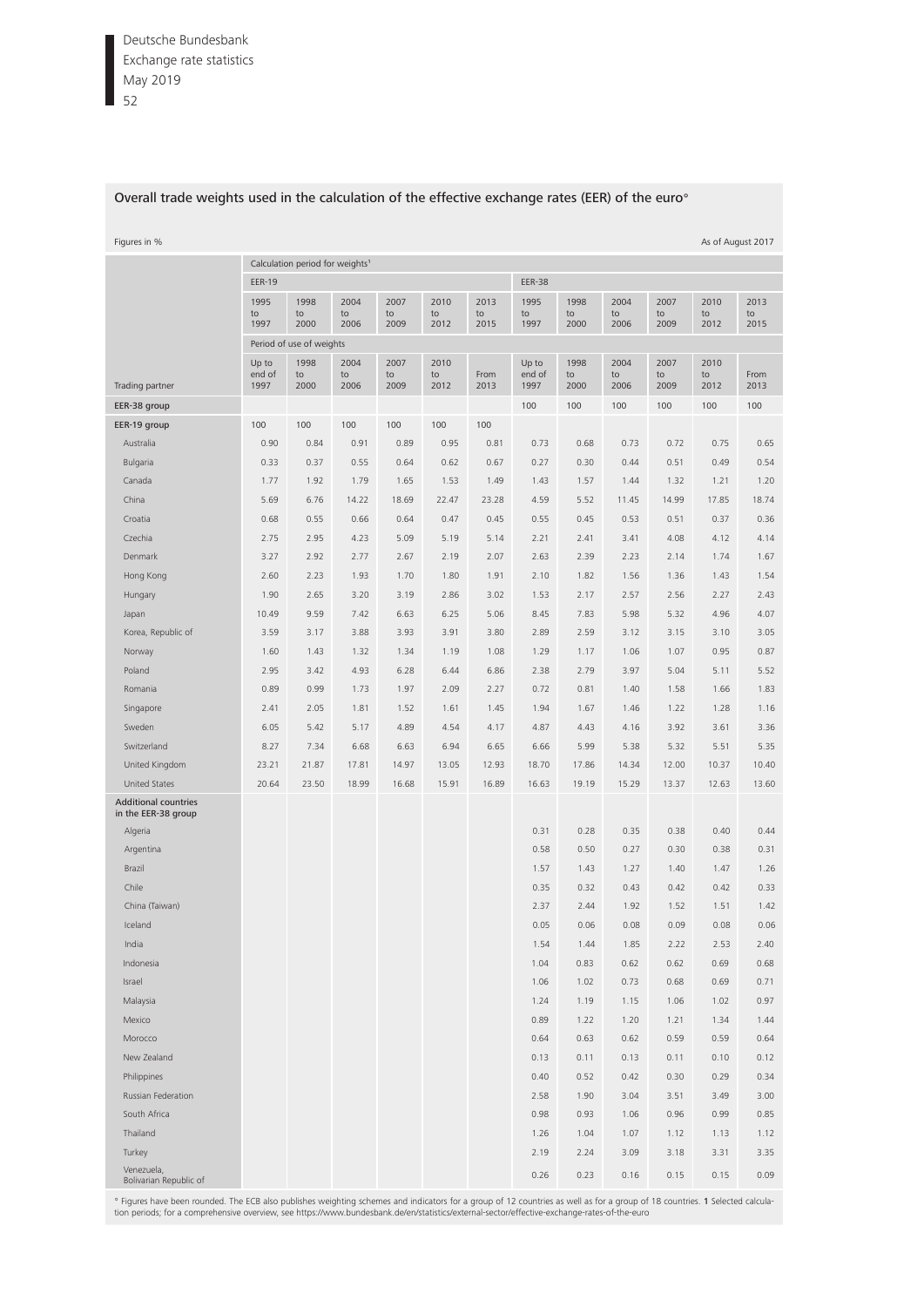The end-of-month exchange rates listed in Table IV. 1. (pp. 20-42) are the latest rates known to us at the end of a given month; in general, they have been taken from reliable sources (central bank or a commercial bank in the country in question). However, we do not know whether transactions were actually executed at those rates in all cases. If no exchange rates for euro or US dollar are available from a country, we have calculated comparative values at the exchange rates or parities available and identified them with a "V" in the column "type of rate".

The previous-year average specified in this table was basically calculated from all of the rates or comparable figures available to us.

In addition to the generally accepted currency name and its abbreviation, the three-character alphabetical ISO currency code is specified (see Table VII., pp. 48-49). This was developed by the International Organization for Standardization as ISO Standard 4217. This currency code is designed to enable uniformly abbreviated designations for currencyrelated values to be used in international financial transactions. This applies, inter alia, to all external payments under the SWIFT system. The ISO code should not, however, be confused with the official national currency abbreviations.

The numerical country code is based on the list of countries for foreign trade and payments statistics of the Federal Republic of Germany, which can be found on the Deutsche Bundesbank's website under Service / Reporting systems / External sector / Code lists.

# Value of the special drawing right

With the introduction of the Chinese renminbi on 1 October 2016, the value of an SDR (ISO code XDR) is defined as the sum of the values of fixed amounts of five currencies.

<span id="page-52-0"></span>The composition of the currency basket as well as the weight and amounts of the currency units in the basket are reviewed every five years. In the most recently concluded review (November 2015), the Executive Board of the IMF decided that the Chinese renminbi will be included in the SDR basket as the fifth currency. With effect from 1 October 2016, the SDR basket comprises the five fixed currency amounts shown in column (a). These were fixed on 30 September 2016 on the basis of the average exchange rates in the London spot exchange market in the third quarter of 2016 and of the initial new percentage weights (column (b)) such that, on 30 September 2016, the new SDR value corresponded with the value calculated on the basis of the old basket (see http://www.imf.org/ [external/np/pp/eng/2016/093016.pdf](http://www.imf.org/external/np/pp/eng/2016/093016.pdf)).

|                       | (a)      | (b)   |
|-----------------------|----------|-------|
| US dollar             | 0.58252  | 41.73 |
| Euro                  | 0.38671  | 30.93 |
| Chinese yuan renminbi | 1.0174   | 10.92 |
| Japanese yen          | 11.900   | 8.33  |
| Pound sterling        | 0.085946 | 8.09  |

The above-mentioned currency amounts are converted into US dollar amounts on the basis of the market rates on every business day. In principle, the middle rates between the buying and selling rates fixed at noon in the London spot exchange market are used as market rates. The sum of the US dollar equivalents of the currency amounts yields the value of the SDR expressed in terms of the US dollar. Values of the SDR in terms of all other currencies are ascertained, using the value for the SDR in terms of the US dollar, from the representative market exchange rates of these currencies vis-à-vis the US dollar; for the euro, it is the reference exchange rate of the European Central Bank.

The current criteria for inclusion were adopted by the Executive Board in 2000. They establish that the SDR basket comprises the currencies that are issued by member countries or monetary unions whose exports had the largest value over a five-year period, and have been determined by the IMF to be "freely usable". In the case of a monetary union, exports of goods and services do not cover cross-border trade between the members of the monetary union.

The export criterion, which acts as a "gateway", aims to ensure that currencies that qualify for the basket are those issued by member countries or monetary unions that play a central role in the global economy. This criterion has been part of the SDR methodology since the 1970s.

The requirement for currencies in the SDR basket to be also freely usable is the second criterion, and it was incorporated in 2000 to reflect formally the importance of financial transactions for the purposes of valuing the SDR basket.

A "freely usable" currency is defined in the IMF's Articles of Agreement to mean a currency that the IMF determines is, in fact, widely used to make payments for international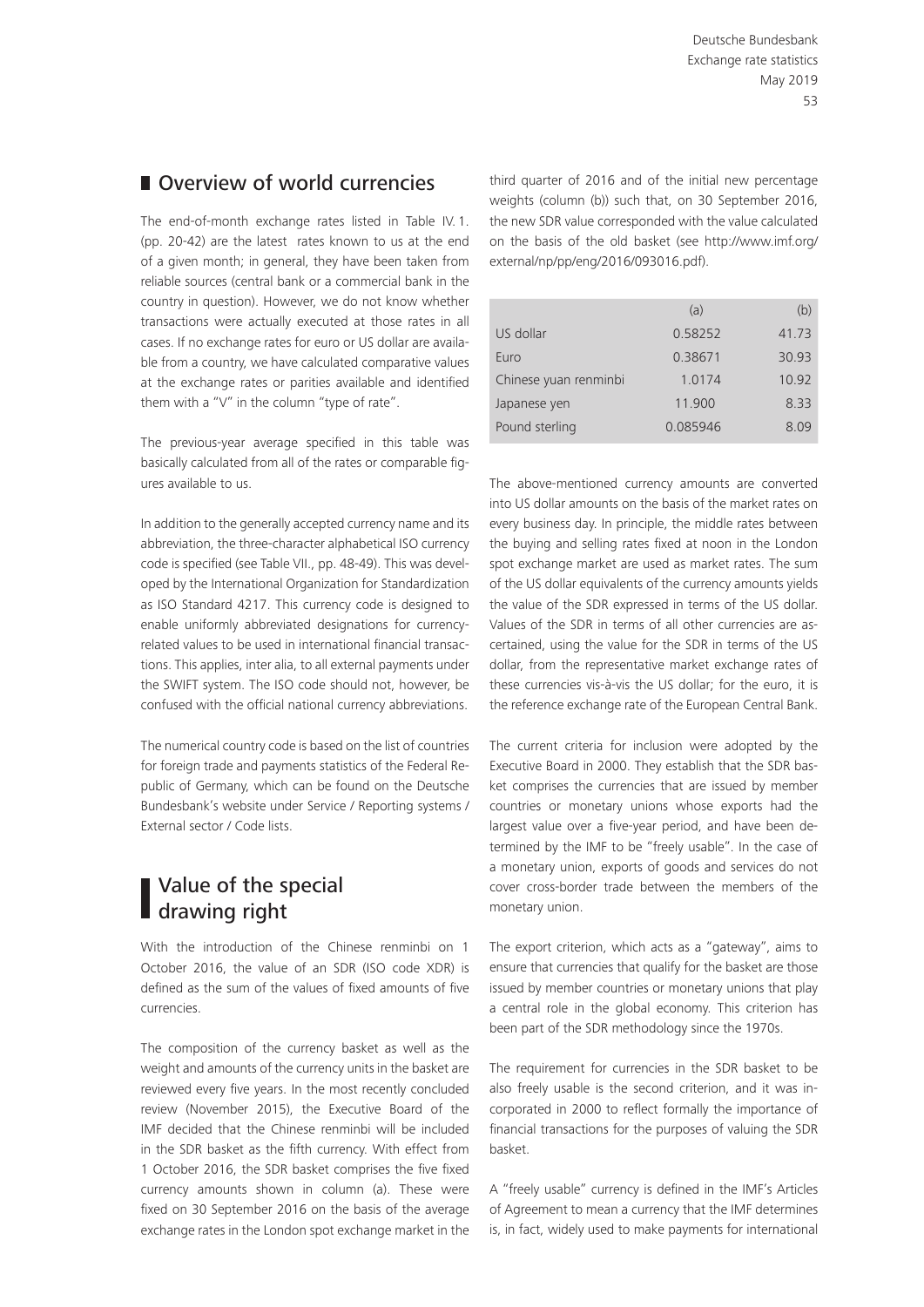Deutsche Bundesbank [Exchange rate statistics](#page-3-0) May 2019 54

transactions, and is widely traded in the major exchange markets. The concept of a freely usable currency concerns the actual international use and trading of a currency, and is different from whether a currency is either freely floating or fully convertible. A currency can be widely used and widely traded even if it is subject to some capital account restrictions. On the other hand, a currency that is fully convertible is not necessarily widely used and widely traded.

The formula adopted by the IMF for determining currency weights for the SDR basket assigns equal shares to the currency issuer's exports and a composite financial indicator. The financial indicator comprises, in equal shares, official reserves denominated in the member country's (or monetary union's) currency that are held by other monetary authorities that are not issuers of the relevant currency, foreign exchange turnover in the relevant currency, and the sum of all outstanding international bank liabilities and international debt securities denominated in the currency.

The IMF uses the SDR as unit of account for its transactions and for all conversions into national currencies. In addition, the SDR is used by public and private bodies in Germany and abroad, inter alia as the "successor" to those units of account which had hitherto been defined in terms of gold (e.g. gold francs).

# Global exchange rate arrangements and monetary policy framework

The overview of the exchange rate arrangements and monetary policy framework as at the end of April 2018 (see Table VI., pp. 46-47) is based on the IMF's "Annual Report on Exchange Arrangements and Exchange Restrictions 2018", which can be purchased from the IMF (http://www.imfbookstore.org).

The IMF's classification system is generally based on the actual, de facto exchange rate regimes identified and operating in member countries. These may differ from the official, de jure exchange rate arrangements in these countries.

<span id="page-53-0"></span>Exchange rate arrangements are primarily classified on the basis of the degree to which the exchange rate is determined by the market rather than by official action, with market-determined exchange rates being on the whole more flexible. The IMF's system distinguishes between four major categories. The category "hard pegs" (fixed exchange rate anchors) is subdivided into exchange arrangements with no separate legal tender and currency board arrangements (institutionalised, unilateral exchange rate peg). The category "soft pegs" (less stringent exchange rate anchors) comprises conventional fixed peg arrangements (exchange rate guarantee but no irrevocable parity), stabilised arrangements (exchange rate within a narrow band without any political obligation), crawling pegs (moving central rate without a band), crawl-like arrangements (moving central rate with an annual minimum rate of change) and pegged exchange rates within horizontal bands. The category "floating regimes" (market-determined rates) distinguishes between free-floating rates (intervention in exceptional cases only) and floating rates (more frequent modes of intervention). All other exchange rate arrangements are grouped under the category "residual" (other managed arrangements). The classification system presents members' exchange rate arrangements against alternative monetary policy frameworks in order to highlight the role of the exchange rate in broad economic policy and to illustrate that different exchange rate arrangements can be consistent with similar monetary frameworks.

The monetary policy frameworks listed are as follows.

#### Exchange rate anchor

The monetary authority buys or sells foreign exchange to maintain the exchange rate at its predetermined level or within a range. The exchange rate thus serves as the nominal anchor or intermediate target of monetary policy. These frameworks are associated with exchange rate arrangements with no separate legal tender, currency board arrangements, pegs (or stabilised arrangements) with or without bands, crawling pegs (or crawl-like arrangements) and other managed arrangements.

#### Monetary aggregate target

The monetary authority uses its instruments to achieve a target growth rate for a monetary aggregate, such as reserve money, M1 or M2, and the targeted aggregate becomes the nominal anchor or intermediate target of monetary policy.

#### Inflation-targeting framework

This involves the public announcement of numerical targets for inflation, with an institutional commitment by the monetary authority to achieve these targets, typically over a medium-term horizon. Additional key features normally include increased communication with the public and the markets about the plans and objectives of monetary policymakers and increased accountability of the central bank for achieving its inflation objectives. Monetary policy decisions are often guided by the deviation of forecasts of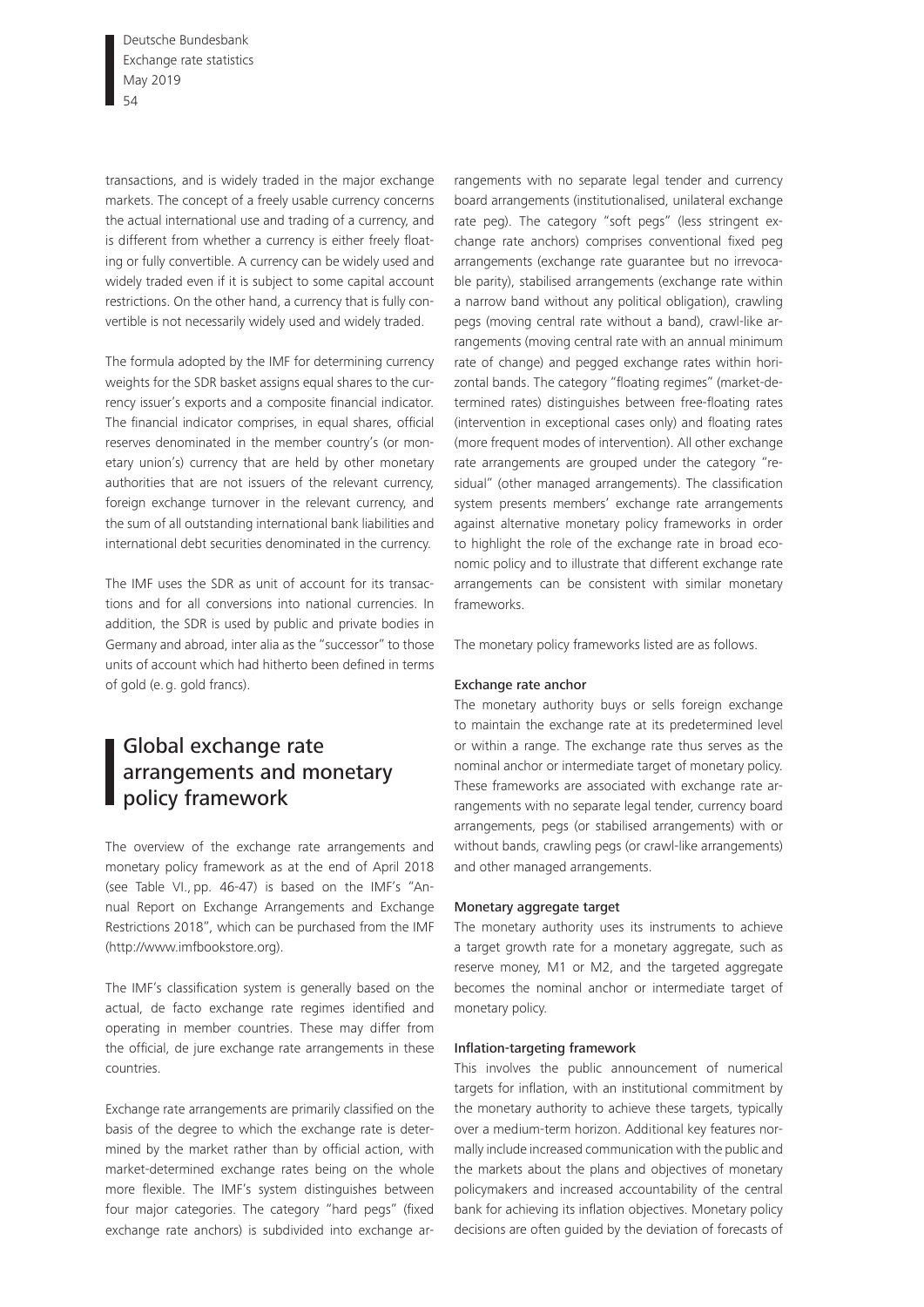Deutsche Bundesbank [Exchange rate statistics](#page-3-0) May 2019 55

future inflation from the announced inflation target, with the inflation forecast acting (implicitly or explicitly) as the intermediate target of monetary policy.

#### **Other**

The country has no explicitly stated nominal anchor, but rather monitors various indicators in conducting monetary policy. This category is also used when no relevant information on the country is available.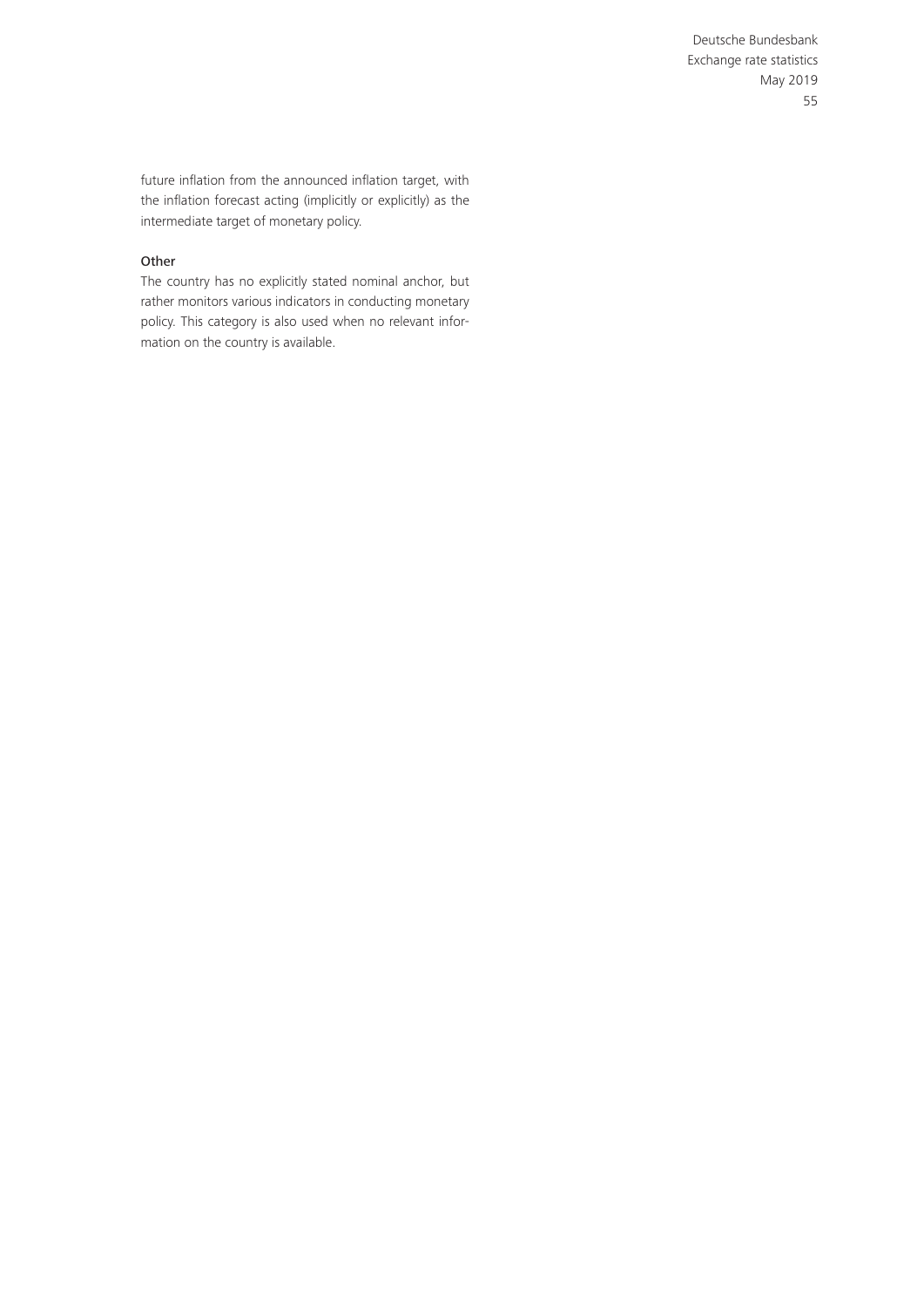Deutsche Bundesbank [Exchange rate statistics](#page-3-0) May 2019 **1** 56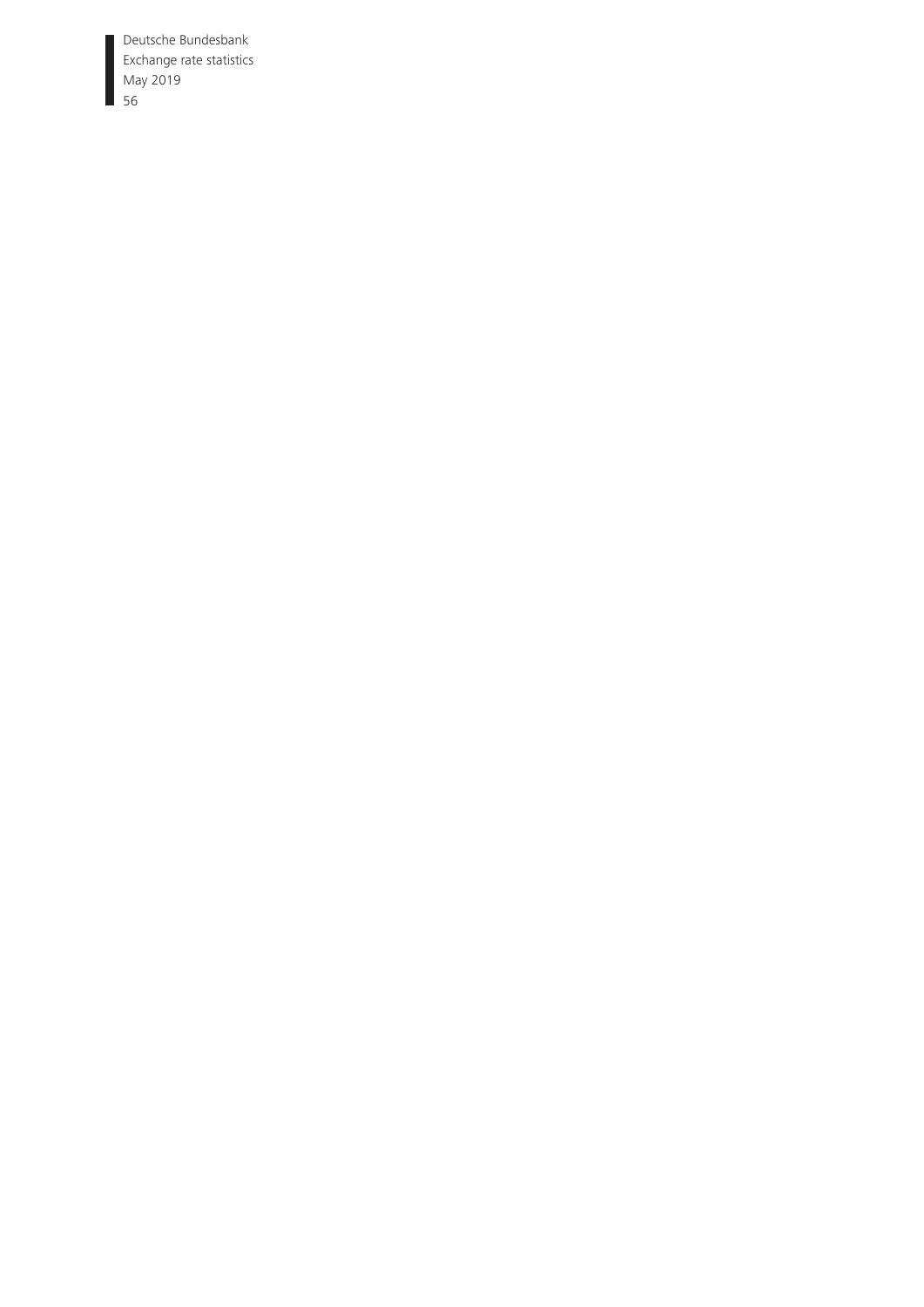Deutsche Bundesbank [Exchange rate statistics](#page-3-0) May 2019 57

# Explanatory notes on individual countries

#### Angola

It is understood that there is a considerably different, black market rate alongside the official, published exchange rate.

#### Bangladesh

Units of account for larger amounts: 1 lakh (in digits: 1,00,000) = 100,000 taka; 1 crore (in digits: 1,00,00,000)  $= 100$  lakh  $= 10,000,000$  taka.

#### Benin

Benin, Burkina Faso, Côte d'Ivoire, Guinea-Bissau, Mali, Niger, Senegal and Togo all belong to the West African Economic and Monetary Union (UEMOA = Union Économique et Monétaire Ouest Africaine). The responsible monetary authority is the Banque Centrale des Etats de l'Afrique de l'Ouest, whose CFA franc (F.CFA = Franc de la Communauté Financière Africaine) is legal tender only in the aforementioned countries.

#### Bhutan

The Indian rupee is likewise legal tender alongside the Bhutanese ngultrum (convertible at par).

#### Brunei Darussalam

Under an agreement between Brunei Darussalam and Singapore, the Singapore dollar (convertible at par) is also accepted as customary tender.

#### Burkina Faso

See Explanatory notes on Benin.

#### Cameroon

<span id="page-56-0"></span>Cameroon, the Central African Republic, Chad, Congo, Equatorial Guinea and Gabon all belong to the Central African Economic and Monetary Community (CEMAC = Communauté Économique et Monétaire de l'Afrique Centrale). The responsible monetary authority is the Banque des Etats de l'Afrique Centrale, whose CFA franc (F.CFA = Franc de la Coopération Financière en Afrique Centrale) is legal tender only in the aforementioned countries.

#### Central African Republic

See Explanatory notes on Cameroon.

#### Chad

See Explanatory notes on Cameroon.

#### Congo

See Explanatory notes on Cameroon.

#### Cook Islands

The New Zealand dollar is also legal tender alongside the Cook Islands dollar (convertible at par).

#### Côte d'Ivoire

See Explanatory notes on Benin.

#### Cuba

Alongside the convertible peso (CUC), which is primarily intended for use by foreigners, there is the Cuban peso (CUP), which is generally used to pay wages and salaries.

In its national accounts, the Cuban government has set the CUC to CUP exchange rate at 1:1. In reality, Cuban pesos can only be exchanged for convertible pesos at a considerable discount.

With effect from 18 March 2005, the Cuban central bank decreed (Acuerdo no 13/2005) that the exchange rate for currency conversion by individuals would be as follows.

The government foreign exchange bureaus (CADECA - casas de cambio) will pay CUP 24 per CUC or USD. Individuals wanting to purchase CUC must, as of that date, pay CUP 25 per CUC.

The euro is also an accepted form of payment in some tourist locations.

#### El Salvador

The US dollar is likewise legal tender alongside the El Salvador colón.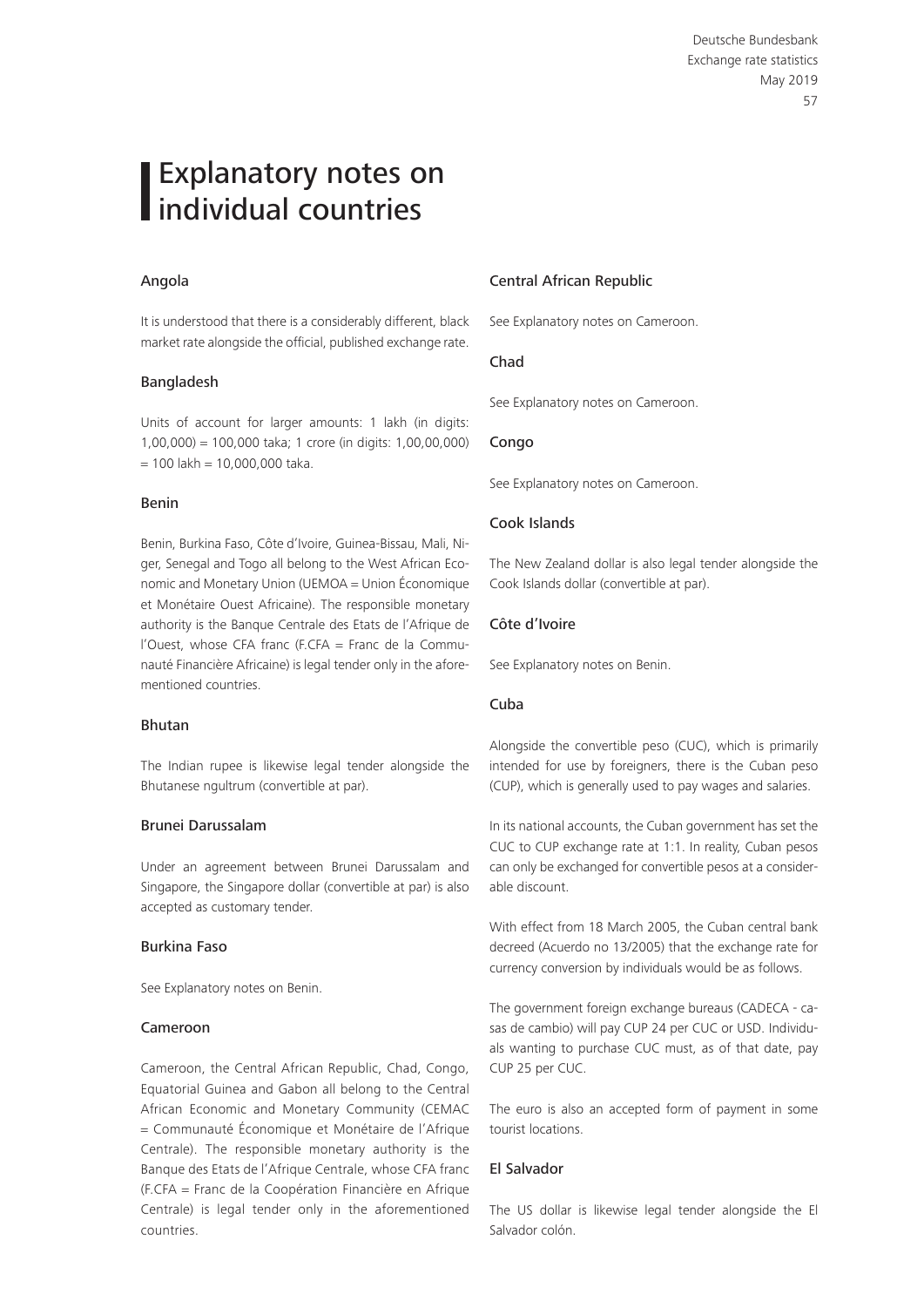Deutsche Bundesbank [Exchange rate statistics](#page-3-0) May 2019 58

#### Equatorial Guinea

See Explanatory notes on Cameroon.

#### Eswatini

The South African rand is likewise legal tender alongside the lilangeni (convertible at par).

#### Gabon

See Explanatory notes on Cameroon.

#### Greece

Greece imposed capital controls by way of a decree dated 28 June 2015; these controls have been renewed and amended several times.

#### Guinea-Bissau

See Explanatory notes on Benin.

#### India

Units of account for larger amounts: 1 lakh (in digits: 1,00,000) = 100,000 rupees; 1 crore (in digits: 1,00,00,000)  $= 100$  lakh  $= 10,000,000$  rupees.

#### Iran, Islamic Republic of

As we have only incomplete information on the extensive changes and regulations in the multiple exchange rate system, the information provided below on applying exchange rates – valid since 6 August 2018 – is intended merely as a guideline.

Central bank rate

For imports of essential goods (e.g. basic foodstuffs and pharmaceuticals).

NIMA rate (see https://www.sanarate.ir/Default.aspx) For other, non-specified goods imports and services. Access to the electronic platform NIMA is possible only for certain importers as well as exchange bureaus.

#### Bureau de change rate

Used in addition to the regulated central bank and NIMA exchange rates, including for travelling abroad, tuition fees at foreign universities, medical treatment and legal fees abroad.

The term "toman" (an old Persian currency) is also used to denote 10 Iranian rials.

#### Iraq

The official exchange rate applies only to foreign exchange transactions between the central bank and domestic and foreign commercial banks, public sector institutions, money transfer institutions and foreign exchange bureaux.

#### Kenya

The term "Kenya pound" is a unit of account equivalent to 20 Kenya shillings.

#### Lesotho

The South African rand is likewise legal tender alongside the loti (convertible at par).

#### Liberia

The US dollar is likewise legal tender alongside the Liberian dollar.

#### Macao

The Hong Kong dollar, to which the pataca is pegged at a rate of HKD 100 = MOP 103, is in circulation as a common currency alongside the pataca.

#### Mali

See Explanatory notes on Benin.

#### Namibia

The South African rand is likewise legal tender alongside the Namibia dollar (convertible at par).

#### New Caledonia

CFP was originally the abbreviation for "Colonies Françaises du Pacifique" and is still used as a currency symbol (in connection with the franc).

#### Niger

See Explanatory notes on Benin.